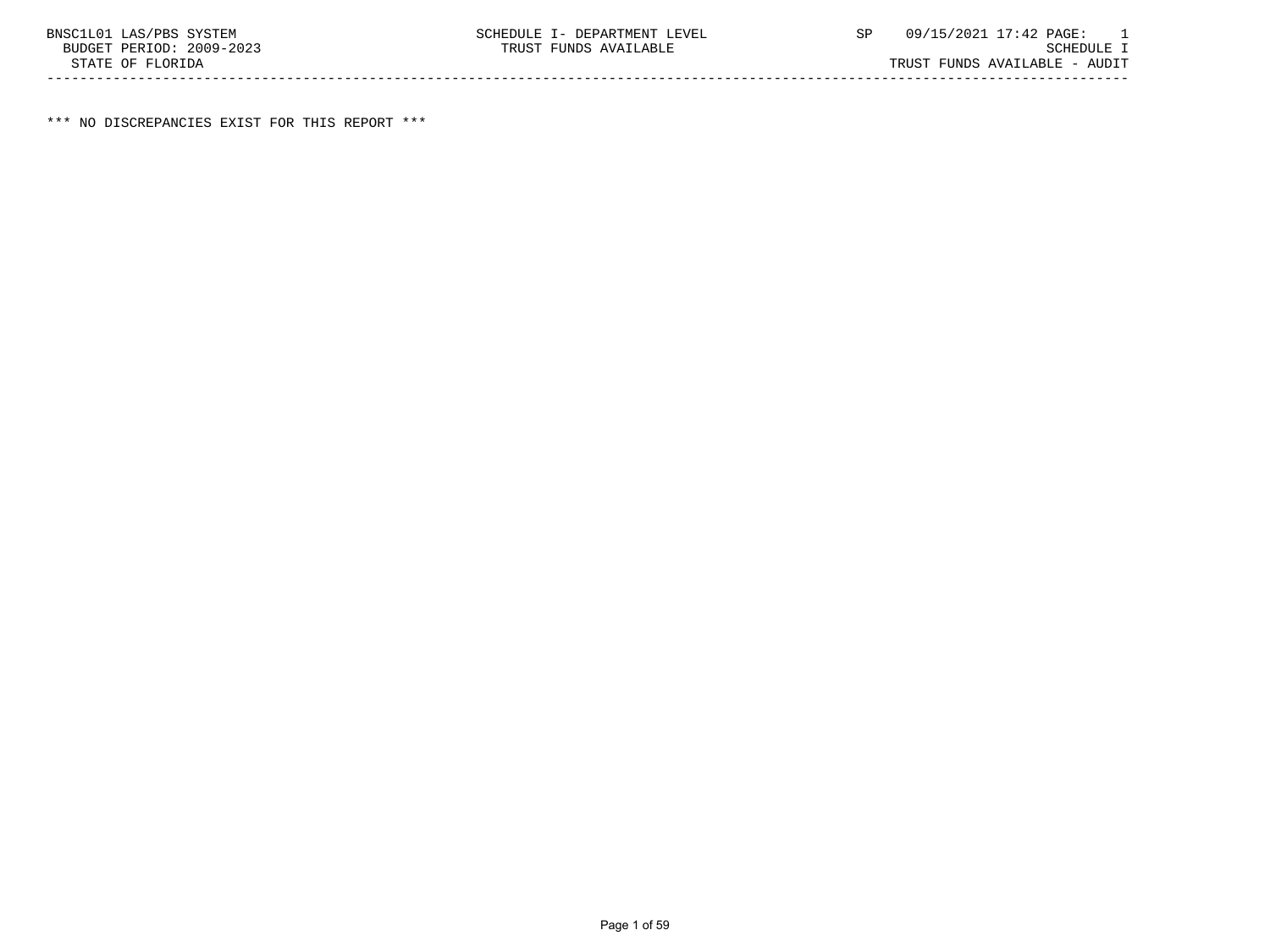BNSC1L01 LAS/PBS SYSTEM SCHEDULE I- DEPARTMENT LEVEL SP 09/15/2021 17:42 PAGE: 1<br>BUDGET PERIOD: 2009-2023 TRUST FUNDS AVAILABLE

STATE OF FLORIDA AND INTERNATIONAL STATE OF FUNDS AVAILABLE

|                                             |                         |                  |       |      |                                      |               |                                                           |             | EXP 2020-21 EXP 2021-22 FY 2022-23 | FY 2022-23 |
|---------------------------------------------|-------------------------|------------------|-------|------|--------------------------------------|---------------|-----------------------------------------------------------|-------------|------------------------------------|------------|
| ECONOMIC OPPORTUNITY 40000000               |                         |                  |       |      |                                      |               |                                                           |             |                                    |            |
| FUND: ADMINISTRATIVE TRUST FUND             |                         | 2021             |       |      |                                      |               |                                                           |             |                                    |            |
| SECTION I: DETAIL OF REVENUES               |                         |                  |       |      |                                      |               |                                                           |             |                                    |            |
|                                             | REVENUE CAP SVC<br>CODE | CHG <sub>8</sub> | AUTH  |      | MATCHING %<br>$ST$ $I/C$ $LOC$ $I/C$ | CFDA<br>NO.   |                                                           |             |                                    |            |
| AF DEPT OF COMMERCE ECON REC GRT MGR        | 000799 NO 0.0           |                  | 20.60 | 0.00 |                                      | $0.00$ 11.307 | $535-$                                                    |             |                                    |            |
| C8 APALACHICOLA BAY FISHERY DISASTER        |                         |                  |       |      |                                      |               |                                                           |             |                                    |            |
|                                             | 000700 NO 0.0           |                  | 20.50 | 0.00 | 0.00                                 | 11.452        | 24                                                        | 24          | 24                                 |            |
| C8 APALACHICOLA BAY FISHERY DISASTER        | 000700 NO 0.0           |                  | 20.50 | 0.00 | 0.00                                 |               | 11.452<br>26                                              |             |                                    |            |
| C9 COMMUNITY SERVICES BG                    |                         |                  |       |      |                                      |               |                                                           |             |                                    |            |
|                                             | 000700 NO 0.0           |                  | 163   | 0.00 | 0.00                                 |               | 93.569 11,434 31,211 31,211                               |             |                                    |            |
| C9 COMMUNITY SERVICES BG                    |                         |                  |       |      |                                      |               |                                                           |             |                                    |            |
| DC APPRENTICESHIP USA STATE EXPANSION GRANT | 000700 NO 0.0           |                  | 163   | 0.00 | 0.00                                 |               | 93.569 2,150                                              | 2,150       | 2,150                              |            |
|                                             | 000700 NO 0.0           |                  | 20.50 | 0.00 | 0.00                                 | 17.285        | 194                                                       | 194         | 194                                |            |
| DC APPRENTICESHIP USA STATE EXPANSION GRANT |                         |                  |       |      |                                      |               |                                                           |             |                                    |            |
|                                             | 000700 NO 0.0           |                  | 20.50 | 0.00 | 0.00                                 | 17.285        | 762                                                       |             |                                    |            |
| D1 LOW INCOME ENERGY ASST                   | 000700 NO 0.0           |                  | 409   |      |                                      |               |                                                           |             |                                    |            |
| D1 LOW INCOME ENERGY ASST                   |                         |                  |       | 0.00 | 0.00                                 |               | 93.568 19,862 25,000 25,000                               |             |                                    |            |
|                                             | 000700 NO 0.0           |                  | 409   | 0.00 | 0.00                                 |               | 93.568 3,512 3,512                                        |             | 3,512                              |            |
| D5 LABOR CERTIFICATION                      |                         |                  |       |      |                                      |               |                                                           |             |                                    |            |
|                                             | 000700 NO 0.0           |                  | 20.50 | 0.00 | 0.00                                 | 17.273        | 316                                                       |             |                                    |            |
| E1 TRADE TRAINING PROGRAM                   | 000700 NO 0.0           |                  | 20.50 | 0.00 | 0.00                                 |               | 17.245 1,463                                              | 1,463 1,463 |                                    |            |
| E1 TRADE TRAINING PROGRAM                   |                         |                  |       |      |                                      |               |                                                           |             |                                    |            |
|                                             | 000700 NO 0.0           |                  | 20.50 | 0.00 | 0.00                                 |               | 17.245 6,182                                              | 43,711      | 43,711                             |            |
| E1 TRADE TRAINING PROGRAM                   |                         |                  |       |      |                                      |               |                                                           |             |                                    |            |
|                                             | 000700 NO 0.0           |                  | 20.50 | 0.00 | 0.00                                 | 17.245        | $1-$                                                      |             |                                    |            |
| FA DEPT OF COMMERCE ECON REC GRNT MGR       | 000700 NO 0.0           |                  | 20.50 | 0.00 | 0.00                                 |               | 11.307 10,006 177 177                                     |             |                                    |            |
| F5 UNEMPLOYMENT COMPENSATION                |                         |                  |       |      |                                      |               |                                                           |             |                                    |            |
|                                             | 000700 NO 0.0           |                  | 443   | 0.00 | 0.00                                 |               | 17.225 20,985 25,063 24,606                               |             |                                    |            |
| F5 UNEMPLOYMENT COMPENSATION                |                         |                  |       |      |                                      |               |                                                           |             |                                    |            |
| F5 UNEMPLOYMENT COMPENSATION                | 000700 NO 0.0           |                  | 443   | 0.00 | 0.00                                 |               | 17.225  1,963,422  2,000,000                              |             | 2,000,000                          |            |
|                                             |                         |                  |       |      |                                      |               | 000700 NO 0.0 $443$ 0.00 0.00 17.225 42,903 42,903 42,903 |             |                                    |            |
| F7 VETERANS PROGRAM - DISABLED              |                         |                  |       |      |                                      |               |                                                           |             |                                    |            |
|                                             | 000700 NO 0.0           |                  | 20.50 | 0.00 | 0.00                                 | 17.801        | 11,714                                                    |             |                                    |            |
| F7 VETERANS PROGRAM - DISABLED              | 000700 NO 0.0           |                  | 20.50 | 0.00 | 0.00                                 | 17.801        | 2,196                                                     | 3,000       | 3,000                              |            |
| GF WIA DISLOCATED WORKER-DOR                |                         |                  |       |      |                                      |               |                                                           |             |                                    |            |
|                                             | 000700 NO 0.0           |                  | 20.60 | 0.00 | 0.00                                 | 17.278        | $\mathbf{1}$                                              |             |                                    |            |
| GL TRANSFER 2041/400100                     |                         |                  |       |      |                                      |               |                                                           |             |                                    |            |
|                                             | 001500 NO 0.0           |                  | 215   | 0.00 | 0.00                                 |               | 535                                                       | 535         | 535                                |            |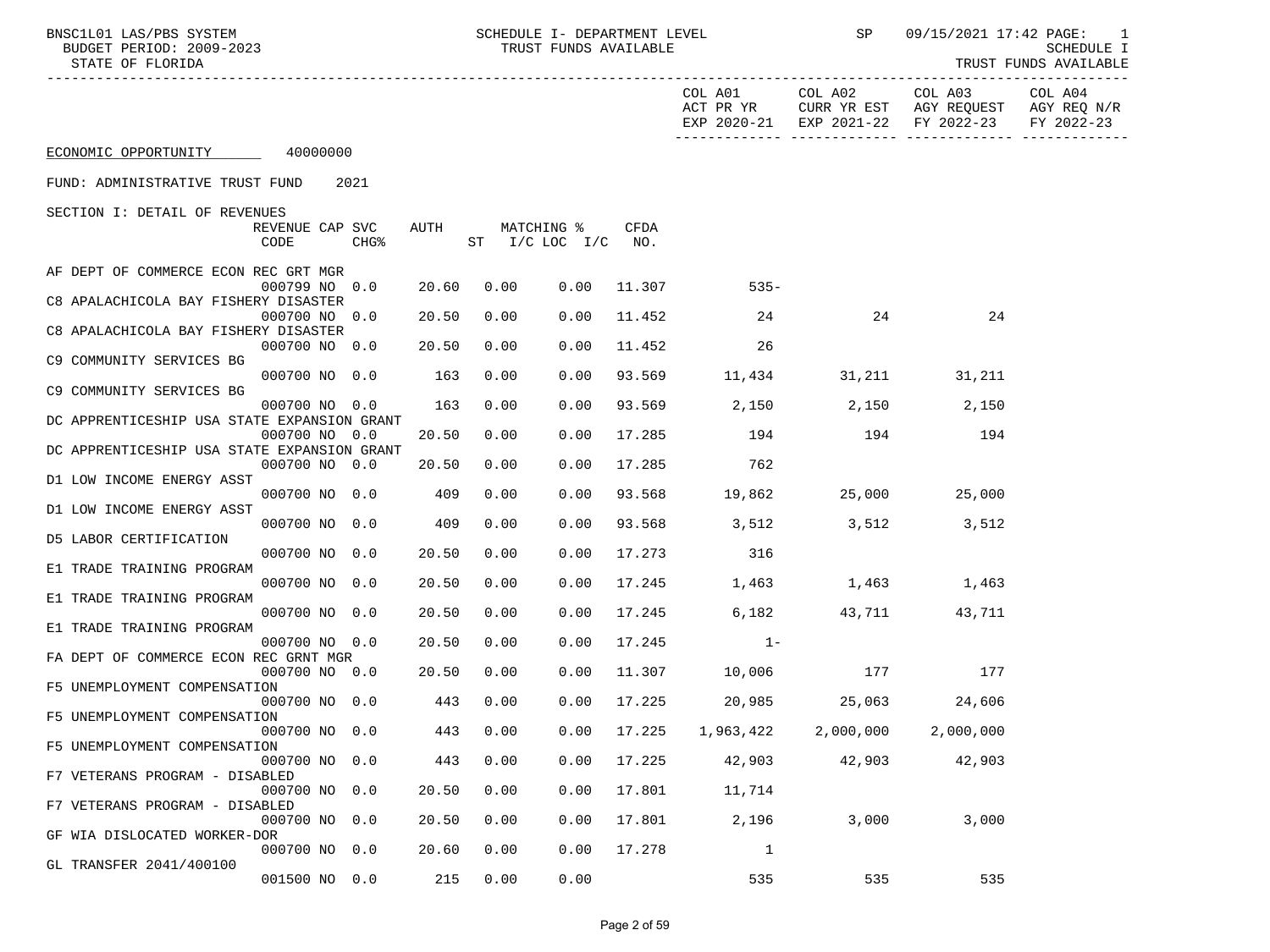| BNSC1L01 LAS/PBS SYSTEM<br>BUDGET PERIOD: 2009-2023<br>STATE OF FLORIDA |                         |                 |        | SCHEDULE I- DEPARTMENT LEVEL | TRUST FUNDS AVAILABLE |             |                      | <b>SP</b>     | 09/15/2021 17:42 PAGE:                                                               | -2<br>SCHEDULE I<br>TRUST FUNDS AVAILABLE |
|-------------------------------------------------------------------------|-------------------------|-----------------|--------|------------------------------|-----------------------|-------------|----------------------|---------------|--------------------------------------------------------------------------------------|-------------------------------------------|
|                                                                         |                         |                 |        |                              |                       |             | COL A01<br>ACT PR YR | COL A02       | COL A03<br>CURR YR EST AGY REQUEST AGY REQ N/R<br>EXP 2020-21 EXP 2021-22 FY 2022-23 | COL A04<br>FY 2022-23                     |
| ECONOMIC OPPORTUNITY 40000000                                           |                         |                 |        |                              |                       |             |                      |               |                                                                                      |                                           |
| FUND: ADMINISTRATIVE TRUST FUND                                         |                         | 2021            |        |                              |                       |             |                      |               |                                                                                      |                                           |
| SECTION I: DETAIL OF REVENUES                                           | REVENUE CAP SVC<br>CODE | <b>CHG&amp;</b> | AUTH   | MATCHING %<br>ST I/C LOC I/C |                       | CFDA<br>NO. |                      |               |                                                                                      |                                           |
| G3 VETERANS PROGRAM - LOCAL                                             |                         |                 |        |                              |                       |             |                      |               |                                                                                      |                                           |
| G3 VETERANS PROGRAM - LOCAL                                             | 000700 NO 0.0           |                 | 20.50  | 0.00                         | 0.00                  | 17.801      | 2,178                |               | 2,500<br>2,500                                                                       |                                           |
| G5 WAGNER PEYSER                                                        | 000700 NO 0.0           |                 | 20.50  | 0.00                         | 0.00                  | 17.801      | 10,090               |               |                                                                                      |                                           |
| G5 WAGNER PEYSER                                                        | 000700 NO 0.0           |                 | 20.50  | 0.00                         | 0.00                  | 17.207      | 17,884               |               |                                                                                      |                                           |
| G7 WIA ADULT                                                            | 000700 NO 0.0           |                 | 20.50  | 0.00                         | 0.00                  |             | 17.207 5,121 5,500   |               | 5,500                                                                                |                                           |
| G7 WIA ADULT                                                            | 000700 NO 0.0           |                 | 20.50  | 0.00                         | 0.00                  | 17.258      |                      | 26,358 27,500 | 27,500                                                                               |                                           |
| G9 WIA DISLOCATED WORKER                                                | 000700 NO 0.0           |                 | 20.50  | 0.00                         | 0.00                  | 17.258      | 85,354               |               |                                                                                      |                                           |
| H4 WIA NEG                                                              | 000700 NO 0.0           |                 | 20.50  | 0.00                         | 0.00                  | 17.278      | 44                   | 44            | 44                                                                                   |                                           |
|                                                                         | 000700 NO 0.0           |                 | 20.50  | 0.00                         | 0.00                  | 17.277      | 63                   |               |                                                                                      |                                           |
| H4 WIA NEG                                                              | 000700 NO 0.0           |                 | 20.50  | 0.00                         | 0.00                  | 17.277      | 107                  |               |                                                                                      |                                           |
| H7 WORK OPPORTUNITY TAX CREDIT                                          | 000700 NO 0.0           |                 | 20.50  | 0.00                         | 0.00                  | 17.271      | 51,406               | 52,000        | 52,000                                                                               |                                           |
| IC CBDG-DR IRMA                                                         | 000700 NO 0.0           |                 | 252.35 | 0.00                         | 0.00                  | 14.228      | 19,347               |               |                                                                                      |                                           |
| IC CBDG-DR IRMA                                                         | 000700 NO 0.0           |                 | 252.35 | 0.00                         | 0.00                  | 14.228      | 29,498               |               |                                                                                      |                                           |
| ID CBDG-DR MICHAEL                                                      | 000700 NO 0.0           |                 | 252.35 | 0.00                         | 0.00                  | 14.228      | 88                   |               |                                                                                      |                                           |
| ID CBDG-DR MICHAEL                                                      | 000700 NO 0.0           |                 | 252.35 | 0.00                         | 0.00                  | 14.228      | 42                   |               |                                                                                      |                                           |
| I1 FOOD STAMP E&T 50%                                                   | 000700 NO 0.0           |                 | 445    | 0.00                         | 0.00                  | 10.561      | 8                    |               |                                                                                      |                                           |
| I1 FOOD STAMP E&T 50%                                                   |                         |                 |        |                              |                       |             | 19                   |               |                                                                                      |                                           |
| I3 SMALL CITIES CDBG                                                    | 000700 NO 0.0           |                 | 445    | 0.00                         | 0.00                  | 10.561      |                      |               |                                                                                      |                                           |
| I3 SMALL CITIES CDBG                                                    | 000700 NO 0.0           |                 | 290    | 0.00                         | 0.00                  | 14.228      | 8,191                |               |                                                                                      |                                           |
| I5 CDBG DISASTER                                                        | 000700 NO 0.0           |                 | 290    | 0.00                         | 0.00                  | 14.228      | 15,203               |               |                                                                                      |                                           |
| I5 CDBG DISASTER                                                        | 000700 NO 0.0           |                 | 290    | 0.00                         | 0.00                  | 14.228      | 487                  |               |                                                                                      |                                           |
| <b>I5 CDBG DISASTER</b>                                                 | 000700 NO 0.0           |                 | 290    | 0.00                         | 0.00                  | 14.228      | 3,850                |               |                                                                                      |                                           |
|                                                                         | 000700 NO 0.0           |                 | 290    | 0.00                         | 0.00                  | 14.228      | 100                  | 534           | 534                                                                                  |                                           |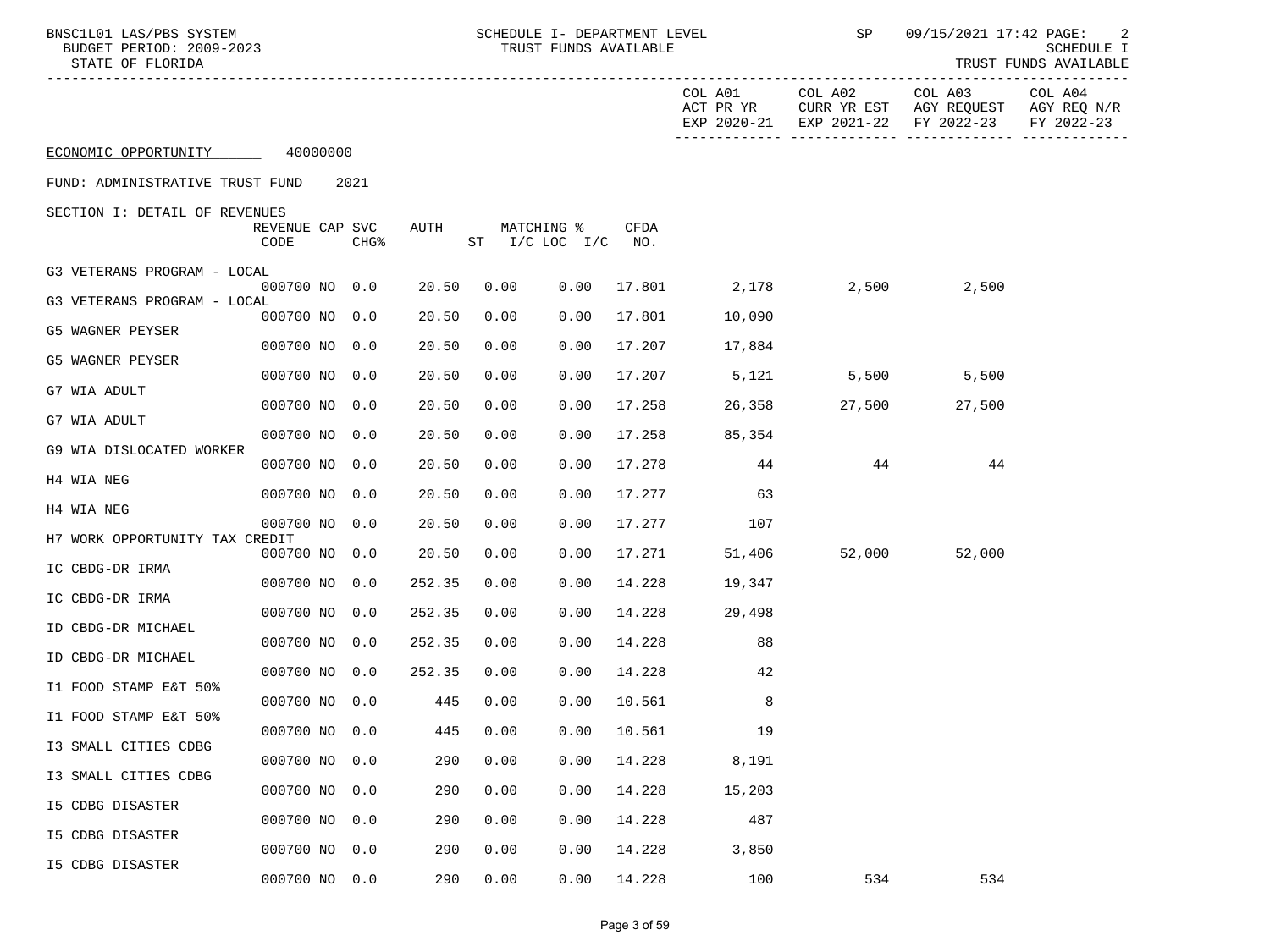| BNSC1L01 LAS/PBS SYSTEM<br>BUDGET PERIOD: 2009-2023<br>STATE OF FLORIDA     |      | SCHEDULE I- DEPARTMENT LEVEL | TRUST FUNDS AVAILABLE |             |                            | <b>SP</b> SP          |                                                                                              | 09/15/2021 17:42 PAGE: 3<br>SCHEDULE I<br>TRUST FUNDS AVAILABLE |  |  |
|-----------------------------------------------------------------------------|------|------------------------------|-----------------------|-------------|----------------------------|-----------------------|----------------------------------------------------------------------------------------------|-----------------------------------------------------------------|--|--|
|                                                                             |      |                              |                       |             | COL A01<br>ACT PR YR       | COL A02               | COL A03 COL A04<br>CURR YR EST AGY REQUEST AGY REQ N/R<br>EXP 2020-21 EXP 2021-22 FY 2022-23 | FY 2022-23                                                      |  |  |
| ECONOMIC OPPORTUNITY 40000000                                               |      |                              |                       |             |                            |                       |                                                                                              |                                                                 |  |  |
| FUND: ADMINISTRATIVE TRUST FUND<br>2021                                     |      |                              |                       |             |                            |                       |                                                                                              |                                                                 |  |  |
| SECTION I: DETAIL OF REVENUES<br>REVENUE CAP SVC<br>CODE<br><b>CHG&amp;</b> | AUTH | ST I/C LOC I/C               | MATCHING %            | CFDA<br>NO. |                            |                       |                                                                                              |                                                                 |  |  |
| LG TRANSFER 2041/400100<br>001500 NO 0.0                                    | 215  | 0.00                         | 0.00                  |             | 2,940 2,940 2,940          |                       |                                                                                              |                                                                 |  |  |
| LG TRANSFER 2041/400100                                                     |      |                              |                       |             |                            |                       |                                                                                              |                                                                 |  |  |
| 001500 NO 0.0<br>LG TRANSFER 2041/400100                                    | 215  | 0.00                         | 0.00                  |             | $31,997$ $31,997$ $31,997$ |                       |                                                                                              |                                                                 |  |  |
| 001500 NO 0.0<br>L4 MRANSFER 2021/100200                                    | 215  | 0.00                         | 0.00                  |             |                            | 2,365 2,365 2,365     |                                                                                              |                                                                 |  |  |
| 001500 NO 0.0<br>MH TRANSFER 2765/200200 SPECIAL ADMIN                      | 215  | 0.00                         | 0.00                  |             | 25,795,468                 | 25,795,197 25,795,198 |                                                                                              |                                                                 |  |  |
| 001500 NO 0.0                                                               | 215  | 0.00                         | 0.00                  |             | 17.225 2,540               |                       |                                                                                              |                                                                 |  |  |
| MH TRANSFER 2765/200200 SPECIAL ADMIN<br>001500 NO 0.0                      | 215  | 0.00                         | 0.00                  |             | 17.225 486,920             |                       |                                                                                              |                                                                 |  |  |
| MH TRANSFER2765/200200 SPEC IAL ADMIN<br>001500 NO 0.0                      | 215  | 0.00                         | 0.00                  |             | 17.225 7,061               |                       |                                                                                              |                                                                 |  |  |
| MR TRANSFER DCF 2261 (FOOD STAMP 100%)                                      |      |                              |                       |             |                            |                       |                                                                                              |                                                                 |  |  |
| 001510 NO 0.0<br>MR TRANSFER DCF 2261 (FOOD STAMP 100%)                     | 445  | 0.00                         | 0.00                  |             | 10.561 11,482              |                       |                                                                                              |                                                                 |  |  |
| 001510 NO 0.0                                                               | 445  | 0.00                         | 0.00                  |             | 10.561 136,041             |                       |                                                                                              |                                                                 |  |  |
| M1 TRANSFER P&I 2648/200100<br>001500 NO 0.0                                | 215  | 0.00                         | 0.00                  |             | $8-$                       | $8 -$                 | $8-$                                                                                         |                                                                 |  |  |
| M7 TRANSFER DCF 2401 TANF                                                   |      |                              |                       |             |                            |                       |                                                                                              |                                                                 |  |  |
| 001510 NO 0.0<br>M7 TRANSFER DCF 2401 TANF                                  | 445  | 0.00                         | 0.00                  | 93.558      | 102,567                    |                       |                                                                                              |                                                                 |  |  |
| 001510 NO 0.0                                                               | 445  | 0.00                         | 0.00                  |             | 93.558 13,528              |                       |                                                                                              |                                                                 |  |  |
| NI TRANSFER 2195/200100<br>001510 NO 0.0                                    | 445  | 0.00                         | 0.00                  | 93.558      | 16                         |                       |                                                                                              |                                                                 |  |  |
| NK TRANSFER 2021/100200                                                     |      |                              |                       |             |                            |                       |                                                                                              |                                                                 |  |  |
| 001510 NO 0.0<br>NL TRANSFER 2021/100300                                    | 445  | 0.00                         | 0.00                  |             | 93.558 1,235-              |                       | 1,235-<br>1,235-                                                                             |                                                                 |  |  |
| 001500 NO 0.0<br>NM TRANSFER 2339/3002 DOC STAMPS                           | 215  | 0.00                         | 0.00                  |             | 1,235                      |                       | 1,235<br>1,235                                                                               |                                                                 |  |  |
| 001500 NO 0.0                                                               | 215  | 0.00                         | 0.00                  |             | $27,625-$                  |                       |                                                                                              |                                                                 |  |  |
| N6 COVID-19 LWA<br>000700 NO 0.0                                            | 443  | 0.00                         | 0.00                  | 17.225      | 5,238                      |                       |                                                                                              |                                                                 |  |  |
| PA COVID-19 FPUC - CARES ACT \$600 ADDT'L                                   |      |                              |                       |             |                            |                       |                                                                                              |                                                                 |  |  |
| 001510 NO 0.0<br>PB COIVD-19 WW - CARES ACT                                 | 443  | 0.00                         | 0.00                  | 17.225      | 22,781                     |                       |                                                                                              |                                                                 |  |  |
| 001112 NO 0.0                                                               | 443  | 0.00                         | 0.00                  | 17.225      | 419                        |                       |                                                                                              |                                                                 |  |  |
| PC COVID-19 PEUC - CARES ACT<br>001112 NO 0.0                               | 443  | 0.00                         | 0.00                  | 17.225      | 16,262                     |                       |                                                                                              |                                                                 |  |  |
| PE COVID-19 PUA - CARES ACT                                                 |      |                              |                       |             |                            |                       |                                                                                              |                                                                 |  |  |
| 000700 NO 0.0                                                               | 443  | 0.00                         | 0.00                  | 17.225      | 1,323,517                  |                       |                                                                                              |                                                                 |  |  |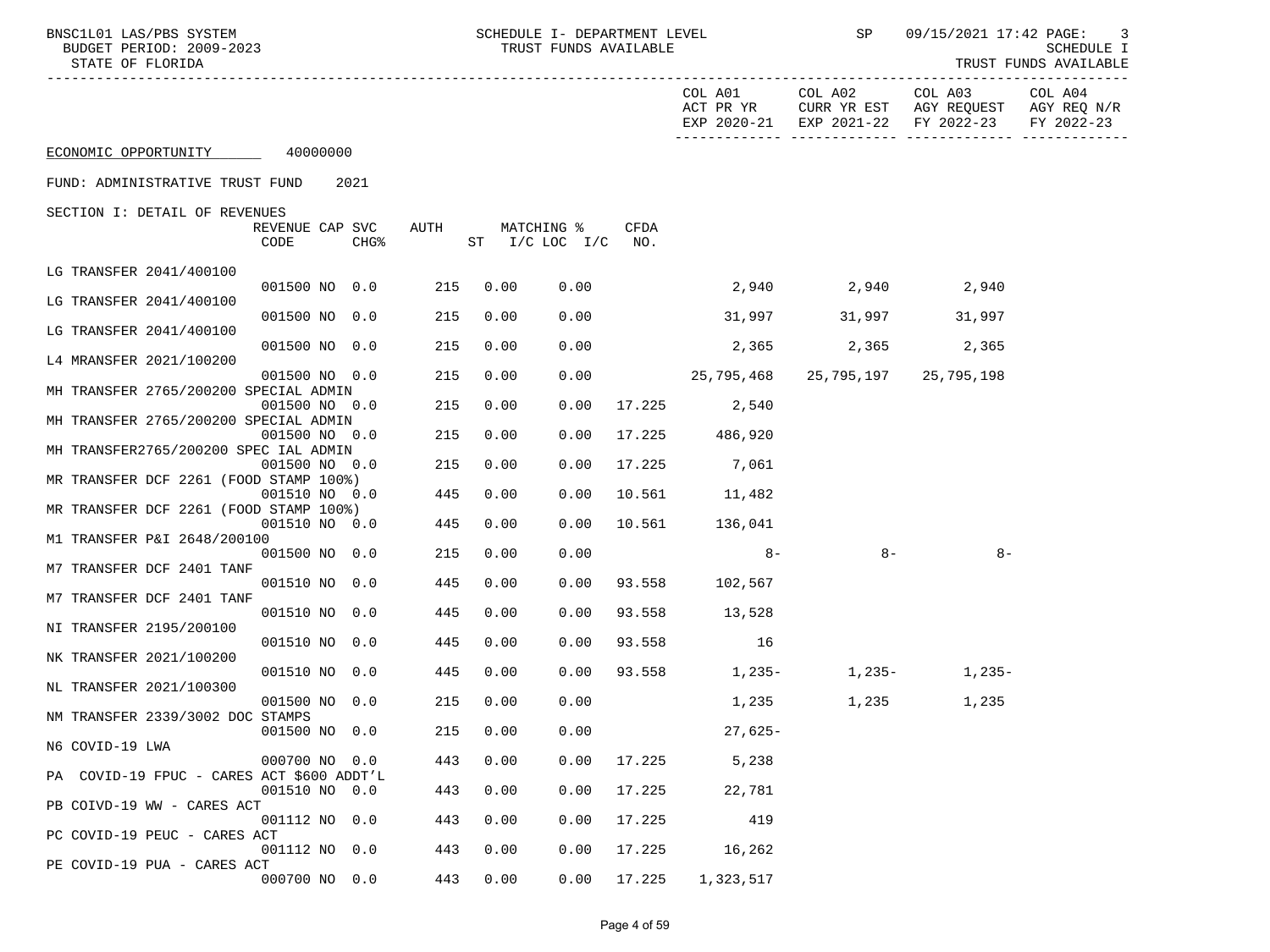| BNSC1L01 LAS/PBS SYSTEM<br>BUDGET PERIOD: 2009-2023<br>STATE OF FLORIDA                                                                                                                                                                         |                         |             |         |                                                                                        | SCHEDULE I- DEPARTMENT LEVEL<br>TRUST FUNDS AVAILABLE                                                    |             |                                                                                              | <b>SP</b> SP                                                                    | 09/15/2021 17:42 PAGE:<br>4<br>SCHEDULE I<br>TRUST FUNDS AVAILABLE                                     |            |  |
|-------------------------------------------------------------------------------------------------------------------------------------------------------------------------------------------------------------------------------------------------|-------------------------|-------------|---------|----------------------------------------------------------------------------------------|----------------------------------------------------------------------------------------------------------|-------------|----------------------------------------------------------------------------------------------|---------------------------------------------------------------------------------|--------------------------------------------------------------------------------------------------------|------------|--|
|                                                                                                                                                                                                                                                 |                         |             |         |                                                                                        |                                                                                                          |             | COL A01 COL A02                                                                              |                                                                                 | COL A03 COL A04<br>ACT PR YR CURR YR EST AGY REQUEST AGY REQ N/R<br>EXP 2020-21 EXP 2021-22 FY 2022-23 | FY 2022-23 |  |
| ECONOMIC OPPORTUNITY 40000000                                                                                                                                                                                                                   |                         |             |         |                                                                                        |                                                                                                          |             |                                                                                              |                                                                                 |                                                                                                        |            |  |
| FUND: ADMINISTRATIVE TRUST FUND                                                                                                                                                                                                                 |                         | 2021        |         |                                                                                        |                                                                                                          |             |                                                                                              |                                                                                 |                                                                                                        |            |  |
| SECTION I: DETAIL OF REVENUES                                                                                                                                                                                                                   | REVENUE CAP SVC<br>CODE | <b>CHG%</b> | AUTH    |                                                                                        | MATCHING %<br>$ST$ $I/C$ $LOC$ $I/C$                                                                     | CFDA<br>NO. |                                                                                              |                                                                                 |                                                                                                        |            |  |
| PE COVID-19 PUA-CARES ACT                                                                                                                                                                                                                       |                         |             |         |                                                                                        |                                                                                                          |             |                                                                                              |                                                                                 |                                                                                                        |            |  |
| PF LIHEAP CARES ACT                                                                                                                                                                                                                             | 000700 NO 0.0           |             | 443     | 0.00                                                                                   | 0.00                                                                                                     | 17.225      | 1,621                                                                                        |                                                                                 |                                                                                                        |            |  |
| PF LIHEAP CARES ACT                                                                                                                                                                                                                             | 000700 NO 0.0           |             | 443     | 0.00                                                                                   | 0.00                                                                                                     | 17.225      | 6,418                                                                                        |                                                                                 |                                                                                                        |            |  |
| PH COVID 19 WIOA FL DISASTER                                                                                                                                                                                                                    | 000700 NO 0.0           |             | 443     | 0.00                                                                                   | 0.00                                                                                                     | 17.225      | 684                                                                                          |                                                                                 |                                                                                                        |            |  |
| P1 DOC STAMPS DOR                                                                                                                                                                                                                               | 001112 NO 0.0           |             | 20.60   | 0.00                                                                                   | 0.00                                                                                                     | 17.278      | 26                                                                                           |                                                                                 |                                                                                                        |            |  |
| Q3 REFUNDS                                                                                                                                                                                                                                      | 001600 NO 0.0           |             | 163.32  | 0.00                                                                                   | 0.00                                                                                                     |             | 127,329                                                                                      |                                                                                 |                                                                                                        |            |  |
| Q3 REFUNDS                                                                                                                                                                                                                                      | 001800 NO 0.0           |             | 215     | 0.00                                                                                   | 0.00                                                                                                     |             | 820                                                                                          |                                                                                 |                                                                                                        |            |  |
| R1 REIMBURSEMENT                                                                                                                                                                                                                                | 001800 NO 0.0           |             | 215     | 0.00                                                                                   | 0.00                                                                                                     |             | 2,404                                                                                        |                                                                                 |                                                                                                        |            |  |
| R1 REIMBURSEMENT                                                                                                                                                                                                                                | 001801 NO 0.0           |             | 215     | 0.00                                                                                   | 0.00                                                                                                     |             | 269                                                                                          | 269                                                                             | 269                                                                                                    |            |  |
| Y1 TENANT BROKER                                                                                                                                                                                                                                | 001801 NO 0.0           |             | 215     | 0.00                                                                                   | 0.00                                                                                                     |             | 29,860                                                                                       |                                                                                 |                                                                                                        |            |  |
| 1I FOOD STAMP E & 50%                                                                                                                                                                                                                           | 004001 NO 0.0           |             | 255.249 | 0.00                                                                                   | 0.00                                                                                                     |             | 292,063                                                                                      |                                                                                 |                                                                                                        |            |  |
|                                                                                                                                                                                                                                                 | 000799 NO 0.0           |             | 445     | 0.00                                                                                   | 0.00                                                                                                     |             | 10.561<br>$8 -$                                                                              |                                                                                 |                                                                                                        |            |  |
| 1M TRANSFER P&I 2648/200100                                                                                                                                                                                                                     | 001500 NO 0.0           |             | 215     | 0.00                                                                                   | 0.00                                                                                                     |             | 8                                                                                            | 8                                                                               | 8                                                                                                      |            |  |
| TOTAL TO LINE B IN SECTION IV                                                                                                                                                                                                                   |                         |             |         |                                                                                        |                                                                                                          |             | 30,767,592                                                                                   | 28,099,789                                                                      | 28,099,333                                                                                             |            |  |
| SECTION II: DETAIL OF NONOPERATING EXPENDITURES                                                                                                                                                                                                 |                         |             |         |                                                                                        |                                                                                                          |             |                                                                                              |                                                                                 |                                                                                                        |            |  |
|                                                                                                                                                                                                                                                 |                         |             |         | CODE                                                                                   | OBJECT TRANSFER CFDA<br>TO BE                                                                            | NO.         |                                                                                              |                                                                                 |                                                                                                        |            |  |
| B1 SWCAP TRANSFER TO GR<br>D3 TRANSFER 2600/100200<br>D5 TRANSFER 2195/200100<br>D6 TRANSFER 2195/200200<br>D7 TRANSFER 2195/200700<br>D8 TRANSFER 2261/300200<br>EA TRANSFER 2041/300200<br>EC TRANSFER 2648/200100<br>E1 TRANSFER 2041/400100 |                         |             |         | 810000<br>810000<br>810000<br>810000<br>810000<br>810000<br>810000<br>810000<br>810000 | 40200100<br>40100200<br>40200100<br>40200200<br>40200700<br>40300200<br>40300200<br>40200100<br>40400100 |             | 1,432,501<br>10,112<br>234,308<br>2,699,003<br>12,511<br>102,112<br>3,978<br>10,792<br>5,707 | 10,112<br>234,308<br>2,699,003<br>12,511<br>102,112<br>3,978<br>10,792<br>5,707 | 10,112<br>234,308<br>2,699,003<br>12,511<br>102,112<br>3,978<br>10,792<br>5,707                        |            |  |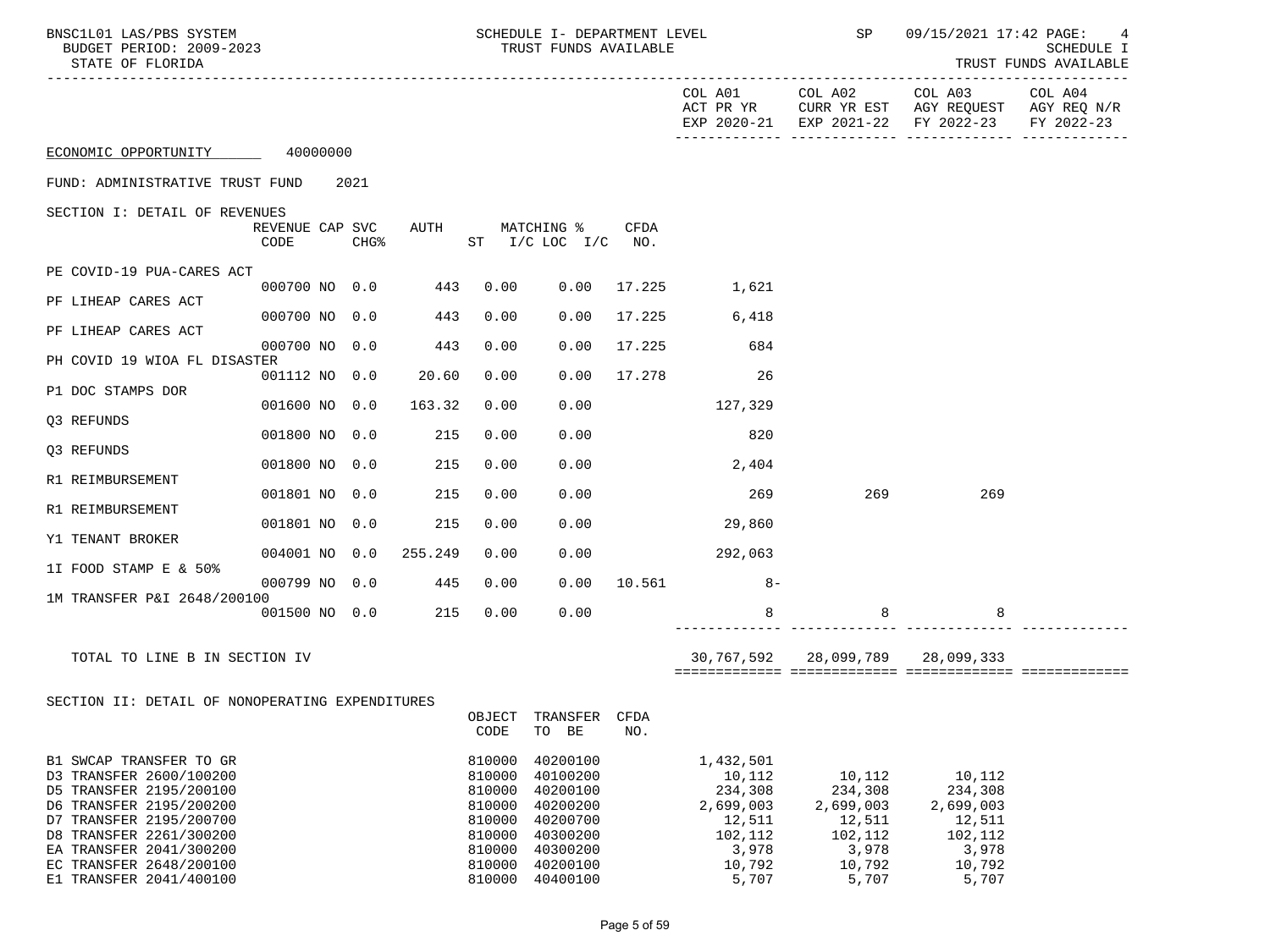| COL A01   | COL A02                            | COL A03                 | COL A04     |
|-----------|------------------------------------|-------------------------|-------------|
| ACT PR YR |                                    | CURR YR EST AGY REQUEST | AGY REO N/R |
|           | EXP 2020-21 EXP 2021-22 FY 2022-23 |                         | FY 2022-23  |
|           |                                    |                         |             |

## ECONOMIC OPPORTUNITY 40000000

## FUND: ADMINISTRATIVE TRUST FUND 2021

## SECTION II: DETAIL OF NONOPERATING EXPENDITURES

|                                        | OBJECT | TRANSFER        | CFDA   |                                        |                               |         |  |
|----------------------------------------|--------|-----------------|--------|----------------------------------------|-------------------------------|---------|--|
|                                        | CODE   | TO BE           | NO.    |                                        |                               |         |  |
| E3 TRANSFER 2339/300200                | 810000 | 40300200        |        | 18,212                                 | 18,212                        | 18,212  |  |
| E6 TRANSFER 2338/300100                | 810000 | 40300100        |        |                                        |                               | 8       |  |
| E7 TRANSFER 2401/200100                | 810000 | 40200100        |        | $8$ 8<br>1,415<br>1,415                |                               | 1,415   |  |
| E8 TRANSFER 2722/300200                | 810000 | 40300200        |        | $\sim$ 31                              | <u>31</u>                     | 31      |  |
| E9 TRANSFER 2722/400100                | 810000 | 40400100        |        | 1,812                                  | 1,812                         | 1,812   |  |
| R2 BE TRANSFER IN                      | 810000 | 40100200        |        | 16,859,066-4,450,299-5,330,299-        |                               |         |  |
| R2 BE TRANSFER IN                      | 810000 | 40100200        |        | 16,193,906- 10,129,430- 10,129,430-    |                               |         |  |
| R2 BE TRANSFER IN                      | 810000 | 40100200        |        | $16,724-$                              |                               |         |  |
| T1 ME TRANSFER OUT                     | 810000 | 40100100        |        | 16,859,066 4,450,299 5,330,299         |                               |         |  |
| T3 BE TRANSFER OUT                     | 810000 | 40100300        |        |                                        |                               |         |  |
| T6 BE TRANSFER OUT                     | 810000 | 40200600        |        | 16,724                                 |                               |         |  |
| 21 INDIRECT TRANSFER TO ATF            | 810000 | 40100200        | 10.561 | $8 -$                                  |                               |         |  |
| 25 INDIRECT TRANSFER TO ATF            | 810000 | 40100200 17.207 |        | $\overline{\phantom{a}}$ 8             |                               |         |  |
| 44 INDIRECT TRANSFER TO ATF            | 810000 | 40100200        |        | 535                                    | 535                           | 535     |  |
| 47 INDIRECT TRANSFER TO ATF            | 810000 | 40100200 11.307 |        | $535-$                                 | $535 -$                       | $535 -$ |  |
|                                        |        |                 |        |                                        |                               |         |  |
| TOTAL TO LINE E IN SECTION IV          |        |                 |        |                                        | 4,532,502 3,100,001 3,100,001 |         |  |
|                                        |        |                 |        | ====================================== |                               |         |  |
| SECTION III: ADJUSTMENTS               |        |                 |        |                                        |                               |         |  |
|                                        | OBJECT |                 |        |                                        |                               |         |  |
|                                        | CODE   |                 |        |                                        |                               |         |  |
| B5 SEPTEMBER OPERATING REVERSIONS PY   | 991000 |                 |        | 365,347                                |                               |         |  |
| B5 SEPTEMBER OPERATING REVERSIONS PY   | 991000 |                 |        | 133,080                                |                               |         |  |
| B5 SEPTEMBER OPERATING REVERSIONS PY   | 991000 |                 |        | 355,641                                |                               |         |  |
| B7 CY COMPENSATED ABSENCES             | 991000 |                 |        | 37,404                                 |                               |         |  |
| B9 PY AP NOT CF OPERATING ADJUSTMENT   | 991000 |                 |        | 245,428                                |                               |         |  |
| C2 PY OPERATING CF TYPE B ENCUMBRANCES | 991000 |                 |        | $282.403-$                             |                               |         |  |

C2 PY OPERATING CF TYPE B ENCUMBRANCES 991000 991000 361,500-C2 PY OPERATING CF TYPE B ENCUMBRANCES 991000 991000 102,139- D1 POST CLOSE SWFS ADJUSTMENTS 991000 11,958 D1 POST CLOSE SWFS ADJUSTMENTS 991000<br>F1 ROUNDING 2 F1 ROUNDING 2 F1 ROUNDING 367

TOTAL TO LINE H IN SECTION IV 404, 145

============= ============= ============= =============

------------- ------------- ------------- -------------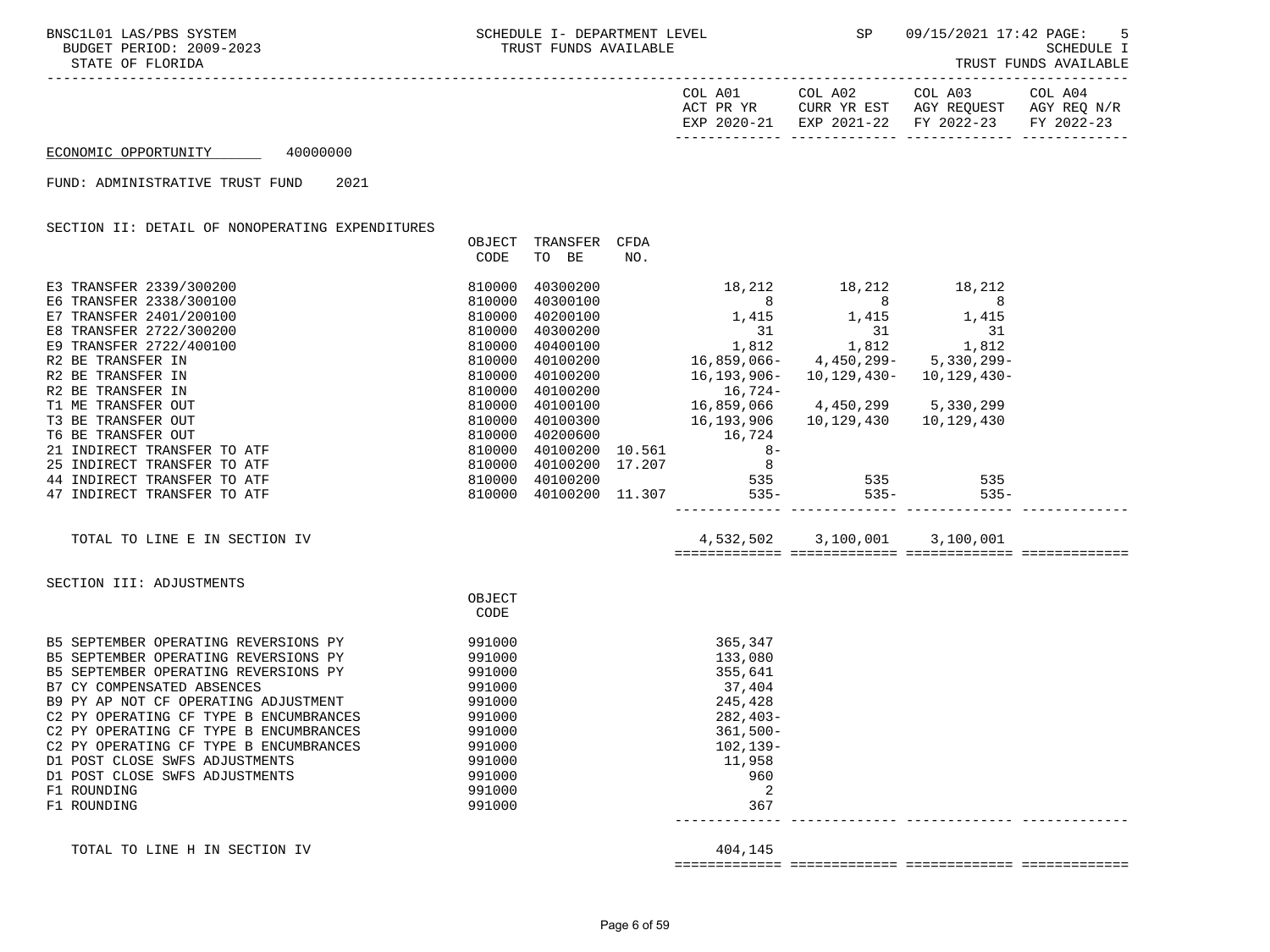| BNSC1L01 LAS/PBS SYSTEM<br>BUDGET PERIOD: 2009-2023<br>STATE OF FLORIDA                                                                                                                                                                      | SCHEDULE I- DEPARTMENT LEVEL<br>TRUST FUNDS AVAILABLE |                                                            |                                                     | SP                                                                                                        | 09/15/2021 17:42 PAGE:<br>6<br><b>SCHEDULE I</b><br>TRUST FUNDS AVAILABLE                      |           |  |
|----------------------------------------------------------------------------------------------------------------------------------------------------------------------------------------------------------------------------------------------|-------------------------------------------------------|------------------------------------------------------------|-----------------------------------------------------|-----------------------------------------------------------------------------------------------------------|------------------------------------------------------------------------------------------------|-----------|--|
|                                                                                                                                                                                                                                              |                                                       |                                                            |                                                     |                                                                                                           | ACT PR YR CURR YR EST AGY REQUEST AGY REQ N/R<br>EXP 2020-21 EXP 2021-22 FY 2022-23 FY 2022-23 |           |  |
| ECONOMIC OPPORTUNITY 40000000                                                                                                                                                                                                                |                                                       |                                                            |                                                     |                                                                                                           |                                                                                                |           |  |
| FUND: ADMINISTRATIVE TRUST FUND<br>2021                                                                                                                                                                                                      |                                                       |                                                            |                                                     |                                                                                                           |                                                                                                |           |  |
| SECTION IV: SUMMARY                                                                                                                                                                                                                          |                                                       |                                                            |                                                     |                                                                                                           |                                                                                                |           |  |
| UNRESERVED FUND BALANCE - JULY 1<br>ADD: REVENUES (FROM SECTION I)<br>TOTAL FUNDS AVAILABLE (LINE A + LINE B)<br>LESS: OPERATING EXPENDITURES<br>LESS: NONOPERATING EXPENDITURES (SECTION II) (E)<br>LESS: FIXED CAPITAL OUTLAY (TOTAL ONLY) | (A)<br>(B)<br>(C)<br>(D)<br>(F)                       |                                                            | 30,767,592<br>32,058,526<br>24,232,598<br>4,532,502 | 1,290,934 3,697,571 2,683,973<br>28,099,789 28,099,333<br>31,797,360<br>26,013,386<br>3,100,001 3,100,001 | 30,783,306<br>27,395,555                                                                       | 1,026,952 |  |
| UNRESERVED FUND BALANCE - JUNE 30 - BEFORE ADJ (G)<br>NET ADJUSTMENTS (FROM SECTION III)<br>(H)<br>ADJUSTED UNRESERVED FUND BALANCE - JUNE 30 (I)                                                                                            |                                                       |                                                            | 3, 293, 426 2, 683, 973 287, 750<br>404,145         | 3,697,571 2,683,973                                                                                       | 287,750                                                                                        |           |  |
| TOTAL UNRESERVED FUND BALANCE FROM STATEWIDE CFO FILE:                                                                                                                                                                                       |                                                       |                                                            | 1,290,934                                           |                                                                                                           |                                                                                                |           |  |
| SCHEDULE IB: DETAIL OF UNRESERVED FUND BALANCE                                                                                                                                                                                               | FUNDING SOURCE                                        | $STATE(S)$ RESTRICTED $(R)$<br>NONSTATE(N) UNRESTRICTED(U) |                                                     |                                                                                                           |                                                                                                |           |  |
| A1 US GRANTS RECD IN ADVANCE OF EXPENDITURES N R                                                                                                                                                                                             |                                                       |                                                            |                                                     | 3,697,571 2,683,973 287,750                                                                               |                                                                                                |           |  |
| ADJUSTED UNRESERVED FUND BALANCE - JUNE 30                                                                                                                                                                                                   |                                                       |                                                            |                                                     | 3,697,571 2,683,973 287,750                                                                               |                                                                                                |           |  |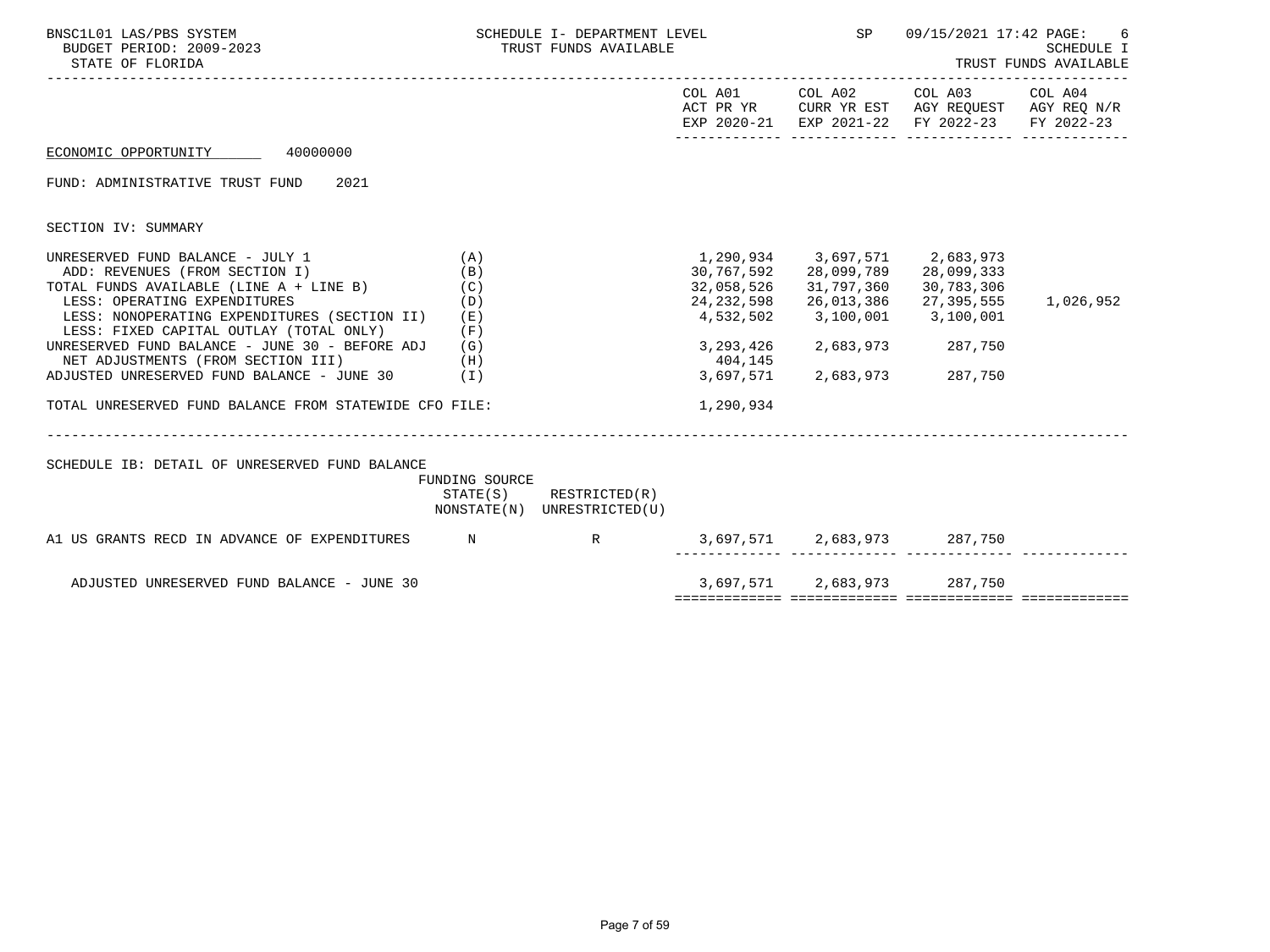| BNSC1L01 LAS/PBS SYSTEM<br>BUDGET PERIOD: 2009-2023<br>STATE OF FLORIDA |                         |      |         |      |                                  | SCHEDULE I- DEPARTMENT LEVEL<br>TRUST FUNDS AVAILABLE |                               | SP and the set of the set of the set of the set of the set of the set of the set of the set of the set of the s | 09/15/2021 17:42 PAGE: 7<br>SCHEDULE I<br>TRUST FUNDS AVAILABLE          |                                      |  |
|-------------------------------------------------------------------------|-------------------------|------|---------|------|----------------------------------|-------------------------------------------------------|-------------------------------|-----------------------------------------------------------------------------------------------------------------|--------------------------------------------------------------------------|--------------------------------------|--|
|                                                                         |                         |      |         |      |                                  |                                                       | COL A01<br>ACT PR YR          | COL A02                                                                                                         | COL A03<br>CURR YR EST AGY REQUEST<br>EXP 2020-21 EXP 2021-22 FY 2022-23 | COL A04<br>AGY REQ N/R<br>FY 2022-23 |  |
| ECONOMIC OPPORTUNITY 40000000                                           |                         |      |         |      |                                  |                                                       |                               |                                                                                                                 |                                                                          |                                      |  |
| FUND: SEED TRUST FUND                                                   |                         | 2041 |         |      |                                  |                                                       |                               |                                                                                                                 |                                                                          |                                      |  |
| SECTION I: DETAIL OF REVENUES                                           | REVENUE CAP SVC<br>CODE | CHG% | AUTH    |      | MATCHING %<br>ST I/C LOC I/C NO. | CFDA                                                  |                               |                                                                                                                 |                                                                          |                                      |  |
| AF DEPT OF COMMERCE ECON REC G                                          |                         |      |         |      |                                  |                                                       |                               |                                                                                                                 |                                                                          |                                      |  |
| B7 INTEREST EARNED ON INVESTMENTS                                       | 000799 NO 0.0           |      | 20.60   | 0.00 |                                  |                                                       | $0.00$ $11.307$ 27,753        |                                                                                                                 |                                                                          |                                      |  |
| C9 COMMUNITY SERVICES BG                                                | 000500 NO 8.0           |      | 215     | 0.00 | 0.00                             |                                                       | 1,175,704                     | 1,525,530 738,988                                                                                               |                                                                          |                                      |  |
| D1 LOW INCOME ENERGY ASST                                               | 000700 NO 0.0           |      | 163     | 0.00 | 0.00                             |                                                       | 93.569 3,169                  |                                                                                                                 |                                                                          |                                      |  |
| D3 WEATHERIZATION                                                       | 000700 NO 0.0           |      | 409     | 0.00 | 0.00                             |                                                       | 93.568 10,184                 |                                                                                                                 |                                                                          |                                      |  |
| FA DEPT OF COMMERCE ECON REC GRNT                                       | 000700 NO 0.0           |      | 409     | 0.00 | 0.00                             | 81.042                                                | $\sim$ 15                     | 10                                                                                                              | $\sim$ 10                                                                |                                      |  |
| F5 UNEMPLOYMENT COMPENSATION                                            | 000700 NO 0.0           |      | 20.60   | 0.00 | 0.00                             |                                                       | 11.307 197,770 3,885 3,885    |                                                                                                                 |                                                                          |                                      |  |
| GL TRANSFER 2041/400100                                                 | 000700 NO 0.0           |      | 443     | 0.00 | 0.00                             | 17.225                                                | 1,113                         | 217                                                                                                             | 217                                                                      |                                      |  |
| IC CDBG-DR IRMA                                                         | 001500 NO 0.0           |      | 215     | 0.00 | 0.00                             |                                                       |                               |                                                                                                                 |                                                                          |                                      |  |
| IC CDBG-DR IRMA                                                         | 000700 NO 0.0           |      | 252.35  | 0.00 | 0.00                             |                                                       | 14.228 8,948 95,864 95,864    |                                                                                                                 |                                                                          |                                      |  |
| ID CDBG-DR MICHAEL                                                      | 000700 NO 0.0           |      | 252.35  | 0.00 | 0.00                             | 14.228                                                | 6,163                         |                                                                                                                 |                                                                          |                                      |  |
| ID CBDG-DR MICHAEL                                                      | 000700 NO 0.0           |      | 252.35  | 0.00 | 0.00                             | 14.228                                                | 2                             |                                                                                                                 |                                                                          |                                      |  |
|                                                                         | 000700 NO 0.0           |      | 252.35  | 0.00 | 0.00                             | 14.228                                                | 973                           |                                                                                                                 |                                                                          |                                      |  |
| I3 SMALL CITIES CDBG                                                    | 000700 NO 0.0           |      | 290     | 0.00 | 0.00                             |                                                       | 14.228 17,293 157,900 157,900 |                                                                                                                 |                                                                          |                                      |  |
| 14 EST GRT REC CDBG                                                     | 000700 NO 0.0           |      | 290     | 0.00 | 0.00                             | 14.228                                                | 1                             |                                                                                                                 |                                                                          |                                      |  |
| I5 CDBG DISASTER                                                        | 000700 NO 0.0           |      | 290     | 0.00 | 0.00                             | 14.228                                                | 16,003                        |                                                                                                                 |                                                                          |                                      |  |
| <b>I5 CDBG DISASTER</b>                                                 | 000700 NO 0.0           |      | 290     | 0.00 | 0.00                             | 14.228                                                | 740                           |                                                                                                                 |                                                                          |                                      |  |
| K9 TRANSFER FROM DOT 2540                                               | 001500 NO 0.0           |      | 288.101 | 0.00 | 0.00                             |                                                       | 16,117,563                    | 9,281,413                                                                                                       |                                                                          |                                      |  |
| LG TRANSFER 2041/400100                                                 | 001500 NO               | 0.0  | 215     | 0.00 | 0.00                             |                                                       | $1,978,665-$                  | 1,978,665-                                                                                                      | 1,978,665-                                                               |                                      |  |
| L4 TRANSFER FROM 2021/100200                                            | 001500 NO               | 0.0  | 215     | 0.00 | 0.00                             |                                                       | 5,707                         | 5,707                                                                                                           | 5,707                                                                    |                                      |  |
| L4 TRANSFER FROM 2021/100200                                            | 001500 NO 0.0           |      | 215     | 0.00 | 0.00                             |                                                       | 3,978                         | 3,978                                                                                                           | 3,978                                                                    |                                      |  |
| MH TRANSFER 2765/200200                                                 | 001500 NO 0.0           |      | 215     | 0.00 | 0.00                             |                                                       | 4,741                         |                                                                                                                 |                                                                          |                                      |  |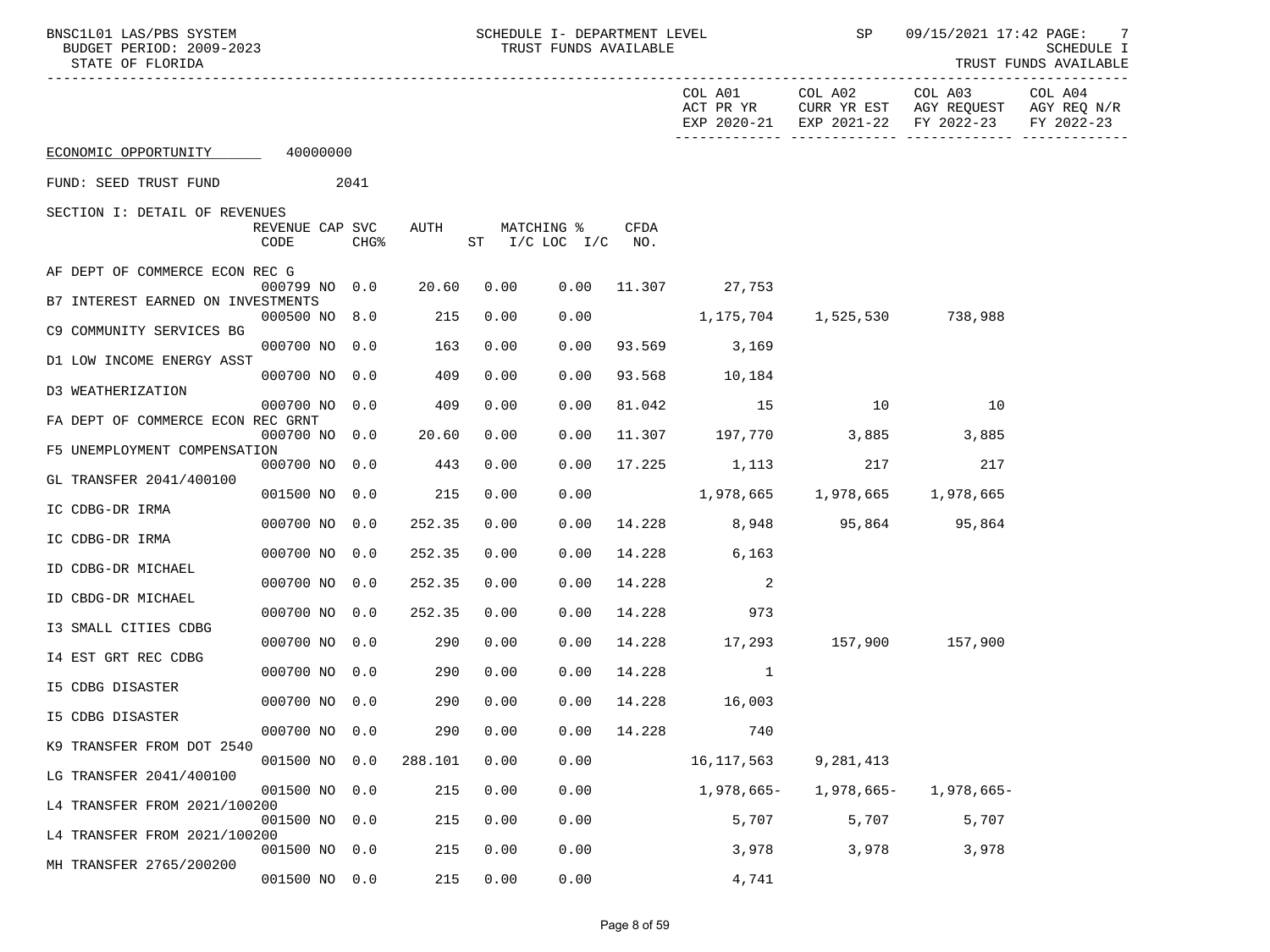| BNSC1L01 LAS/PBS SYSTEM<br>BUDGET PERIOD: 2009-2023<br>STATE OF FLORIDA                                                                                                                                                                                                                                                                                                                                                                                             |                         |  |     | SCHEDULE I- DEPARTMENT LEVEL<br>TRUST FUNDS AVAILABLE                                                                                                                                      |                                                                                                                                                                                                                 |      | <b>SP</b>                                                                                                                                                                                                                                                                                                                                                                                      | 09/15/2021 17:42 PAGE:                  | 8<br>SCHEDULE I<br>TRUST FUNDS AVAILABLE                                                                                                                                                                              |         |
|---------------------------------------------------------------------------------------------------------------------------------------------------------------------------------------------------------------------------------------------------------------------------------------------------------------------------------------------------------------------------------------------------------------------------------------------------------------------|-------------------------|--|-----|--------------------------------------------------------------------------------------------------------------------------------------------------------------------------------------------|-----------------------------------------------------------------------------------------------------------------------------------------------------------------------------------------------------------------|------|------------------------------------------------------------------------------------------------------------------------------------------------------------------------------------------------------------------------------------------------------------------------------------------------------------------------------------------------------------------------------------------------|-----------------------------------------|-----------------------------------------------------------------------------------------------------------------------------------------------------------------------------------------------------------------------|---------|
|                                                                                                                                                                                                                                                                                                                                                                                                                                                                     |                         |  |     |                                                                                                                                                                                            |                                                                                                                                                                                                                 |      |                                                                                                                                                                                                                                                                                                                                                                                                |                                         | COL A01 COL A02 COL A03<br>ACT PR YR CURR YR EST AGY REQUEST AGY REQ N/R<br>EXP 2020-21 EXP 2021-22 FY 2022-23 FY 2022-23                                                                                             | COL A04 |
| ECONOMIC OPPORTUNITY 40000000                                                                                                                                                                                                                                                                                                                                                                                                                                       |                         |  |     |                                                                                                                                                                                            |                                                                                                                                                                                                                 |      |                                                                                                                                                                                                                                                                                                                                                                                                |                                         |                                                                                                                                                                                                                       |         |
| FUND: SEED TRUST FUND                                                                                                                                                                                                                                                                                                                                                                                                                                               | 2041                    |  |     |                                                                                                                                                                                            |                                                                                                                                                                                                                 |      |                                                                                                                                                                                                                                                                                                                                                                                                |                                         |                                                                                                                                                                                                                       |         |
| SECTION I: DETAIL OF REVENUES                                                                                                                                                                                                                                                                                                                                                                                                                                       | REVENUE CAP SVC<br>CODE |  |     |                                                                                                                                                                                            | AUTH MATCHING %<br>CHG% ST I/C LOC I/C NO.                                                                                                                                                                      | CFDA |                                                                                                                                                                                                                                                                                                                                                                                                |                                         |                                                                                                                                                                                                                       |         |
| PF LIHEAP CARES ACT                                                                                                                                                                                                                                                                                                                                                                                                                                                 | 000700 NO 0.0 443       |  |     | 0.00                                                                                                                                                                                       |                                                                                                                                                                                                                 |      | 0.00 17.225 109 316                                                                                                                                                                                                                                                                                                                                                                            |                                         | 316                                                                                                                                                                                                                   |         |
| P3 DOC STAMPS DOR/2166                                                                                                                                                                                                                                                                                                                                                                                                                                              |                         |  |     |                                                                                                                                                                                            |                                                                                                                                                                                                                 |      |                                                                                                                                                                                                                                                                                                                                                                                                |                                         |                                                                                                                                                                                                                       |         |
| 03 REFUNDS                                                                                                                                                                                                                                                                                                                                                                                                                                                          | 001600 NO 0.0 288.1201  |  |     | 0.00                                                                                                                                                                                       | 0.00                                                                                                                                                                                                            |      | 75,000,000                                                                                                                                                                                                                                                                                                                                                                                     |                                         | 75,000,000  75,000,000                                                                                                                                                                                                |         |
| Q3 REFUNDS                                                                                                                                                                                                                                                                                                                                                                                                                                                          | 001800 NO 0.0           |  | 215 | 0.00                                                                                                                                                                                       | 0.00                                                                                                                                                                                                            |      | $\sim$ 1                                                                                                                                                                                                                                                                                                                                                                                       |                                         |                                                                                                                                                                                                                       |         |
|                                                                                                                                                                                                                                                                                                                                                                                                                                                                     | 001800 NO 0.0 215       |  |     | 0.00                                                                                                                                                                                       | 0.00                                                                                                                                                                                                            |      | 38,854                                                                                                                                                                                                                                                                                                                                                                                         |                                         |                                                                                                                                                                                                                       |         |
| TOTAL TO LINE B IN SECTION IV                                                                                                                                                                                                                                                                                                                                                                                                                                       |                         |  |     |                                                                                                                                                                                            |                                                                                                                                                                                                                 |      |                                                                                                                                                                                                                                                                                                                                                                                                |                                         | accordinates controlations consecutives controlations                                                                                                                                                                 |         |
| SECTION II: DETAIL OF NONOPERATING EXPENDITURES                                                                                                                                                                                                                                                                                                                                                                                                                     |                         |  |     |                                                                                                                                                                                            | OBJECT TRANSFER CFDA                                                                                                                                                                                            |      |                                                                                                                                                                                                                                                                                                                                                                                                |                                         |                                                                                                                                                                                                                       |         |
|                                                                                                                                                                                                                                                                                                                                                                                                                                                                     |                         |  |     | CODE                                                                                                                                                                                       | TO BE                                                                                                                                                                                                           | NO.  |                                                                                                                                                                                                                                                                                                                                                                                                |                                         |                                                                                                                                                                                                                       |         |
| F1 TRANSFER TO 2021<br>F2 TRANSFER TO 2021<br>F3 TRANSFER TO 2021<br>F4 TRANSFER TO 2195<br>F7 TRANSFER TO 2261<br>F9 TRANSFER TO 2195<br>G2 TRANSFER TO 2401<br>G6 TRANSFER TO 2339<br>H9 TRANSFER TO 2338<br>K1 ASSESSMENT OF INVESTMENTS<br>L1 SERVICE CHARGE TO GR<br>L3 5% RESERVE<br>S1 BE TRANSFER IN<br>S1 BE TRANSFER IN<br>S1 BE TRANSFER IN<br>S1 BE TRANSFER IN<br>T4 BE TRANSFER OUT<br>T6 BE TRANSFER OUT<br>T8 BE TRANSFER OUT<br>T9 BE TRANSFER OUT |                         |  |     | 810000<br>810000<br>810000<br>810000<br>810000<br>810000<br>810000<br>810000<br>810000<br>830000<br>880800<br>999000<br>810000<br>810000<br>810000<br>810000<br>810000<br>810000<br>810000 | 40100100<br>40100200<br>40100300<br>40200100<br>40300200<br>40200200<br>40200100<br>40300200<br>40400100<br>810000 40400100<br>40400100<br>40400100<br>40400100<br>40200100<br>40200600<br>40300100<br>40300200 |      | 2,940 2,940 2,940<br>$2,901$ $2,901$ $2,901$<br>$31,997$ $31,997$<br>57,638 57,638 57,638<br>444, 275<br>$107, 702$<br>$107, 702$<br>$107, 702$<br>$107, 702$<br>$107, 702$<br>$107, 702$<br>$107, 702$<br>$107, 702$<br>$107, 702$<br>$107, 702$<br>$107, 702$<br>$107, 702$<br>$107, 702$<br>$6,414,014-$<br>39,499,974-<br>1,373,133-<br>6,414,014<br>39,499,974<br>1,373,133<br>44,641,512 | $4,000,000-$<br>4,000,000<br>10,376,798 | 2,901<br>31,997<br>13,298<br>$\begin{array}{cccc} 78,553 & & 89,155 & & 43,188 \\ 87,772 & & 122,042 & & 59,119 \\ 2 & 2 & 681,924 & & 2 \end{array}$<br>3,681,924<br>44,641,512-10,376,798-11,975,638-<br>11,975,638 |         |
| W1 UNFUNDED BUDGET<br>44 INDIRECT TRANSFER TO ATF                                                                                                                                                                                                                                                                                                                                                                                                                   |                         |  |     | 899000<br>810000                                                                                                                                                                           | 40100200                                                                                                                                                                                                        |      | 1,978,665                                                                                                                                                                                                                                                                                                                                                                                      | 1,978,665                               | 4,794,132-<br>1,978,665                                                                                                                                                                                               |         |
| 47 INDIRECT TRANSFER TO ATF                                                                                                                                                                                                                                                                                                                                                                                                                                         |                         |  |     | 810000                                                                                                                                                                                     | 40100200 11.307                                                                                                                                                                                                 |      | 27,753                                                                                                                                                                                                                                                                                                                                                                                         | 27,753                                  | 27,753<br>---- --------                                                                                                                                                                                               |         |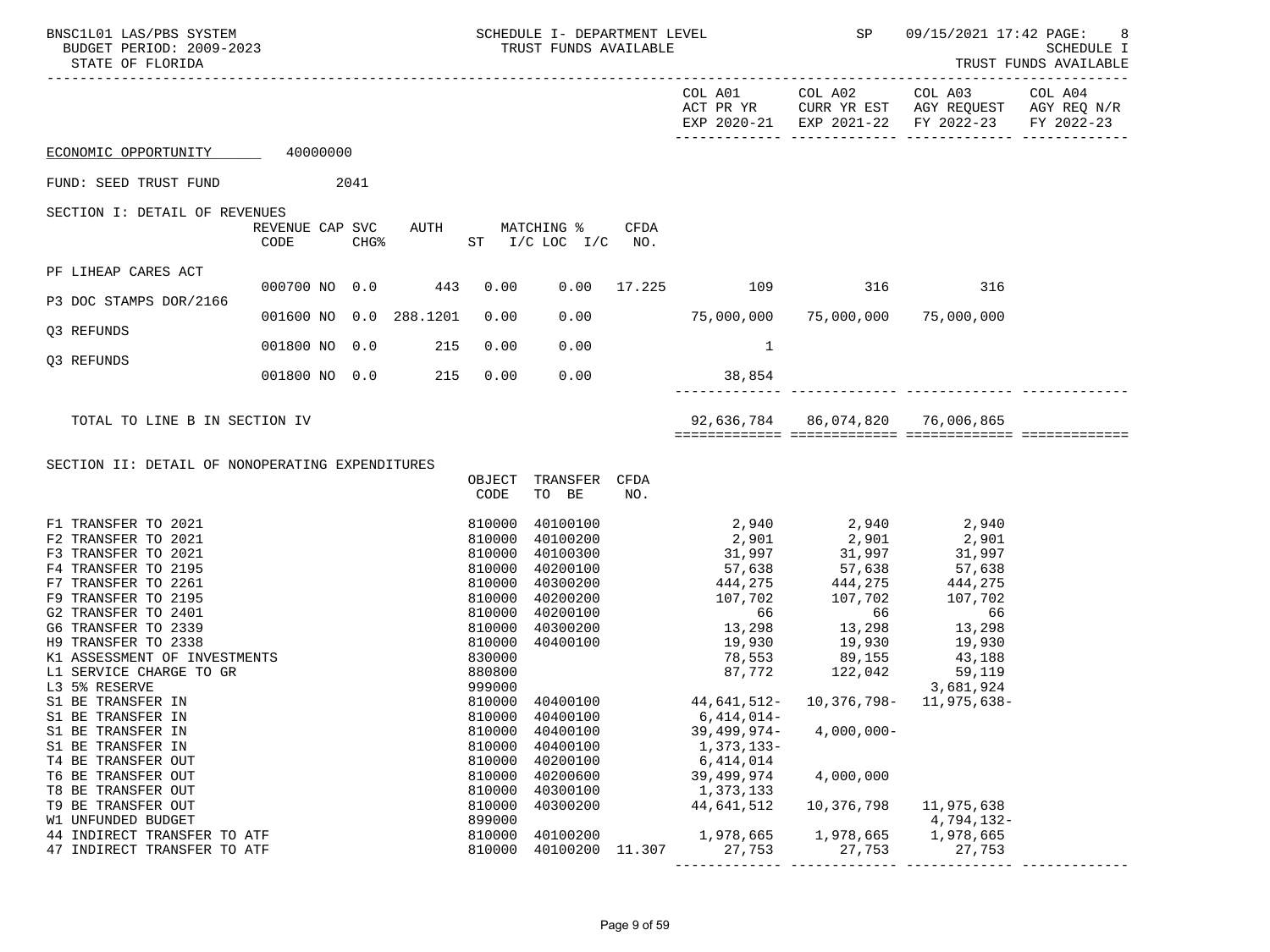| BNSC1L01 LAS/PBS SYSTEM<br>BUDGET PERIOD: 2009-2023<br>STATE OF FLORIDA                                                                                                                                                                                                                                                                                                                                                                      | SCHEDULE I- DEPARTMENT LEVEL<br>TRUST FUNDS AVAILABLE                                                                |                                                                                                                                            |                                                                                                                                                                | SP 09/15/2021 17:42 PAGE:                                                                                                                              | SCHEDULE I<br>TRUST FUNDS AVAILABLE |
|----------------------------------------------------------------------------------------------------------------------------------------------------------------------------------------------------------------------------------------------------------------------------------------------------------------------------------------------------------------------------------------------------------------------------------------------|----------------------------------------------------------------------------------------------------------------------|--------------------------------------------------------------------------------------------------------------------------------------------|----------------------------------------------------------------------------------------------------------------------------------------------------------------|--------------------------------------------------------------------------------------------------------------------------------------------------------|-------------------------------------|
|                                                                                                                                                                                                                                                                                                                                                                                                                                              |                                                                                                                      |                                                                                                                                            |                                                                                                                                                                | COL A01 COL A02 COL A03 COL A04<br>ACT PR YR $\,$ CURR YR EST $\,$ AGY REQUEST $\,$ AGY REQ $\rm N/R$<br>EXP 2020-21 EXP 2021-22 FY 2022-23 FY 2022-23 |                                     |
| 40000000<br>ECONOMIC OPPORTUNITY                                                                                                                                                                                                                                                                                                                                                                                                             |                                                                                                                      |                                                                                                                                            |                                                                                                                                                                |                                                                                                                                                        |                                     |
| FUND: SEED TRUST FUND<br>2041                                                                                                                                                                                                                                                                                                                                                                                                                |                                                                                                                      |                                                                                                                                            |                                                                                                                                                                |                                                                                                                                                        |                                     |
| SECTION II: DETAIL OF NONOPERATING EXPENDITURES                                                                                                                                                                                                                                                                                                                                                                                              | OBJECT TRANSFER CFDA<br>CODE<br>TO BE<br>NO.                                                                         |                                                                                                                                            |                                                                                                                                                                |                                                                                                                                                        |                                     |
| TOTAL TO LINE E IN SECTION IV                                                                                                                                                                                                                                                                                                                                                                                                                |                                                                                                                      |                                                                                                                                            | 2,853,490 2,898,362 1,677,264                                                                                                                                  |                                                                                                                                                        |                                     |
| SECTION III: ADJUSTMENTS                                                                                                                                                                                                                                                                                                                                                                                                                     | OBJECT<br>CODE                                                                                                       |                                                                                                                                            |                                                                                                                                                                |                                                                                                                                                        |                                     |
| B1 PRIOR YEAR FCO BE 40300200<br>B1 PRIOR YEAR FCO BE 40400100<br>B3 CONTINUING APPROPRIATIONS CAT 136018<br>B3 CONTINUING APPROPRIATIONS CAT 134002<br>B5 SEPTEMBER OPERATING REVERSIONS PY<br>B5 SEPTEMBER OPERATING REVERSIONS PY<br>B7 CY COMPENSATED ABSENCES<br>C2 PY OPERATING CF TYPE B ENCUMBRANCES<br>C2 PY OPERATING CF TYPE B ENCUMBRANCES<br>D1 POST CLOSE SWFS ADJUSTMENTS<br>D2 AP NOT CF OPERATING ADJUSTMENT<br>F1 ROUNDING | 991000<br>991000<br>991000<br>991000<br>991000<br>991000<br>991000<br>991000<br>991000<br>991000<br>991000<br>991000 | $4,069,687-$<br>5,149,556–<br>5,568,958-<br>187,226-<br>48,717<br>1,077,077<br>12,697<br>18,975,573-<br>327,265-<br>$237-$<br>216,100<br>1 | 33,952,184-<br>$1,160-$                                                                                                                                        |                                                                                                                                                        |                                     |
| TOTAL TO LINE H IN SECTION IV                                                                                                                                                                                                                                                                                                                                                                                                                |                                                                                                                      |                                                                                                                                            | $32,923,910 - 33,953,344 -$                                                                                                                                    |                                                                                                                                                        |                                     |
| SECTION IV: SUMMARY                                                                                                                                                                                                                                                                                                                                                                                                                          |                                                                                                                      |                                                                                                                                            |                                                                                                                                                                |                                                                                                                                                        |                                     |
| UNRESERVED FUND BALANCE - JULY 1<br>ADD: REVENUES (FROM SECTION I)<br>TOTAL FUNDS AVAILABLE (LINE A + LINE B)<br>LESS: OPERATING EXPENDITURES<br>LESS: NONOPERATING EXPENDITURES (SECTION II)<br>LESS: FIXED CAPITAL OUTLAY (TOTAL ONLY)<br>UNRESERVED FUND BALANCE - JUNE 30 - BEFORE ADJ<br>NET ADJUSTMENTS (FROM SECTION III)<br>ADJUSTED UNRESERVED FUND BALANCE - JUNE 30<br>TOTAL UNRESERVED FUND BALANCE FROM STATEWIDE CFO FILE:     | (A)<br>(B)<br>(C)<br>(D)<br>(E)<br>(F)<br>(G)<br>(H)<br>(I)                                                          | 92,636,784<br>147, 181, 913<br>71,642,538<br>2,853,490<br>8,200,000<br>64,485,885<br>$32,923,910 -$<br>31,561,975<br>54, 545, 129          | 54, 545, 129 31, 561, 975 327, 744<br>86,074,820 76,006,865<br>117,636,795<br>73,857,345<br>2,898,362<br>6,600,000<br>34, 281, 088<br>$33,953,344-$<br>327,744 | 76,334,609<br>66, 457, 345<br>1,677,264<br>8,200,000                                                                                                   | 5,500,000                           |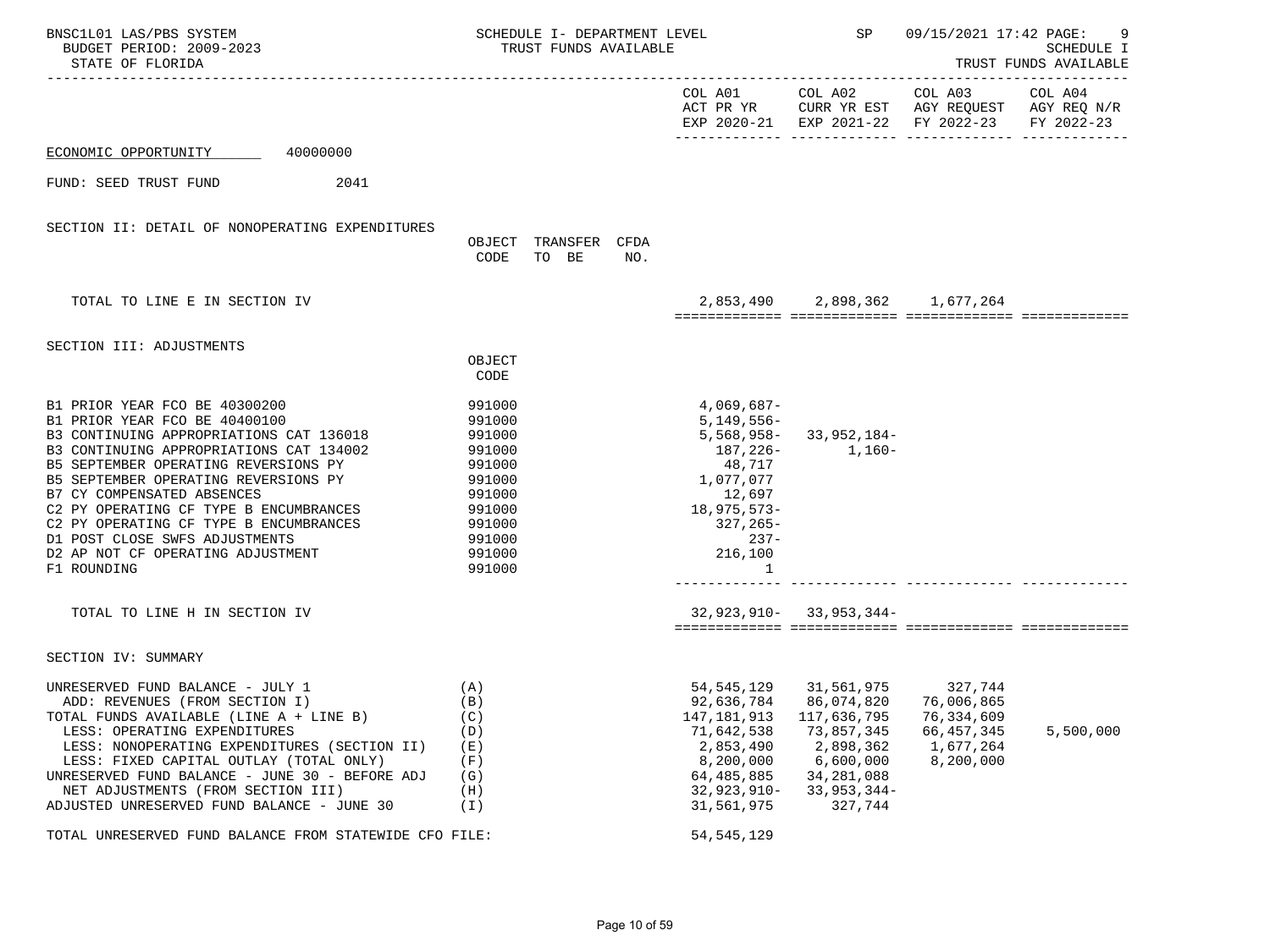| BNSC1L01 LAS/PBS SYSTEM<br>BUDGET PERIOD: 2009-2023<br>STATE OF FLORIDA |          |                                           | SCHEDULE I- DEPARTMENT LEVEL<br>TRUST FUNDS AVAILABLE | SP                                  | 09/15/2021 17:42 PAGE: 10             | SCHEDULE I<br>TRUST FUNDS AVAILABLE  |                                      |
|-------------------------------------------------------------------------|----------|-------------------------------------------|-------------------------------------------------------|-------------------------------------|---------------------------------------|--------------------------------------|--------------------------------------|
|                                                                         |          |                                           |                                                       | COL A01<br>ACT PR YR<br>EXP 2020-21 | COL A02<br>CURR YR EST<br>EXP 2021-22 | COL A03<br>AGY REQUEST<br>FY 2022-23 | COL A04<br>AGY REQ N/R<br>FY 2022-23 |
| ECONOMIC OPPORTUNITY                                                    | 40000000 |                                           |                                                       |                                     |                                       |                                      |                                      |
| FUND: SEED TRUST FUND                                                   | 2041     |                                           |                                                       |                                     |                                       |                                      |                                      |
|                                                                         |          |                                           |                                                       |                                     |                                       |                                      |                                      |
| SCHEDULE IB: DETAIL OF UNRESERVED FUND BALANCE                          |          | FUNDING SOURCE<br>STATE(S)<br>NONSTATE(N) | RESTRICTED(R)<br>UNRESTRICTED(U)                      |                                     |                                       |                                      |                                      |
| D1 DOCUMENTARY STAMPS                                                   |          | S                                         | U                                                     |                                     | 31,561,975 327,744                    |                                      |                                      |
| ADJUSTED UNRESERVED FUND BALANCE - JUNE 30                              |          |                                           |                                                       | 31,561,975                          | 327,744                               |                                      |                                      |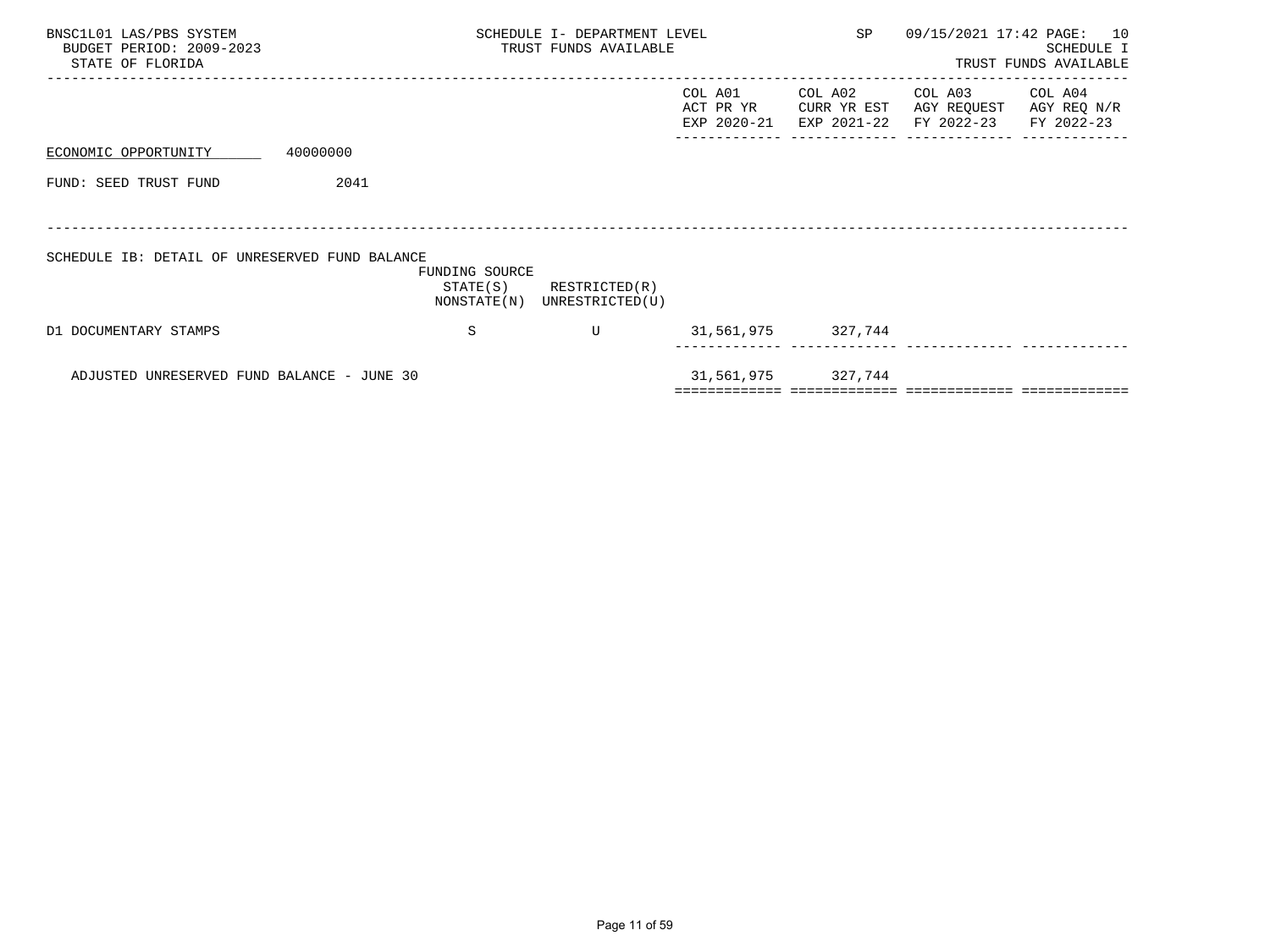| BNSC1L01 LAS/PBS SYSTEM<br>BUDGET PERIOD: 2009-2023<br>STATE OF FLORIDA                                                                       |                          | SCHEDULE I- DEPARTMENT LEVEL<br>TRUST FUNDS AVAILABLE |                                          | SP                                       | 09/15/2021 17:42 PAGE: 11<br>SCHEDULE I<br>TRUST FUNDS AVAILABLE                                                                |            |  |
|-----------------------------------------------------------------------------------------------------------------------------------------------|--------------------------|-------------------------------------------------------|------------------------------------------|------------------------------------------|---------------------------------------------------------------------------------------------------------------------------------|------------|--|
|                                                                                                                                               |                          |                                                       |                                          | COL A01 COL A02                          | COL A03 COL A04<br>ACT PR YR $\,$ CURR YR EST $\,$ AGY REQUEST $\,$ AGY REQ $\,$ N/R $\,$<br>EXP 2020-21 EXP 2021-22 FY 2022-23 | FY 2022-23 |  |
| ECONOMIC OPPORTUNITY 40000000                                                                                                                 |                          |                                                       |                                          |                                          |                                                                                                                                 |            |  |
| FUND: TRIUMPH GULF COAST TF 2043                                                                                                              |                          |                                                       |                                          |                                          |                                                                                                                                 |            |  |
| SECTION I: DETAIL OF REVENUES<br>REVENUE CAP SVC<br>CODE<br>CHG <sup>%</sup> ST I/C LOC I/C NO.                                               | AUTH MATCHING %          | CFDA                                                  |                                          |                                          |                                                                                                                                 |            |  |
| B7 INTEREST TRNSFR - TRIUMPH GULF INC.<br>000500 NO 0.0 288.8013 0.00<br>P4 TRIUMPH GULF COAST GR TRANSFERS                                   |                          | 0.00                                                  |                                          |                                          |                                                                                                                                 |            |  |
| 001600 NO 0.0 288.80125 0.00                                                                                                                  |                          | 0.00                                                  |                                          | 80,000,000 80,000,000 80,000,000         |                                                                                                                                 |            |  |
| TOTAL TO LINE B IN SECTION IV                                                                                                                 |                          |                                                       |                                          | 81, 135, 198 81, 152, 226 81, 169, 509   |                                                                                                                                 |            |  |
| SECTION II: DETAIL OF NONOPERATING EXPENDITURES                                                                                               | CODE                     | OBJECT TRANSFER CFDA<br>TO BE<br>NO.                  |                                          |                                          |                                                                                                                                 |            |  |
| I7 TRANSFER TO TRIUMPH GULF COAST INC                                                                                                         | 810000                   |                                                       |                                          | 80,000,000 80,000,000 80,000,000         |                                                                                                                                 |            |  |
| TOTAL TO LINE E IN SECTION IV                                                                                                                 |                          |                                                       |                                          | 80,000,000 80,000,000 80,000,000         |                                                                                                                                 |            |  |
| SECTION III: ADJUSTMENTS                                                                                                                      | OBJECT<br>CODE           |                                                       |                                          |                                          |                                                                                                                                 |            |  |
| TOTAL TO LINE H IN SECTION IV                                                                                                                 |                          |                                                       |                                          |                                          |                                                                                                                                 |            |  |
| SECTION IV: SUMMARY                                                                                                                           |                          |                                                       |                                          |                                          |                                                                                                                                 |            |  |
| UNRESERVED FUND BALANCE - JULY 1<br>ADD: REVENUES (FROM SECTION I)<br>TOTAL FUNDS AVAILABLE (LINE A + LINE B)<br>LESS: OPERATING EXPENDITURES | (A)<br>(B)<br>(C)<br>(D) |                                                       | 14,556,665<br>81, 135, 198<br>95,691,863 | 15,691,863<br>81, 152, 226<br>96,844,089 | 16,844,089<br>81,169,509<br>98,013,598                                                                                          |            |  |
| LESS: NONOPERATING EXPENDITURES (SECTION II)<br>LESS: FIXED CAPITAL OUTLAY (TOTAL ONLY)<br>UNRESERVED FUND BALANCE - JUNE 30 - BEFORE ADJ     | (E)<br>(F)<br>(G)        |                                                       | 80,000,000<br>15,691,863                 | 80,000,000<br>16,844,089                 | 80,000,000<br>18,013,598                                                                                                        |            |  |
| NET ADJUSTMENTS (FROM SECTION III)<br>ADJUSTED UNRESERVED FUND BALANCE - JUNE 30                                                              | (H)<br>(I)               |                                                       | 15,691,863                               | 16,844,089                               | 18,013,598                                                                                                                      |            |  |
| TOTAL UNRESERVED FUND BALANCE FROM STATEWIDE CFO FILE:                                                                                        |                          |                                                       | 14,556,665                               |                                          |                                                                                                                                 |            |  |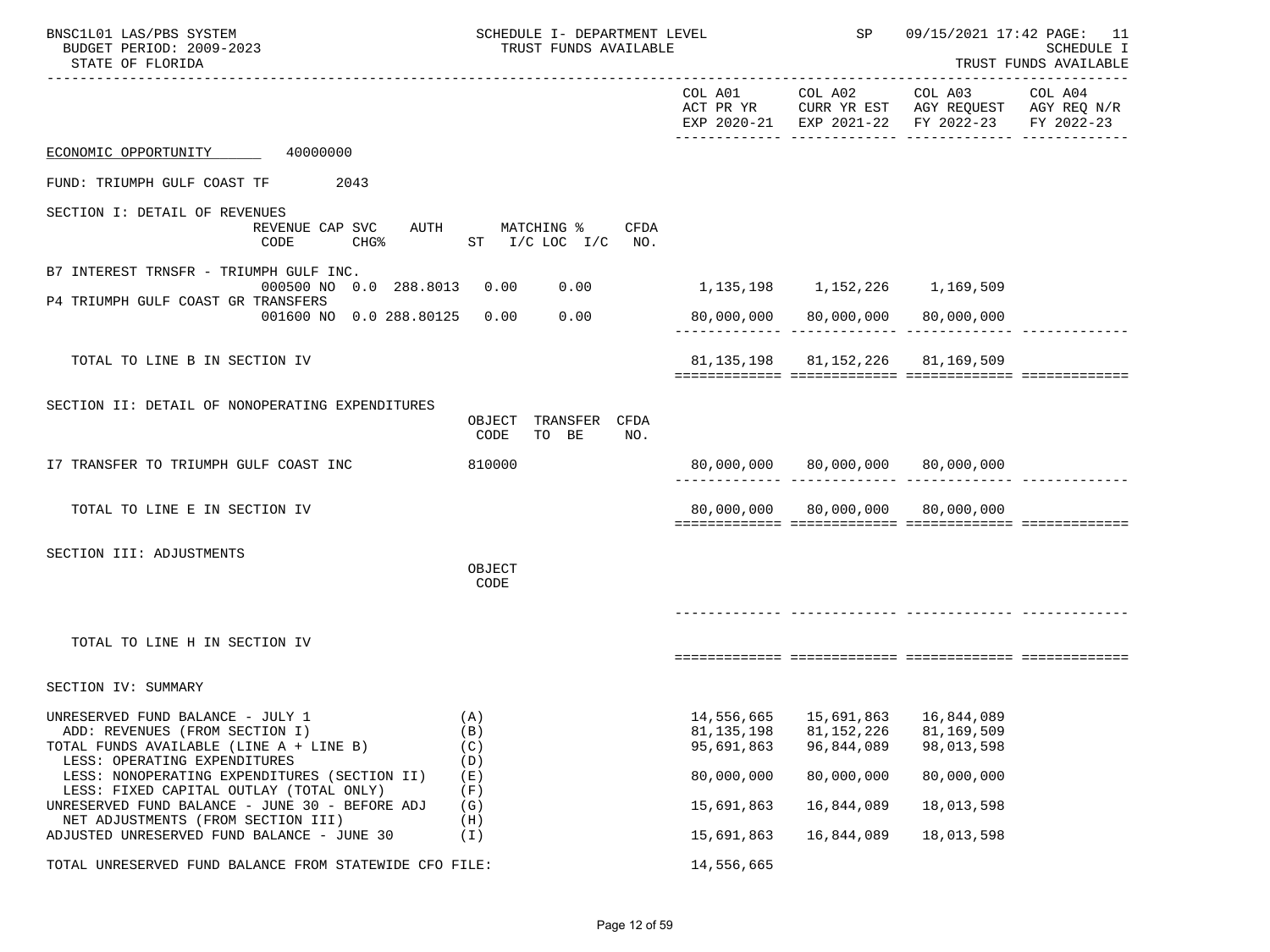| BNSC1L01 LAS/PBS SYSTEM<br>BUDGET PERIOD: 2009-2023<br>STATE OF FLORIDA |                                           | SCHEDULE I- DEPARTMENT LEVEL<br>TRUST FUNDS AVAILABLE |                                     | SP                                    | 09/15/2021 17:42 PAGE:               | 12<br>SCHEDULE I<br>TRUST FUNDS AVAILABLE |
|-------------------------------------------------------------------------|-------------------------------------------|-------------------------------------------------------|-------------------------------------|---------------------------------------|--------------------------------------|-------------------------------------------|
|                                                                         |                                           |                                                       | COL A01<br>ACT PR YR<br>EXP 2020-21 | COL A02<br>CURR YR EST<br>EXP 2021-22 | COL A03<br>AGY REQUEST<br>FY 2022-23 | COL A04<br>AGY REQ N/R<br>FY 2022-23      |
| 40000000<br>ECONOMIC OPPORTUNITY                                        |                                           |                                                       |                                     |                                       |                                      |                                           |
| FUND: TRIUMPH GULF COAST TF<br>2043                                     |                                           |                                                       |                                     |                                       |                                      |                                           |
|                                                                         |                                           |                                                       |                                     |                                       |                                      |                                           |
| SCHEDULE IB: DETAIL OF UNRESERVED FUND BALANCE                          | FUNDING SOURCE<br>STATE(S)<br>NONSTATE(N) | RESTRICTED(R)<br>UNRESTRICTED(U)                      |                                     |                                       |                                      |                                           |
| D6 TRIUMPH GULF COAST TF INTEREST                                       | S                                         | $\mathbf{U}$                                          |                                     | 15,691,863  16,844,089  18,013,598    |                                      |                                           |
| ADJUSTED UNRESERVED FUND BALANCE - JUNE 30                              |                                           |                                                       | 15,691,863                          | 16,844,089                            | 18,013,598                           |                                           |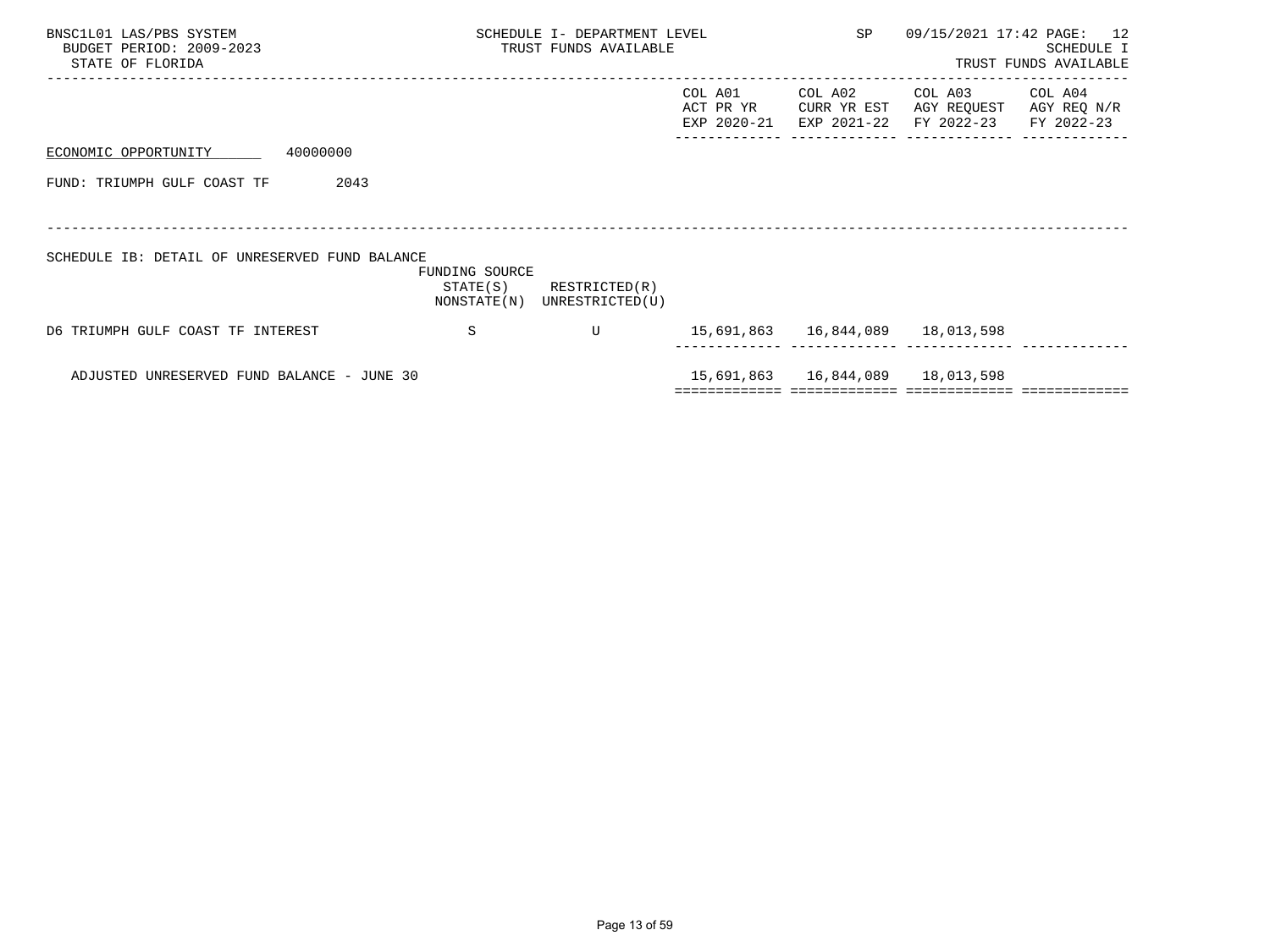| BNSC1L01 LAS/PBS SYSTEM<br>BUDGET PERIOD: 2009-2023<br>STATE OF FLORIDA                                                                                                                                                                                             |                                             |                                                                              |      | SCHEDULE I- DEPARTMENT LEVEL<br>TRUST FUNDS AVAILABLE |             |                                                                                                 | SP                            | 09/15/2021 17:42 PAGE: 13          | SCHEDULE I<br>TRUST FUNDS AVAILABLE |
|---------------------------------------------------------------------------------------------------------------------------------------------------------------------------------------------------------------------------------------------------------------------|---------------------------------------------|------------------------------------------------------------------------------|------|-------------------------------------------------------|-------------|-------------------------------------------------------------------------------------------------|-------------------------------|------------------------------------|-------------------------------------|
|                                                                                                                                                                                                                                                                     |                                             |                                                                              |      |                                                       |             |                                                                                                 |                               | EXP 2020-21 EXP 2021-22 FY 2022-23 | FY 2022-23                          |
| ECONOMIC OPPORTUNITY 40000000                                                                                                                                                                                                                                       |                                             |                                                                              |      |                                                       |             |                                                                                                 |                               |                                    |                                     |
| FUND: ECONOMIC DEVELOPMENT TF                                                                                                                                                                                                                                       | 2177                                        |                                                                              |      |                                                       |             |                                                                                                 |                               |                                    |                                     |
| SECTION I: DETAIL OF REVENUES                                                                                                                                                                                                                                       | REVENUE CAP SVC<br>CODE<br>CHG <sup>8</sup> | AUTH                                                                         |      | MATCHING %<br>ST I/C LOC I/C NO.                      | <b>CFDA</b> |                                                                                                 |                               |                                    |                                     |
| C1 INTEREST                                                                                                                                                                                                                                                         | 000500 NO 8.0 215                           | 0.00                                                                         |      | 0.00                                                  |             | 26                                                                                              |                               |                                    |                                     |
| K4 LOCAL FINANCIAL SUPPORT                                                                                                                                                                                                                                          | 000810 NO 0.0 288.106                       |                                                                              | 0.00 | 0.00                                                  |             | 2,705,769 5,500,000                                                                             |                               | 5,265,755                          |                                     |
| K4 LOCAL FINANCIAL SUPPORT                                                                                                                                                                                                                                          | 000810 NO 0.0 288.106                       |                                                                              | 0.00 | 0.00                                                  |             |                                                                                                 | 995,472 77,859 157,245        |                                    |                                     |
| TOTAL TO LINE B IN SECTION IV                                                                                                                                                                                                                                       |                                             |                                                                              |      |                                                       |             |                                                                                                 | 3,701,267 5,577,859 5,423,000 |                                    |                                     |
| SECTION II: DETAIL OF NONOPERATING EXPENDITURES                                                                                                                                                                                                                     |                                             | CODE                                                                         |      | OBJECT TRANSFER CFDA<br>TO BE                         | NO.         |                                                                                                 |                               |                                    |                                     |
| L3 5% RESERVE<br>R8 BE TRANSFER IN<br>U2 BE TRANSFER OUT                                                                                                                                                                                                            |                                             | 999000<br>810000<br>810000                                                   |      | 40300100<br>40400100                                  |             | $69,743-$<br>69,743                                                                             |                               | 265,755                            |                                     |
| TOTAL TO LINE E IN SECTION IV                                                                                                                                                                                                                                       |                                             |                                                                              |      |                                                       |             |                                                                                                 |                               | 265,755                            |                                     |
| SECTION III: ADJUSTMENTS                                                                                                                                                                                                                                            |                                             | OBJECT<br>CODE                                                               |      |                                                       |             |                                                                                                 |                               |                                    |                                     |
| B3 CONTINUING APPROPRIATIONS<br>B4 CONTINUING APP - RURAL COMM DEV REV LOAN<br>B5 SEPTEMBER OPERATING REVERSIONS PY<br>C2 PY OPERATING CF TYPE B ENCUMBRANCES<br>C5 LONG TERM RECEIVABLE<br>C5 LONG TERM RECEIVABLE<br>F1 ROUNDING<br>X3 BEG FUND EQUITY ADJUST SBA |                                             | 991000<br>991000<br>991000<br>991000<br>991000<br>991000<br>991000<br>991000 |      |                                                       |             | $3,986,037-$<br>$265,812-$<br>28,864<br>$837,749-$<br>$3,980-$<br>$26,971-$<br>$26 -$<br>$179-$ |                               |                                    |                                     |
| TOTAL TO LINE H IN SECTION IV                                                                                                                                                                                                                                       |                                             |                                                                              |      |                                                       |             | $5,091,890-$                                                                                    |                               |                                    |                                     |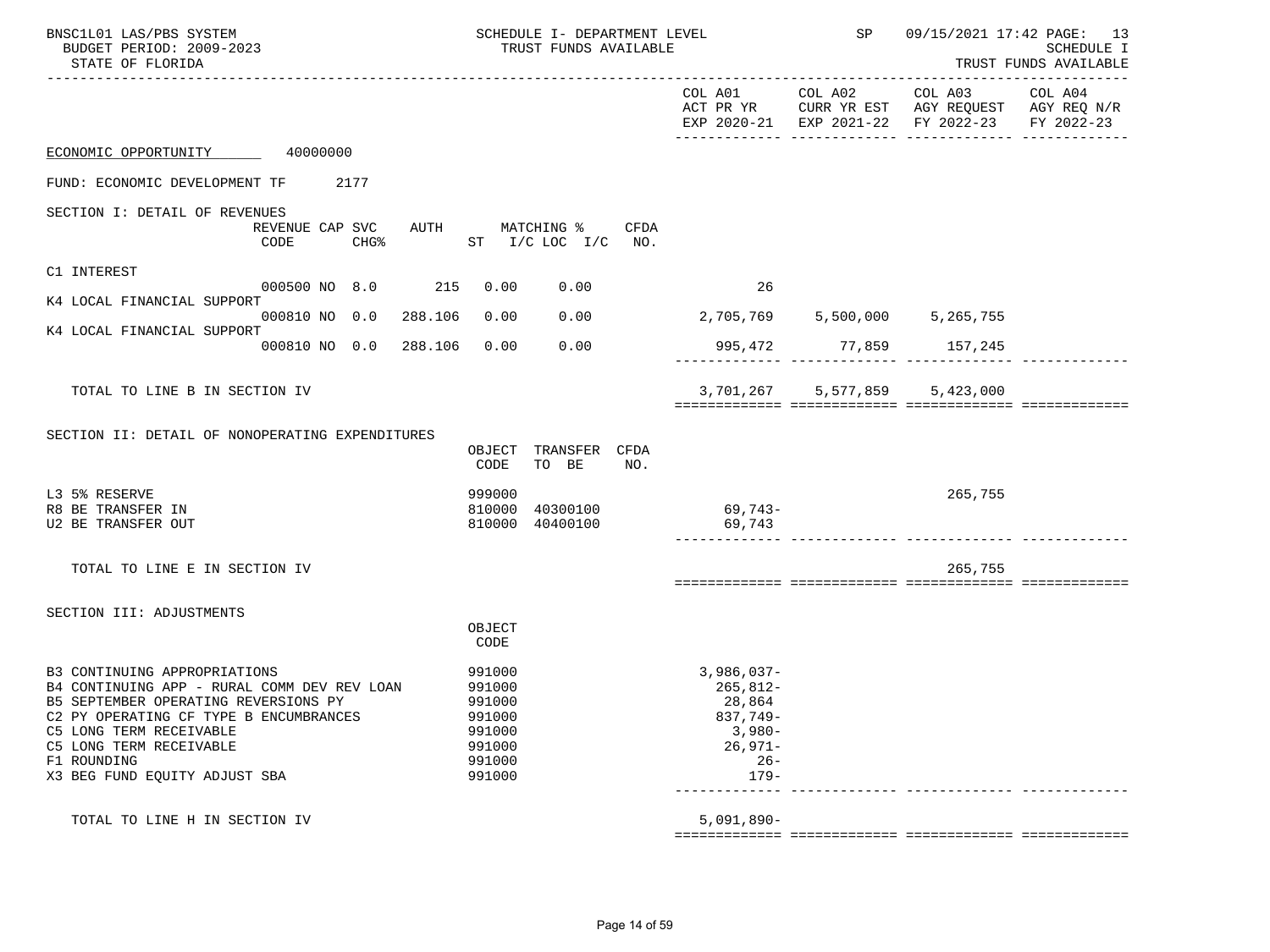| BNSC1L01 LAS/PBS SYSTEM<br>BUDGET PERIOD: 2009-2023<br>STATE OF FLORIDA                                                                                                                                                                            |                          | SCHEDULE I- DEPARTMENT LEVEL<br>TRUST FUNDS AVAILABLE      |                               | SP                                                                                | 09/15/2021 17:42 PAGE: 14                                                                                                         | <b>SCHEDULE I</b><br>TRUST FUNDS AVAILABLE |
|----------------------------------------------------------------------------------------------------------------------------------------------------------------------------------------------------------------------------------------------------|--------------------------|------------------------------------------------------------|-------------------------------|-----------------------------------------------------------------------------------|-----------------------------------------------------------------------------------------------------------------------------------|--------------------------------------------|
|                                                                                                                                                                                                                                                    |                          |                                                            |                               |                                                                                   | COL A01 COL A02 COL A03 COL A04<br>ACT PR YR CURR YR EST AGY REQUEST AGY REQ N/R<br>EXP 2020-21 EXP 2021-22 FY 2022-23 FY 2022-23 |                                            |
| ECONOMIC OPPORTUNITY 40000000                                                                                                                                                                                                                      |                          |                                                            |                               |                                                                                   |                                                                                                                                   |                                            |
| FUND: ECONOMIC DEVELOPMENT TF 2177                                                                                                                                                                                                                 |                          |                                                            |                               |                                                                                   |                                                                                                                                   |                                            |
| SECTION IV: SUMMARY                                                                                                                                                                                                                                |                          |                                                            |                               |                                                                                   |                                                                                                                                   |                                            |
| UNRESERVED FUND BALANCE - JULY $1$ (A)<br>ADD: REVENUES (FROM SECTION I)<br>TOTAL FUNDS AVAILABLE (LINE A + LINE B) (C)<br>LESS: OPERATING EXPENDITURES<br>LESS: NONOPERATING EXPENDITURES (SECTION II)<br>LESS: FIXED CAPITAL OUTLAY (TOTAL ONLY) | (B)<br>(D)<br>(E)<br>(F) |                                                            | 3,701,267 5,577,859 5,423,000 | 5,796,174 650,916 308,775<br>9,497,441 6,228,775 5,731,775<br>3,754,635 5,920,000 | 5,420,000<br>265,755                                                                                                              | 5,000,000                                  |
| UNRESERVED FUND BALANCE - JUNE 30 - BEFORE ADJ<br>NET ADJUSTMENTS (FROM SECTION III) (H)                                                                                                                                                           | (G)                      |                                                            | $5,091,890 -$                 | 5,742,806 308,775 46,020                                                          |                                                                                                                                   |                                            |
| ADJUSTED UNRESERVED FUND BALANCE - JUNE 30                                                                                                                                                                                                         | (I)                      |                                                            | 650,916                       | 308,775 46,020                                                                    |                                                                                                                                   |                                            |
| TOTAL UNRESERVED FUND BALANCE FROM STATEWIDE CFO FILE:                                                                                                                                                                                             |                          |                                                            | 5,796,174                     |                                                                                   |                                                                                                                                   |                                            |
| SCHEDULE IB: DETAIL OF UNRESERVED FUND BALANCE                                                                                                                                                                                                     | FUNDING SOURCE           | $STATE(S)$ RESTRICTED $(R)$<br>NONSTATE(N) UNRESTRICTED(U) |                               |                                                                                   |                                                                                                                                   |                                            |
| E1 RURAL COMMUNITY DEVELOPMENT 288.065(2)C S                                                                                                                                                                                                       |                          | $R \sim$                                                   |                               | 650,916 308,775 46,020                                                            |                                                                                                                                   |                                            |
| ADJUSTED UNRESERVED FUND BALANCE - JUNE 30                                                                                                                                                                                                         |                          |                                                            |                               | 650,916 308,775 46,020                                                            |                                                                                                                                   |                                            |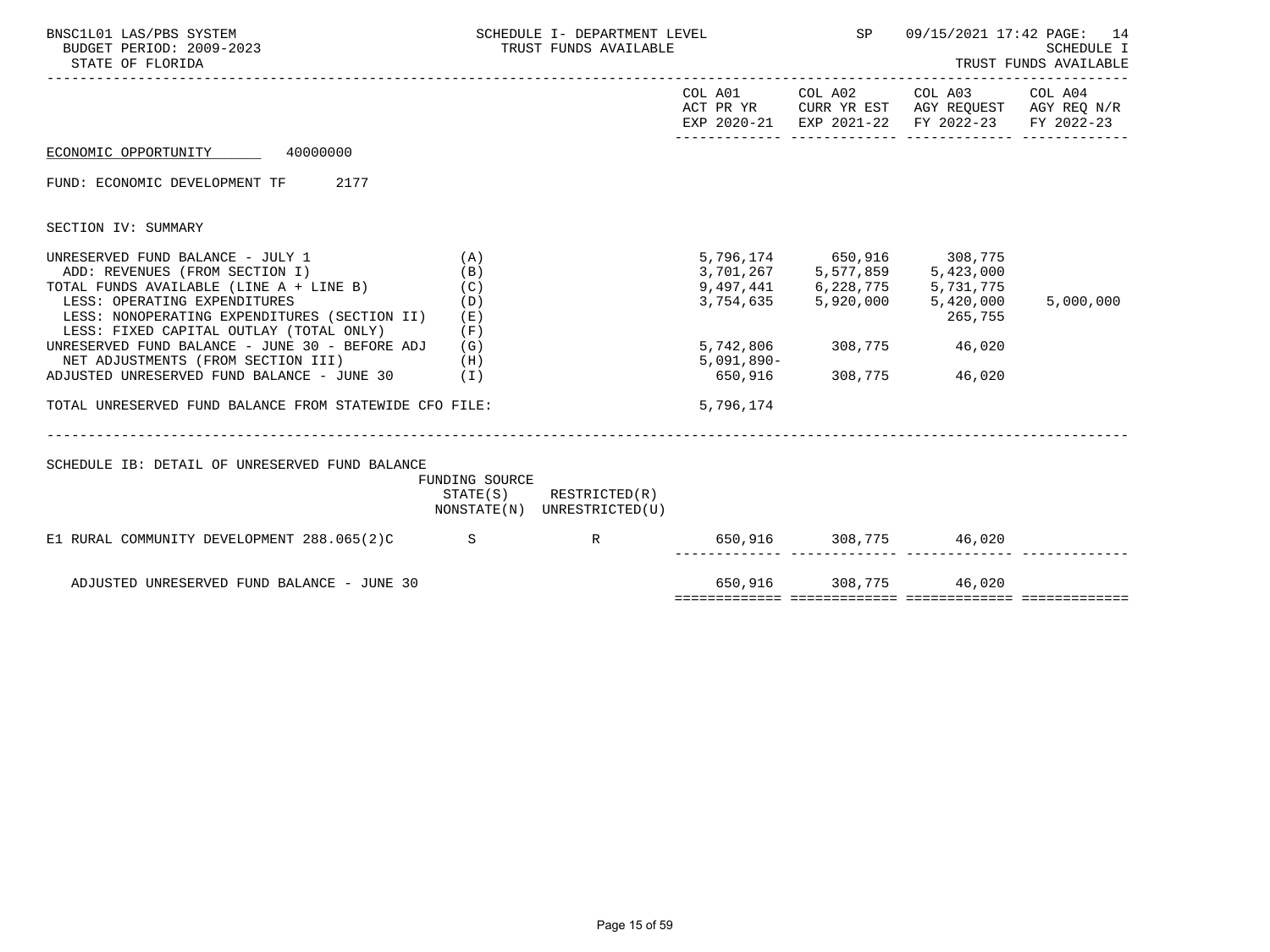BNSC1L01 LAS/PBS SYSTEM SCHEDULE I- DEPARTMENT LEVEL SP 09/15/2021 17:42 PAGE: 15<br>BUDGET PERIOD: 2009-2023 TRUST FUNDS AVAILABLE

-----------------------------------------------------------------------------------------------------------------------------------

TRUST FUNDS AVAILABLE

|                                             |                         |                  |         |      |                               |                    | COL A01<br>ACT PR YR<br>EXP 2020-21 | COL A02<br>CURR YR EST<br>EXP 2021-22 | COL A03<br>AGY REQUEST<br>FY 2022-23 | COL A04<br>AGY REQ N/R<br>FY 2022-23 |
|---------------------------------------------|-------------------------|------------------|---------|------|-------------------------------|--------------------|-------------------------------------|---------------------------------------|--------------------------------------|--------------------------------------|
| ECONOMIC OPPORTUNITY                        | 40000000                |                  |         |      |                               |                    |                                     |                                       |                                      |                                      |
| FUND: EMPLOYMENT SECURITY ADM TF            |                         | 2195             |         |      |                               |                    |                                     |                                       |                                      |                                      |
| SECTION I: DETAIL OF REVENUES               |                         |                  |         |      |                               |                    |                                     |                                       |                                      |                                      |
|                                             | REVENUE CAP SVC<br>CODE | CHG <sup>8</sup> | AUTH    | ST   | MATCHING %<br>$I/C$ LOC $I/C$ | <b>CFDA</b><br>NO. |                                     |                                       |                                      |                                      |
| AP COVID-19 FPUC - CARES ACT \$600 ADDT'L   |                         |                  |         |      |                               |                    |                                     |                                       |                                      |                                      |
| AP COVID-19 FPUC - CARES ACT \$600 ADDT'L   | 001112 NO 0.0           |                  | 443     | 0.00 | 0.00                          | 17.225             | 8,912                               |                                       |                                      |                                      |
|                                             | 001112 NO 0.0           |                  | 443     | 0.00 | 0.00                          | 17.225             | 25                                  |                                       |                                      |                                      |
| A4 UNEMPLOYMENT COMPENSATION                | 001510 NO 0.0           |                  | 443     | 0.00 | 0.00                          | 17.225             | 1,908,184                           | 1,908,184                             | 1,908,184                            |                                      |
| BP COVID-19 WW - CARES ACT                  |                         |                  |         |      |                               |                    |                                     |                                       |                                      |                                      |
|                                             | 001112 NO 0.0           |                  | 443     | 0.00 | 0.00                          | 17.225             | 4,248                               |                                       |                                      |                                      |
| BP COVID-19 WW - CARES ACT                  | 001112 NO 0.0           |                  | 443     | 0.00 | 0.00                          | 17.225             | 36                                  |                                       |                                      |                                      |
| CD APPRENTICESHIP USA STATE EXPANSION GRANT |                         |                  |         |      |                               |                    |                                     |                                       |                                      |                                      |
| CD APPRENTICESHIP USA STATE EXPANSION GRANT | 000799 NO               | 0.0              | 445.004 | 0.00 | 0.00                          | 17.285             | 17,980                              | 17,980                                | 17,980                               |                                      |
|                                             | 000799 NO 0.0           |                  | 445.004 | 0.00 | 0.00                          | 17.285             | $6-$                                | $6-$                                  | $6-$                                 |                                      |
| CI CBDG-DR IRMA                             |                         |                  |         |      |                               |                    |                                     |                                       |                                      |                                      |
| CI CBDG-DR IRMA                             | 000799 NO 0.0           |                  | 252.35  | 0.00 | 0.00                          | 14.228             | 26,141                              | 26,414                                | 26,414                               |                                      |
|                                             | 000799 NO               | 0.0              | 252.35  | 0.00 | 0.00                          | 14.228             | 624-                                | $624-$                                | $624-$                               |                                      |
| CP COVID-19 PEUC - CARES ACT                | 001112 NO 0.0           |                  | 443     | 0.00 | 0.00                          | 17.225             | 5,846                               |                                       |                                      |                                      |
| C5 INTEREST ON FED FUNDS                    |                         |                  |         |      |                               |                    |                                     |                                       |                                      |                                      |
|                                             | 000504 NO               | 0.0              | 215.197 | 0.00 | 0.00                          |                    | 36,707                              |                                       |                                      |                                      |
| C8 APALACHICOLA BAY FISHERY DISASTER        | 000700 NO 0.0           |                  | 20.506  | 0.00 | 0.00                          | 11.452             | 24,190                              |                                       |                                      |                                      |
| C9 COMMUNITY SERVICES BG                    |                         |                  |         |      |                               |                    |                                     |                                       |                                      |                                      |
|                                             | 000700 NO 0.0           |                  | 163     | 0.00 | 0.00                          | 93.569             | 247                                 | 247                                   | 247                                  |                                      |
| DC APPRENTICESHIP USA STATE EXPANSION GRANT | 000700 NO               | 0.0              | 20.506  | 0.00 | 0.00                          | 17.285             | 198                                 | 198                                   | 198                                  |                                      |
| DC APPRENTICESHIP USA STATE EXPANSION GRANT |                         |                  |         |      |                               |                    |                                     |                                       |                                      |                                      |
| DC APPRENTICESHIP USA STATE EXPANSION GRANT | 000700 NO               | 0.0              | 20.506  | 0.00 | 0.00                          | 17.285             | 400,975                             |                                       |                                      |                                      |
|                                             | 000700 NO 0.0           |                  | 20.50   | 0.00 | 0.00                          | 17.285             | 724,210                             |                                       |                                      |                                      |
| DG WIA DISLOCATED WORKER - MICHAEL          |                         |                  |         |      |                               |                    |                                     |                                       |                                      |                                      |
| DI CBDG-DR MICHAEL                          | 000799 NO 0.0           |                  | 20.6    | 0.00 | 0.00                          | 17.278             | 16                                  |                                       |                                      |                                      |
|                                             | 000799 NO               | 0.0              | 252.35  | 0.00 | 0.00                          | 14.228             | 173-                                |                                       |                                      |                                      |
| DI CBDG-DR MICHAEL                          | 000799 NO               | 0.0              | 252.35  | 0.00 | 0.00                          | 14.228             | 1,145                               | 1,145                                 | 1,145                                |                                      |
| DP COVID-19 ADMIN - FAMILIES FIRST          |                         |                  |         |      |                               |                    |                                     |                                       |                                      |                                      |
|                                             | 000799 NO               | 0.0              | 443     | 0.00 | 0.00                          | 17.225             | 1,615,269                           |                                       |                                      |                                      |
| DP COVID-19 ADMIN - FAMILIES FIRST          | 000799 NO               | 0.0              | 443     | 0.00 | 0.00                          | 17.225             | 4,731                               |                                       |                                      |                                      |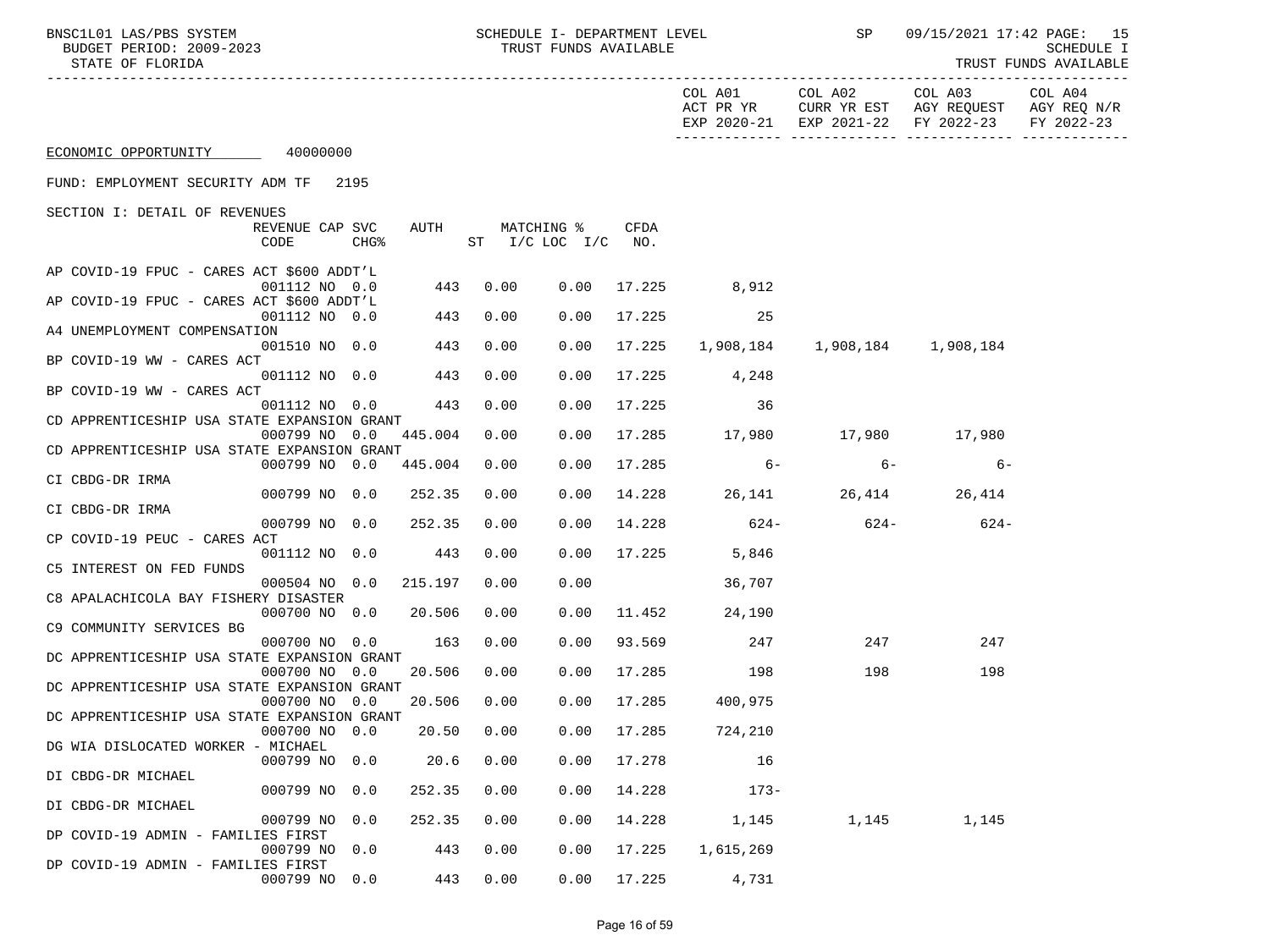| BUDGET PERIOD: 2009-2023<br>STATE OF FLORIDA   | TRUST FUNDS AVAILABLE<br>TRUST FUNDS AVAILABLE<br>------------------------------------- |  |                  |        |          |                                  |                    |                                     |                        |                                                  |                                      |  |  |
|------------------------------------------------|-----------------------------------------------------------------------------------------|--|------------------|--------|----------|----------------------------------|--------------------|-------------------------------------|------------------------|--------------------------------------------------|--------------------------------------|--|--|
|                                                |                                                                                         |  |                  |        |          |                                  |                    | COL A01<br>ACT PR YR<br>EXP 2020-21 | COL A02<br>CURR YR EST | COL A03<br>AGY REQUEST<br>EXP 2021-22 FY 2022-23 | COL A04<br>AGY REQ N/R<br>FY 2022-23 |  |  |
| ECONOMIC OPPORTUNITY 40000000                  |                                                                                         |  |                  |        |          |                                  |                    |                                     |                        |                                                  |                                      |  |  |
| FUND: EMPLOYMENT SECURITY ADM TF 2195          |                                                                                         |  |                  |        |          |                                  |                    |                                     |                        |                                                  |                                      |  |  |
| SECTION I: DETAIL OF REVENUES                  | REVENUE CAP SVC<br>CODE                                                                 |  | CHG <sup>8</sup> | AUTH   |          | MATCHING %<br>ST $I/C$ LOC $I/C$ | <b>CFDA</b><br>NO. |                                     |                        |                                                  |                                      |  |  |
| DO ANTICIPATED GRANT REV                       | 001500 NO 0.0                                                                           |  |                  | 215    | 0.00     | 0.00                             |                    | 59,568,123                          |                        |                                                  |                                      |  |  |
| D1 LOW INCOME ENERGY ASST                      | 000700 NO 0.0                                                                           |  |                  | 409    | 0.00     | 0.00                             | 93.568             | 441                                 | 1,981                  | 1,981                                            |                                      |  |  |
| D3 WEATHERIZATION                              | 000700 NO 0.0                                                                           |  |                  | 163    | 0.00     | 0.00                             | 81.042             | 86                                  | 58                     | 58                                               |                                      |  |  |
| D5 LABOR CERTIFICATION                         | 000700 NO 0.0                                                                           |  |                  | 20.506 | 0.00     | 0.00                             | 17.273             | 10,753                              | 10,753                 | 10,753                                           |                                      |  |  |
| D5 LABOR CERTIFICATION                         | 000700 NO 0.0                                                                           |  |                  |        | 0.00     |                                  |                    | 326,504                             |                        |                                                  |                                      |  |  |
| D7 LABOR MARKET STATISTICS                     |                                                                                         |  |                  | 20.506 |          | 0.00                             | 17.273             |                                     | 1,633,317              | 1,633,317                                        |                                      |  |  |
| D7 LABOR MARKET STATISTICS                     | 000700 NO 0.0                                                                           |  |                  | 20.506 | 0.00     | 0.00                             | 17.002             | 1,813,686                           | 2,397,269              | 2,397,269                                        |                                      |  |  |
| D9 WORKFORCE INFORMATION                       | 000700 NO 0.0                                                                           |  |                  | 20.506 | 0.00     | 0.00                             | 17.002             | 8,831                               | 8,831                  | 8,831                                            |                                      |  |  |
| D9 WORKFORCE INFORMATION                       | 000700 NO 0.0                                                                           |  |                  | 20.506 | 0.00     | 0.00                             | 17.207             | 3,170                               | 3,170                  | 3,170                                            |                                      |  |  |
| EP COVID-19 PUA - CARES ACT                    | 000700 NO 0.0                                                                           |  |                  | 20.506 | 0.00     | 0.00                             |                    | 17.207 860,517                      | 1,709,866 1,709,866    |                                                  |                                      |  |  |
| EP COVID-19 PUA - CARES ACT                    | 001112 NO 0.0                                                                           |  |                  | 443    | 0.00     | 0.00                             | 17.225             | 64                                  |                        |                                                  |                                      |  |  |
| EO EST GRANT REVENUE WORKFORCE AND UC SERVICES | 001112 NO 0.0                                                                           |  |                  | 443    | 0.00     | 0.00                             | 17.225             | 674,466                             |                        |                                                  |                                      |  |  |
| E1 TRADE TRAINING PROGRAM                      | 000700 NO 0.0                                                                           |  |                  | 445    | 0.00     | 0.00                             | 17.207             | 8,499,329                           |                        |                                                  |                                      |  |  |
| E1 TRADE TRAINING PROGRAM                      | 000700 NO 0.0                                                                           |  |                  | 20.506 | 0.00     | 0.00                             | 17.245             | 425                                 | 425                    | 425                                              |                                      |  |  |
| E5 UC DISASTER                                 | 000700 NO 0.0                                                                           |  |                  | 20.506 | 0.00     | 0.00                             | 17.245             | 1,718,808                           |                        |                                                  |                                      |  |  |
| E5 UC DISASTER                                 | 000700 NO 0.0                                                                           |  |                  | 443    | 0.00     | 0.00                             | 17.225             | 78,501                              |                        |                                                  |                                      |  |  |
| FG WIA DISLOCATED WORKER - DORIAN              | 000700 NO 0.0                                                                           |  |                  |        | 443 0.00 | $0.00$ 17.225                    |                    | 281,587                             | $257-$                 | $257 -$                                          |                                      |  |  |
| F5 UNEMPLOYMENT COMPENSATION                   | 000799 NO 0.0                                                                           |  |                  | 20.60  | 0.00     | 0.00                             | 17.278             | 429                                 |                        |                                                  |                                      |  |  |
| F5 UNEMPLOYMENT COMPENSATION                   | 000700 NO                                                                               |  | 0.0              | 443    | 0.00     | 0.00                             | 17.225             | 8,379,856                           | 9,488,747              | 9,488,747                                        |                                      |  |  |
| F5 UNEMPLOYMENT COMPENSATION                   | 000700 NO 0.0                                                                           |  |                  | 443    | 0.00     | 0.00                             | 17.225             | 136,550,424                         | 94,578,173             | 94,646,637                                       |                                      |  |  |
| F6 ANTICIPATED REVENUE UC                      | 000700 NO 0.0                                                                           |  |                  | 443    | 0.00     | 0.00                             | 17.225             | 2,650,463                           | 4,031,520              | 4,031,520                                        |                                      |  |  |
|                                                | 000700 NO 0.0                                                                           |  |                  | 443    | 0.00     | 0.00                             | 17.225             | 306,045                             |                        |                                                  |                                      |  |  |

BNSC1L01 LAS/PBS SYSTEM SCHEDULE I- DEPARTMENT LEVEL SP 09/15/2021 17:42 PAGE: 16<br>BUDGET PERIOD: 2009-2023 TRUST FUNDS AVAILABLE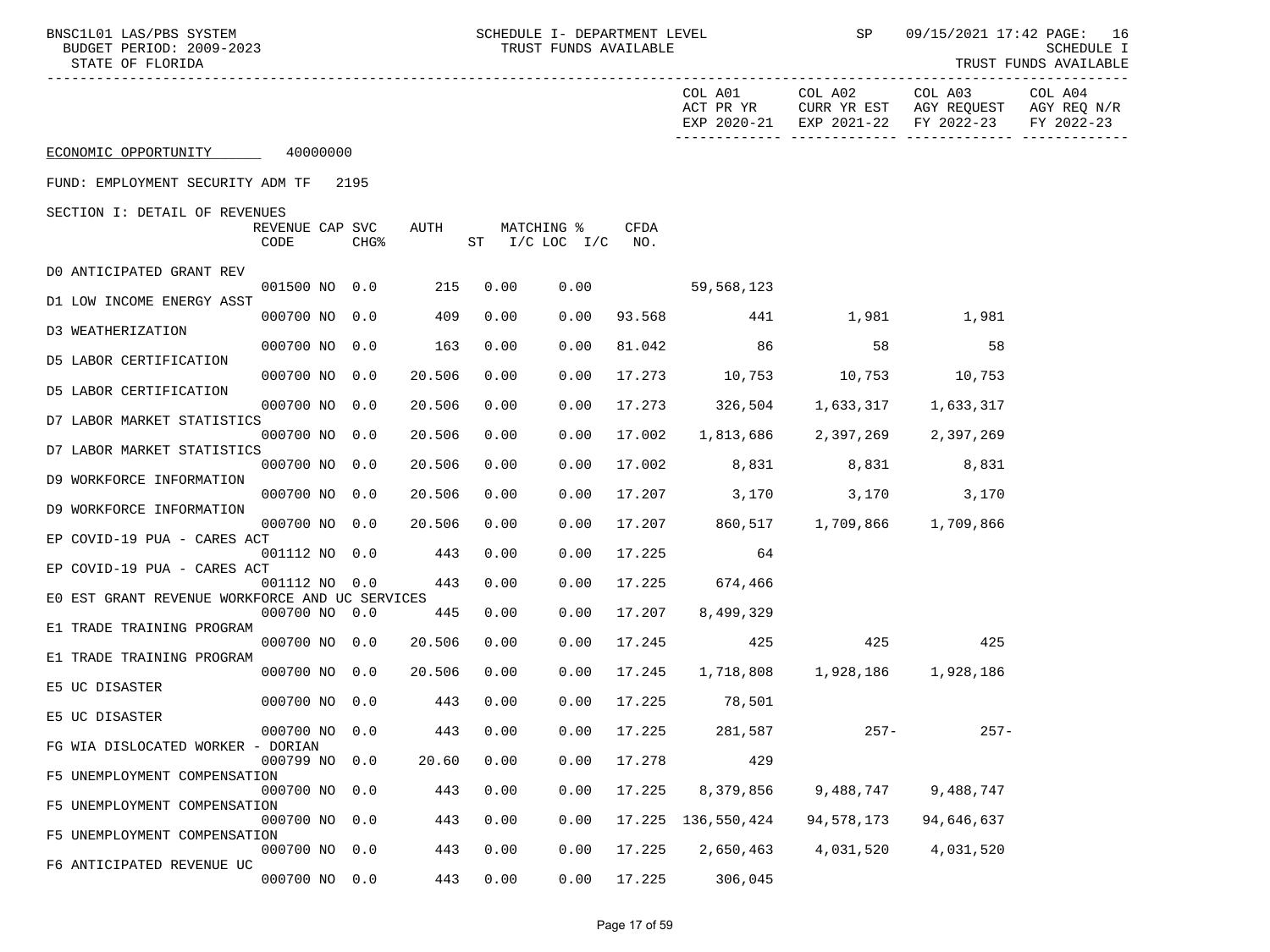BNSC1L01 LAS/PBS SYSTEM SCHEDULE I- DEPARTMENT LEVEL SP 09/15/2021 17:42 PAGE: 17<br>BUDGET PERIOD: 2009-2023 TRUST FUNDS AVAILABLE

-----------------------------------------------------------------------------------------------------------------------------------

STATE OF FLORIDA TRUST FUNDS AVAILABLE

|                                    |                         |                  |        |      |                               |                    | COL A01<br>ACT PR YR<br>EXP 2020-21 | COL A02<br>CURR YR EST<br>EXP 2021-22 | COL A03<br>AGY REQUEST<br>FY 2022-23 | COL A04<br>AGY REQ N/R<br>FY 2022-23 |
|------------------------------------|-------------------------|------------------|--------|------|-------------------------------|--------------------|-------------------------------------|---------------------------------------|--------------------------------------|--------------------------------------|
| ECONOMIC OPPORTUNITY               | 40000000                |                  |        |      |                               |                    |                                     |                                       |                                      |                                      |
| FUND: EMPLOYMENT SECURITY ADM TF   |                         | 2195             |        |      |                               |                    |                                     |                                       |                                      |                                      |
| SECTION I: DETAIL OF REVENUES      | REVENUE CAP SVC<br>CODE | CHG <sup>8</sup> | AUTH   | ST   | MATCHING %<br>$I/C$ LOC $I/C$ | <b>CFDA</b><br>NO. |                                     |                                       |                                      |                                      |
| F7 VETERANS PROGRAM - DISABLED     | 000700 NO               | 0.0              | 20.506 | 0.00 | 0.00                          | 17.801             | 1,302                               | 1,302                                 | 1,302                                |                                      |
| F7 VETERANS PROGRAM - DISABLED     | 000700 NO               | 0.0              | 20.506 | 0.00 | 0.00                          | 17.801             | 5,362,530                           | 7,072,654                             | 7,072,654                            |                                      |
| GD WIA DISLOCATED WORKER - MICHAEL | 000700 NO               | 0.0              | 20.60  | 0.00 | 0.00                          | 17.278             | 7,541,604                           | 8,764,521                             | 8,764,521                            |                                      |
| GF WIA DISLOCATED WORKER - DORIAN  |                         |                  |        |      |                               |                    |                                     |                                       |                                      |                                      |
| GF WIA DISLOCATED WORKER - DORIAN  | 000700 NO               | 0.0              | 20.60  | 0.00 | 0.00                          | 17.278             | 1,451,003                           | 496,698                               | 496,698                              |                                      |
| GL TRANSFER 2041/400100            | 000700 NO               | 0.0              | 20.60  | 0.00 | 0.00                          | 17.278             | 3                                   | 3                                     | 3                                    |                                      |
| GL TRANSFER 2041/400100            | 001500 NO               | 0.0              | 215    | 0.00 | 0.00                          |                    | 265                                 | 265                                   | 265                                  |                                      |
|                                    | 001500 NO               | 0.0              | 215    | 0.00 | 0.00                          |                    | 7,085                               | 7,085                                 | 7,085                                |                                      |
| G3 VETERANS PROGRAM - LOCAL        | 000700 NO               | 0.0              | 20.506 | 0.00 | 0.00                          | 17.801             | 4,374,109                           | 4,373,919                             | 4,373,919                            |                                      |
| G3 VETERANS PROGRAM - LOCAL        | 000700 NO               | 0.0              | 20.506 | 0.00 | 0.00                          | 17.801             | 676                                 |                                       |                                      |                                      |
| G4 WORKFORCE INNOVATION FUND       | 000700 NO               | 0.0              | 20.506 | 0.00 | 0.00                          | 17.283             | 56                                  |                                       |                                      |                                      |
| G5 WAGNER PEYSER                   |                         |                  |        |      |                               |                    |                                     |                                       |                                      |                                      |
| G5 WAGNER PEYSER                   | 000700 NO               | 0.0              | 20.506 | 0.00 | 0.00                          | 17.207             | 31,563,977                          | 33, 224, 479                          | 33, 243, 229                         |                                      |
| G5 WAGNER PEYSER                   | 000700 NO               | 0.0              | 20.506 | 0.00 | 0.00                          | 17.207             | 3,612                               | 24                                    | 24                                   |                                      |
|                                    | 000700 NO               | 0.0              | 20.50  | 0.00 | 0.00                          | 17.207             | 3,079,152                           | 3,506,815                             | 3,598,815                            |                                      |
| G7 WIA ADULT                       | 000700 NO               | 0.0              | 20.50  | 0.00 | 0.00                          | 17.258             | 2,946,943                           | 6,226,902                             | 6,226,902                            |                                      |
| G7 WIA ADULT                       | 000700 NO               | 0.0              | 20.506 | 0.00 | 0.00                          | 17.258             | 252,420                             | 198,508                               | 528,148                              |                                      |
| G7 MIA ADULT                       | 000700 NO               | 0.0              | 20.506 | 0.00 | 0.00                          | 17.258             | 53,270,076                          | 58,200,572                            | 57, 122, 558                         |                                      |
| G8 ANTICIPATED REVENUE WIA         |                         |                  |        |      |                               |                    |                                     |                                       |                                      |                                      |
| G9 WIA DISLOCATED WORKER           | 000700 NO               | 0.0              | 20.50  | 0.00 | 0.00                          | 17.258             | 5,839,999                           |                                       |                                      |                                      |
| G9 WIA DISLOCATED WORKER           | 000700 NO               | 0.0              | 20.506 | 0.00 | 0.00                          | 17.278             | 42,765,725                          | 43,648,407                            | 45,829,647                           |                                      |
|                                    | 000700 NO               | 0.0              | 20.506 | 0.00 | 0.00                          | 17.278             | 254                                 |                                       |                                      |                                      |
| G9 WIA DISLOCATED WORKER           | 000700 NO               | 0.0              | 20.50  | 0.00 | 0.00                          | 17.278             | 2, 252, 918                         | 2,038,520                             | 2,038,520                            |                                      |
| HP COVID 19 WIOA FL DISASTER       | 000799 NO 0.0           |                  | 443    | 0.00 | 0.00                          | 17.278             | 13,716                              |                                       |                                      |                                      |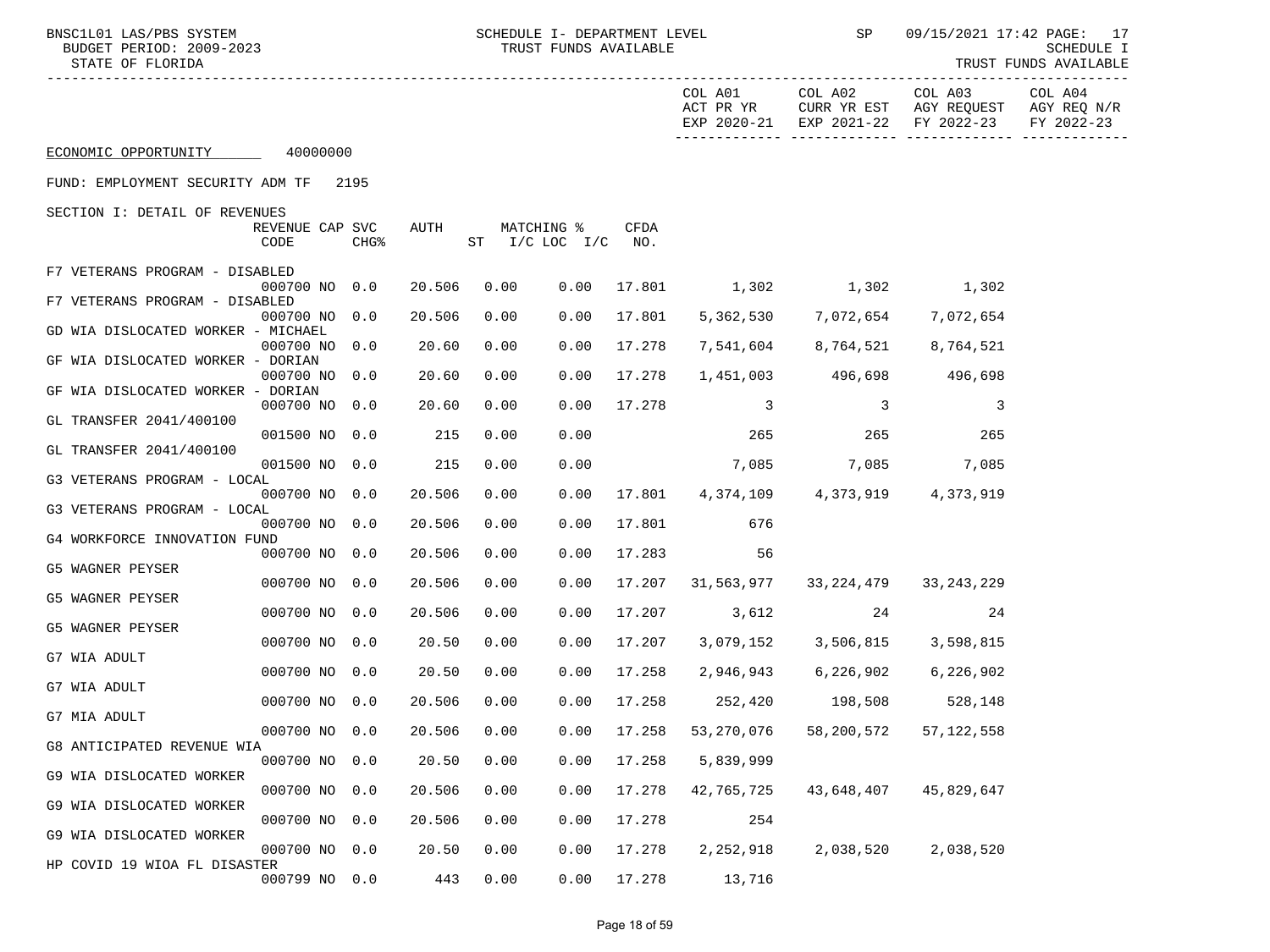|                                                |                 |                  |         |          |                    |        | COL A01<br>ACT PR YR               | COL A02                         | COL A03<br>CURR YR EST AGY REQUEST AGY REQ N/R<br>EXP 2020-21 EXP 2021-22 FY 2022-23 | COL A04<br>FY 2022-23 |
|------------------------------------------------|-----------------|------------------|---------|----------|--------------------|--------|------------------------------------|---------------------------------|--------------------------------------------------------------------------------------|-----------------------|
| ECONOMIC OPPORTUNITY 40000000                  |                 |                  |         |          |                    |        |                                    |                                 |                                                                                      |                       |
| FUND: EMPLOYMENT SECURITY ADM TF               |                 | 2195             |         |          |                    |        |                                    |                                 |                                                                                      |                       |
| SECTION I: DETAIL OF REVENUES                  |                 |                  |         |          |                    |        |                                    |                                 |                                                                                      |                       |
|                                                | REVENUE CAP SVC |                  | AUTH    |          | MATCHING %         | CFDA   |                                    |                                 |                                                                                      |                       |
|                                                | CODE            | CHG <sup>8</sup> |         |          | ST $I/C$ LOC $I/C$ | NO.    |                                    |                                 |                                                                                      |                       |
| H4 WIA NEG                                     |                 |                  |         |          |                    |        |                                    |                                 |                                                                                      |                       |
|                                                | 000700 NO 0.0   |                  | 20.506  | 0.00     | 0.00               | 17.277 |                                    | 7,736,041 33,127,265 33,127,265 |                                                                                      |                       |
| H4 WIA NEG                                     |                 |                  |         |          |                    |        |                                    |                                 |                                                                                      |                       |
|                                                | 000700 NO 0.0   |                  | 20.506  | 0.00     | 0.00               | 17.277 | 42                                 |                                 |                                                                                      |                       |
| H5 WIA YOUTH                                   |                 |                  |         |          |                    |        |                                    |                                 |                                                                                      |                       |
| H7 WORK OPPORTUNITY TAX CREDIT                 | 000700 NO 0.0   |                  | 20.506  | 0.00     | 0.00               | 17.259 | 39,263,081                         | 52,706,183                      | 52,706,183                                                                           |                       |
|                                                | 000700 NO 0.0   |                  | 20.506  | 0.00     | 0.00               |        | 17.271 558,913 1,085,779 1,085,779 |                                 |                                                                                      |                       |
| H7 WORK OPPORTUNITY TAX CREDIT                 |                 |                  |         |          |                    |        |                                    |                                 |                                                                                      |                       |
|                                                | 000700 NO 0.0   |                  | 20.506  | 0.00     | 0.00               |        | 17.271 1,044 2,088                 |                                 | 2,088                                                                                |                       |
| IC CDBG-DR IRMA                                |                 |                  |         |          |                    |        |                                    |                                 |                                                                                      |                       |
| IC CBDG-DR IRMA                                | 000700 NO 0.0   |                  | 252.35  | 0.00     | 0.00               | 14.228 | 3,291,641                          |                                 |                                                                                      |                       |
|                                                | 000700 NO 0.0   |                  | 252.35  | 0.00     | 0.00               | 14.228 |                                    | 24,140 25,000 25,000            |                                                                                      |                       |
| ID CDBG-DR MICHAEL                             |                 |                  |         |          |                    |        |                                    |                                 |                                                                                      |                       |
|                                                | 000700 NO 0.0   |                  | 252.35  | 0.00     | 0.00               | 14.228 | 162,111                            |                                 |                                                                                      |                       |
| ID CBDG-DR MICHAEL                             |                 |                  |         |          |                    |        |                                    |                                 |                                                                                      |                       |
|                                                | 000700 NO 0.0   |                  | 252.35  | 0.00     | 0.00               | 14.228 | 15,412                             |                                 |                                                                                      |                       |
| IP PANDEMIC EMERGENCY RA FRAUD AND OVERPAYMENT | 000799 NO 0.0   |                  | 443     | 0.00     | 0.00               | 17.225 | 199,791                            |                                 |                                                                                      |                       |
| I1 FOOD STAMP E&T 50%                          |                 |                  |         |          |                    |        |                                    |                                 |                                                                                      |                       |
|                                                | 000700 NO 0.0   |                  | 414.455 | 0.00     | 0.00               | 10.561 | 890,002-                           |                                 |                                                                                      |                       |
| 14 EST GRT REC CDBG                            |                 |                  |         |          |                    |        |                                    |                                 |                                                                                      |                       |
|                                                | 000700 NO 0.0   |                  | 290     | 0.00     | 0.00               | 14.228 | $\overline{6}$                     | 316                             | 316                                                                                  |                       |
| I5 CDBG DISASTER                               | 000700 NO 0.0   |                  | 290     | 0.00     | 0.00               |        | 14.228 279,005                     |                                 |                                                                                      |                       |
| <b>I5 CDBG DISASTER</b>                        |                 |                  |         |          |                    |        |                                    |                                 |                                                                                      |                       |
|                                                | 000700 NO 0.0   |                  | 290     | 0.00     | 0.00               | 14.228 | 1,620                              |                                 |                                                                                      |                       |
| LG TRANSFER 2041/400100                        |                 |                  |         |          |                    |        |                                    |                                 |                                                                                      |                       |
| LG TRANSFER 2041/400100                        | 001500 NO 0.0   |                  | 215     | 0.00     | 0.00               |        | $50,553$ 50,553 50,553             |                                 |                                                                                      |                       |
|                                                | 001500 NO 0.0   |                  | 215     | 0.00     | 0.00               |        | 107,437 107,438 107,438            |                                 |                                                                                      |                       |
| L4 TRANSFER 2021/100200                        |                 |                  |         |          |                    |        |                                    |                                 |                                                                                      |                       |
|                                                | 001500 NO 0.0   |                  |         | 215 0.00 | 0.00               |        | 2,699,003                          | 2,699,003                       | 2,699,003                                                                            |                       |
| L4 TRANSFER 2021/100200                        |                 |                  |         |          |                    |        |                                    |                                 |                                                                                      |                       |
|                                                | 001500 NO 0.0   |                  | 215     | 0.00     | 0.00               |        | 234,308                            | 234,308                         | 234,308                                                                              |                       |
| L4 TRANSFER 2021/100200                        | 001500 NO 0.0   |                  | 215     | 0.00     | 0.00               |        | 12,511                             | 12,511                          | 12,511                                                                               |                       |
| MH TRANSFER 2765/200200                        |                 |                  |         |          |                    |        |                                    |                                 |                                                                                      |                       |
|                                                | 001500 NO 0.0   |                  | 215     | 0.00     | 0.00               |        | 545,720                            |                                 |                                                                                      |                       |
| MH TRANSFER 2765/200200 SPECIAL ADMIN          |                 |                  |         |          |                    |        |                                    |                                 |                                                                                      |                       |
|                                                | 001500 NO 0.0   |                  | 215     | 0.00     | 0.00               | 17.225 | 246,315                            | 246,315                         | 246,315                                                                              |                       |

BNSC1L01 LAS/PBS SYSTEM SCHEDULE I- DEPARTMENT LEVEL SP 09/15/2021 17:42 PAGE: 18<br>BUDGET PERIOD: 2009-2023 TRUST FUNDS AVAILABLE

TRUST FUNDS AVAILABLE

BUDGET PERIOD: 2009-2023<br>STATE OF FLORIDA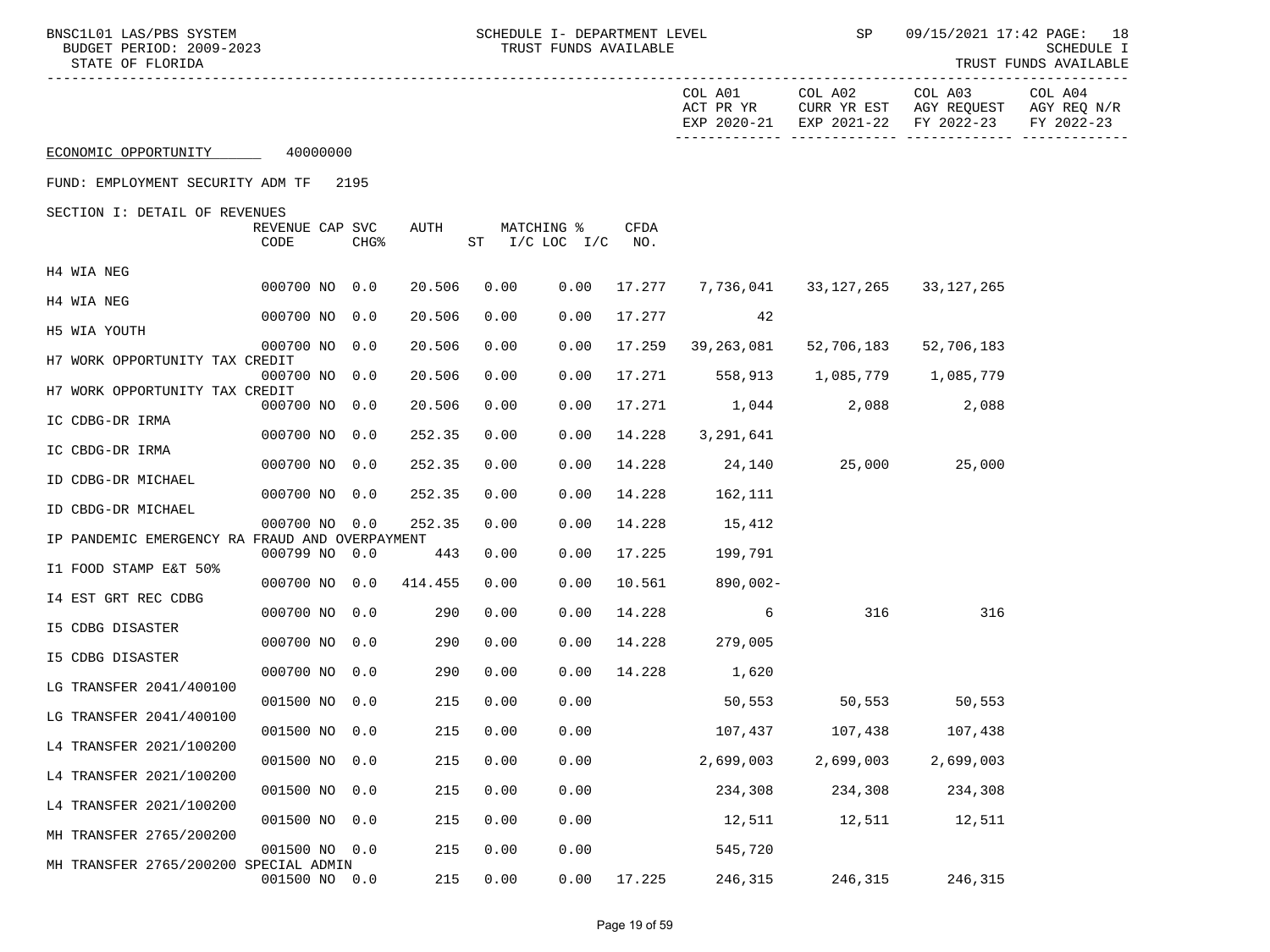BNSC1L01 LAS/PBS SYSTEM SCHEDULE I- DEPARTMENT LEVEL SP 09/15/2021 17:42 PAGE: 19<br>BUDGET PERIOD: 2009-2023 TRUST FUNDS AVAILABLE

 ----------------------------------------------------------------------------------------------------------------------------------- COL A01 COL A02 COL A03 COL A04

STATE OF FLORIDA TRUST FUNDS AVAILABLE

|                                                                                                                        |             | ACT PR YR<br>EXP 2020-21 | EXP 2021-22     | CURR YR EST AGY REQUEST AGY REQ N/R<br>FY 2022-23 | FY 2022-23 |
|------------------------------------------------------------------------------------------------------------------------|-------------|--------------------------|-----------------|---------------------------------------------------|------------|
| 40000000<br>ECONOMIC OPPORTUNITY                                                                                       |             |                          |                 |                                                   |            |
| FUND: EMPLOYMENT SECURITY ADM TF 2195                                                                                  |             |                          |                 |                                                   |            |
| SECTION I: DETAIL OF REVENUES<br>REVENUE CAP SVC<br>AUTH<br>MATCHING %<br>ST<br>CODE<br><b>CHG%</b><br>$I/C$ LOC $I/C$ | CFDA<br>NO. |                          |                 |                                                   |            |
| MH TRANSFER 2765/200200 SPECIAL ADMIN                                                                                  |             |                          |                 |                                                   |            |
| 215<br>0.00<br>0.00<br>001510 NO 0.0                                                                                   | 17.225      | 58,114,869               |                 |                                                   |            |
| MR TRANSFER DCF 2261 (FOOD STAMP E&T 100%)<br>001510 NO 0.0<br>445<br>0.00<br>0.00                                     | 10.561      | 15,549                   |                 |                                                   |            |
| MR TRANSFER DCF 2261 (FOOD STAMP E&T 100%)                                                                             |             |                          |                 |                                                   |            |
| 001510 NO 0.0<br>445<br>0.00<br>0.00<br>MR TRANSFER DCF 2261 (FOOD STAMP E&T 100%)                                     |             | 10.561 4,924,378         |                 | 216,775 216,775                                   |            |
| 001510 NO<br>0.00<br>0.0<br>445<br>0.00                                                                                |             | 10.561 76,139            | 102,866         | 10,866                                            |            |
| M1 TRANSFER P&I 2648/200100                                                                                            |             |                          |                 |                                                   |            |
| 0.00<br>001500 NO 0.0<br>215<br>0.00<br>M1 TRANSFER 2648/200100                                                        |             | 224                      | 224             | 224                                               |            |
| 001500 NO 0.0<br>215<br>0.00<br>0.00                                                                                   |             | 5,093                    | 5,093           | 5,093                                             |            |
| M3 TRANSFER 2767/200200                                                                                                |             |                          |                 |                                                   |            |
| 001510 NO 0.0<br>0.00<br>443<br>0.00<br>M7 TRANSFER DCF 2401 TANF                                                      | 17.225      | 81,871                   | 81,871 81,871   |                                                   |            |
| 001510 NO 0.0<br>414.455<br>0.00<br>0.00                                                                               | 93.558      | 2,356,108                |                 |                                                   |            |
| NM TRANSFER 2195/200200                                                                                                |             |                          |                 |                                                   |            |
| 001510 NO 0.0<br>445<br>0.00<br>0.00<br>NN TRANSFER 2195/200700                                                        | 93.558      | 51,688                   |                 |                                                   |            |
| 001510 NO 0.0<br>445<br>0.00<br>0.00                                                                                   | 17.225      | 51,688-                  |                 |                                                   |            |
| N3 TRANSFER 2401/200100                                                                                                |             |                          |                 |                                                   |            |
| 001510 NO 0.0<br>414.455<br>0.00<br>0.00<br>N3 TRANSFER 2401/200100                                                    | 93.558      | 5,216                    | 5,216 5,216     |                                                   |            |
| 001510 NO 0.0<br>414.455<br>0.00<br>0.00                                                                               | 93.558      | 835,036                  | 835,036 835,036 |                                                   |            |
| N6 COVID-19 LWA                                                                                                        |             |                          |                 |                                                   |            |
| 000700 NO 0.0<br>0.00<br>0.00<br>443<br>N6 COVID-19 LWA                                                                | 17.225      | 3,529                    |                 |                                                   |            |
| 443<br>0.00<br>0.00<br>001112 NO 0.0                                                                                   |             | 17.225 1189,275,950      |                 |                                                   |            |
| PA COVID-19 FPUC - CARES ACT \$600 ADDT'L                                                                              |             |                          |                 |                                                   |            |
| 001112 NO 0.0<br>443<br>0.00<br>0.00<br>PA COVID-19 FPUC - CARES ACT \$600 ADDT'L                                      |             | 17.225 438,766           |                 |                                                   |            |
| 001112 NO 0.0<br>0.00<br>0.00<br>443                                                                                   | 17.225      | 145                      |                 |                                                   |            |
| PB COVID-19 WW - CARES ACT                                                                                             |             |                          |                 |                                                   |            |
| 001112 NO 0.0<br>443<br>0.00<br>0.00<br>PB COVID-19 WW - CARES ACT                                                     | 17.225      | 13                       |                 |                                                   |            |
| 001112 NO 0.0<br>443<br>0.00<br>0.00                                                                                   | 17.225      | $4,716-$                 |                 |                                                   |            |
| PC COVID-19 PEUC - CARES ACT                                                                                           |             |                          |                 |                                                   |            |
| 0.00<br>0.00<br>001112 NO 0.0<br>443<br>PC COVID-19 PEUC - CARES ACT                                                   | 17.225      | 235,617                  |                 |                                                   |            |
| 443<br>0.00<br>0.00<br>001112 NO 0.0                                                                                   | 17.225      | 44                       |                 |                                                   |            |
| PD COVID-19 ADMIN - FAMILIES FIRST<br>000700 NO 0.0<br>443<br>0.00<br>0.00                                             | 17.225      | $4,731-$                 |                 |                                                   |            |
|                                                                                                                        |             |                          |                 |                                                   |            |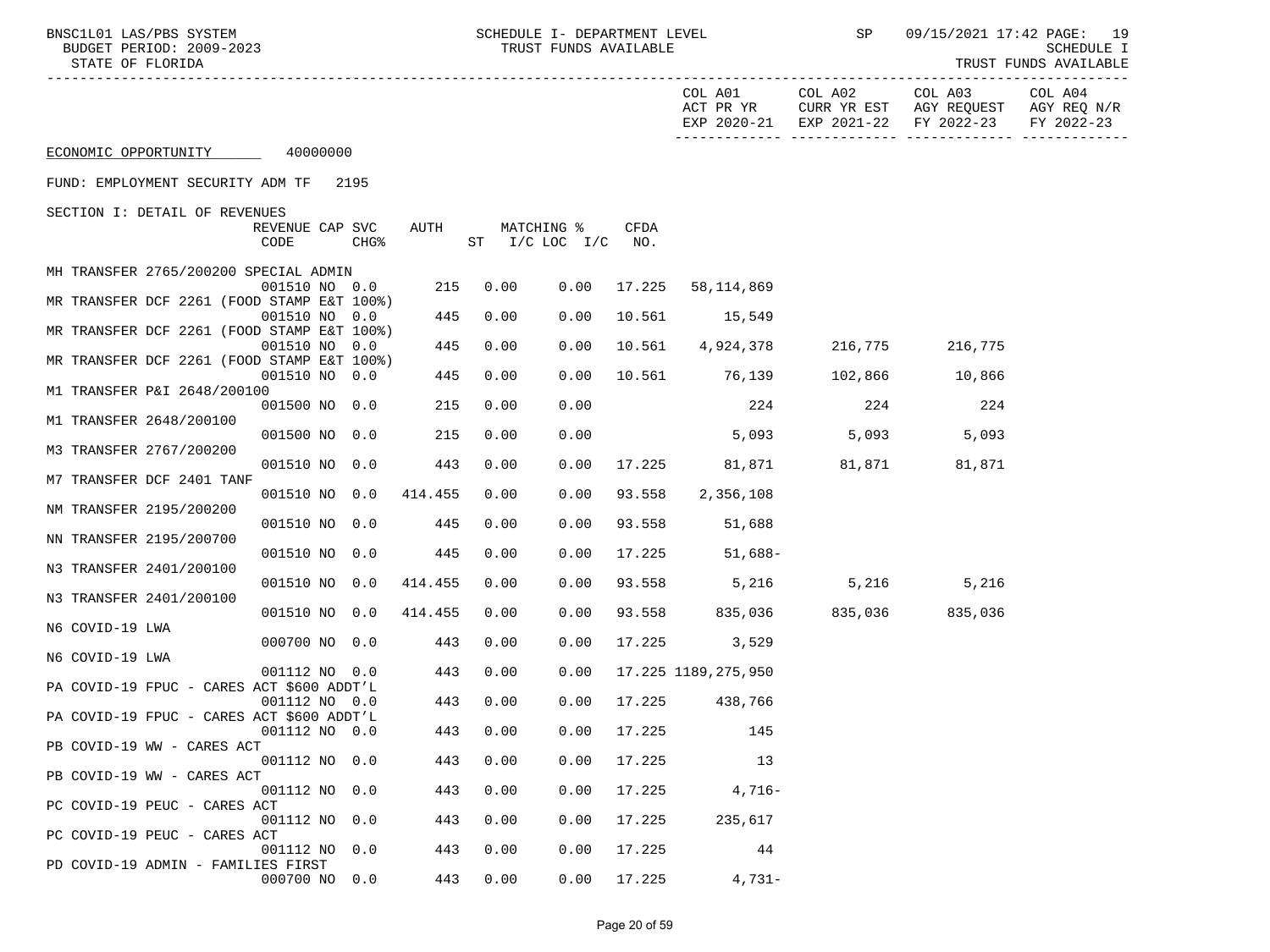BNSC1L01 LAS/PBS SYSTEM SCHEDULE I- DEPARTMENT LEVEL SP 09/15/2021 17:42 PAGE: 20<br>BUDGET PERIOD: 2009-2023 TRUST FUNDS AVAILABLE

-----------------------------------------------------------------------------------------------------------------------------------

STATE OF FLORIDA TRUST FUNDS AVAILABLE

|                                  |                            |      |                          |            |              |                               |                    | COL A01<br>ACT PR YR<br>EXP 2020-21 | COL A02<br>CURR YR EST<br>EXP 2021-22 | COL A03<br>AGY REQUEST<br>FY 2022-23 | COL A04<br>AGY REQ N/R<br>FY 2022-23 |
|----------------------------------|----------------------------|------|--------------------------|------------|--------------|-------------------------------|--------------------|-------------------------------------|---------------------------------------|--------------------------------------|--------------------------------------|
| ECONOMIC OPPORTUNITY             | 40000000                   |      |                          |            |              |                               |                    |                                     |                                       |                                      |                                      |
| FUND: EMPLOYMENT SECURITY ADM TF |                            | 2195 |                          |            |              |                               |                    |                                     |                                       |                                      |                                      |
| SECTION I: DETAIL OF REVENUES    | REVENUE CAP SVC<br>CODE    |      | AUTH<br>CHG <sup>8</sup> |            | ST           | MATCHING %<br>$I/C$ LOC $I/C$ | <b>CFDA</b><br>NO. |                                     |                                       |                                      |                                      |
| PE COVID-19 PUA - CARES ACT      | 001112 NO 0.0              |      |                          | 443        | 0.00         | 0.00                          | 17.225             | 11,043                              |                                       |                                      |                                      |
| PE COVID-19 PUA - CARES ACT      | 001112 NO 0.0              |      |                          | 443        | 0.00         | 0.00                          | 17.225             | 17,832,687                          |                                       |                                      |                                      |
| PE COVID-19 PUA-CARES ACT        | 000700 NO                  |      | 0.0                      | 443        | 0.00         | 0.00                          | 17.225             | 2,996                               |                                       |                                      |                                      |
| PH COVID-19 WIOA FL DISASTER     | 000700 NO 0.0              |      |                          | 443        | 0.00         | 0.00                          | 17.225             | 68                                  |                                       |                                      |                                      |
| PH COVID-19 WIOA FL DISASTER     | 001112 NO                  |      | 0.0                      | 20.60      | 0.00         | 0.00                          | 17.278             | 16,560,046                          |                                       |                                      |                                      |
| PI PANDEMIC EMERGENCY RA FRAUD   | 000700 NO 0.0              |      |                          | 443        | 0.00         | 0.00                          | 17.225             | 1,390,076                           |                                       |                                      |                                      |
| PJ RA MIXED EARNER ADMIN GRANT   | 000700 NO 0.0              |      |                          | 443        | 0.00         | 0.00                          | 17.225             | 26,768                              | 173,232                               | 173,232                              |                                      |
| Q3 REFUNDS                       | 001800 NO                  |      | 0.0                      | 215.26     | 0.00         | 0.00                          |                    | 307,354                             |                                       |                                      |                                      |
| Q3 REFUNDS                       | 001800 NO                  |      | 0.0                      | 215.26     | 0.00         | 0.00                          |                    | 198,517                             | 304,607                               | 304,607                              |                                      |
| Q3 REFUNDS                       | 001800 NO                  |      | 0.0                      | 215        | 0.00         | 0.00                          |                    | 25                                  |                                       |                                      |                                      |
| Q3 REFUNDS                       | 001800 NO                  |      | 0.0                      | 215        | 0.00         | 0.00                          |                    | 424,465-                            |                                       |                                      |                                      |
| R1 REIMBURSEMENT                 | 001801 NO                  |      | 0.0                      | 215.26     | 0.00         | 0.00                          |                    | 1,074,503                           |                                       |                                      |                                      |
| R1 REIMBURSEMENT                 | 001801 NO                  |      | 0.0                      | 215.26     | 0.00         | 0.00                          |                    | 1,497,785                           |                                       |                                      |                                      |
| S1 FDOR/CSE                      | 001801 NO                  |      | 0.0                      | 215        | 0.00         | 0.00                          |                    | $831 -$                             |                                       |                                      |                                      |
| S1 FDOR/CSE                      |                            |      |                          |            |              |                               |                    |                                     |                                       |                                      |                                      |
| X3 WARRANT CANCELLATIONS         | 001801 NO<br>003800 NO 0.0 |      | 0.0                      | 215<br>215 | 0.00<br>0.00 | 0.00                          |                    | $12 -$<br>64                        |                                       |                                      |                                      |
| 1E TRADE TRAINING PROGRAM        |                            |      |                          |            |              | 0.00                          |                    |                                     |                                       |                                      |                                      |
| 1E TRADE TRAINING PROGRAM        | 000799 NO 0.0              |      |                          | 20.506     | 0.00         | 0.00                          | 17.245             | $63 -$                              | $63 -$                                | $63 -$                               |                                      |
| 1M TRANSFER 2648/200100          | 000799 NO                  |      | 0.0                      | 20.506     | 0.00         | 0.00                          | 17.245             | 96,845                              | 96,845                                | 96,845                               |                                      |
| 1M TRANSFER 2648/200100          | 001500 NO                  |      | 0.0                      | 215        | 0.00         | 0.00                          |                    | $224-$                              | $224-$                                | $224-$                               |                                      |
| 1S FDOR/CSE                      | 001500 NO 0.0<br>001801 NO |      | 0.0                      | 215<br>215 | 0.00<br>0.00 | 0.00<br>0.00                  |                    | 208<br>831                          | 208<br>831                            | 208<br>831                           |                                      |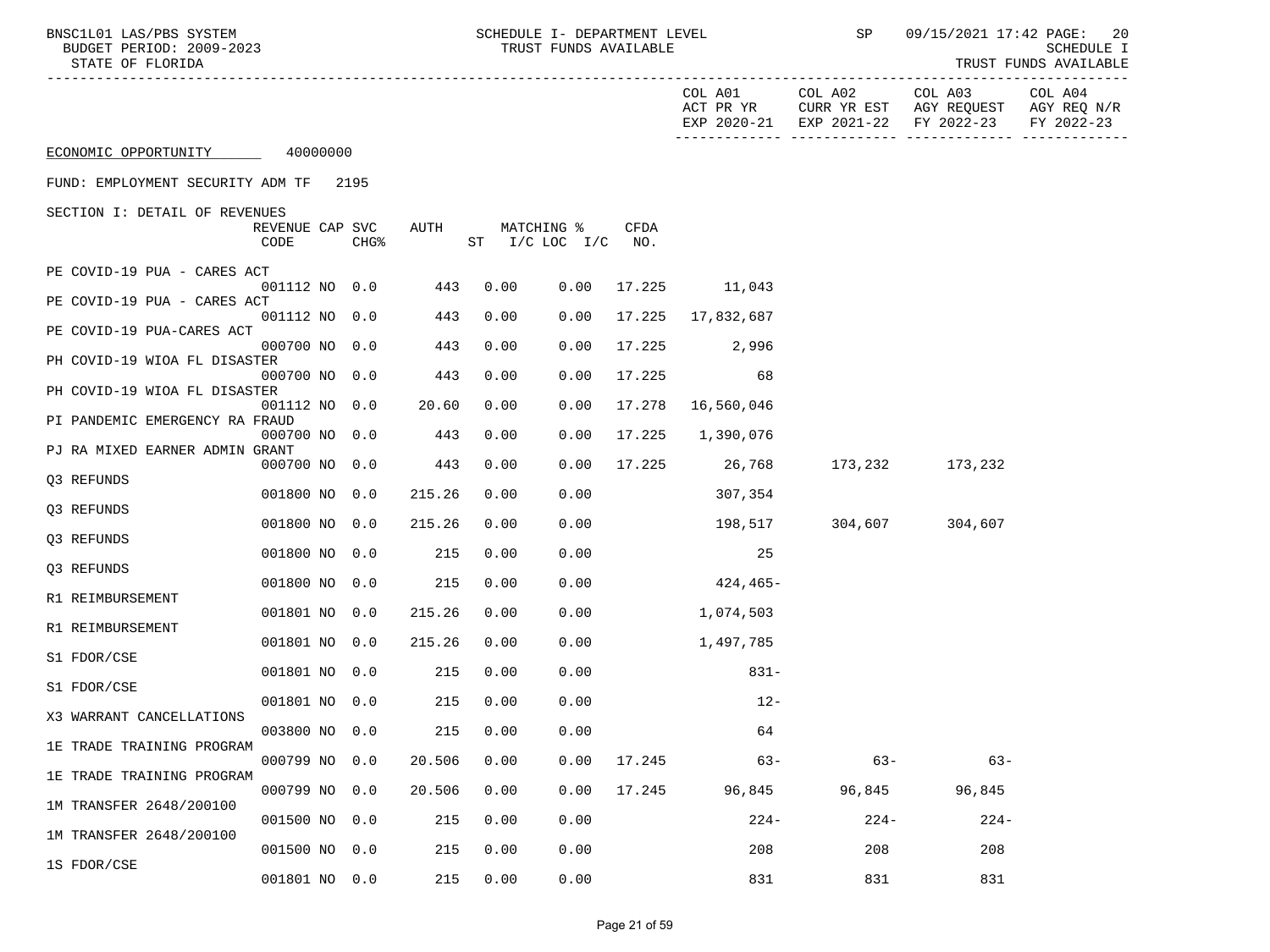| BUDGET PERIOD: 2009-2023<br>STATE OF FLORIDA | TRUST FUNDS AVAILABLE<br>SCHEDULE I<br>TRUST FUNDS AVAILABLE |  |                  |        |      |                                  |        |                                      |                                |                                                                          |                                      |  |  |
|----------------------------------------------|--------------------------------------------------------------|--|------------------|--------|------|----------------------------------|--------|--------------------------------------|--------------------------------|--------------------------------------------------------------------------|--------------------------------------|--|--|
|                                              |                                                              |  |                  |        |      |                                  |        | COL A01<br>ACT PR YR                 | COL A02                        | COL A03<br>CURR YR EST AGY REQUEST<br>EXP 2020-21 EXP 2021-22 FY 2022-23 | COL A04<br>AGY REQ N/R<br>FY 2022-23 |  |  |
| ECONOMIC OPPORTUNITY 40000000                |                                                              |  |                  |        |      |                                  |        |                                      |                                |                                                                          |                                      |  |  |
| FUND: EMPLOYMENT SECURITY ADM TF 2195        |                                                              |  |                  |        |      |                                  |        |                                      |                                |                                                                          |                                      |  |  |
| SECTION I: DETAIL OF REVENUES                | REVENUE CAP SVC<br>CODE                                      |  | CHG <sup>8</sup> | AUTH   |      | MATCHING %<br>ST I/C LOC I/C NO. | CFDA   |                                      |                                |                                                                          |                                      |  |  |
| 1S FDOR/CSE                                  | 001801 NO 0.0                                                |  |                  | 215    | 0.00 |                                  |        | 12                                   |                                | 12                                                                       |                                      |  |  |
| 3G VETERANS PROGRAM-LOCAL                    | 000799 NO 0.0                                                |  |                  |        |      | 0.00                             |        |                                      | 12                             |                                                                          |                                      |  |  |
| 3G VETERANS PROGRAM-LOCAL                    |                                                              |  |                  | 20.506 | 0.00 | 0.00                             |        | 17.801 293,253 293,253               |                                | 293,253                                                                  |                                      |  |  |
| 4G WORKFORCE INNOVATION FUND                 | 000799 NO 0.0                                                |  |                  | 20.506 | 0.00 | 0.00                             | 17.801 | $23-$                                | $23 -$                         | $23 -$                                                                   |                                      |  |  |
| 4H WIA NEG                                   | 000799 NO 0.0                                                |  |                  | 20.506 | 0.00 | 0.00                             | 17.283 | 56-                                  | $56 -$                         | $56 -$                                                                   |                                      |  |  |
| 4H WIA NEG                                   | 000799 NO 0.0                                                |  |                  | 20.506 | 0.00 | 0.00                             |        | 17.277 7,279 7,279 7,279             |                                |                                                                          |                                      |  |  |
| 5D LABOR CERTIFICATION                       | 000799 NO 0.0                                                |  |                  | 20.605 | 0.00 | 0.00                             | 17.277 | $3 -$                                | $3 -$                          | $3 -$                                                                    |                                      |  |  |
| 5D LABOR CERTIFICATION                       | 000799 NO 0.0                                                |  |                  | 20.506 | 0.00 | 0.00                             | 17.273 | $91 -$                               | $91 -$                         | $91 -$                                                                   |                                      |  |  |
| 5E UC DISASTER                               | 000799 NO 0.0                                                |  |                  | 20.506 | 0.00 | 0.00                             | 17.273 | 49,883 49,883 49,883                 |                                |                                                                          |                                      |  |  |
| 5F UNEMPLOYMENT COMPENSATION                 | 000799 NO 0.0                                                |  |                  | 443    | 0.00 | 0.00                             | 17.225 |                                      | 19,750 19,750 19,750           |                                                                          |                                      |  |  |
| 5F UNEMPLOYMENT COMPENSATION                 | 000799 NO 0.0                                                |  |                  | 443    | 0.00 | 0.00                             | 17.225 |                                      | 10,042,440 9,960,569 9,960,569 |                                                                          |                                      |  |  |
| 5F UNEMPLOYMENT COMPENSATION                 | 000799 NO 0.0                                                |  |                  | 443    | 0.00 | 0.00                             | 17.225 |                                      | 254,659 254,659 254,659        |                                                                          |                                      |  |  |
| 5G WAGNER PEYSER                             | 000799 NO 0.0                                                |  |                  | 443    | 0.00 | 0.00                             | 17.225 | 950,000                              | 950,000 950,000                |                                                                          |                                      |  |  |
| 5G WAGNER PEYSER                             | 000799 NO 0.0                                                |  |                  | 20.506 | 0.00 | 0.00                             |        | 17.207 1,495,966 1,495,966 1,495,966 |                                |                                                                          |                                      |  |  |
| 5I CDBG DISASTER                             | 000799 NO 0.0                                                |  |                  | 20.506 | 0.00 | 0.00                             |        | $17.207$ 93-93-93-                   |                                | $93-$                                                                    |                                      |  |  |
| 5I CDBG DISASTER                             | 000799 NO 0.0                                                |  |                  | 290    | 0.00 | 0.00                             | 14.228 |                                      | 4,185                          | 4,185<br>4,185                                                           |                                      |  |  |
| 6N COVID-19 LWA                              | 000799 NO 0.0                                                |  |                  |        |      | 290  0.00  0.00  14.228          |        | $2 -$                                |                                |                                                                          |                                      |  |  |
| 7D LABOR MARKET STATISTICS                   | 000700 NO 0.0                                                |  |                  | 443    | 0.00 | 0.00                             | 17.225 | 2,528                                |                                |                                                                          |                                      |  |  |
| 7D LABOR MARKET STATISTICS                   | 000799 NO 0.0                                                |  |                  | 20.506 | 0.00 | 0.00                             | 17.002 | $50 -$                               | $50 -$                         | $50 -$                                                                   |                                      |  |  |
| 7F VETERANS PROGRAM - DISABLED               | 000799 NO 0.0                                                |  |                  | 20.506 | 0.00 | 0.00                             | 17.002 | 609,967                              | 609,939                        | 609,939                                                                  |                                      |  |  |
| 7F VETERANS PROG-DISABLED                    | 000799 NO 0.0                                                |  |                  | 20.506 | 0.00 | 0.00                             | 17.801 | 285,354                              | 285,354                        | 285,354                                                                  |                                      |  |  |
|                                              | 000799 NO 0.0                                                |  |                  | 20.506 | 0.00 | 0.00                             | 17.801 | $19 -$                               | $19 -$                         | $19 -$                                                                   |                                      |  |  |

BNSC1L01 LAS/PBS SYSTEM SCHEDULE I- DEPARTMENT LEVEL SP 09/15/2021 17:42 PAGE: 21<br>BUDGET PERIOD: 2009-2023 TRUST FUNDS AVAILABLE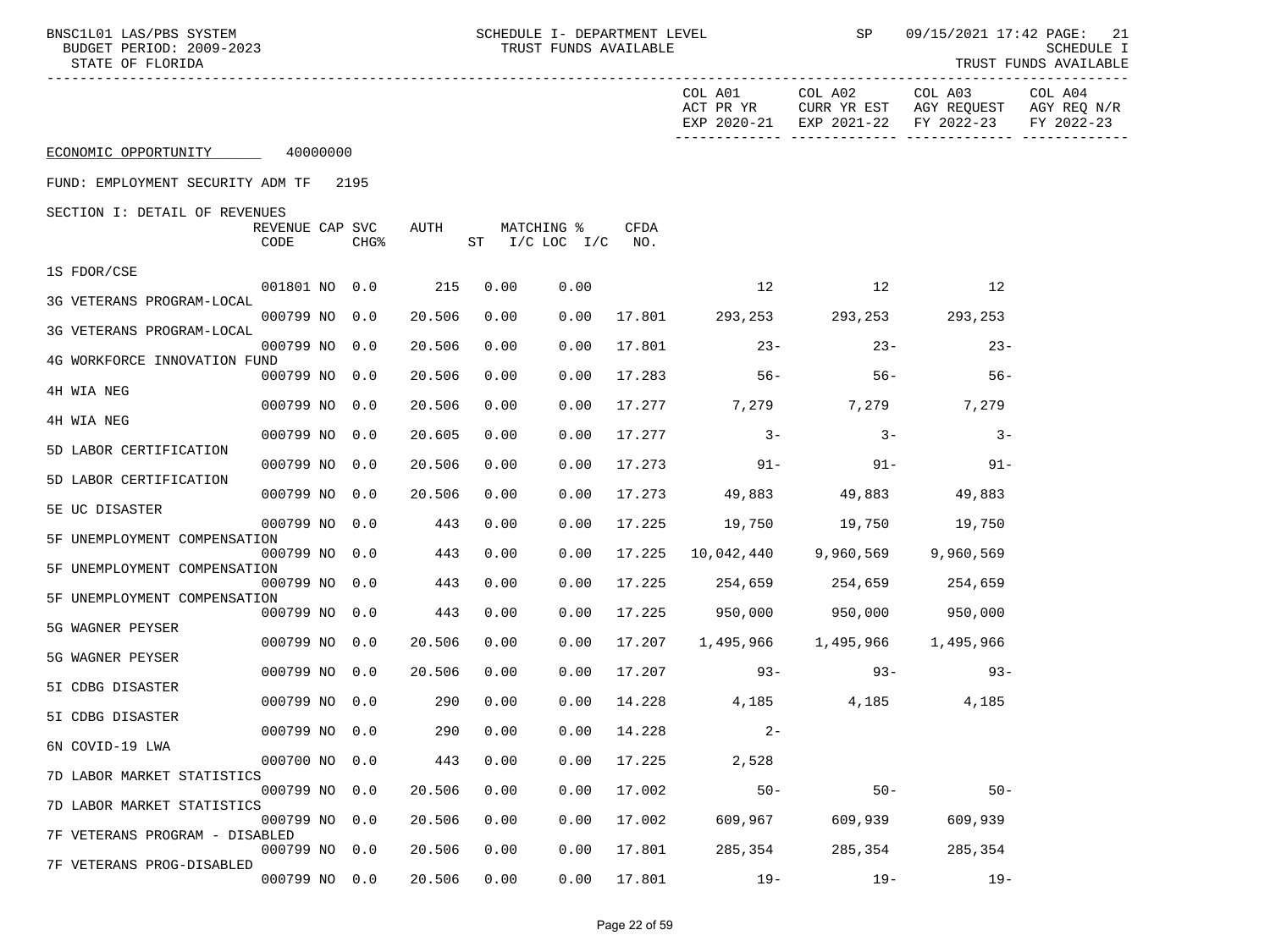| BNSC1L01 LAS/PBS SYSTEM<br>BUDGET PERIOD: 2009-2023<br>STATE OF FLORIDA                                                                            |                         |        | SCHEDULE I- DEPARTMENT LEVEL<br>TRUST FUNDS AVAILABLE |                                                                    |                                                                 | SP     | 09/15/2021 17:42 PAGE: 22<br><b>SCHEDULE I</b><br>TRUST FUNDS AVAILABLE     |                 |                                                                                                |                       |
|----------------------------------------------------------------------------------------------------------------------------------------------------|-------------------------|--------|-------------------------------------------------------|--------------------------------------------------------------------|-----------------------------------------------------------------|--------|-----------------------------------------------------------------------------|-----------------|------------------------------------------------------------------------------------------------|-----------------------|
|                                                                                                                                                    |                         |        |                                                       |                                                                    |                                                                 |        |                                                                             | COL A01 COL A02 | COL A03<br>ACT PR YR CURR YR EST AGY REQUEST AGY REQ N/R<br>EXP 2020-21 EXP 2021-22 FY 2022-23 | COL A04<br>FY 2022-23 |
| ECONOMIC OPPORTUNITY 40000000                                                                                                                      |                         |        |                                                       |                                                                    |                                                                 |        |                                                                             |                 |                                                                                                |                       |
| FUND: EMPLOYMENT SECURITY ADM TF 2195                                                                                                              |                         |        |                                                       |                                                                    |                                                                 |        |                                                                             |                 |                                                                                                |                       |
| SECTION I: DETAIL OF REVENUES                                                                                                                      |                         |        |                                                       |                                                                    |                                                                 |        |                                                                             |                 |                                                                                                |                       |
|                                                                                                                                                    | REVENUE CAP SVC<br>CODE | $CHG\$ | AUTH                                                  |                                                                    | MATCHING %<br>$ST$ $I/C$ $LOC$ $I/C$ $NO$ .                     | CFDA   |                                                                             |                 |                                                                                                |                       |
| 7G WIA ADULT                                                                                                                                       |                         |        |                                                       |                                                                    |                                                                 |        |                                                                             |                 |                                                                                                |                       |
| 7G WIA ADULT                                                                                                                                       | 000799 NO 0.0           |        | 20.506                                                | 0.00                                                               | 0.00                                                            | 17.258 | 715                                                                         | 715             | 715                                                                                            |                       |
| 7H WORK OPPORTUNITY TAX CREDIT                                                                                                                     | 000799 NO 0.0           |        | 20.506                                                | 0.00                                                               | 0.00                                                            |        | 17.258 953,009                                                              | 953,009         | 953,009                                                                                        |                       |
|                                                                                                                                                    | 000799 NO 0.0           |        | 20.506                                                | 0.00                                                               | 0.00                                                            | 17.271 | 207,734 207,734 207,734                                                     |                 |                                                                                                |                       |
| 7H WORK OPPORTUNITY TAX CREDIT                                                                                                                     | 000799 NO 0.0           |        | 20.506                                                | 0.00                                                               | 0.00                                                            | 17.271 | 55                                                                          | 55              | 55                                                                                             |                       |
| 7M TRANSFER FROM DCF-TANF                                                                                                                          |                         |        |                                                       |                                                                    |                                                                 |        |                                                                             |                 |                                                                                                |                       |
| 7M TANF-WELFARE TRANSITION                                                                                                                         | 001599 NO 0.0           |        | 20.506                                                | 0.00                                                               | 0.00                                                            | 93.558 | $46-$                                                                       |                 |                                                                                                |                       |
| 8C APALACHICOLA BAY FISHERY DISASTER                                                                                                               | 001599 NO 0.0           |        | 414.455                                               | 0.00                                                               | 0.00                                                            |        | 93.558 8,134                                                                |                 |                                                                                                |                       |
|                                                                                                                                                    | 000799 NO 0.0           |        | 20.506                                                | 0.00                                                               | 0.00                                                            | 11.452 | $867 -$                                                                     |                 |                                                                                                |                       |
| 8C APALACHICOLA BAY FISHERY DISASTER                                                                                                               | 000799 NO 0.0           |        | 20.506                                                | 0.00                                                               | 0.00                                                            | 11.452 | $1 -$                                                                       |                 |                                                                                                |                       |
| 9D WORKFORCE INFORMATION                                                                                                                           |                         |        |                                                       |                                                                    |                                                                 |        |                                                                             |                 |                                                                                                |                       |
| 9D WORKFORCE INFORMATION                                                                                                                           | 000799 NO 0.0           |        | 20.506                                                | 0.00                                                               | 0.00                                                            |        | $17.207$ $15 15 15-$                                                        |                 |                                                                                                |                       |
| 9H FOOD STAMP E&T 100%                                                                                                                             | 000799 NO 0.0           |        | 20.506                                                | 0.00                                                               | 0.00                                                            |        | 17.207 262,848 262,848 262,848                                              |                 |                                                                                                |                       |
|                                                                                                                                                    | 000799 NO 0.0 414.455   |        |                                                       | 0.00                                                               | 0.00                                                            | 10.561 | $39 -$                                                                      | $39-$           | $39 -$                                                                                         |                       |
| TOTAL TO LINE B IN SECTION IV                                                                                                                      |                         |        |                                                       |                                                                    |                                                                 |        | 1752, 156, 669 392, 980, 348 394, 500, 428                                  |                 |                                                                                                |                       |
|                                                                                                                                                    |                         |        |                                                       |                                                                    |                                                                 |        |                                                                             |                 |                                                                                                |                       |
| SECTION II: DETAIL OF NONOPERATING EXPENDITURES                                                                                                    |                         |        |                                                       |                                                                    |                                                                 |        |                                                                             |                 |                                                                                                |                       |
|                                                                                                                                                    |                         |        |                                                       | OBJECT<br>CODE                                                     | TRANSFER CFDA<br>TO BE                                          | NO.    |                                                                             |                 |                                                                                                |                       |
| F3 TRANSFER TO 2021<br>16 TRANSFER TO FWCC<br>J1 REFUNDS<br>M1 UC BENEFIT PAYMENTS<br>R4 BE TRANSFER IN<br>R6 BE TRANSFER IN<br>T6 BE TRANSFER OUT |                         |        |                                                       | 810000<br>810000<br>860000<br>820000<br>810000<br>810000<br>810000 | 40100300 11.452<br>77000000<br>40200100<br>40200200<br>40200600 |        | 16<br>12,629<br>987<br>1182, 121, 926<br>$808, 825 -$<br>19,254-<br>808,825 | 16              | 16                                                                                             |                       |
| T7 BE TRANSFER OUT                                                                                                                                 |                         |        |                                                       | 810000                                                             | 40200700                                                        |        | 19,254                                                                      |                 |                                                                                                |                       |
| 15 INDIRECT TRANSFER TO ATF<br>16 INDIRECT TRANSFER TO ATF                                                                                         |                         |        |                                                       | 810000<br>810000                                                   | 40100200 17.283<br>40100200 11.452                              |        | $56 -$<br>$1 -$                                                             | $56 -$<br>$1 -$ | $56 -$<br>$1 -$                                                                                |                       |

16 INDIRECT TRANSFER TO ATF 810000 40100200 11.452 867- 867- 867-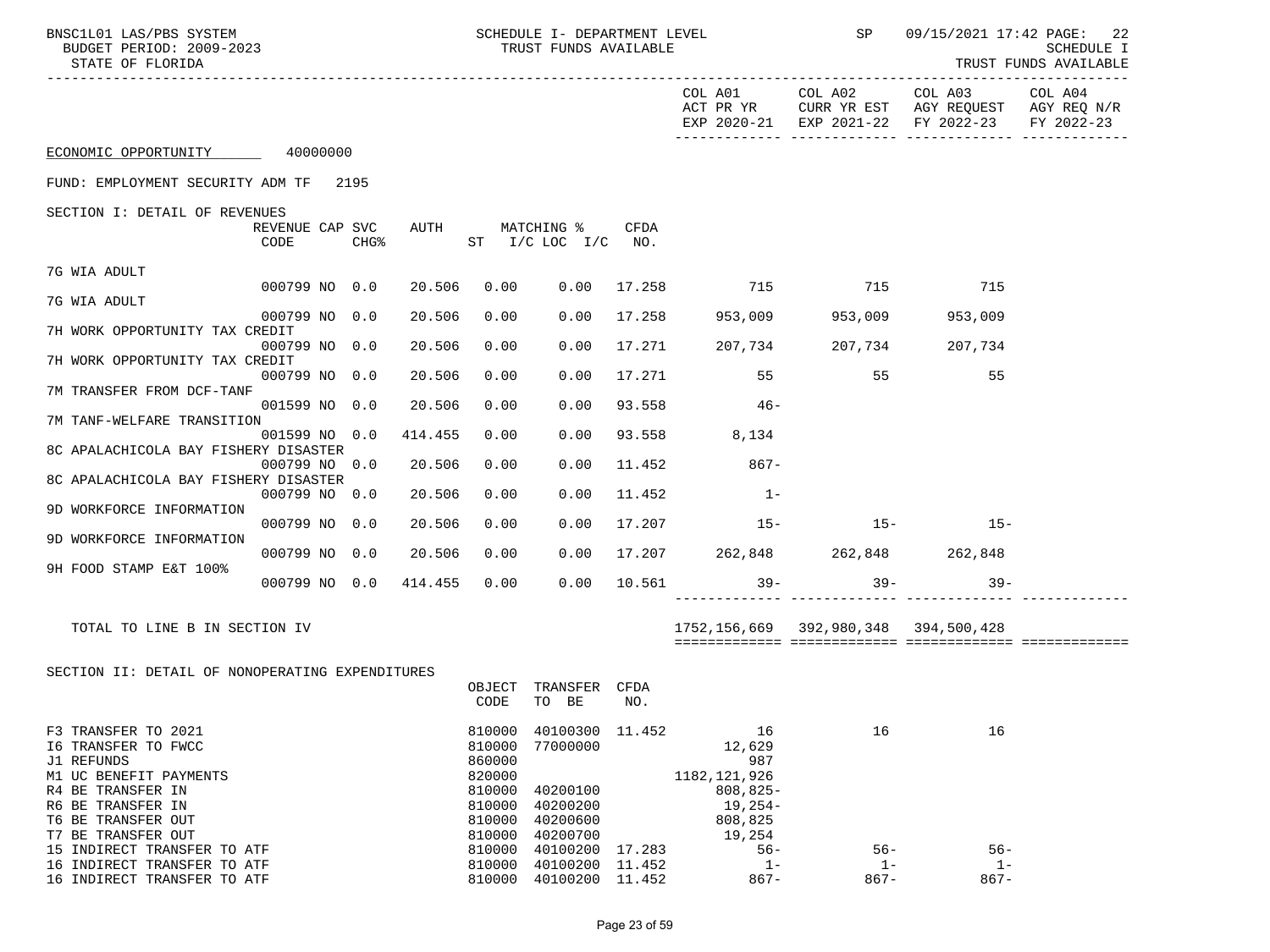BNSC1L01 LAS/PBS SYSTEM SCHEDULE I- DEPARTMENT LEVEL SP 09/15/2021 17:42 PAGE: 23<br>BUDGET PERIOD: 2009-2023 TRUST FUNDS AVAILABLE TRUST FUNDS AVAILABLE

 ----------------------------------------------------------------------------------------------------------------------------------- COL A01 COL A02 COL A03 COL A04 ACT PR YR CURR YR EST AGY REQUEST AGY REQ N/R EXP 2020-21 EXP 2021-22 FY 2022-23 FY 2022-23 ------------- ------------- ------------- -------------

## ECONOMIC OPPORTUNITY 40000000

FUND: EMPLOYMENT SECURITY ADM TF 2195

SECTION II: DETAIL OF NONOPERATING EXPENDITURES

|                                                                                                                                                                                                                                                                                                                                                                       | OBJECT<br>CODE | TRANSFER CFDA<br>TO BE | NO. |                                              |  |  |
|-----------------------------------------------------------------------------------------------------------------------------------------------------------------------------------------------------------------------------------------------------------------------------------------------------------------------------------------------------------------------|----------------|------------------------|-----|----------------------------------------------|--|--|
|                                                                                                                                                                                                                                                                                                                                                                       |                |                        |     |                                              |  |  |
|                                                                                                                                                                                                                                                                                                                                                                       |                |                        |     |                                              |  |  |
|                                                                                                                                                                                                                                                                                                                                                                       |                |                        |     |                                              |  |  |
|                                                                                                                                                                                                                                                                                                                                                                       |                |                        |     |                                              |  |  |
|                                                                                                                                                                                                                                                                                                                                                                       |                |                        |     |                                              |  |  |
|                                                                                                                                                                                                                                                                                                                                                                       |                |                        |     |                                              |  |  |
|                                                                                                                                                                                                                                                                                                                                                                       |                |                        |     |                                              |  |  |
|                                                                                                                                                                                                                                                                                                                                                                       |                |                        |     |                                              |  |  |
|                                                                                                                                                                                                                                                                                                                                                                       |                |                        |     |                                              |  |  |
|                                                                                                                                                                                                                                                                                                                                                                       |                |                        |     |                                              |  |  |
|                                                                                                                                                                                                                                                                                                                                                                       |                |                        |     |                                              |  |  |
|                                                                                                                                                                                                                                                                                                                                                                       |                |                        |     |                                              |  |  |
|                                                                                                                                                                                                                                                                                                                                                                       |                |                        |     |                                              |  |  |
|                                                                                                                                                                                                                                                                                                                                                                       |                |                        |     |                                              |  |  |
|                                                                                                                                                                                                                                                                                                                                                                       |                |                        |     |                                              |  |  |
|                                                                                                                                                                                                                                                                                                                                                                       |                |                        |     |                                              |  |  |
|                                                                                                                                                                                                                                                                                                                                                                       |                |                        |     |                                              |  |  |
|                                                                                                                                                                                                                                                                                                                                                                       |                |                        |     |                                              |  |  |
|                                                                                                                                                                                                                                                                                                                                                                       |                |                        |     |                                              |  |  |
|                                                                                                                                                                                                                                                                                                                                                                       |                |                        |     |                                              |  |  |
|                                                                                                                                                                                                                                                                                                                                                                       |                |                        |     |                                              |  |  |
|                                                                                                                                                                                                                                                                                                                                                                       |                |                        |     |                                              |  |  |
|                                                                                                                                                                                                                                                                                                                                                                       |                |                        |     |                                              |  |  |
|                                                                                                                                                                                                                                                                                                                                                                       |                |                        |     |                                              |  |  |
|                                                                                                                                                                                                                                                                                                                                                                       |                |                        |     |                                              |  |  |
|                                                                                                                                                                                                                                                                                                                                                                       |                |                        |     |                                              |  |  |
|                                                                                                                                                                                                                                                                                                                                                                       |                |                        |     |                                              |  |  |
|                                                                                                                                                                                                                                                                                                                                                                       |                |                        |     |                                              |  |  |
|                                                                                                                                                                                                                                                                                                                                                                       |                |                        |     |                                              |  |  |
|                                                                                                                                                                                                                                                                                                                                                                       |                |                        |     |                                              |  |  |
| $\begin{tabular}{l ll} \textbf{17. IDENTIFY} & \textbf{18.04}\textbf{19.05}\textbf{19.07} & \textbf{19.07}\textbf{19.07}\textbf{19.07}\textbf{19.07}\textbf{19.07}\textbf{19.07}\textbf{19.07}\textbf{19.07}\textbf{19.07}\textbf{19.07}\textbf{19.07}\textbf{19.07}\textbf{19.07}\textbf{19.07}\textbf{19.07}\textbf{19.07}\textbf{19.07}\textbf{19.07}\textbf{19.0$ |                |                        |     |                                              |  |  |
| TOTAL TO LINE E IN SECTION IV                                                                                                                                                                                                                                                                                                                                         |                |                        |     | 1200, 475, 757   18, 340, 215   18, 340, 215 |  |  |
| SECTION III: ADJUSTMENTS                                                                                                                                                                                                                                                                                                                                              |                |                        |     |                                              |  |  |
|                                                                                                                                                                                                                                                                                                                                                                       | OBJECT<br>CODE |                        |     |                                              |  |  |
| B5 SEPTEMBER OPERATING REVERSIONS PY                                                                                                                                                                                                                                                                                                                                  | 991000         |                        |     | 10,090,089                                   |  |  |

B5 SEPTEMBER OPERATING REVERSIONS PY 991000 991000 8,267,572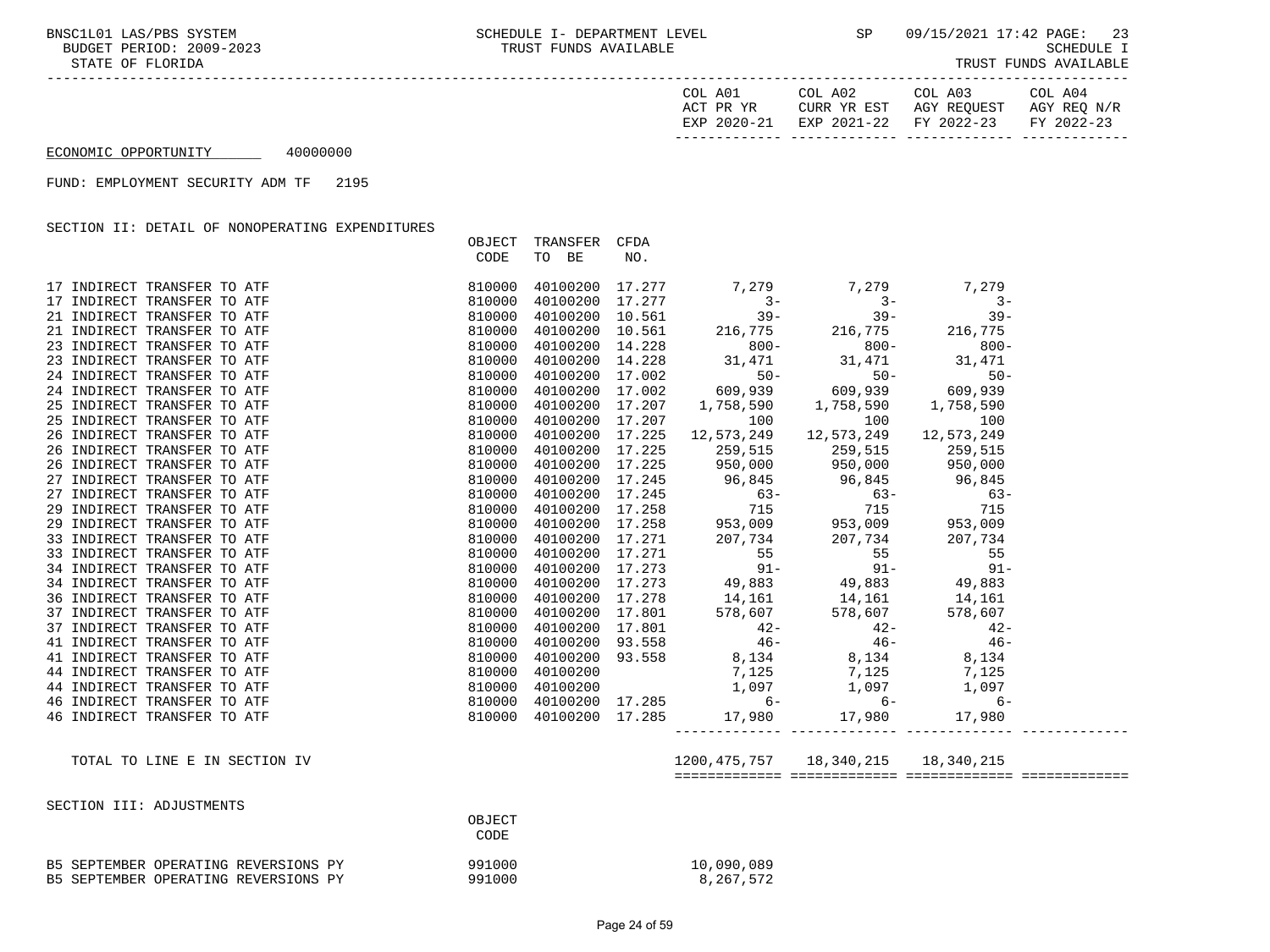| BNSC1L01 LAS/PBS SYSTEM<br>BUDGET PERIOD: 2009-2023<br>STATE OF FLORIDA                                                                                                                                                                                                                                                                                                                                                                                                                                                                     |                                                                                        | SCHEDULE I- DEPARTMENT LEVEL $SP$ 09/15/2021 17:42 PAGE: 24<br>TRUST FUNDS AVAILABLE |                                                                                                                                                                       |                                                                      |                                                                                                                                   | SCHEDULE I<br>TRUST FUNDS AVAILABLE |
|---------------------------------------------------------------------------------------------------------------------------------------------------------------------------------------------------------------------------------------------------------------------------------------------------------------------------------------------------------------------------------------------------------------------------------------------------------------------------------------------------------------------------------------------|----------------------------------------------------------------------------------------|--------------------------------------------------------------------------------------|-----------------------------------------------------------------------------------------------------------------------------------------------------------------------|----------------------------------------------------------------------|-----------------------------------------------------------------------------------------------------------------------------------|-------------------------------------|
|                                                                                                                                                                                                                                                                                                                                                                                                                                                                                                                                             |                                                                                        |                                                                                      |                                                                                                                                                                       |                                                                      | COL A01 COL A02 COL A03 COL A04<br>ACT PR YR CURR YR EST AGY REQUEST AGY REQ N/R<br>EXP 2020-21 EXP 2021-22 FY 2022-23 FY 2022-23 |                                     |
| ECONOMIC OPPORTUNITY 40000000                                                                                                                                                                                                                                                                                                                                                                                                                                                                                                               |                                                                                        |                                                                                      |                                                                                                                                                                       |                                                                      |                                                                                                                                   |                                     |
| FUND: EMPLOYMENT SECURITY ADM TF 2195                                                                                                                                                                                                                                                                                                                                                                                                                                                                                                       |                                                                                        |                                                                                      |                                                                                                                                                                       |                                                                      |                                                                                                                                   |                                     |
| SECTION III: ADJUSTMENTS                                                                                                                                                                                                                                                                                                                                                                                                                                                                                                                    |                                                                                        |                                                                                      |                                                                                                                                                                       |                                                                      |                                                                                                                                   |                                     |
|                                                                                                                                                                                                                                                                                                                                                                                                                                                                                                                                             | OBJECT<br>CODE                                                                         |                                                                                      |                                                                                                                                                                       |                                                                      |                                                                                                                                   |                                     |
| B5 SEPTEMBER OPERATING REVERSIONS PY 991000<br>B5 SEPTEMBER OPERATING REVERSIONS PY<br>B7 CY COMPENSATED ABSENCES<br>B7 CY COMPENSATED ABSENCES<br>C2 PY OPERATING CF TYPE B ENCUMBRANCES<br>C2 PY OPERATING CF TYPE B ENCUMBRANCES 991000<br>C2 PY OPERATING CF TYPE B ENCUMBRANCES 991000<br>C2 PY OPERATING CF TYPE B ENCUMBRANCES 991000<br>D1 POST CLOSE SWFS ADJUSTMENTS<br>D1 POST CLOSE SWFS ADJUSTMENTS<br>D3 PRIOR PERIOD ADJUST BEGIN FUND BALANCE<br>D3 PRIOR PERIOD ADJUST BEGIN FUND BALANCE<br>TOTAL TO LINE H IN SECTION IV | 991000<br>991000<br>991000<br>991000<br>991000<br>991000<br>991000<br>991000<br>991000 |                                                                                      | 542,233<br>838,788<br>72,054<br>59,617<br>-556,576,49<br>33,818,428-<br>4,432,529-<br>537,894-<br>329,640<br>$1,048,322$<br>$2,960,696$<br>29,588,313-<br>93,724,729- |                                                                      |                                                                                                                                   |                                     |
| SECTION IV: SUMMARY                                                                                                                                                                                                                                                                                                                                                                                                                                                                                                                         |                                                                                        |                                                                                      |                                                                                                                                                                       |                                                                      |                                                                                                                                   |                                     |
| UNRESERVED FUND BALANCE - JULY 1<br>ADD: REVENUES (FROM SECTION I)<br>TOTAL FUNDS AVAILABLE (LINE $A + LINE B$ ) (C)<br>LESS: OPERATING EXPENDITURES<br>LESS: NONOPERATING EXPENDITURES (SECTION II) (E)<br>LESS: FIXED CAPITAL OUTLAY (TOTAL ONLY)<br>UNRESERVED FUND BALANCE - JUNE 30 - BEFORE ADJ (G)<br>NET ADJUSTMENTS (FROM SECTION III)<br>ADJUSTED UNRESERVED FUND BALANCE - JUNE 30 $(1)$<br>TOTAL UNRESERVED FUND BALANCE FROM STATEWIDE CFO FILE:                                                                               | (A)<br>(B)<br>(D)<br>(F)<br>(H)                                                        |                                                                                      | 1752,156,669<br>1752,156,669<br>456,444,833<br>1200,475,757<br>95,236,079<br>93,724,729-<br>1,511,350                                                                 | 1,511,350<br>392,980,348<br>394,491,698<br>376,151,483<br>18,340,215 | 394,500,428<br>394,500,428<br>376,160,213<br>18,340,215                                                                           |                                     |
|                                                                                                                                                                                                                                                                                                                                                                                                                                                                                                                                             |                                                                                        |                                                                                      |                                                                                                                                                                       |                                                                      |                                                                                                                                   |                                     |
| SCHEDULE IB: DETAIL OF UNRESERVED FUND BALANCE                                                                                                                                                                                                                                                                                                                                                                                                                                                                                              | FUNDING SOURCE<br>STATE(S)                                                             | RESTRICTED(R)<br>NONSTATE(N) UNRESTRICTED(U)                                         |                                                                                                                                                                       |                                                                      |                                                                                                                                   |                                     |
| A1 US GRANTS RECD IN ADVANCE OF EXPENDITURES<br>A1 US GRANTS RECD IN ADVANCE OF EXPENDITURES                                                                                                                                                                                                                                                                                                                                                                                                                                                | N<br>N                                                                                 | R<br>R                                                                               | 1,121,976<br>389,374                                                                                                                                                  |                                                                      |                                                                                                                                   |                                     |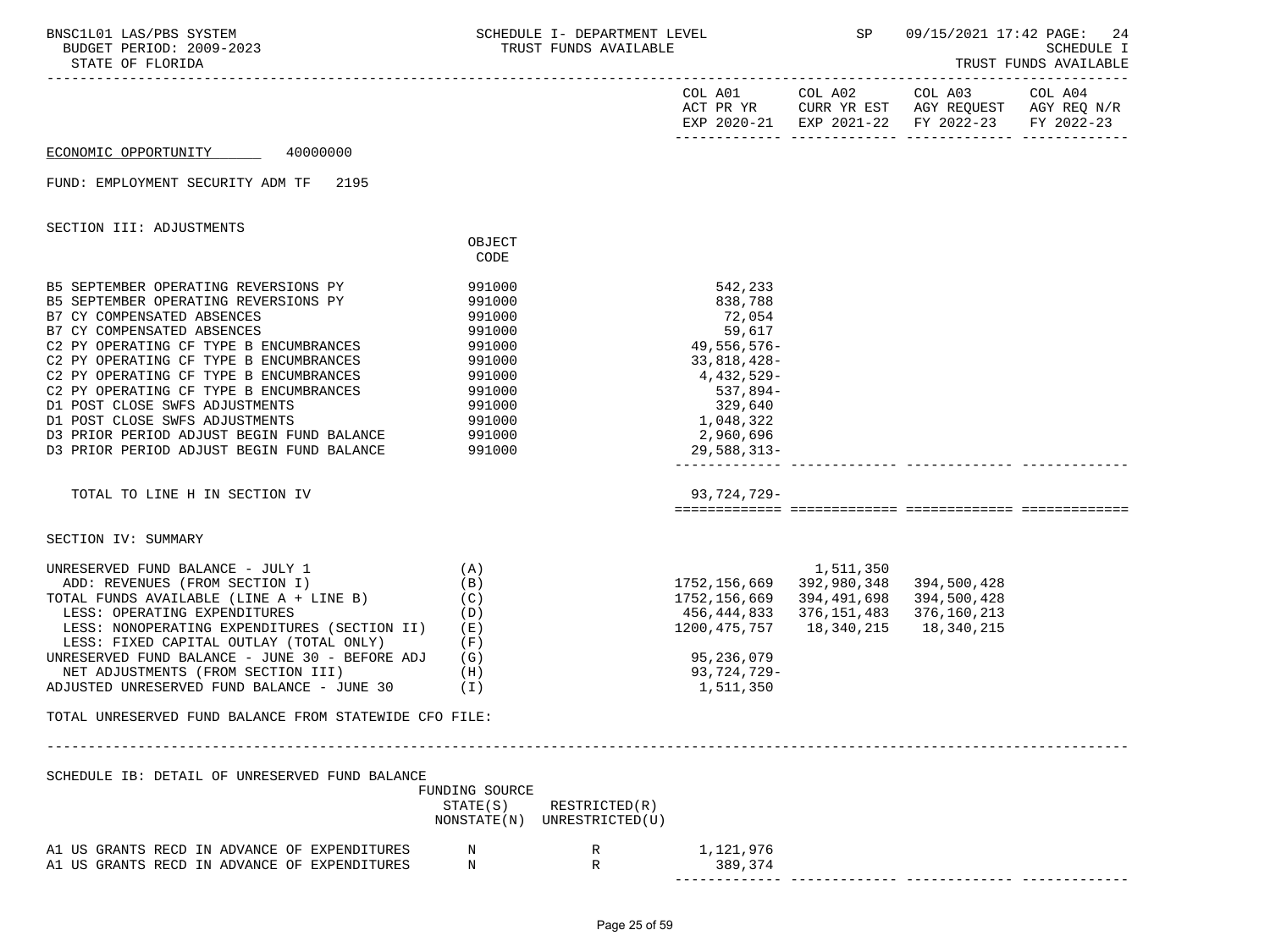| COL A01   | COL A02                            | COL A03                 | COL A04     |
|-----------|------------------------------------|-------------------------|-------------|
| ACT PR YR |                                    | CURR YR EST AGY REQUEST | AGY REO N/R |
|           | EXP 2020-21 EXP 2021-22 FY 2022-23 |                         | FY 2022-23  |
|           |                                    |                         |             |

ECONOMIC OPPORTUNITY 40000000

FUND: EMPLOYMENT SECURITY ADM TF 2195

SCHEDULE IB: DETAIL OF UNRESERVED FUND BALANCE

 FUNDING SOURCE STATE(S) RESTRICTED(R) NONSTATE(N) UNRESTRICTED(U)

ADJUSTED UNRESERVED FUND BALANCE - JUNE 30 1,511,350

============= ============= ============= =============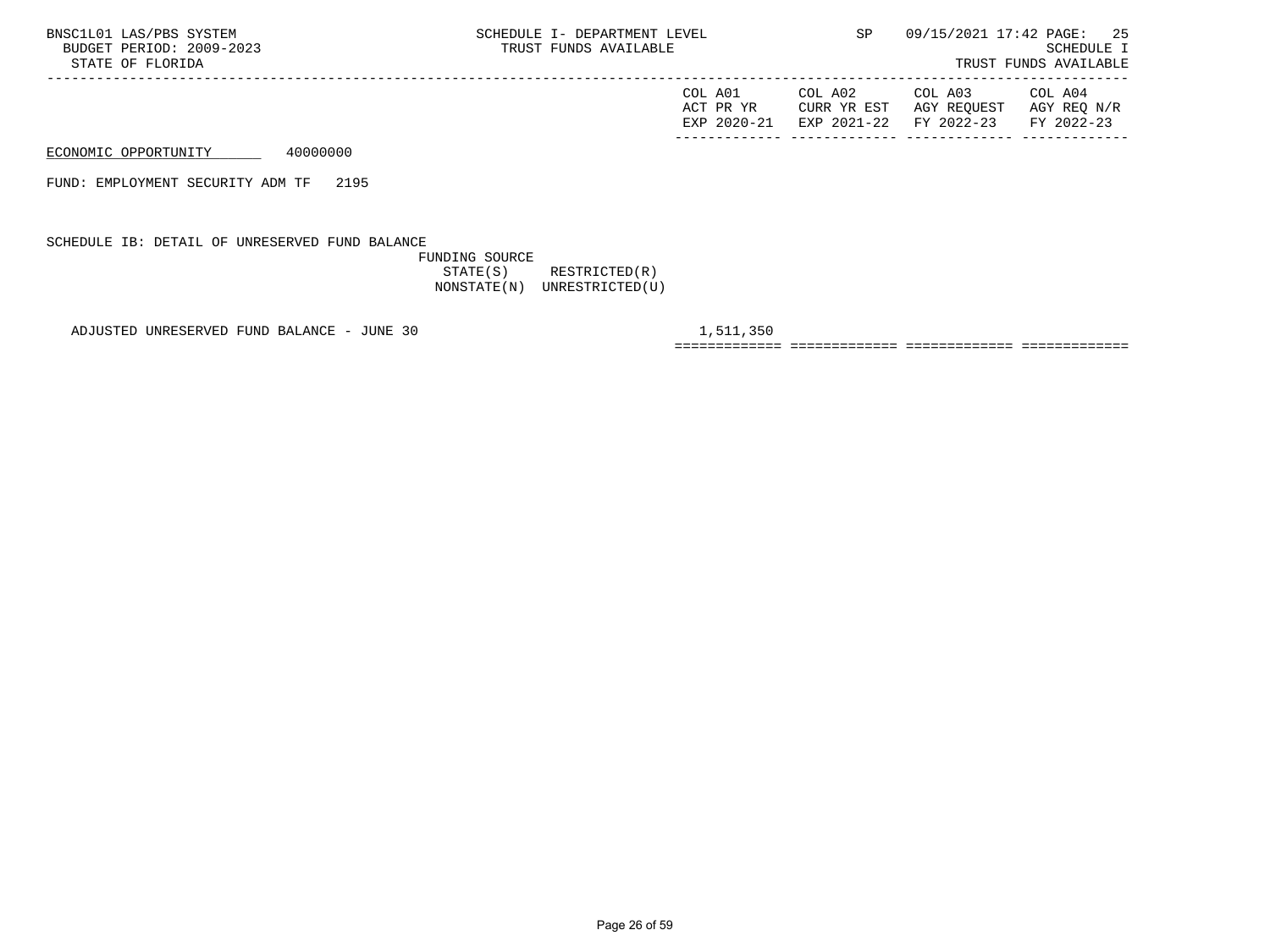| BNSC1L01 LAS/PBS SYSTEM<br>BUDGET PERIOD: 2009-2023<br>STATE OF FLORIDA                                                                                                                                                                                                                                                          |                                             | SCHEDULE I- DEPARTMENT LEVEL<br>TRUST FUNDS AVAILABLE |                                                                                         | <b>SP</b> SP                                                                          |                                                                                | 09/15/2021 17:42 PAGE: 26<br><b>SCHEDULE I</b><br>TRUST FUNDS AVAILABLE |
|----------------------------------------------------------------------------------------------------------------------------------------------------------------------------------------------------------------------------------------------------------------------------------------------------------------------------------|---------------------------------------------|-------------------------------------------------------|-----------------------------------------------------------------------------------------|---------------------------------------------------------------------------------------|--------------------------------------------------------------------------------|-------------------------------------------------------------------------|
|                                                                                                                                                                                                                                                                                                                                  |                                             |                                                       |                                                                                         |                                                                                       | EXP 2020-21 EXP 2021-22 FY 2022-23 FY 2022-23                                  |                                                                         |
| ECONOMIC OPPORTUNITY 40000000                                                                                                                                                                                                                                                                                                    |                                             |                                                       |                                                                                         |                                                                                       |                                                                                |                                                                         |
| FUND: LOCAL GOV HOUSING TF 2250                                                                                                                                                                                                                                                                                                  |                                             |                                                       |                                                                                         |                                                                                       |                                                                                |                                                                         |
| SECTION I: DETAIL OF REVENUES                                                                                                                                                                                                                                                                                                    | REVENUE CAP SVC<br>CHG <sup>8</sup><br>CODE | AUTH MATCHING % CFDA<br>ST I/C LOC I/C NO.            |                                                                                         |                                                                                       |                                                                                |                                                                         |
| 01 DOC STAMP TAX REVENUE                                                                                                                                                                                                                                                                                                         | 001600 NO 0.0 201.15                        | 0.00<br>0.00                                          | 372,415,802  159,600,000  152,900,000                                                   |                                                                                       |                                                                                |                                                                         |
| 02 INTEREST                                                                                                                                                                                                                                                                                                                      | 000500 NO 8.0 420.507 0.00                  | 0.00                                                  |                                                                                         | 1,615,391 84,243 91,111                                                               |                                                                                |                                                                         |
|                                                                                                                                                                                                                                                                                                                                  |                                             |                                                       |                                                                                         |                                                                                       |                                                                                |                                                                         |
| TOTAL TO LINE B IN SECTION IV                                                                                                                                                                                                                                                                                                    |                                             |                                                       |                                                                                         | 374,031,193  159,684,243  152,991,111                                                 |                                                                                |                                                                         |
| SECTION II: DETAIL OF NONOPERATING EXPENDITURES                                                                                                                                                                                                                                                                                  |                                             | OBJECT TRANSFER CFDA<br>CODE<br>TO BE<br>NO.          |                                                                                         |                                                                                       |                                                                                |                                                                         |
| AA TRANSFER TO GR S. 215.32<br>01 SERVICE CHARGE TO GR                                                                                                                                                                                                                                                                           |                                             | 990002<br>880800                                      | 322,450,000<br>129,231                                                                  |                                                                                       | 6,739 7,289<br>. _ _ _ _ _ _ _ _ _ _ _                                         |                                                                         |
| TOTAL TO LINE E IN SECTION IV                                                                                                                                                                                                                                                                                                    |                                             |                                                       | 322,579,231                                                                             |                                                                                       | 6,739<br>7,289                                                                 |                                                                         |
| SECTION III: ADJUSTMENTS                                                                                                                                                                                                                                                                                                         |                                             | OBJECT<br>CODE                                        |                                                                                         |                                                                                       |                                                                                |                                                                         |
| 01 SWFS ADJUSTMENT L4000004<br>03 ROUNDING ADJUSTMENT                                                                                                                                                                                                                                                                            |                                             | 991000<br>991000                                      | 33,196,711                                                                              |                                                                                       |                                                                                |                                                                         |
| TOTAL TO LINE H IN SECTION IV                                                                                                                                                                                                                                                                                                    |                                             |                                                       | 33,196,711                                                                              | 1                                                                                     |                                                                                |                                                                         |
| SECTION IV: SUMMARY                                                                                                                                                                                                                                                                                                              |                                             |                                                       |                                                                                         |                                                                                       |                                                                                |                                                                         |
| UNRESERVED FUND BALANCE - JULY 1<br>ADD: REVENUES (FROM SECTION I)<br>TOTAL FUNDS AVAILABLE (LINE A + LINE B)<br>LESS: OPERATING EXPENDITURES<br>LESS: NONOPERATING EXPENDITURES (SECTION II)<br>LESS: FIXED CAPITAL OUTLAY (TOTAL ONLY)<br>UNRESERVED FUND BALANCE - JUNE 30 - BEFORE ADJ<br>NET ADJUSTMENTS (FROM SECTION III) |                                             | (A)<br>(B)<br>(C)<br>(D)<br>(E)<br>(F)<br>(G)<br>(H)  | 374,031,193<br>374,031,193<br>30,000,000<br>322,579,231<br>21, 451, 962<br>33, 196, 711 | 54,648,673<br>159,684,243<br>214, 332, 916<br>146,700,000<br>6,739<br>67,626,177<br>1 | 67,626,178<br>152,991,111<br>220,617,289<br>152,900,000<br>7,289<br>67,710,000 | 152,900,000                                                             |
| ADJUSTED UNRESERVED FUND BALANCE - JUNE 30                                                                                                                                                                                                                                                                                       |                                             | (I)                                                   | 54,648,673                                                                              | 67,626,178                                                                            | 67,710,000                                                                     |                                                                         |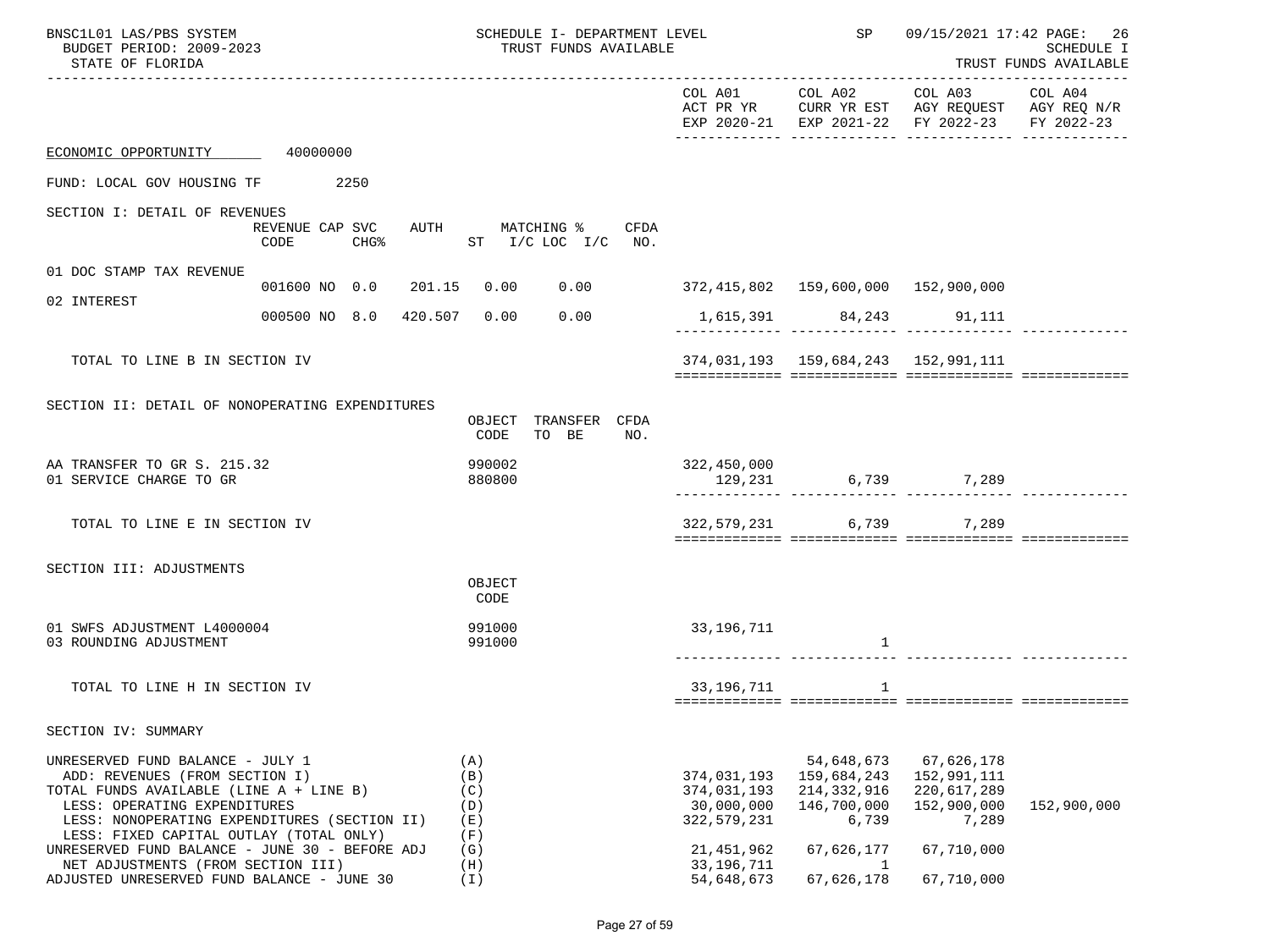| BNSC1L01 LAS/PBS SYSTEM<br>BUDGET PERIOD: 2009-2023<br>STATE OF FLORIDA |                | SCHEDULE I- DEPARTMENT LEVEL<br>TRUST FUNDS AVAILABLE      | SP | 09/15/2021 17:42 PAGE: 27                  | <b>SCHEDULE I</b><br>TRUST FUNDS AVAILABLE                                     |            |
|-------------------------------------------------------------------------|----------------|------------------------------------------------------------|----|--------------------------------------------|--------------------------------------------------------------------------------|------------|
|                                                                         |                |                                                            |    | COL A01 COL A02<br>EXP 2020-21 EXP 2021-22 | COL A03 COL A04<br>ACT PR YR CURR YR EST AGY REQUEST AGY REQ N/R<br>FY 2022-23 | FY 2022-23 |
| ECONOMIC OPPORTUNITY 40000000                                           |                |                                                            |    |                                            |                                                                                |            |
| FUND: LOCAL GOV HOUSING TF<br>2250                                      |                |                                                            |    |                                            |                                                                                |            |
| SECTION IV: SUMMARY                                                     |                |                                                            |    |                                            |                                                                                |            |
| TOTAL UNRESERVED FUND BALANCE FROM STATEWIDE CFO FILE:                  |                |                                                            |    |                                            |                                                                                |            |
| SCHEDULE IB: DETAIL OF UNRESERVED FUND BALANCE                          | FUNDING SOURCE | $STATE(S)$ RESTRICTED $(R)$<br>NONSTATE(N) UNRESTRICTED(U) |    |                                            |                                                                                |            |
| 01 DOC STAMP REVENUES                                                   | S              | U                                                          |    | 54,648,673 67,626,178 67,710,000           |                                                                                |            |
| ADJUSTED UNRESERVED FUND BALANCE - JUNE 30                              |                |                                                            |    | 54,648,673 67,626,178 67,710,000           |                                                                                |            |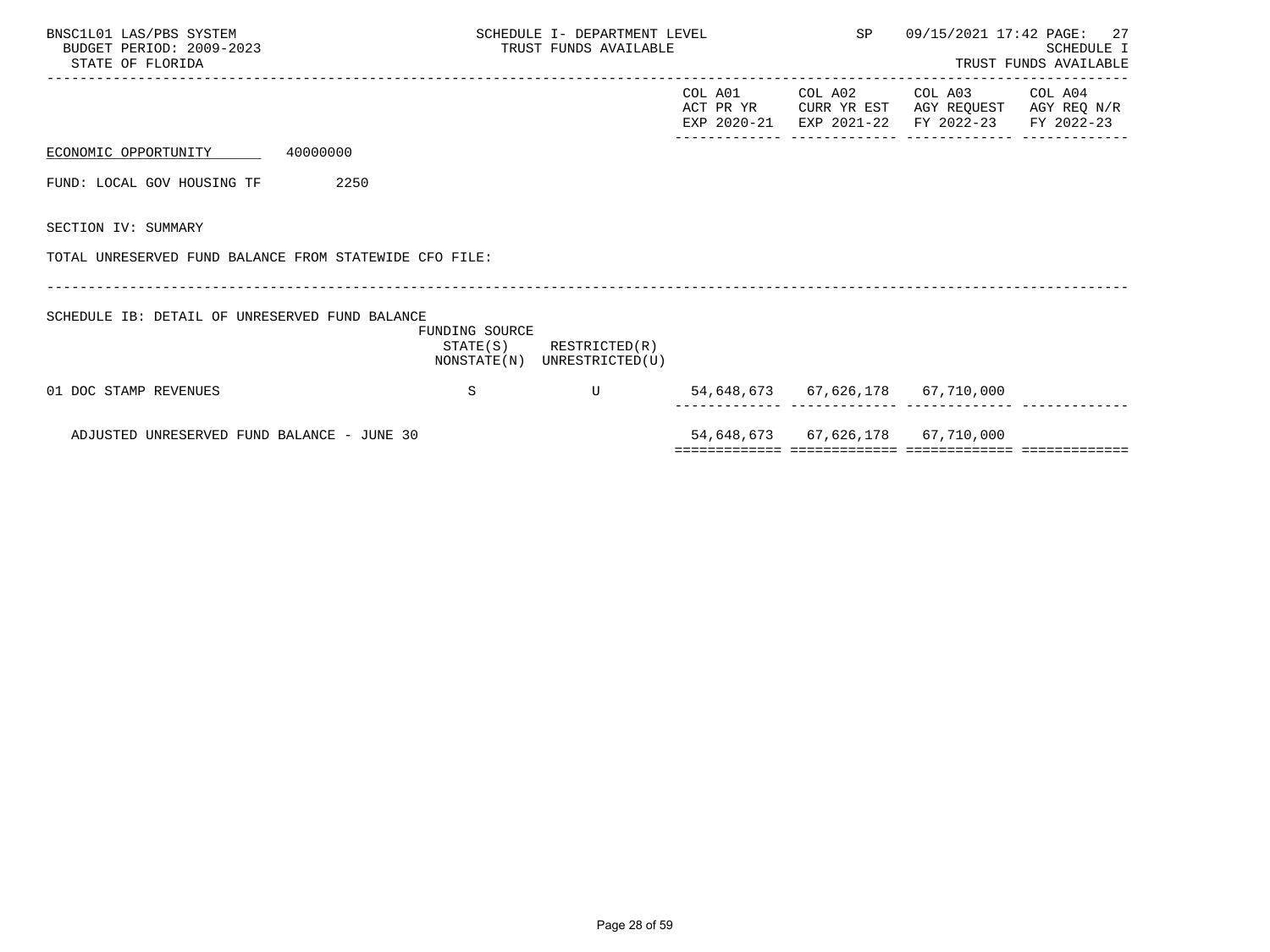| BNSC1L01 LAS/PBS SYSTEM<br>BUDGET PERIOD: 2009-2023<br>STATE OF FLORIDA                                                                                                                                                                                                                                                          |                                             | SCHEDULE I- DEPARTMENT LEVEL<br>TRUST FUNDS AVAILABLE |                                                                                    | SP and the set of the set of the set of the set of the set of the set of the set of the set of the set of the set of the set of the set of the set of the set of the set of the set of the set of the set of the set of the se |                                                                                                | 09/15/2021 17:42 PAGE: 28<br><b>SCHEDULE I</b><br>TRUST FUNDS AVAILABLE |
|----------------------------------------------------------------------------------------------------------------------------------------------------------------------------------------------------------------------------------------------------------------------------------------------------------------------------------|---------------------------------------------|-------------------------------------------------------|------------------------------------------------------------------------------------|--------------------------------------------------------------------------------------------------------------------------------------------------------------------------------------------------------------------------------|------------------------------------------------------------------------------------------------|-------------------------------------------------------------------------|
|                                                                                                                                                                                                                                                                                                                                  |                                             |                                                       |                                                                                    | COL A01 COL A02                                                                                                                                                                                                                | COL A03<br>ACT PR YR CURR YR EST AGY REQUEST AGY REQ N/R<br>EXP 2020-21 EXP 2021-22 FY 2022-23 | COL A04<br>FY 2022-23                                                   |
| ECONOMIC OPPORTUNITY 40000000                                                                                                                                                                                                                                                                                                    |                                             |                                                       |                                                                                    |                                                                                                                                                                                                                                |                                                                                                |                                                                         |
| FUND: STATE HOUSING TF                                                                                                                                                                                                                                                                                                           | 2255                                        |                                                       |                                                                                    |                                                                                                                                                                                                                                |                                                                                                |                                                                         |
| SECTION I: DETAIL OF REVENUES                                                                                                                                                                                                                                                                                                    | REVENUE CAP SVC<br>CHG <sup>8</sup><br>CODE | AUTH MATCHING % CFDA<br>$ST$ $I/C$ $LOC$ $I/C$ $NO$ . |                                                                                    |                                                                                                                                                                                                                                |                                                                                                |                                                                         |
| 01 DOC STAMP TAX REVENUE                                                                                                                                                                                                                                                                                                         | 001600 NO 0.0 201.15                        | 0.00<br>0.00                                          |                                                                                    |                                                                                                                                                                                                                                |                                                                                                |                                                                         |
| 02 INTEREST                                                                                                                                                                                                                                                                                                                      | 000500 NO 8.0 420.507                       | 0.00<br>0.00                                          |                                                                                    | 86,867 280,234 62,683                                                                                                                                                                                                          |                                                                                                |                                                                         |
| TOTAL TO LINE B IN SECTION IV                                                                                                                                                                                                                                                                                                    |                                             |                                                       |                                                                                    | 159, 164, 897 68, 380, 234 65, 262, 683                                                                                                                                                                                        |                                                                                                |                                                                         |
| SECTION II: DETAIL OF NONOPERATING EXPENDITURES                                                                                                                                                                                                                                                                                  |                                             | TRANSFER CFDA<br>OBJECT<br>CODE<br>TO BE<br>NO.       |                                                                                    |                                                                                                                                                                                                                                |                                                                                                |                                                                         |
| 01 SERVICE CHARGE                                                                                                                                                                                                                                                                                                                |                                             | 880800                                                |                                                                                    | 6,949 22,419 5,015                                                                                                                                                                                                             |                                                                                                |                                                                         |
| TOTAL TO LINE E IN SECTION IV                                                                                                                                                                                                                                                                                                    |                                             |                                                       |                                                                                    | 6,949 22,419                                                                                                                                                                                                                   | 5,015                                                                                          |                                                                         |
| SECTION III: ADJUSTMENTS                                                                                                                                                                                                                                                                                                         |                                             | OBJECT<br>CODE                                        |                                                                                    |                                                                                                                                                                                                                                |                                                                                                |                                                                         |
| 01 SWFS ADJUSTMENT L4000005                                                                                                                                                                                                                                                                                                      |                                             | 991000                                                | 19,751,569                                                                         |                                                                                                                                                                                                                                |                                                                                                |                                                                         |
| TOTAL TO LINE H IN SECTION IV                                                                                                                                                                                                                                                                                                    |                                             |                                                       | 19,751,569                                                                         |                                                                                                                                                                                                                                |                                                                                                |                                                                         |
| SECTION IV: SUMMARY                                                                                                                                                                                                                                                                                                              |                                             |                                                       |                                                                                    |                                                                                                                                                                                                                                |                                                                                                |                                                                         |
| UNRESERVED FUND BALANCE - JULY 1<br>ADD: REVENUES (FROM SECTION I)<br>TOTAL FUNDS AVAILABLE (LINE A + LINE B)<br>LESS: OPERATING EXPENDITURES<br>LESS: NONOPERATING EXPENDITURES (SECTION II)<br>LESS: FIXED CAPITAL OUTLAY (TOTAL ONLY)<br>UNRESERVED FUND BALANCE - JUNE 30 - BEFORE ADJ<br>NET ADJUSTMENTS (FROM SECTION III) |                                             | (A)<br>(B)<br>(C)<br>(D)<br>(E)<br>(F)<br>(G)<br>(H)  | 159, 164, 897<br>159,164,897<br>115,000,000<br>6,949<br>44, 157, 948<br>19,751,569 | 63,909,517<br>68,380,234<br>132, 289, 751<br>62,500,000<br>22,419<br>69,767,332                                                                                                                                                | 69,767,332<br>65, 262, 683<br>135,030,015<br>65,200,000<br>5,015<br>69,825,000                 | 65,200,000                                                              |
| ADJUSTED UNRESERVED FUND BALANCE - JUNE 30                                                                                                                                                                                                                                                                                       |                                             | (I)                                                   | 63,909,517                                                                         | 69,767,332                                                                                                                                                                                                                     | 69,825,000                                                                                     |                                                                         |

TOTAL UNRESERVED FUND BALANCE FROM STATEWIDE CFO FILE: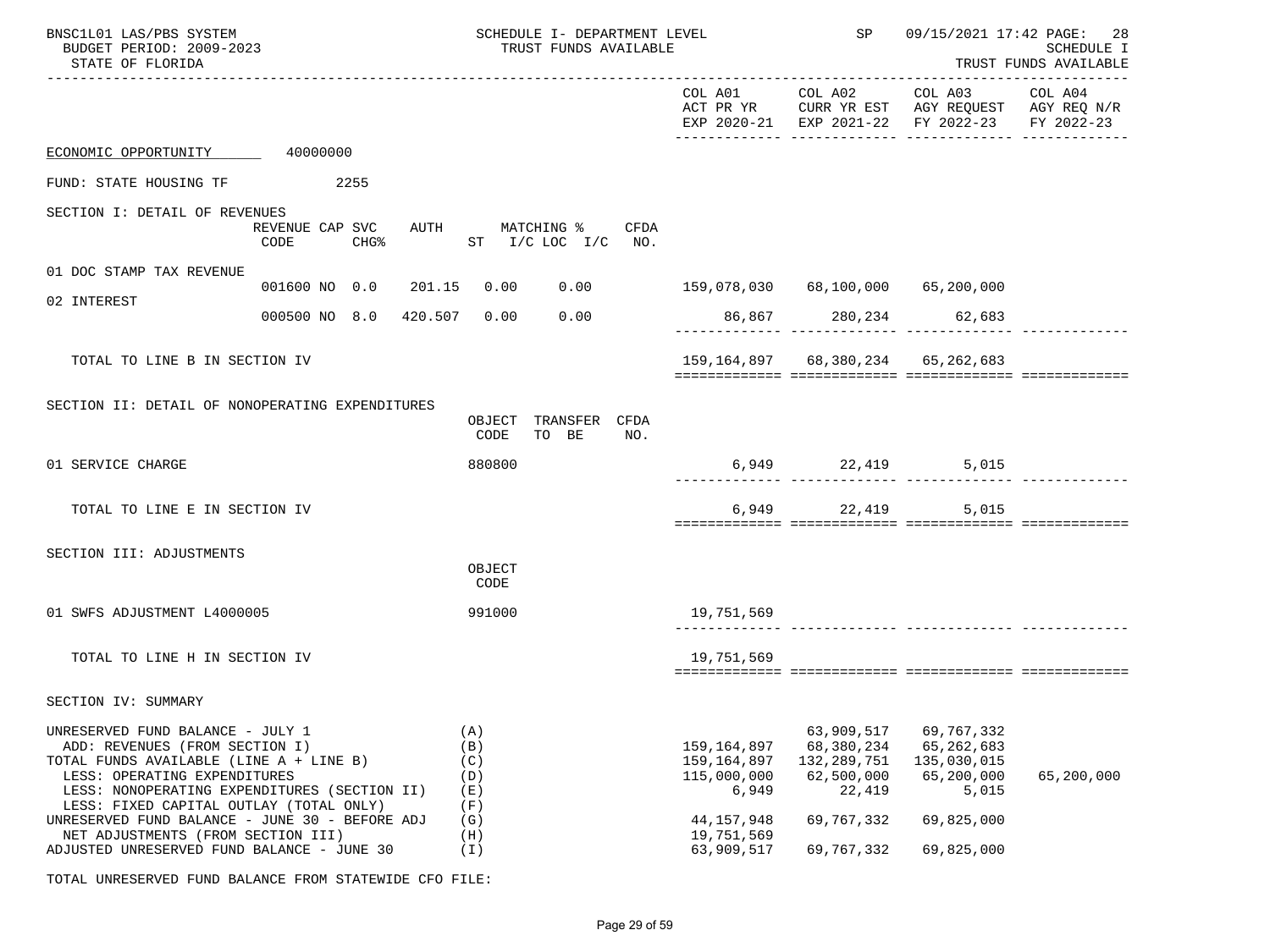| BNSC1L01 LAS/PBS SYSTEM<br>BUDGET PERIOD: 2009-2023<br>STATE OF FLORIDA |          |                                           | SCHEDULE I- DEPARTMENT LEVEL<br>TRUST FUNDS AVAILABLE | SP                                  | 09/15/2021 17:42 PAGE:                | 29<br>SCHEDULE I<br>TRUST FUNDS AVAILABLE |                                      |
|-------------------------------------------------------------------------|----------|-------------------------------------------|-------------------------------------------------------|-------------------------------------|---------------------------------------|-------------------------------------------|--------------------------------------|
|                                                                         |          |                                           |                                                       | COL A01<br>ACT PR YR<br>EXP 2020-21 | COL A02<br>CURR YR EST<br>EXP 2021-22 | COL A03<br>AGY REQUEST<br>FY 2022-23      | COL A04<br>AGY REQ N/R<br>FY 2022-23 |
| ECONOMIC OPPORTUNITY                                                    | 40000000 |                                           |                                                       |                                     |                                       |                                           |                                      |
| FUND: STATE HOUSING TF                                                  | 2255     |                                           |                                                       |                                     |                                       |                                           |                                      |
|                                                                         |          |                                           |                                                       |                                     |                                       |                                           |                                      |
| SCHEDULE IB: DETAIL OF UNRESERVED FUND BALANCE                          |          | FUNDING SOURCE<br>STATE(S)<br>NONSTATE(N) | RESTRICTED(R)<br>UNRESTRICTED(U)                      |                                     |                                       |                                           |                                      |
| 01 DOC STAMP REVENUES                                                   |          | S                                         | U                                                     |                                     | 63,909,517 69,767,332 69,825,000      |                                           |                                      |
| ADJUSTED UNRESERVED FUND BALANCE - JUNE 30                              |          |                                           |                                                       | 63,909,517                          | 69,767,332                            | 69,825,000                                |                                      |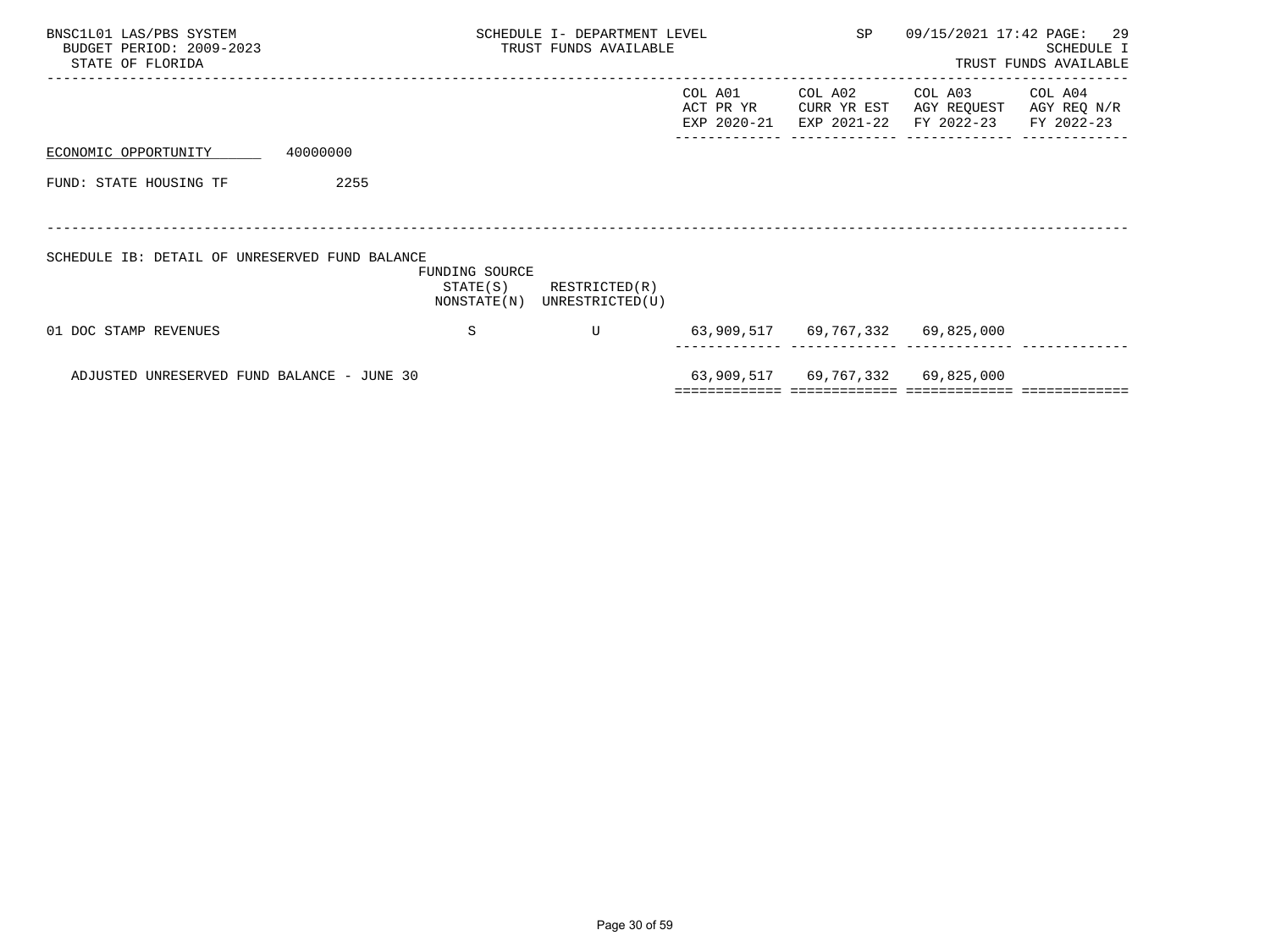| BNSC1L01 LAS/PBS SYSTEM<br>BUDGET PERIOD: 2009-2023<br>STATE OF FLORIDA |                         |                  |         |      | SCHEDULE I- DEPARTMENT LEVEL<br>TRUST FUNDS AVAILABLE |                         |                      | SP                     | 09/15/2021 17:42 PAGE: 30<br>SCHEDULE I<br>TRUST FUNDS AVAILABLE |                                      |
|-------------------------------------------------------------------------|-------------------------|------------------|---------|------|-------------------------------------------------------|-------------------------|----------------------|------------------------|------------------------------------------------------------------|--------------------------------------|
|                                                                         |                         |                  |         |      |                                                       |                         | COL A01<br>ACT PR YR | COL A02<br>CURR YR EST | COL A03<br>AGY REQUEST<br>EXP 2020-21 EXP 2021-22 FY 2022-23     | COL A04<br>AGY REQ N/R<br>FY 2022-23 |
| ECONOMIC OPPORTUNITY 40000000                                           |                         |                  |         |      |                                                       |                         |                      |                        |                                                                  |                                      |
| FUND: FEDERAL GRANTS TRUST FUND                                         |                         | 2261             |         |      |                                                       |                         |                      |                        |                                                                  |                                      |
| SECTION I: DETAIL OF REVENUES                                           |                         |                  |         |      |                                                       |                         |                      |                        |                                                                  |                                      |
|                                                                         | REVENUE CAP SVC<br>CODE | CHG <sup>8</sup> | AUTH    |      | MATCHING %<br>ST I/C LOC I/C                          | CFDA<br>NO <sub>z</sub> |                      |                        |                                                                  |                                      |
| AF DEPT OF COMMERCE ECON REC GRNT MGR                                   | 000799 NO 0.0           |                  | 20.6    | 0.00 | 0.00                                                  |                         | 11.307 77,414        |                        |                                                                  |                                      |
| A1 EST GRNT REC REVOLVING LOAN PROGRAM                                  |                         |                  |         |      |                                                       |                         |                      |                        |                                                                  |                                      |
| B7 INTEREST EARNED ON INVESTMENTS                                       | 000700 NO 0.0           |                  | 216.181 | 0.00 | 0.00                                                  | 11.307                  | 8,904,400            |                        |                                                                  |                                      |
| CI CDBG-DR IRMA                                                         | 000500 NO 0.0           |                  | 215     | 0.00 | 0.00                                                  |                         | $6,970-$             |                        |                                                                  |                                      |
|                                                                         | 000799 NO 0.0           |                  | 252.37  | 0.00 | 0.00                                                  |                         | 14.228 1,937,393     |                        | 1,937,393 1,937,393                                              |                                      |
| C5 INTEREST ON FED FUNDS                                                | 000504 NO 0.0           |                  | 215.197 | 0.00 | 0.00                                                  |                         | 19,720               |                        |                                                                  |                                      |
| C9 COMMUNITY SERVICES BG                                                |                         |                  |         |      |                                                       |                         |                      |                        |                                                                  |                                      |
| DC APPRENTICESHIPUSA STATE EXPANSION GRANT                              | 000700 NO 0.0           |                  | 163.445 | 0.00 | 0.00                                                  |                         | 93.569 16,816,101    |                        |                                                                  |                                      |
|                                                                         | 000700 NO 0.0           |                  | 20.60   | 0.00 | 0.00                                                  | 17.285                  | 505                  |                        |                                                                  |                                      |
| DP COVID-19 ADMIN-FAMILIES FIRST                                        | 000700 NO 0.0           |                  | 443     | 0.00 | 0.00                                                  | 17.225                  | 902                  |                        |                                                                  |                                      |
| DO ANTICIPATED REVENUE CSBG                                             |                         |                  |         |      |                                                       |                         |                      |                        |                                                                  |                                      |
| D1 LOW INCOME ENERGY ASST                                               | 000700 NO 0.0           |                  | 163.445 | 0.00 | 0.00                                                  | 93.569                  | 16,524,933           |                        |                                                                  |                                      |
|                                                                         | 000700 NO 0.0           |                  | 409     | 0.00 | 0.00                                                  | 93.568                  | 62,131,281           |                        |                                                                  |                                      |
| D2 ANTICIPATED REVENUE LIHEAP                                           | 000700 NO 0.0           |                  | 409     | 0.00 | 0.00                                                  | 93.568                  | 49,824,922           |                        |                                                                  |                                      |
| D3 WEATHERIZATION                                                       |                         |                  |         |      |                                                       |                         |                      |                        |                                                                  |                                      |
| D4 EST GRT REV CSBG CARES SUPPLEMENTAL 2020                             | 000700 NO 0.0           |                  | 163.445 | 0.00 | 0.00                                                  | 81.042                  | 2,516,927            |                        | 1,708,525 1,708,525                                              |                                      |
|                                                                         | 000700 NO 0.0           |                  | 443     | 0.00 | 0.00                                                  | 93.569                  | 6,282,111            |                        |                                                                  |                                      |
| E1 TRADE TRAINING PROGRAM                                               | 000700 NO 0.0           |                  | 20.60   | 0.00 | 0.00                                                  | 17.245                  | 4,406                |                        |                                                                  |                                      |
| FA DEPT OF COMMERCE ECON REC GRNT                                       |                         |                  |         |      |                                                       |                         |                      |                        |                                                                  |                                      |
| FP LIHEAP CARES ACT                                                     | 000700 NO 0.0           |                  | 20.60   | 0.00 | 0.00                                                  | 11.307                  | 10,776               | 190                    | 190                                                              |                                      |
|                                                                         | 000700 NO 0.0           |                  | 443     | 0.00 | 0.00                                                  | 17.225                  | 6,882                |                        |                                                                  |                                      |
| F5 GPEMPLOYMENT COMPENSATI                                              | 000700 NO 0.0           |                  | 443     | 0.00 | 0.00                                                  | 17.225                  | 17,138               |                        |                                                                  |                                      |
| F7 VETERANS PROGRAM-DISABL                                              |                         |                  |         |      |                                                       |                         |                      |                        |                                                                  |                                      |
| GL TRANSFER 2041/400100                                                 | 000700 NO               | 0.0              | 2050    | 0.00 | 0.00                                                  | 17.801                  | 6,841                |                        |                                                                  |                                      |
|                                                                         | 001500 NO               | 0.0              | 215     | 0.00 | 0.00                                                  |                         | 12,813               | 12,813                 | 12,813                                                           |                                      |
| GP CSBG CARES ACT                                                       | 000700 NO               | 0.0              | 443     | 0.00 | 0.00                                                  | 93.569                  | 136,690              |                        |                                                                  |                                      |
| G3 VETERANS PROGRAM-LOCAL                                               |                         |                  |         |      |                                                       |                         |                      |                        |                                                                  |                                      |
|                                                                         | 000700 NO               | 0.0              | 2050    | 0.00 | 0.00                                                  | 17.804                  | 6,465                |                        |                                                                  |                                      |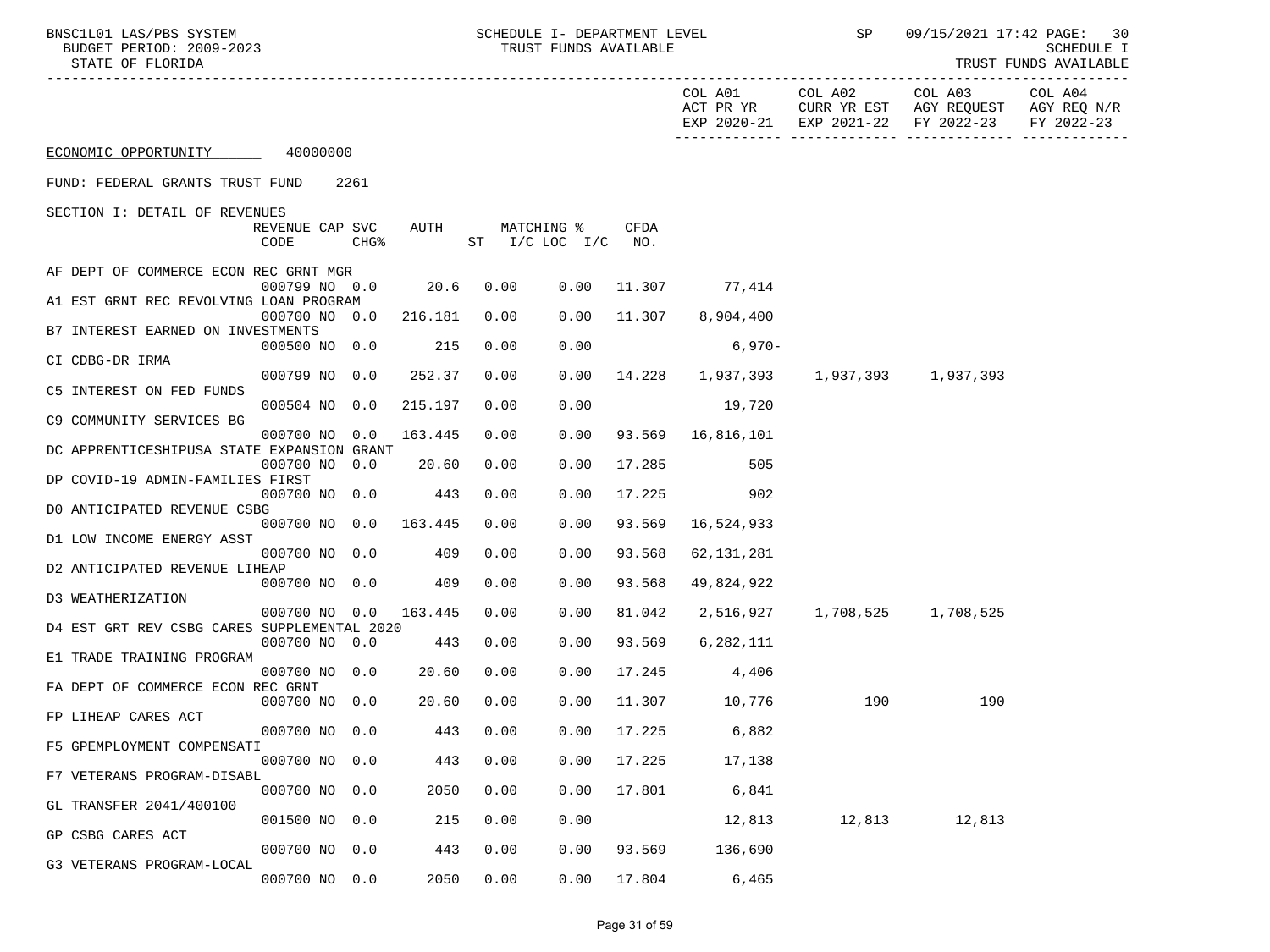| BNSC1L01 LAS/PBS SYSTEM<br>BUDGET PERIOD: 2009-2023<br>STATE OF FLORIDA |                         |                  |        |      | SCHEDULE I- DEPARTMENT LEVEL<br>TRUST FUNDS AVAILABLE |               |                                     | SP                                    | 09/15/2021 17:42 PAGE: 31            | SCHEDULE I<br>TRUST FUNDS AVAILABLE  |
|-------------------------------------------------------------------------|-------------------------|------------------|--------|------|-------------------------------------------------------|---------------|-------------------------------------|---------------------------------------|--------------------------------------|--------------------------------------|
|                                                                         |                         |                  |        |      |                                                       |               | COL A01<br>ACT PR YR<br>EXP 2020-21 | COL A02<br>CURR YR EST<br>EXP 2021-22 | COL A03<br>AGY REQUEST<br>FY 2022-23 | COL A04<br>AGY REQ N/R<br>FY 2022-23 |
| ECONOMIC OPPORTUNITY 40000000                                           |                         |                  |        |      |                                                       |               |                                     |                                       |                                      |                                      |
| FUND: FEDERAL GRANTS TRUST FUND                                         |                         | 2261             |        |      |                                                       |               |                                     |                                       |                                      |                                      |
| SECTION I: DETAIL OF REVENUES                                           | REVENUE CAP SVC<br>CODE | CHG <sup>8</sup> | AUTH   |      | MATCHING %<br>ST I/C LOC I/C NO.                      | CFDA          |                                     |                                       |                                      |                                      |
| G5 WAGNER PEYSER                                                        |                         |                  |        |      |                                                       |               |                                     |                                       |                                      |                                      |
| G7 WIA ADULT                                                            | 000700 NO 0.0           |                  | 2050   | 0.00 | 0.00                                                  |               | 17.207 12,422 262,023 262,023       |                                       |                                      |                                      |
| H4 WIA NEG                                                              | 000700 NO 0.0           |                  | 20.60  | 0.00 | 0.00                                                  | 17.258        | 60,746                              |                                       | 128,356 128,356                      |                                      |
| H9 FOOD STAMP E&T 100%                                                  | 000700 NO 0.0           |                  | 20.50  | 0.00 | 0.00                                                  | 17.277        | 8                                   |                                       |                                      |                                      |
| IC CDBG-DR IRMA                                                         | 000700 NO 0.0           |                  | 445    | 0.00 | 0.00                                                  | 10.561        | 6,598 8,915 8,915                   |                                       |                                      |                                      |
| ID CDBG-DR MICHAEL                                                      | 000700 NO 0.0           |                  | 252.37 | 0.00 | 0.00                                                  | 14.228        |                                     | 69,443,739 494,008,224                | 69,958,003                           |                                      |
| I1 FOOD STAMP E&T 50%                                                   | 000700 NO 0.0           |                  | 252.37 | 0.00 | 0.00                                                  | 14.228        |                                     |                                       | 5,053,610                            |                                      |
| I3 SMALL CITIES CDBG                                                    | 000700 NO 0.0           |                  | 445    | 0.00 | 0.00                                                  | 10.561        | $\sim$ 23                           | 54                                    | 54                                   |                                      |
|                                                                         | 000700 NO 0.0           |                  | 290    | 0.00 | 0.00                                                  | 14.228        | 23,647,913                          | 78,528,746                            | 79,028,743                           |                                      |
| 14 ANTICIPATED REVENUE CDBG                                             | 000700 NO 0.0           |                  | 290    | 0.00 | 0.00                                                  | 14.228        | 28,019                              |                                       |                                      |                                      |
| I5 CDBG DISASTER                                                        | 000700 NO 0.0           |                  | 290    | 0.00 | 0.00                                                  | 14.228        | 9,422,996                           | 95,559,002                            | 10,198,703                           |                                      |
| LG TRANSFER 2041/400100                                                 | 001500 NO 0.0           |                  | 215    | 0.00 | 0.00                                                  |               | 431,462                             |                                       | 431,462 431,462                      |                                      |
| L4 TRANSFER 2021/100200                                                 | 001500 NO 0.0           |                  | 215    | 0.00 | 0.00                                                  |               | 102,112                             |                                       | 102,112 102,112                      |                                      |
| MH TRANSFER 2765/200200                                                 | 001500 NO 0.0           |                  | 215    | 0.00 | 0.00                                                  |               | 16,913                              |                                       |                                      |                                      |
| M1 TRANSFER P&I 2648/200100                                             | 001500 NO 0.0           |                  | 215    | 0.00 | 0.00                                                  |               |                                     |                                       | 167,453- 167,453- 167,453-           |                                      |
| M7 TRANSFER FROM DCF-TANF                                               | 001510 NO 0.0           |                  | 20.506 | 0.00 |                                                       | $0.00$ 93.558 | 10,072                              | 13,951                                | 13,951                               |                                      |
| NO TRANSFER 2339/300200                                                 |                         |                  |        |      |                                                       |               | $1,074-$                            | 1,074-                                | $1,074-$                             |                                      |
| N3 TRANSFER2401/200100                                                  | 001500 NO 0.0           |                  | 215    | 0.00 | 0.00                                                  |               |                                     |                                       |                                      |                                      |
| PE COVID-19 PUA-CARES ACT                                               | 001510 NO               | 0.0              | 445    | 0.00 | 0.00                                                  | 93.558        | 3,879                               |                                       |                                      |                                      |
| PF LIHEAP CARES ACT                                                     | 000700 NO 0.0           |                  | 443    | 0.00 | 0.00                                                  | 17.225        | 494                                 |                                       |                                      |                                      |
| PG CDBG CARES ACT                                                       | 000700 NO 0.0           |                  | 443    | 0.00 | 0.00                                                  | 93.568        | 34, 333, 707                        | 99, 447, 543                          |                                      |                                      |
| Q3 REFUNDS                                                              | 000700 NO               | 0.0              | 443    | 0.00 | 0.00                                                  | 93.569        | 12,963,962                          | 16,950,601                            |                                      |                                      |
|                                                                         | 001800 NO 0.0           |                  | 215.26 | 0.00 | 0.00                                                  |               | 626,956                             |                                       |                                      |                                      |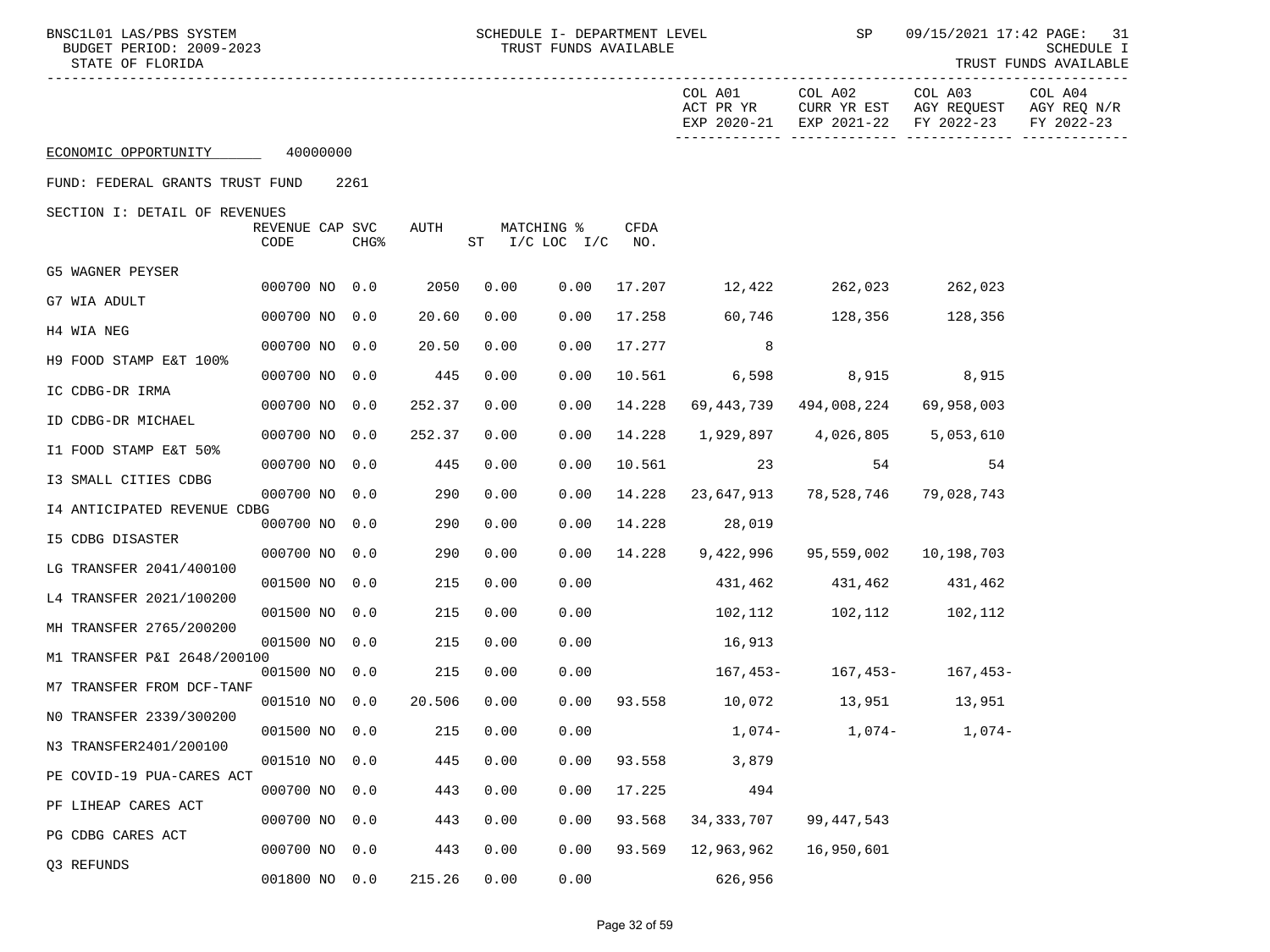| BNSC1L01 LAS/PBS SYSTEM<br>BUDGET PERIOD: 2009-2023<br>STATE OF FLORIDA                                               |                        |                  |      |                                      | SCHEDULE I- DEPARTMENT LEVEL<br>TRUST FUNDS AVAILABLE |        |                      | SP and the set of the set of the set of the set of the set of the set of the set of the set of the set of the s |                                    | 09/15/2021 17:42 PAGE: 32<br>SCHEDULE I<br>TRUST FUNDS AVAILABLE |
|-----------------------------------------------------------------------------------------------------------------------|------------------------|------------------|------|--------------------------------------|-------------------------------------------------------|--------|----------------------|-----------------------------------------------------------------------------------------------------------------|------------------------------------|------------------------------------------------------------------|
|                                                                                                                       |                        |                  |      |                                      |                                                       |        | COL A01<br>ACT PR YR | COL A02<br>EXP 2020-21 EXP 2021-22 FY 2022-23                                                                   | COL A03<br>CURR YR EST AGY REQUEST | COL A04<br>AGY REQ N/R<br>FY 2022-23                             |
| ECONOMIC OPPORTUNITY 40000000                                                                                         |                        |                  |      |                                      |                                                       |        |                      |                                                                                                                 |                                    |                                                                  |
| FUND: FEDERAL GRANTS TRUST FUND                                                                                       |                        | 2261             |      |                                      |                                                       |        |                      |                                                                                                                 |                                    |                                                                  |
| SECTION I: DETAIL OF REVENUES                                                                                         | REVENUE CAP SVC        |                  | AUTH |                                      | MATCHING %                                            | CFDA   |                      |                                                                                                                 |                                    |                                                                  |
|                                                                                                                       | CODE                   | CHG <sub>8</sub> |      |                                      | ST I/C LOC I/C NO.                                    |        |                      |                                                                                                                 |                                    |                                                                  |
| SE SWCURITY ESCROW DEPOSIT                                                                                            | 002700 NO 0.0 215 0.00 |                  |      |                                      | 0.00                                                  |        | 3,339,375            |                                                                                                                 |                                    |                                                                  |
| WA LOAN REPAMENT                                                                                                      |                        |                  |      |                                      |                                                       |        |                      |                                                                                                                 |                                    |                                                                  |
| ON TRANSFER 2339/300200                                                                                               | 002300 NO 0.0          |                  | 215  | 0.00                                 | 0.00                                                  |        | 371,543              |                                                                                                                 |                                    |                                                                  |
| 1D LOW INCOME ENERGY ASST                                                                                             | 001500 NO 0.0          |                  | 215  | 0.00                                 | 0.00                                                  |        |                      | 1,074 1,074 1,074                                                                                               |                                    |                                                                  |
|                                                                                                                       | 000799 NO 0.0          |                  | 409  | 0.00                                 | 0.00                                                  |        | 93.568 263,463       | 263,463                                                                                                         | 263,463                            |                                                                  |
| 1M TRANSFER P&I 2648/200100                                                                                           | 001500 NO 0.0          |                  | 445  | 0.00                                 | 0.00                                                  |        | 17.207 179,684       | 179,684                                                                                                         | 179,684                            |                                                                  |
| 3D WEATHERIZATION                                                                                                     | 000799 NO 0.0 163.445  |                  |      | 0.00                                 | 0.00                                                  | 81.042 |                      | 30,513 30,513 30,513                                                                                            |                                    |                                                                  |
| 3I SMALL CITIES CDBG                                                                                                  |                        |                  |      |                                      |                                                       |        |                      |                                                                                                                 |                                    |                                                                  |
| 4I EST GRT REC CDBG                                                                                                   | 000799 NO 0.0          |                  | 290  | 0.00                                 | 0.00                                                  |        | 14.228 335,160       | 335,160                                                                                                         | 335,160                            |                                                                  |
|                                                                                                                       | 000799 NO 0.0          |                  | 290  | 0.00                                 | 0.00                                                  | 14.228 | 5,488                |                                                                                                                 |                                    |                                                                  |
| 5F UNEMPLOYMENT COMPENSATION                                                                                          | 000799 NO 0.0          |                  | 443  | 0.00                                 | 0.00                                                  |        | 17.225 1,376         |                                                                                                                 |                                    |                                                                  |
| 5I CDBG DISASTER                                                                                                      | 000799 NO 0.0          |                  | 290  | 0.00                                 | 0.00                                                  |        |                      | 14.228 491,503 491,503 491,503                                                                                  |                                    |                                                                  |
| 9C COMMUNITY SERVICES BG                                                                                              |                        |                  |      |                                      |                                                       |        |                      |                                                                                                                 |                                    |                                                                  |
|                                                                                                                       | 000799 NO 0.0 163.445  |                  |      | 0.00                                 | 0.00                                                  |        |                      |                                                                                                                 |                                    |                                                                  |
| TOTAL TO LINE B IN SECTION IV                                                                                         |                        |                  |      |                                      |                                                       |        |                      | 323, 227, 191 794, 362, 556 170, 080, 694                                                                       |                                    |                                                                  |
|                                                                                                                       |                        |                  |      |                                      |                                                       |        |                      |                                                                                                                 |                                    |                                                                  |
| SECTION II: DETAIL OF NONOPERATING EXPENDITURES                                                                       |                        |                  |      |                                      |                                                       |        |                      |                                                                                                                 |                                    |                                                                  |
|                                                                                                                       |                        |                  |      | OBJECT<br>CODE                       | TRANSFER CFDA<br>TO BE                                | NO.    |                      |                                                                                                                 |                                    |                                                                  |
| C7 FEDERAL REV REVERT DUE TO CY OP REVERSION<br>J1 REFUNDS<br>K1 ASSESSMENT OF INVESTMENTS<br>L1 SERVICE CHARGE TO GR |                        |                  |      | 991000<br>860000<br>830000<br>880800 |                                                       |        | 5,686<br>622<br>968  | 633,824,425                                                                                                     |                                    |                                                                  |
| 23 INDIRECT TRANSFER TO ATF                                                                                           |                        |                  |      | 810000                               | 40100200 14.228                                       |        | 2,999,958            | 2,999,958                                                                                                       | 2,999,958                          |                                                                  |
| 25 INDIRECT TRANSFER TO ATF<br>26 INDIRECT TRANSFER TO ATF                                                            |                        |                  |      | 810000<br>810000                     | 40100200 17.207<br>40100200 17.225                    |        | 179,684<br>2,278     | 179,684<br>2,278                                                                                                | 179,684<br>2,278                   |                                                                  |
| 40 INDIRECT TRANSFER TO ATF                                                                                           |                        |                  |      | 810000                               | 40100200 81.042                                       |        | 30,513               | 30,513                                                                                                          | 30,513                             |                                                                  |
| 42 INDIRECT TRANSFER TO ATF<br>43 INDIRECT TRANSFER TO ATF                                                            |                        |                  |      | 810000<br>810000                     | 40100200 93.568<br>40100200 93.569                    |        | 270,345<br>239,662   | 270,345<br>239,662                                                                                              | 270,345<br>239,662                 |                                                                  |

44 INDIRECT TRANSFER TO ATF 13,887 13,887 13,887 13,887 13,887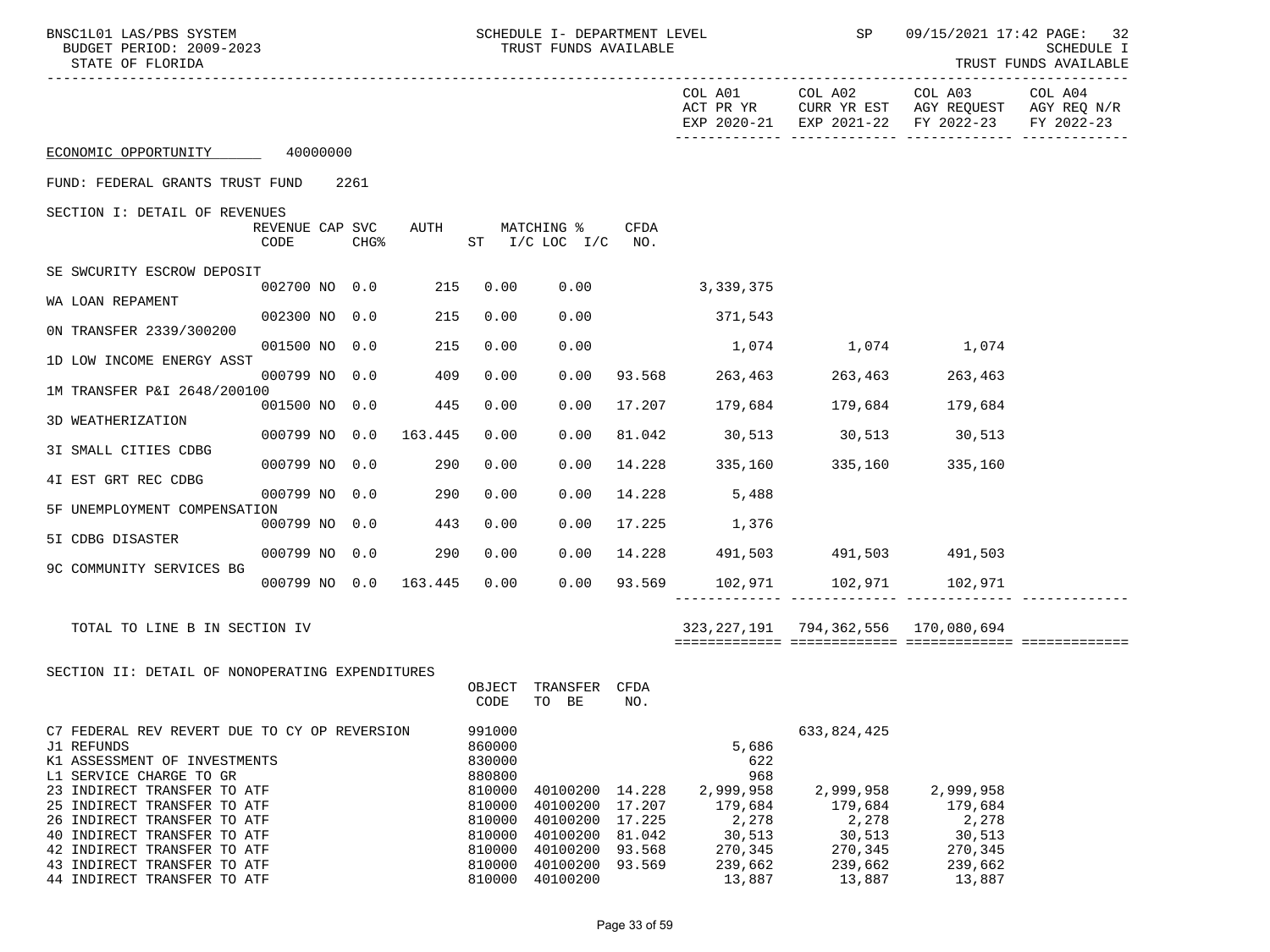| BNSC1L01 LAS/PBS SYSTEM<br>BUDGET PERIOD: 2009-2023<br>STATE OF FLORIDA                                                                                                                                                                                                                                                                                                        |                                                                              | SCHEDULE I- DEPARTMENT LEVEL<br>TRUST FUNDS AVAILABLE |     |                                                                                         |                                           | SP 09/15/2021 17:42 PAGE: 33<br>SCHEDULE I<br>TRUST FUNDS AVAILABLE                                              |         |  |
|--------------------------------------------------------------------------------------------------------------------------------------------------------------------------------------------------------------------------------------------------------------------------------------------------------------------------------------------------------------------------------|------------------------------------------------------------------------------|-------------------------------------------------------|-----|-----------------------------------------------------------------------------------------|-------------------------------------------|------------------------------------------------------------------------------------------------------------------|---------|--|
|                                                                                                                                                                                                                                                                                                                                                                                |                                                                              |                                                       |     | COL A01                                                                                 | COL A02                                   | COL A03<br>ACT PR YR CURR YR EST AGY REQUEST AGY REQ N/R<br>EXP 2020-21 EXP 2021-22 FY 2022-23 FY 2022-23        | COL A04 |  |
| ECONOMIC OPPORTUNITY 40000000                                                                                                                                                                                                                                                                                                                                                  |                                                                              |                                                       |     |                                                                                         |                                           |                                                                                                                  |         |  |
| FUND: FEDERAL GRANTS TRUST FUND<br>2261                                                                                                                                                                                                                                                                                                                                        |                                                                              |                                                       |     |                                                                                         |                                           |                                                                                                                  |         |  |
| SECTION II: DETAIL OF NONOPERATING EXPENDITURES                                                                                                                                                                                                                                                                                                                                | CODE                                                                         | OBJECT TRANSFER CFDA<br>TO BE                         | NO. |                                                                                         |                                           |                                                                                                                  |         |  |
| 47 INDIRECT TRANSFER TO ATF                                                                                                                                                                                                                                                                                                                                                    |                                                                              |                                                       |     |                                                                                         |                                           | 810000 40100200 11.307 77,414 77,141 77,141 77,141                                                               |         |  |
| TOTAL TO LINE E IN SECTION IV                                                                                                                                                                                                                                                                                                                                                  |                                                                              |                                                       |     |                                                                                         |                                           | 3,821,017 637,637,893 3,813,468                                                                                  |         |  |
| SECTION III: ADJUSTMENTS                                                                                                                                                                                                                                                                                                                                                       | OBJECT<br>CODE                                                               |                                                       |     |                                                                                         |                                           |                                                                                                                  |         |  |
| B5 SEPTEMBER OPERATING REVERSIONS PY<br>B7 CY COMPENSATED ABSENCES<br>B9 PY AP NOT CF OPERATING ADJUSTMENT<br>C2 PY OPERATING CF TYPE B ENCUMBRANCES<br>C7 FEDERAL REV REVERT DUE TO CY OP REVERSION<br>D1 SWFS POST CLOSING ADJUSTMENTS<br>D3 PRIOR PERIOD ADJUST BEGIN FUND BALANCE<br>F1 ROUNDING                                                                           | 991000<br>991000<br>991000<br>991000<br>991000<br>991000<br>991000<br>991000 |                                                       |     | 9,527,935<br>7,671<br>33,173<br>36,344,177-<br>29,185,600<br>$63-$<br>8,043,949<br>$3-$ |                                           |                                                                                                                  |         |  |
| TOTAL TO LINE H IN SECTION IV                                                                                                                                                                                                                                                                                                                                                  |                                                                              |                                                       |     | 10,454,085                                                                              |                                           |                                                                                                                  |         |  |
| SECTION IV: SUMMARY                                                                                                                                                                                                                                                                                                                                                            |                                                                              |                                                       |     |                                                                                         |                                           |                                                                                                                  |         |  |
| UNRESERVED FUND BALANCE - JULY 1<br>ADD: REVENUES (FROM SECTION I)<br>TOTAL FUNDS AVAILABLE (LINE A + LINE B)<br>LESS: OPERATING EXPENDITURES<br>LESS: NONOPERATING EXPENDITURES (SECTION II)<br>LESS: FIXED CAPITAL OUTLAY (TOTAL ONLY)<br>UNRESERVED FUND BALANCE - JUNE 30 - BEFORE ADJ<br>NET ADJUSTMENTS (FROM SECTION III)<br>ADJUSTED UNRESERVED FUND BALANCE - JUNE 30 | (A)<br>(B)<br>(C)<br>(D)<br>( E )<br>(F)<br>(G)<br>(H)<br>$(\top)$           |                                                       |     | 323,227,191<br>3,821,017<br>367,219<br>10,454,085<br>10,821,304                         | 10,821,304<br>323, 227, 191 794, 362, 556 | 170,080,694<br>805,183,860 170,080,694<br>319,038,955    167,545,967    166,267,226<br>637, 637, 893 3, 813, 468 | 13,476  |  |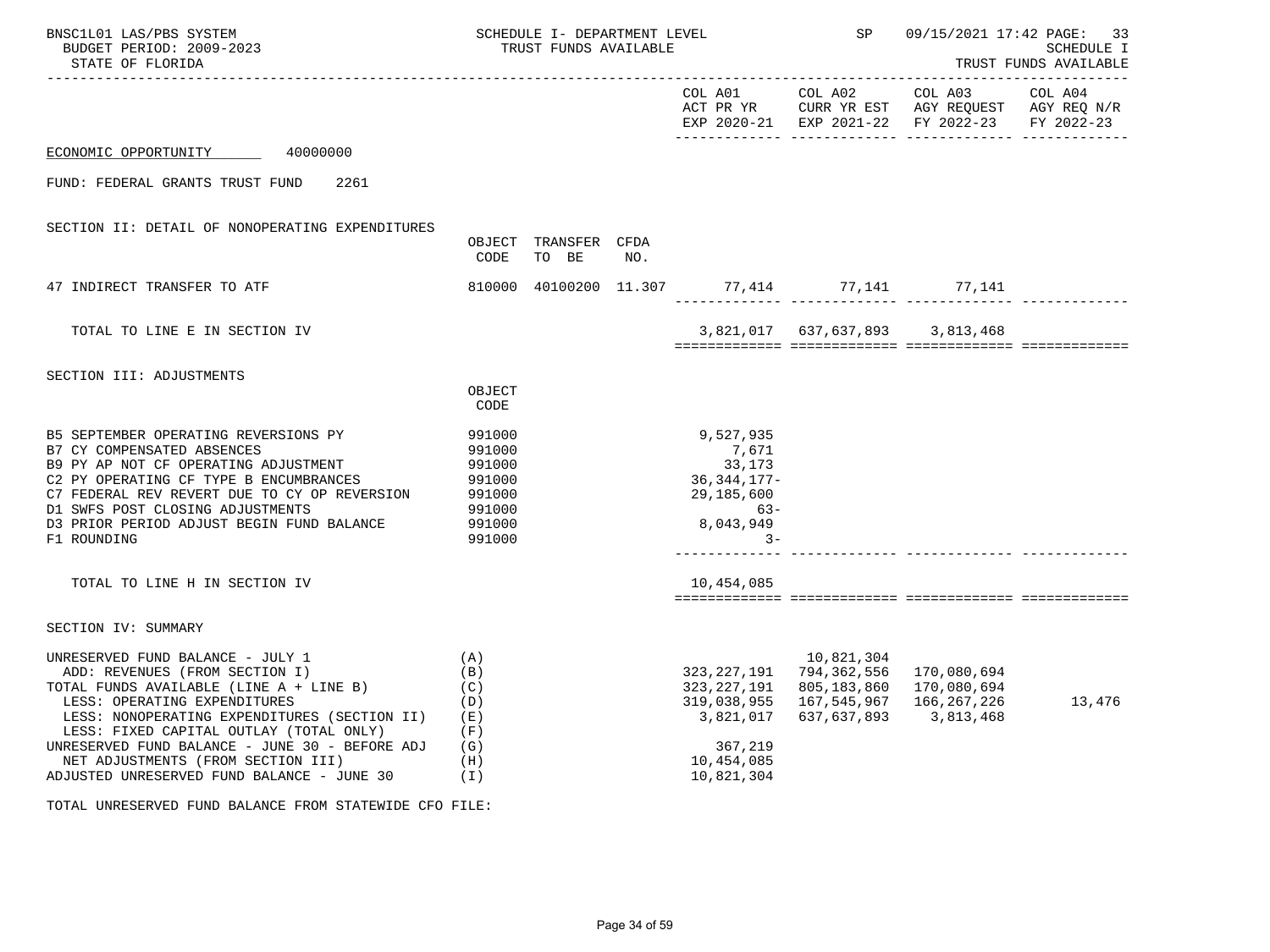| BNSC1L01 LAS/PBS SYSTEM<br>BUDGET PERIOD: 2009-2023<br>STATE OF FLORIDA |                            | SCHEDULE I- DEPARTMENT LEVEL<br>TRUST FUNDS AVAILABLE |                                     | SP                                    | 09/15/2021 17:42 PAGE: 34            | SCHEDULE I<br>TRUST FUNDS AVAILABLE  |
|-------------------------------------------------------------------------|----------------------------|-------------------------------------------------------|-------------------------------------|---------------------------------------|--------------------------------------|--------------------------------------|
|                                                                         |                            |                                                       | COL A01<br>ACT PR YR<br>EXP 2020-21 | COL A02<br>CURR YR EST<br>EXP 2021-22 | COL A03<br>AGY REQUEST<br>FY 2022-23 | COL A04<br>AGY REQ N/R<br>FY 2022-23 |
| 40000000<br>ECONOMIC OPPORTUNITY                                        |                            |                                                       |                                     |                                       |                                      |                                      |
| FUND: FEDERAL GRANTS TRUST FUND<br>2261                                 |                            |                                                       |                                     |                                       |                                      |                                      |
|                                                                         |                            |                                                       |                                     |                                       |                                      |                                      |
| SCHEDULE IB: DETAIL OF UNRESERVED FUND BALANCE                          | FUNDING SOURCE<br>STATE(S) | RESTRICTED(R)<br>NONSTATE(N) UNRESTRICTED(U)          |                                     |                                       |                                      |                                      |
| A1 US GRANTS RECD IN ADVANCE OF EXPENDITURES                            | N                          | R                                                     | 10,821,304                          |                                       |                                      |                                      |
| ADJUSTED UNRESERVED FUND BALANCE - JUNE 30                              |                            |                                                       | 10,821,304                          |                                       |                                      |                                      |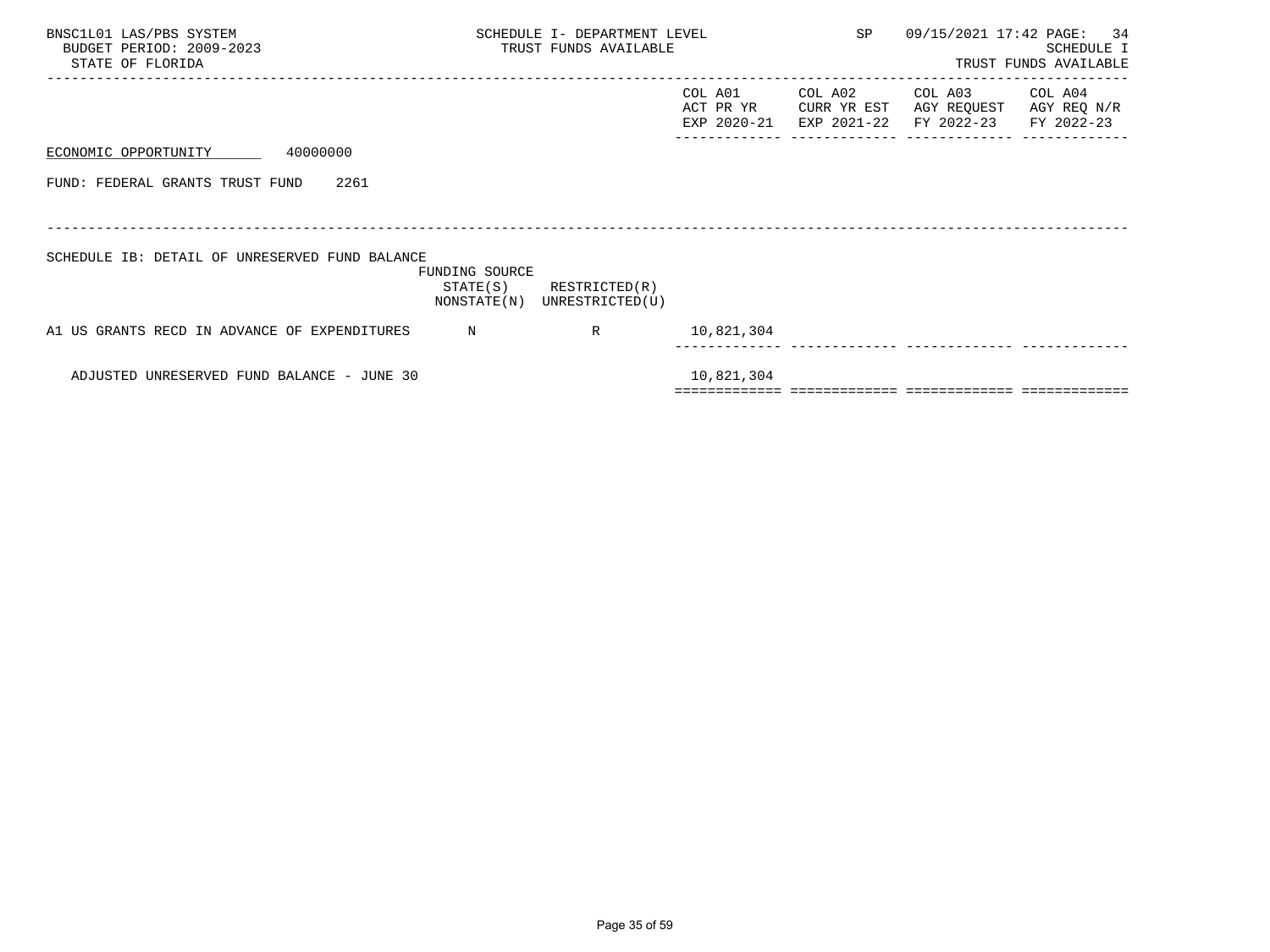| BNSC1L01 LAS/PBS SYSTEM<br>BUDGET PERIOD: 2009-2023<br>STATE OF FLORIDA |                  | SCHEDULE I- DEPARTMENT LEVEL<br>TRUST FUNDS AVAILABLE |      |                                   | <b>SP</b>                          | 09/15/2021 17:42 PAGE: 35                                    | <b>SCHEDULE I</b><br>TRUST FUNDS AVAILABLE |
|-------------------------------------------------------------------------|------------------|-------------------------------------------------------|------|-----------------------------------|------------------------------------|--------------------------------------------------------------|--------------------------------------------|
|                                                                         |                  |                                                       |      | COL A01<br>ACT PR YR              | COL A02<br>EXP 2020-21 EXP 2021-22 | COL A03<br>CURR YR EST AGY REQUEST AGY REQ N/R<br>FY 2022-23 | COL A04<br>FY 2022-23                      |
| ECONOMIC OPPORTUNITY 40000000                                           |                  |                                                       |      |                                   |                                    |                                                              |                                            |
| FUND: FL INTER TRADE & PROM TF<br>2338                                  |                  |                                                       |      |                                   |                                    |                                                              |                                            |
| SECTION I: DETAIL OF REVENUES                                           |                  |                                                       |      |                                   |                                    |                                                              |                                            |
| REVENUE CAP SVC<br>CODE<br>CHG <sub>8</sub>                             | AUTH             | MATCHING %<br>ST I/C LOC I/C NO.                      | CFDA |                                   |                                    |                                                              |                                            |
| B7 INTEREST EARNED ON INVESTMENTS<br>000500 NO 8.0                      | 215              | 0.00<br>0.00                                          |      | 10,680 27,569                     |                                    | 43,466                                                       |                                            |
| C9 COMMUNITY SERVICES BG                                                |                  |                                                       |      |                                   |                                    |                                                              |                                            |
| 000700 NO 0.0<br>GL TRANSFER 2041/400100                                | 163              | 0.00                                                  |      | $0.00$ 93.569 9,183 16,067 16,067 |                                    |                                                              |                                            |
| 001500 NO 0.0<br>KM TRANSFER 2338/300200                                | 215              | 0.00<br>0.00                                          |      | 19,168–                           | 19,168-                            | 19,168–                                                      |                                            |
| 001500 NO 0.0                                                           | 215              | 0.00<br>0.00                                          |      | 39,387                            | 39,387                             | 39,387                                                       |                                            |
| KM TRANSFER 2338/300200<br>001500 NO 0.0                                | 215              | 0.00<br>0.00                                          |      | 11,581                            | 11,581 11,581                      |                                                              |                                            |
| LG TRANSFER 2041/400100<br>001500 NO 0.0                                | 215              | 0.00<br>0.00                                          |      | 39,098                            | $39,098$ 39,098                    |                                                              |                                            |
| L4 TRANSFER FROM 2021/100200                                            |                  |                                                       |      |                                   |                                    |                                                              |                                            |
| 001500 NO 0.0<br>L7 TRANSFER DOR 2494                                   | 215              | 0.00<br>0.00                                          |      | 8                                 | 8                                  | 8                                                            |                                            |
| 001500 NO 0.0 288.826<br>MK TRANSFER 2338/300200                        |                  | 0.00<br>0.00                                          |      | 4,981,175                         |                                    | 5,800,000 7,200,000                                          |                                            |
| 001500 NO 0.0                                                           | 215              | 0.00<br>0.00                                          |      |                                   |                                    | $39,387 - 39,387 - 39,387 -$                                 |                                            |
| MK TRANSFER 2338/300200<br>001500 NO 0.0                                | 215              | 0.00<br>0.00                                          |      |                                   |                                    | $11,581-11,581-11,581-$                                      |                                            |
|                                                                         |                  |                                                       |      |                                   |                                    |                                                              |                                            |
| TOTAL TO LINE B IN SECTION IV                                           |                  |                                                       |      | 5,020,976                         |                                    | 5,863,574 7,279,471                                          |                                            |
| SECTION II: DETAIL OF NONOPERATING EXPENDITURES                         |                  |                                                       |      |                                   |                                    |                                                              |                                            |
|                                                                         | OBJECT<br>CODE   | TRANSFER CFDA<br>TO BE                                | NO.  |                                   |                                    |                                                              |                                            |
| K1 ASSESSMENTS OF INVESTMENTS                                           | 830000           |                                                       |      | 653                               | 1,611 2,540                        |                                                              |                                            |
| L1 SERVICE CHARGE TO GR<br>L3 5% RESERVE                                | 880800<br>999000 |                                                       |      | 802                               | 2,205                              | 3,477<br>291,398                                             |                                            |
| S1 BE TRANSFER IN                                                       | 810000           | 40400100                                              |      | 125,617-                          | 32,993-                            | 32,993-                                                      |                                            |
| T9 BE TRANSFER OUT                                                      | 810000           | 40300200                                              |      | 125,617                           | 32,993                             | 32,993                                                       |                                            |
| W9 TNFR TO GR 1000-180056 SWEEP (215.32)<br>44 INDIRECT TRANSFER TO ATF | 990002<br>810000 | 40100200                                              |      | 1,000,000<br>20,219               | 20,219 20,219                      |                                                              |                                            |
| 44 INDIRECT TRANSFER TO ATF                                             | 810000           | 40100200                                              |      | 11,581<br>------------ ---------  | 11,581                             | 11,581                                                       |                                            |
| TOTAL TO LINE E IN SECTION IV                                           |                  |                                                       |      |                                   | 1,033,255 35,616 329,215           |                                                              |                                            |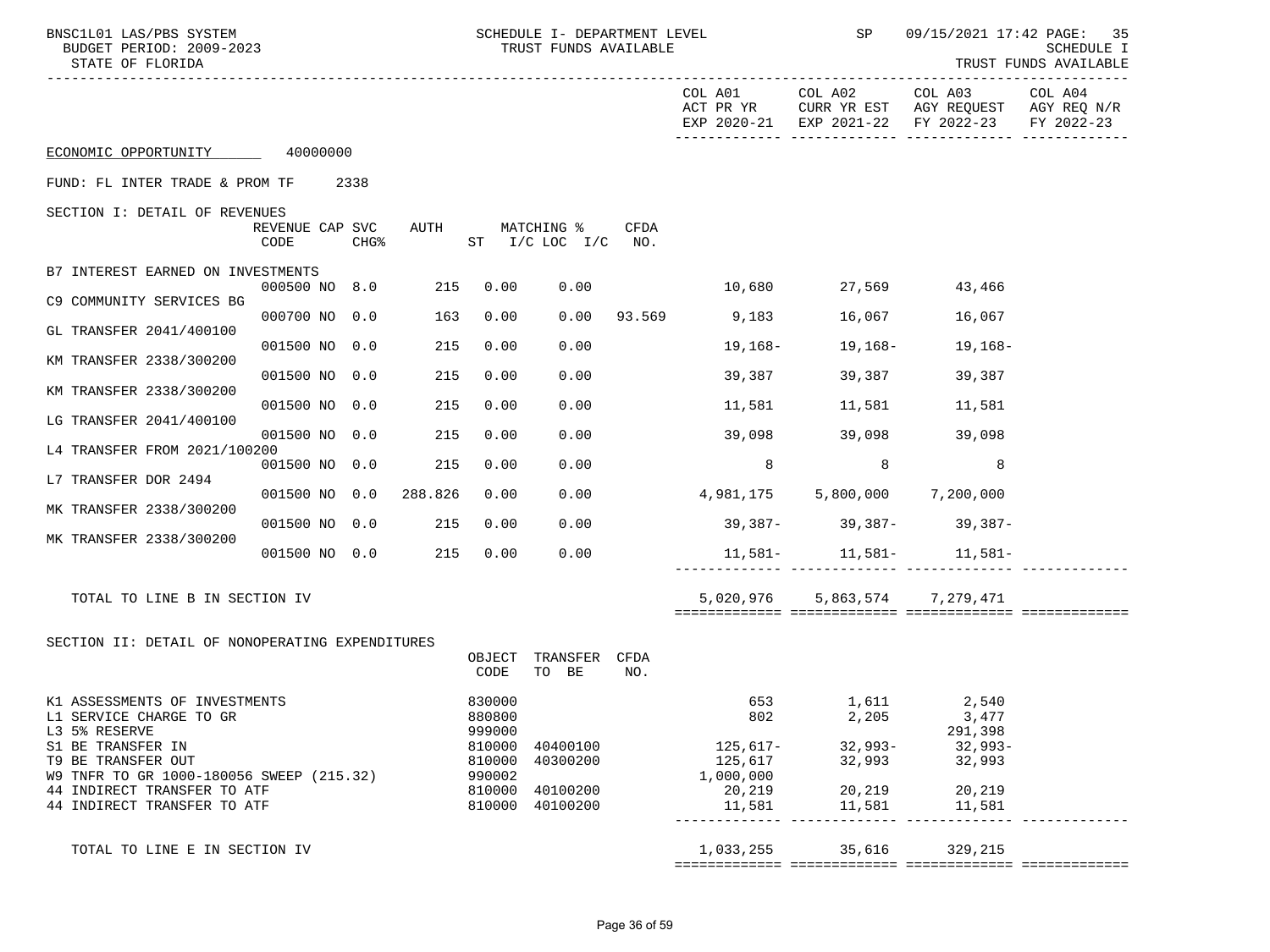| BNSC1L01 LAS/PBS SYSTEM<br>BUDGET PERIOD: 2009-2023<br>STATE OF FLORIDA                                                                                                                                                                                                                                                                                                                    |                                                | SCHEDULE I- DEPARTMENT LEVEL<br>TRUST FUNDS AVAILABLE      |                                                  | SP                                                                                                                                                                    | 09/15/2021 17:42 PAGE: 36                                                                                 | <b>SCHEDULE I</b><br>TRUST FUNDS AVAILABLE |
|--------------------------------------------------------------------------------------------------------------------------------------------------------------------------------------------------------------------------------------------------------------------------------------------------------------------------------------------------------------------------------------------|------------------------------------------------|------------------------------------------------------------|--------------------------------------------------|-----------------------------------------------------------------------------------------------------------------------------------------------------------------------|-----------------------------------------------------------------------------------------------------------|--------------------------------------------|
|                                                                                                                                                                                                                                                                                                                                                                                            |                                                |                                                            | COL A01 COL A02                                  |                                                                                                                                                                       | COL A03<br>ACT PR YR CURR YR EST AGY REQUEST AGY REQ N/R<br>EXP 2020-21 EXP 2021-22 FY 2022-23 FY 2022-23 | COL A04                                    |
| ECONOMIC OPPORTUNITY 40000000                                                                                                                                                                                                                                                                                                                                                              |                                                |                                                            |                                                  |                                                                                                                                                                       |                                                                                                           |                                            |
| FUND: FL INTER TRADE & PROM TF 2338                                                                                                                                                                                                                                                                                                                                                        |                                                |                                                            |                                                  |                                                                                                                                                                       |                                                                                                           |                                            |
| SECTION III: ADJUSTMENTS                                                                                                                                                                                                                                                                                                                                                                   |                                                |                                                            |                                                  |                                                                                                                                                                       |                                                                                                           |                                            |
|                                                                                                                                                                                                                                                                                                                                                                                            | OBJECT<br>CODE                                 |                                                            |                                                  |                                                                                                                                                                       |                                                                                                           |                                            |
| B5 SEPTEMBER OPERATING REVERSIONS PY<br>B6 SEPTEMBER OPERATING REVERSIONS PY<br>C2 PY OPERATING CF TYPE B ENCUMBRANCES<br>D5 ESTIMATED REVERSION<br>F1 ROUNDING                                                                                                                                                                                                                            | 991000<br>991000<br>991000<br>991000<br>991000 |                                                            | 16,274<br>3,135<br>1,684,049–<br>2,511,507<br>-1 |                                                                                                                                                                       |                                                                                                           |                                            |
| TOTAL TO LINE H IN SECTION IV                                                                                                                                                                                                                                                                                                                                                              |                                                |                                                            | 846,868                                          |                                                                                                                                                                       |                                                                                                           |                                            |
| SECTION IV: SUMMARY                                                                                                                                                                                                                                                                                                                                                                        |                                                |                                                            |                                                  |                                                                                                                                                                       |                                                                                                           |                                            |
| UNRESERVED FUND BALANCE - JULY 1<br>ADD: REVENUES (FROM SECTION I)<br>TOTAL FUNDS AVAILABLE (LINE A + LINE B)<br>a di Kabupatén Bandungan<br>Kabupatèn Suma<br>LESS: OPERATING EXPENDITURES<br>LESS: NONOPERATING EXPENDITURES (SECTION II) (E)<br>LESS: FIXED CAPITAL OUTLAY (TOTAL ONLY) (F)<br>UNRESERVED FUND BALANCE - JUNE 30 - BEFORE ADJ (G)<br>NET ADJUSTMENTS (FROM SECTION III) | (A)<br>(B)<br>(C)<br>(D)<br>(H)                |                                                            | 1,033,255<br>846,868                             | 1,884,439 654,002<br>5,020,976 5,863,574 7,279,471<br>$6,905,415$<br>$6,719,028$<br>$5,173,956$<br>$5,173,956$<br>$5,173,956$<br>35,616<br>846,868- 654,002 2,430,302 | 329,215                                                                                                   |                                            |
| ADJUSTED UNRESERVED FUND BALANCE - JUNE 30                                                                                                                                                                                                                                                                                                                                                 | $(\top)$                                       |                                                            |                                                  | 654,002                                                                                                                                                               | 2,430,302                                                                                                 |                                            |
| TOTAL UNRESERVED FUND BALANCE FROM STATEWIDE CFO FILE:                                                                                                                                                                                                                                                                                                                                     |                                                |                                                            | 1,884,439                                        |                                                                                                                                                                       |                                                                                                           |                                            |
| SCHEDULE IB: DETAIL OF UNRESERVED FUND BALANCE                                                                                                                                                                                                                                                                                                                                             | FUNDING SOURCE                                 | $STATE(S)$ RESTRICTED $(R)$<br>NONSTATE(N) UNRESTRICTED(U) |                                                  |                                                                                                                                                                       |                                                                                                           |                                            |
| C9 RENTAL CAR FEES                                                                                                                                                                                                                                                                                                                                                                         | S                                              | U                                                          |                                                  |                                                                                                                                                                       | 654,002 2,430,302<br>_______ _______________ ___                                                          |                                            |
| ADJUSTED UNRESERVED FUND BALANCE - JUNE 30                                                                                                                                                                                                                                                                                                                                                 |                                                |                                                            |                                                  |                                                                                                                                                                       | 654,002 2,430,302                                                                                         |                                            |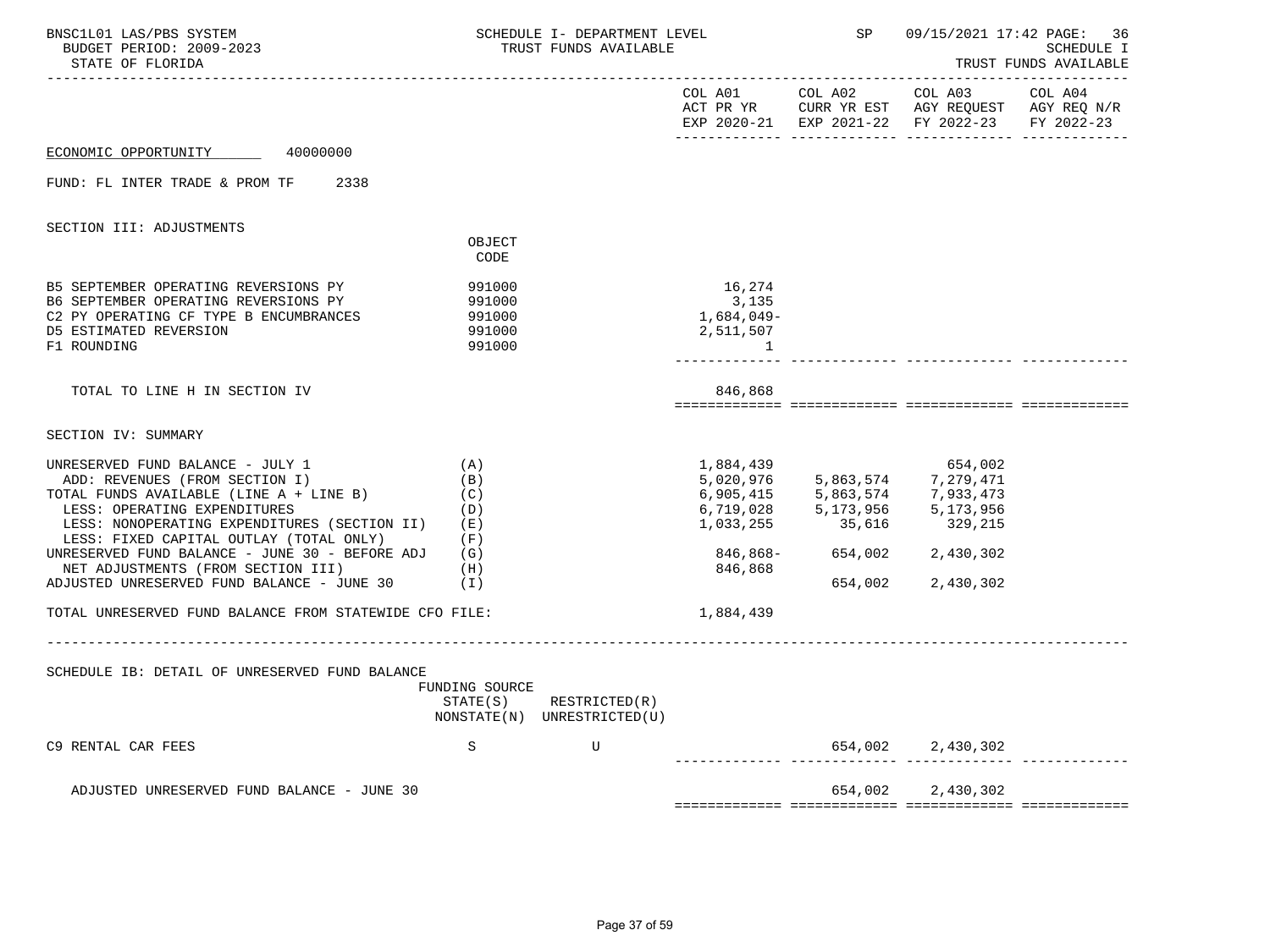| BNSC1L01 LAS/PBS SYSTEM<br>BUDGET PERIOD: 2009-2023<br>STATE OF FLORIDA |                         |                  |         |      | SCHEDULE I- DEPARTMENT LEVEL<br>TRUST FUNDS AVAILABLE |             |                            | <b>SP</b> SP            | 09/15/2021 17:42 PAGE: 37<br>SCHEDULE I<br>TRUST FUNDS AVAILABLE                             |            |
|-------------------------------------------------------------------------|-------------------------|------------------|---------|------|-------------------------------------------------------|-------------|----------------------------|-------------------------|----------------------------------------------------------------------------------------------|------------|
|                                                                         |                         |                  |         |      |                                                       |             | COL A01<br>ACT PR YR       | COL A02                 | COL A03 COL A04<br>CURR YR EST AGY REQUEST AGY REQ N/R<br>EXP 2020-21 EXP 2021-22 FY 2022-23 | FY 2022-23 |
| ECONOMIC OPPORTUNITY 40000000                                           |                         |                  |         |      |                                                       |             |                            |                         |                                                                                              |            |
| FUND: GRANTS AND DONATIONS TF                                           |                         | 2339             |         |      |                                                       |             |                            |                         |                                                                                              |            |
| SECTION I: DETAIL OF REVENUES                                           | REVENUE CAP SVC<br>CODE | CHG <sup>8</sup> | AUTH    |      | MATCHING %<br>ST I/C LOC I/C                          | CFDA<br>NO. |                            |                         |                                                                                              |            |
| A2 SPECIAL DISTRICT FEES                                                |                         |                  |         |      |                                                       |             |                            |                         |                                                                                              |            |
| B7 INTEREST EARNED ON INVESTMENTS                                       | 000100 YES 8.0          |                  | 189.018 | 0.00 | 0.00                                                  |             |                            | 303,800 304,171 305,325 |                                                                                              |            |
| C9 COMMUNITY SERVICES BG                                                | 000500 NO 8.0           |                  | 215     | 0.00 | 0.00                                                  |             | 47,538                     |                         |                                                                                              |            |
| D1 LOW INCOME ENERGY ASST                                               | 000700 NO 0.0           |                  | 163     | 0.00 | 0.00                                                  |             | 93.569 61                  | 61                      | 61                                                                                           |            |
| D3 WEATHERIZATION                                                       | 000700 NO 0.0           |                  | 409.508 | 0.00 | 0.00                                                  | 93.568      | 117                        | 117                     | 117                                                                                          |            |
| F5 UNEMPLOYMENT COMPENSATION                                            | 000700 NO 0.0           |                  | 163     | 0.00 | 0.00                                                  | 81.042      | 14                         | 14                      | 14                                                                                           |            |
| IC CBDG-DR IRMA                                                         | 000700 NO 0.0           |                  | 443     | 0.00 | 0.00                                                  | 17.225      | 10                         | 10                      | 10                                                                                           |            |
| ID CBDG-DR MICHAEL                                                      | 000700 NO 0.0           |                  | 252.35  | 0.00 | 0.00                                                  | 14.228      | 34                         | 34                      |                                                                                              |            |
| I3 SMALL CITIES CDBG                                                    | 000700 NO 0.0           |                  | 252.35  | 0.00 | 0.00                                                  | 14.228      | $\overline{\phantom{a}}^2$ | 2                       | 2                                                                                            |            |
| 14 EST GRT REC CDBG                                                     | 000700 NO 0.0           |                  | 290.043 | 0.00 | 0.00                                                  | 14.228      | 940                        | 940                     | 940                                                                                          |            |
|                                                                         | 000700 NO 0.0           |                  | 290     | 0.00 | 0.00                                                  | 14.228      | 1                          |                         |                                                                                              |            |
| I5 CDBG DISASTER                                                        | 000700 NO 0.0           |                  | 290.043 | 0.00 | 0.00                                                  | 14.228      | 8                          |                         |                                                                                              |            |
| LG TRANSFER 2041/400100                                                 | 001500 NO 0.0           |                  | 215     | 0.00 | 0.00                                                  |             | 13,298                     | 13,298 13,298           |                                                                                              |            |
| L4 TRANSFER 2021/100200                                                 | 001500 NO 0.0           |                  | 215     | 0.00 | 0.00                                                  |             | 18,212                     | 18,212                  | 18,212                                                                                       |            |
| M1 TRANSFER P&I 2648/200100                                             | 001500 NO 0.0           |                  | 215     | 0.00 | 0.00                                                  |             | 30,724                     | 30,724                  | 30,724                                                                                       |            |
| NE TRANSFER 2648/200100                                                 | 001510 NO 0.0           |                  | 445     | 0.00 | 0.00                                                  |             | 17.207 6,385               | 6,385                   | 6,385                                                                                        |            |
| NO TRANSFER 2339/300200 SPECIAL DISTRICT                                | 001500 NO 0.0           |                  | 215     | 0.00 | 0.00                                                  |             | $234,540-$                 | $234,540-$              | $234,540-$                                                                                   |            |
| P1 DOC STAMPS DOR                                                       | 001600 NO 0.0           |                  | 201.15  | 0.00 | 0.00                                                  |             | 3,250,000                  | 3,250,000               | 3,250,000                                                                                    |            |
| Q3 REFUNDS                                                              |                         |                  |         |      |                                                       |             |                            |                         |                                                                                              |            |
| ON TRANSFER 2339/300200 SPECIAL DISTRICT                                | 001800 NO 0.0           |                  | 215     | 0.00 | 0.00                                                  |             | 100                        |                         |                                                                                              |            |
| 1M TRANSFER P&I 2648/200100                                             | 001500 NO 0.0           |                  | 445     | 0.00 | 0.00                                                  |             | 234,540                    | 234,540                 | 234,540                                                                                      |            |
| 3I SMALL CITIES CDBG                                                    | 001500 NO 0.0           |                  | 445     | 0.00 | 0.00                                                  |             | $24 -$                     | $24 -$                  | $24 -$                                                                                       |            |
|                                                                         | 000799 NO 0.0           |                  | 290.043 | 0.00 | 0.00                                                  | 14.228      | 56,481                     |                         |                                                                                              |            |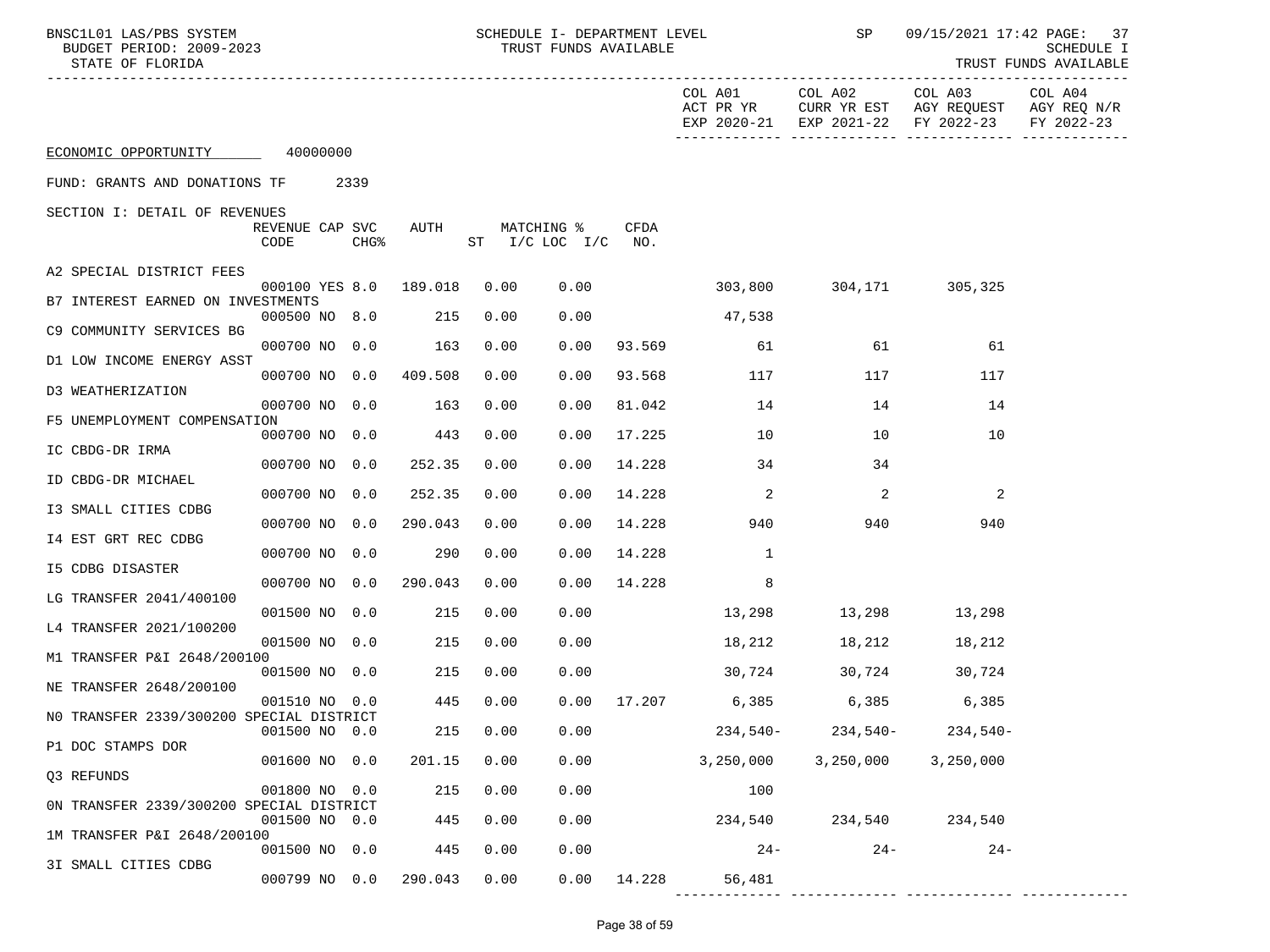| BNSC1L01 LAS/PBS SYSTEM<br>BUDGET PERIOD: 2009-2023<br>STATE OF FLORIDA                                                                                                                       | SCHEDULE I- DEPARTMENT LEVEL<br>TRUST FUNDS AVAILABLE                                                                                                             |                                                             | <b>SP</b> SP                                                | 09/15/2021 17:42 PAGE: 38<br><b>SCHEDULE I</b><br>TRUST FUNDS AVAILABLE                                                           |       |
|-----------------------------------------------------------------------------------------------------------------------------------------------------------------------------------------------|-------------------------------------------------------------------------------------------------------------------------------------------------------------------|-------------------------------------------------------------|-------------------------------------------------------------|-----------------------------------------------------------------------------------------------------------------------------------|-------|
|                                                                                                                                                                                               |                                                                                                                                                                   |                                                             |                                                             | COL A01 COL A02 COL A03 COL A04<br>ACT PR YR CURR YR EST AGY REQUEST AGY REQ N/R<br>EXP 2020-21 EXP 2021-22 FY 2022-23 FY 2022-23 |       |
| ECONOMIC OPPORTUNITY 40000000                                                                                                                                                                 |                                                                                                                                                                   |                                                             |                                                             |                                                                                                                                   |       |
| FUND: GRANTS AND DONATIONS TF 2339                                                                                                                                                            |                                                                                                                                                                   |                                                             |                                                             |                                                                                                                                   |       |
| SECTION I: DETAIL OF REVENUES<br>REVENUE CAP SVC AUTH MATCHING %<br>CODE                                                                                                                      | CFDA<br>CHG <sup>&amp;</sup> ST I/C LOC I/C NO.                                                                                                                   |                                                             |                                                             |                                                                                                                                   |       |
| TOTAL TO LINE B IN SECTION IV                                                                                                                                                                 |                                                                                                                                                                   |                                                             | 3, 727, 701 3, 623, 944 3, 625, 064                         |                                                                                                                                   |       |
| SECTION II: DETAIL OF NONOPERATING EXPENDITURES                                                                                                                                               | OBJECT TRANSFER CFDA<br>TO BE<br>CODE<br>NO.                                                                                                                      |                                                             |                                                             |                                                                                                                                   |       |
| K4 ASSESSMENT OF INVESTMENTS<br>L1 SERVICE CHARGE TO GR<br>L3 5% RESERVE                                                                                                                      | 830000<br>880800<br>999000                                                                                                                                        |                                                             | 2,048 2,048 2,048                                           | 26,411 24,334 24,426<br>170,413                                                                                                   |       |
| 23 INDIRECT TRANSFER TO ATF<br>25 INDIRECT TRANSFER TO ATF<br>44 INDIRECT TRANSFER TO ATF                                                                                                     | $40100200$ $14.228$ $56,481$ $56,481$ $56,481$ $56,481$<br>$40100200$ $17.207$ $24 24 24-$<br>810000 40100200 14.228<br>810000 40100200 17.207<br>810000 40100200 | 234,540 234,540 234,540                                     |                                                             | $24-$                                                                                                                             |       |
| TOTAL TO LINE E IN SECTION IV                                                                                                                                                                 |                                                                                                                                                                   |                                                             | 319,456 317,379 487,884                                     |                                                                                                                                   |       |
| SECTION III: ADJUSTMENTS                                                                                                                                                                      | OBJECT<br>CODE                                                                                                                                                    |                                                             |                                                             |                                                                                                                                   |       |
| B5 SEPTEMBER OPERATING REVERSIONS PY<br>C2 PY OPERATING CF TYPE B ENCUMBRANCES<br>D4 BEG FUND BAL NON CF OPERATING AP                                                                         | 991000<br>991000<br>991000                                                                                                                                        | 168,309<br>531,498-<br>678                                  |                                                             |                                                                                                                                   |       |
| TOTAL TO LINE H IN SECTION IV                                                                                                                                                                 |                                                                                                                                                                   | $362,511-$                                                  |                                                             |                                                                                                                                   |       |
| SECTION IV: SUMMARY                                                                                                                                                                           |                                                                                                                                                                   |                                                             |                                                             |                                                                                                                                   |       |
| UNRESERVED FUND BALANCE - JULY 1<br>ADD: REVENUES (FROM SECTION I)<br>TOTAL FUNDS AVAILABLE (LINE A + LINE B)<br>LESS: OPERATING EXPENDITURES<br>LESS: NONOPERATING EXPENDITURES (SECTION II) | (A)<br>(B)<br>(C)<br>(D)<br>(E)                                                                                                                                   | 1,554,065<br>3,727,701<br>5,281,766<br>2,197,385<br>319,456 | 2,402,414<br>3,623,944<br>6,026,358<br>2,397,170<br>317,379 | 3,311,809<br>3,625,064<br>6,936,873<br>2,717,338<br>487,884                                                                       | 4,492 |
| LESS: FIXED CAPITAL OUTLAY (TOTAL ONLY)<br>UNRESERVED FUND BALANCE - JUNE 30 - BEFORE ADJ<br>NET ADJUSTMENTS (FROM SECTION III)                                                               | (F)<br>(G)<br>(H)                                                                                                                                                 | 2,764,925<br>$362,511-$                                     | 3,311,809                                                   | 3,731,651                                                                                                                         |       |
| ADJUSTED UNRESERVED FUND BALANCE - JUNE 30                                                                                                                                                    | (I)                                                                                                                                                               | 2,402,414                                                   | 3, 311, 809                                                 | 3,731,651                                                                                                                         |       |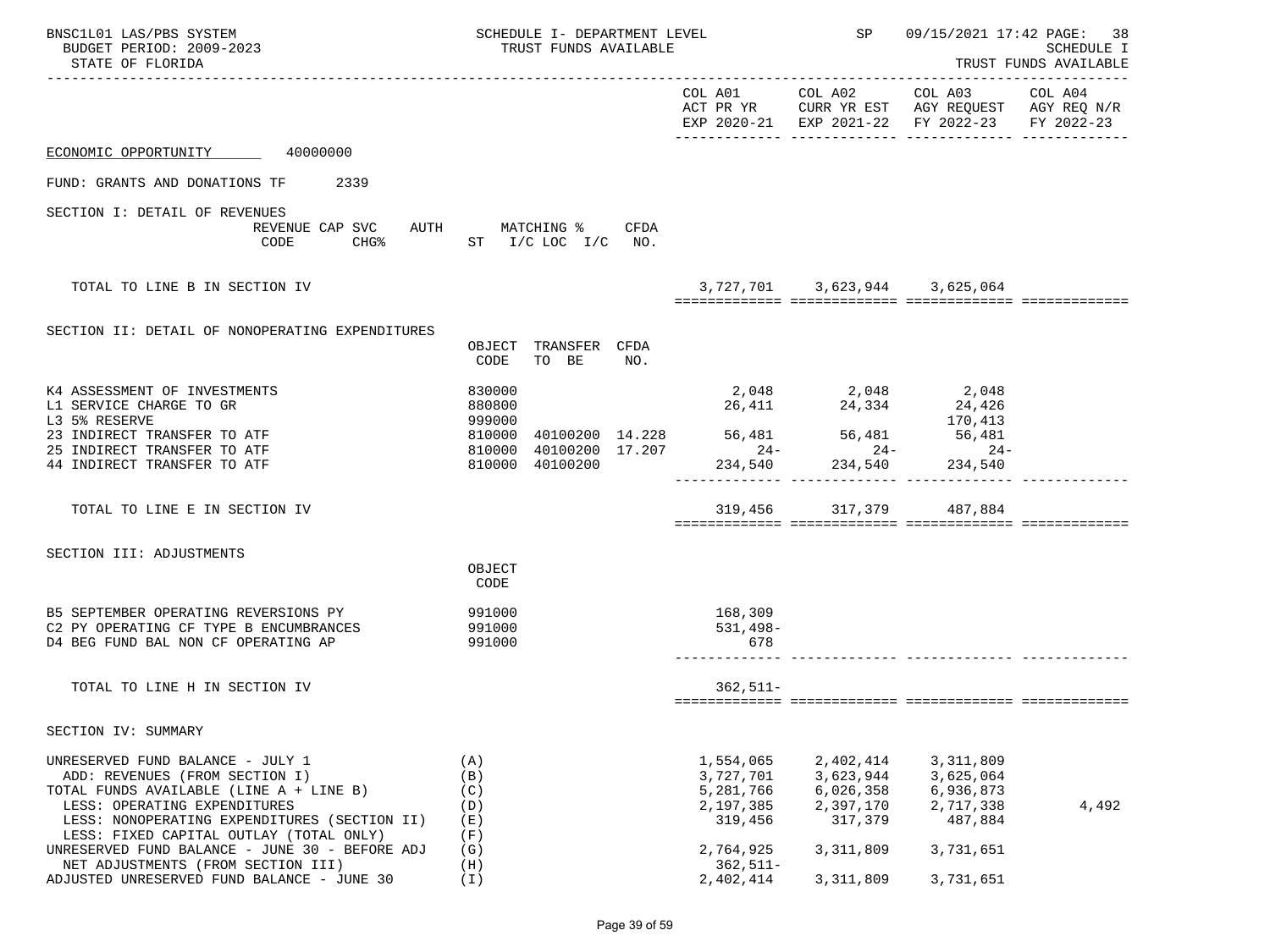| BNSC1L01 LAS/PBS SYSTEM<br>BUDGET PERIOD: 2009-2023<br>STATE OF FLORIDA                    |                                          | SCHEDULE I- DEPARTMENT LEVEL<br>TRUST FUNDS AVAILABLE |                                                        | SP                                              |                                      | 09/15/2021 17:42 PAGE: 39<br>SCHEDULE I<br>TRUST FUNDS AVAILABLE |
|--------------------------------------------------------------------------------------------|------------------------------------------|-------------------------------------------------------|--------------------------------------------------------|-------------------------------------------------|--------------------------------------|------------------------------------------------------------------|
|                                                                                            |                                          |                                                       | COL A01<br>EXP 2020-21                                 | COL A02<br>ACT PR YR CURR YR EST<br>EXP 2021-22 | COL A03<br>AGY REQUEST<br>FY 2022-23 | COL A04<br>AGY REQ N/R<br>FY 2022-23                             |
| ECONOMIC OPPORTUNITY 40000000                                                              |                                          |                                                       |                                                        |                                                 |                                      |                                                                  |
| FUND: GRANTS AND DONATIONS TF<br>2339                                                      |                                          |                                                       |                                                        |                                                 |                                      |                                                                  |
| SECTION IV: SUMMARY                                                                        |                                          |                                                       |                                                        |                                                 |                                      |                                                                  |
| TOTAL UNRESERVED FUND BALANCE FROM STATEWIDE CFO FILE:                                     |                                          |                                                       | 1,554,065                                              |                                                 |                                      |                                                                  |
| SCHEDULE IB: DETAIL OF UNRESERVED FUND BALANCE                                             |                                          |                                                       |                                                        |                                                 |                                      |                                                                  |
|                                                                                            | FUNDING SOURCE<br>STATE(S)               | RESTRICTED(R)<br>NONSTATE(N) UNRESTRICTED(U)          |                                                        |                                                 |                                      |                                                                  |
| C3 SPECIAL DISTRICT FEES<br>D1 DOCUMENTARY STAMPS<br>F1 COMMUNITY DEVELOPMENT LOAN PROGRAM | S<br>$\, \mathbb{S} \,$<br>$\mathcal{S}$ | U<br>$\overline{U}$<br>$\mathbf{U}$                   | 312,314 417,523 470,453<br>984,990 1,363,963 1,536,874 | 1, 105, 110 1, 530, 323 1, 724, 324             |                                      |                                                                  |
| ADJUSTED UNRESERVED FUND BALANCE - JUNE 30                                                 |                                          |                                                       |                                                        | 2,402,414 3,311,809 3,731,651                   |                                      |                                                                  |

============= ============= ============= =============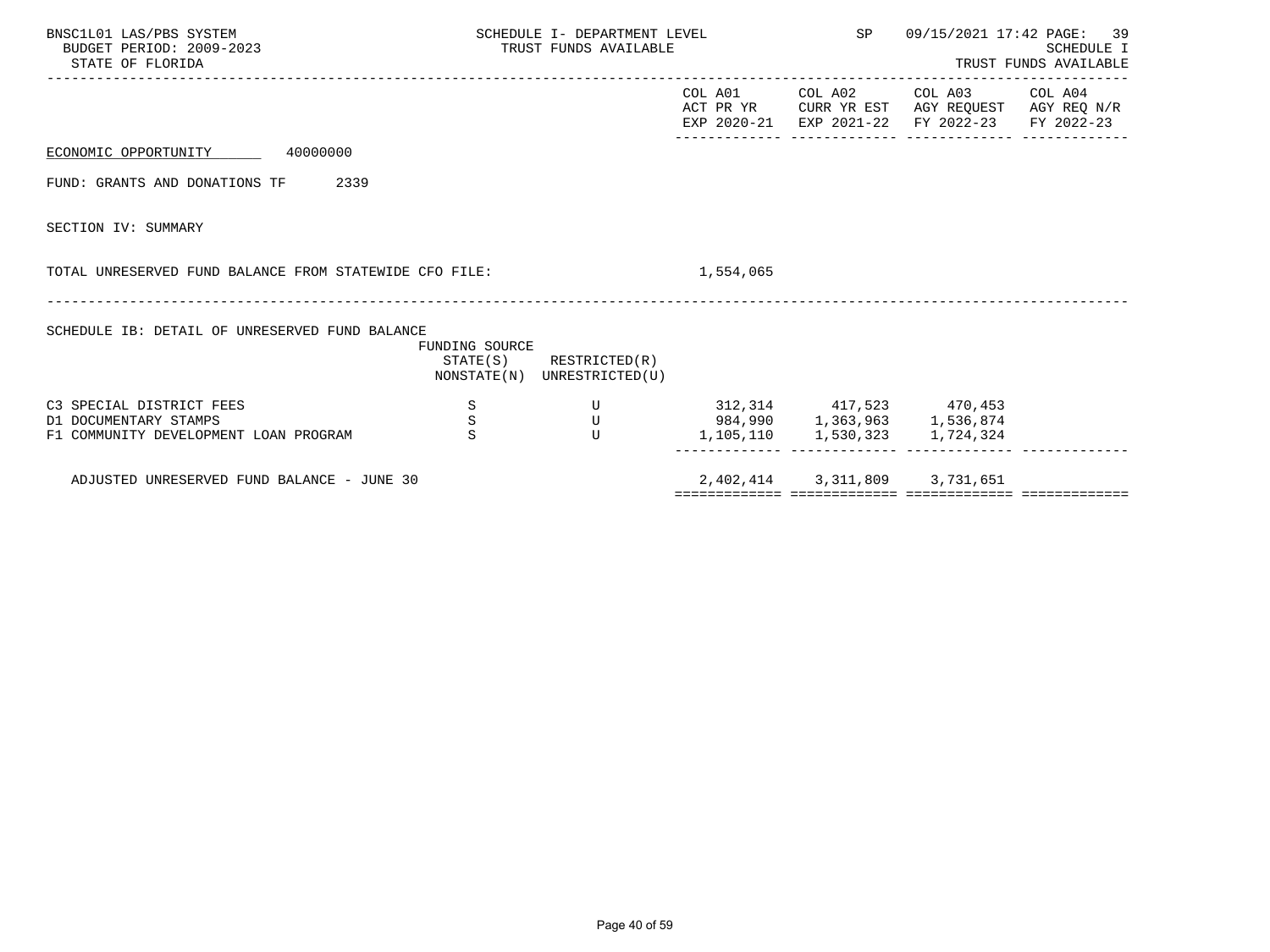| BUDGET PERIOD: 2009-2023<br>STATE OF FLORIDA    |                         |                  |                   |      | TRUST FUNDS AVAILABLE        |             |                                  |                                  |                                                                                      | <b>SCHEDULE I</b><br>TRUST FUNDS AVAILABLE |
|-------------------------------------------------|-------------------------|------------------|-------------------|------|------------------------------|-------------|----------------------------------|----------------------------------|--------------------------------------------------------------------------------------|--------------------------------------------|
|                                                 |                         |                  |                   |      |                              |             | COL A01<br>ACT PR YR             | COL A02 COL A03                  | CURR YR EST AGY REQUEST AGY REQ N/R<br>EXP 2020-21 EXP 2021-22 FY 2022-23 FY 2022-23 | COL A04                                    |
| ECONOMIC OPPORTUNITY 40000000                   |                         |                  |                   |      |                              |             |                                  |                                  |                                                                                      |                                            |
| FUND: WELFARE TRANSITION TF 2401                |                         |                  |                   |      |                              |             |                                  |                                  |                                                                                      |                                            |
| SECTION I: DETAIL OF REVENUES                   |                         |                  |                   |      |                              |             |                                  |                                  |                                                                                      |                                            |
|                                                 | REVENUE CAP SVC<br>CODE | CHG <sup>8</sup> | AUTH              |      | MATCHING %<br>ST I/C LOC I/C | CFDA<br>NO. |                                  |                                  |                                                                                      |                                            |
| C5 INTEREST ON FEDERAL FUNDS                    |                         |                  | 000504 NO 0.0 215 | 0.00 | 0.00                         |             | 12,348                           |                                  |                                                                                      |                                            |
| F5 UNEMPLOYMENT COMPENSATION                    |                         |                  |                   |      |                              |             |                                  |                                  |                                                                                      |                                            |
| G5 WAGNER PEYSER                                | 000700 NO 0.0           |                  | 443               | 0.00 | 0.00                         | 17.225      | 75,190                           |                                  |                                                                                      |                                            |
| G7 WIA ADULT                                    | 000700 NO 0.0           |                  | 445.004           | 0.00 | 0.00                         | 17.207      | 32,293                           | 32,293                           | 32,293                                                                               |                                            |
|                                                 | 000700 NO 0.0           |                  | 445.004           | 0.00 | 0.00                         | 17.258      | 30,127                           |                                  | 63,659                                                                               |                                            |
| H9 FOOD STAMP E&T 100%                          | 000700 NO 0.0           |                  | 445               | 0.00 | 0.00                         |             |                                  | 10.561 17,984 5,912              | 5,912                                                                                |                                            |
| LG TRANSFER 2041/400100                         |                         |                  |                   |      | 0.00                         |             | 66                               | 66                               | 66                                                                                   |                                            |
| L4 TRANSFER 2021/100200                         | 001500 NO 0.0           |                  | 215               | 0.00 |                              |             |                                  |                                  |                                                                                      |                                            |
| MR TRANSFER FROM DCF FGTF (FOOD STAMP E&T 100%) | 001500 NO 0.0           |                  | 215               | 0.00 | 0.00                         |             | 1,415                            | 1,415                            | 1,415                                                                                |                                            |
|                                                 | 001510 NO 0.0           |                  | 445               | 0.00 | 0.00                         |             | 10.561 161,101                   | 200,105 200,105                  |                                                                                      |                                            |
| MU TRANSFER FROM DCF - FGTF                     | 001500 NO 0.0           |                  | 20.506            | 0.00 | 0.00                         |             | 93.558 7,887                     |                                  |                                                                                      |                                            |
| M7 TRANSFER FROM DCF - TANF                     |                         |                  |                   |      |                              |             |                                  |                                  |                                                                                      |                                            |
| M7 TANF-WELFARE TRANSITION - DCF - 2401         | 001510 NO 0.0           |                  | 445               | 0.00 | 0.00                         |             |                                  | 93.558 292,354 747,344 747,344   |                                                                                      |                                            |
|                                                 | 001510 NO 0.0           |                  | 445               | 0.00 | 0.00                         | 93.558      | 44,419,789                       | 58,294,377 58,294,377            |                                                                                      |                                            |
| N3 TRANSFER 2401/200100                         |                         |                  |                   |      |                              |             |                                  |                                  |                                                                                      |                                            |
| Q3 REFUNDS                                      | 001510 NO 0.0           |                  | 445               | 0.00 | 0.00                         |             |                                  | 93.558 267,465 267,465 267,465   |                                                                                      |                                            |
|                                                 | 001800 NO 0.0           |                  | 215               | 0.00 | 0.00                         |             | 2,519                            |                                  |                                                                                      |                                            |
| 7M TANF-WELFARE TRANSITION-DCF-2401             |                         |                  | 445               | 0.00 | 0.00                         |             | 93.558 281,135                   |                                  |                                                                                      |                                            |
| 9H FOOD STAMP E&T 100%                          | 001599 NO 0.0           |                  |                   |      |                              |             |                                  |                                  |                                                                                      |                                            |
|                                                 | 000799 NO 0.0           |                  | 445               | 0.00 | 0.00                         | 10.561      | $9-$                             |                                  |                                                                                      |                                            |
| 9I ANTICIPATED GRT REVENUE                      | 000700 NO 0.0           |                  |                   |      |                              |             | 445  0.00  0.00  93.558  547,102 |                                  |                                                                                      |                                            |
|                                                 |                         |                  |                   |      |                              |             |                                  |                                  |                                                                                      |                                            |
| TOTAL TO LINE B IN SECTION IV                   |                         |                  |                   |      |                              |             |                                  | 46,148,766 59,687,826 59,687,826 |                                                                                      |                                            |
|                                                 |                         |                  |                   |      |                              |             |                                  |                                  |                                                                                      |                                            |
| SECTION II: DETAIL OF NONOPERATING EXPENDITURES |                         |                  |                   |      | OBJECT TRANSFER CFDA         |             |                                  |                                  |                                                                                      |                                            |
|                                                 |                         |                  |                   | CODE | TO BE                        | NO.         |                                  |                                  |                                                                                      |                                            |

BNSC1L01 LAS/PBS SYSTEM SCHEDULE I- DEPARTMENT LEVEL SP 09/15/2021 17:42 PAGE: 40

F4 TRANSFER TO 2195 810000 40200100 835,036 835,036 835,036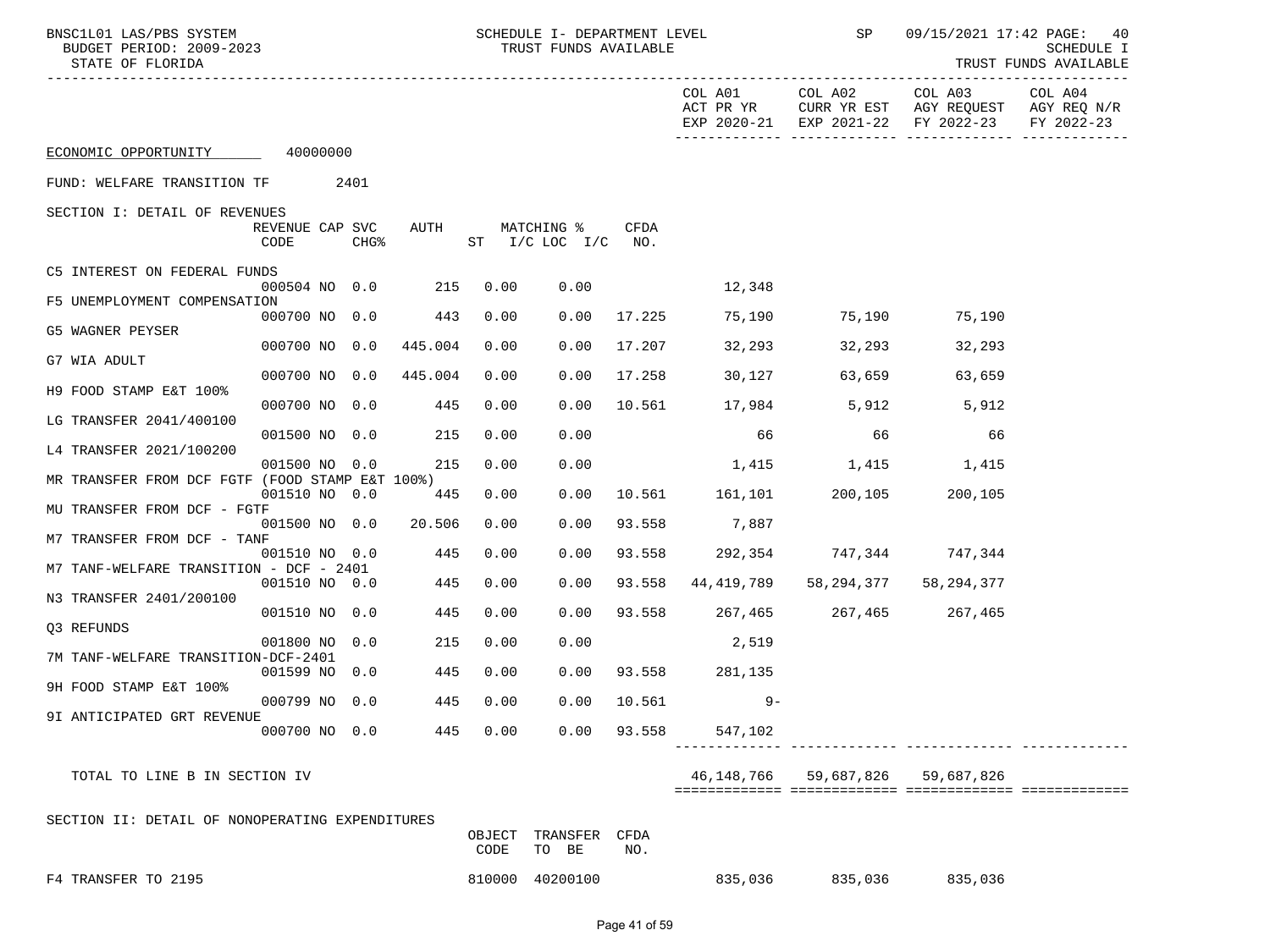BNSC1L01 LAS/PBS SYSTEM SCHEDULE I- DEPARTMENT LEVEL SP 09/15/2021 17:42 PAGE: 41<br>BUDGET PERIOD: 2009-2023 TRUST FUNDS AVAILABLE

|                                        | COL A01   | COL A02 | COL A03                                       | COL A04 |
|----------------------------------------|-----------|---------|-----------------------------------------------|---------|
|                                        | ACT PR YR |         | CURR YR EST AGY REOUEST AGY REO N/R           |         |
|                                        |           |         | EXP 2020-21 EXP 2021-22 FY 2022-23 FY 2022-23 |         |
| 100000000<br>------------------------- |           |         |                                               |         |

============= ============= ============= =============

------------- ------------- ------------- -------------

============= ============= ============= =============

ECONOMIC OPPORTUNITY 40000000

FUND: WELFARE TRANSITION TF 2401

SECTION II: DETAIL OF NONOPERATING EXPENDITURES

|                             | OBJECT | TRANSFER | CFDA   |            |             |            |
|-----------------------------|--------|----------|--------|------------|-------------|------------|
|                             | CODE   | TO<br>BE | NO.    |            |             |            |
| F7 TRANSFER TO 2261         | 810000 | 40300200 |        | 3,879      | 3,879       | 3,879      |
| F8 TRANSFER TO 2648         | 810000 | 40200100 |        | 491        | 491         | 491        |
| F9 TRANSFER TO 2195         | 810000 | 40200200 |        | 5,216      | 5,216       | 5,216      |
| GB TRANSFER TO 2722         | 810000 | 40400100 |        | 236        | 236         | 236        |
| G3 TRANSFER TO 2401         | 810000 | 40200600 |        | 267,465    | 267,465     | 267,465    |
| R4 BE TRANSFER IN           | 810000 | 40200100 |        | $575,008-$ | 267,465     | 267,465    |
| T6 BE TRANSFER OUT          | 810000 | 40200600 |        | 575,008    | $267.465 -$ | $267.465-$ |
| 21 INDIRECT TRANSFER TO ATF | 810000 | 40100200 | 10.561 | $9 -$      | $9 -$       | $9 -$      |
| 41 INDIRECT TRANSFER TO ATF | 810000 | 40100200 | 93.558 | 281,135    | 281,135     | 281,135    |
|                             |        |          |        |            |             |            |

TOTAL TO LINE E IN SECTION IV 1,393,449 1,393,449 1,393,449

SECTION III: ADJUSTMENTS

| OBJECT |
|--------|
| CODE   |
|        |

| B5 SEPTEMBER OPERATING REVERSIONS PY   | 991000 | 1,498,267  |
|----------------------------------------|--------|------------|
| C2 PY OPERATING CF TYPE B ENCUMBRANCES | 991000 | 6,196,251- |
| D1 POST CLOSE SWFS ADJUSTMENT          | 991000 | 9,242,819  |

TOTAL TO LINE H IN SECTION IV 4,544,835

SECTION IV: SUMMARY

| UNRESERVED FUND BALANCE - JULY 1                       | (A) | 6,957,242  |            |            |
|--------------------------------------------------------|-----|------------|------------|------------|
| ADD: REVENUES (FROM SECTION I)                         | (B) | 46,148,766 | 59,687,826 | 59,687,826 |
| TOTAL FUNDS AVAILABLE (LINE A + LINE B)                | (C) | 53,106,008 | 59,687,826 | 59,687,826 |
| LESS: OPERATING EXPENDITURES                           | (D) | 56,257,394 | 58,294,377 | 58,294,377 |
| LESS: NONOPERATING EXPENDITURES (SECTION II)           | (E) | 1,393,449  | 1,393,449  | 1,393,449  |
| LESS: FIXED CAPITAL OUTLAY (TOTAL ONLY)                | (F) |            |            |            |
| UNRESERVED FUND BALANCE - JUNE 30 - BEFORE ADJ         | (G) | 4,544,835- |            |            |
| NET ADJUSTMENTS (FROM SECTION III)                     | (H) | 4,544,835  |            |            |
| ADJUSTED UNRESERVED FUND BALANCE - JUNE 30             | (I) |            |            |            |
| TOTAL UNRESERVED FUND BALANCE FROM STATEWIDE CFO FILE: |     | 6,957,242  |            |            |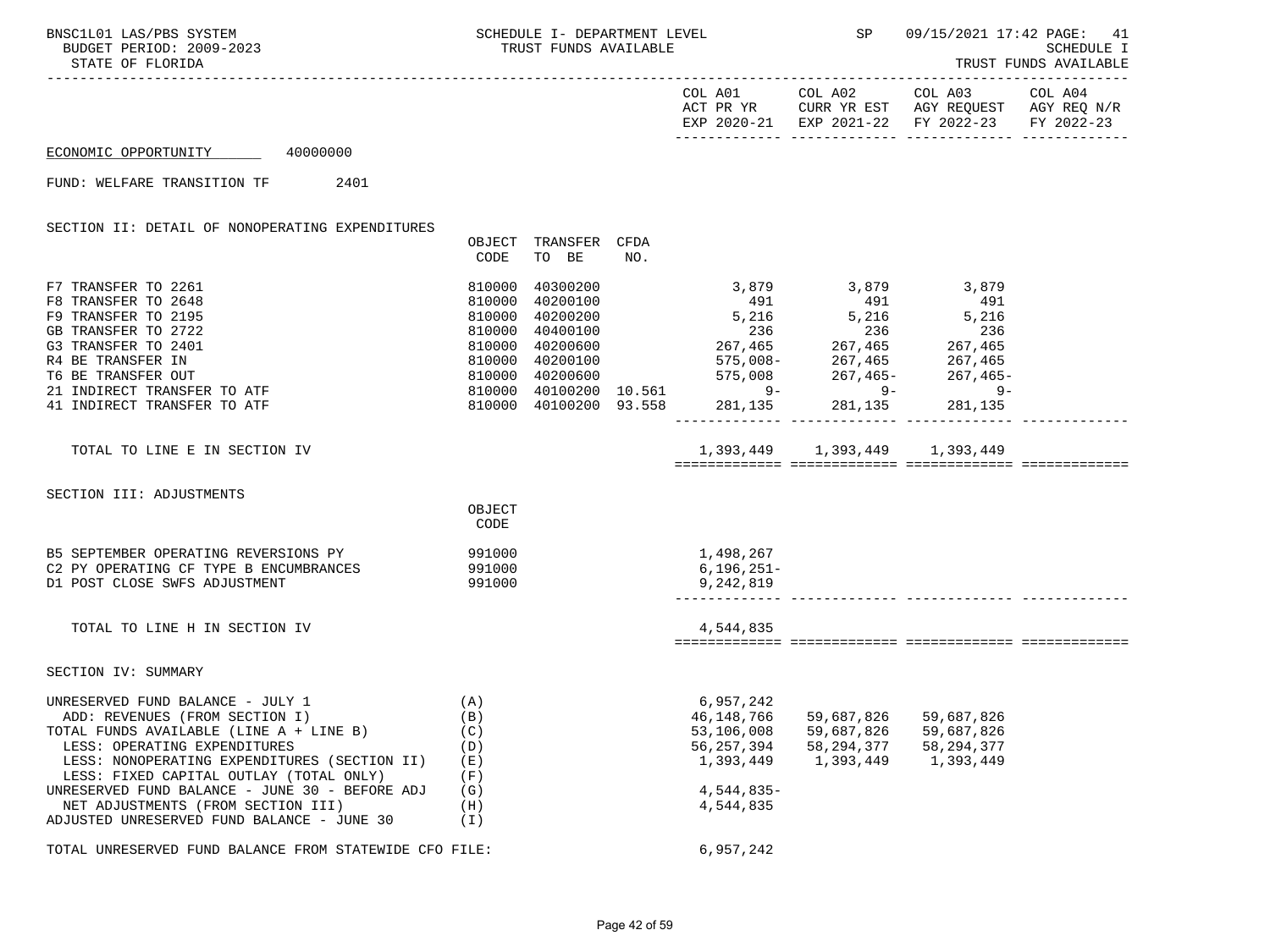| BNSC1L01 LAS/PBS SYSTEM<br>BUDGET PERIOD: 2009-2023<br>STATE OF FLORIDA                                                                                                                                                                                                                                                                                                        | SCHEDULE I- DEPARTMENT LEVEL<br>TRUST FUNDS AVAILABLE       |                                                                                                  | SP                                                                                    |                                                                                                                           | 09/15/2021 17:42 PAGE: 42<br><b>SCHEDULE I</b><br>TRUST FUNDS AVAILABLE |
|--------------------------------------------------------------------------------------------------------------------------------------------------------------------------------------------------------------------------------------------------------------------------------------------------------------------------------------------------------------------------------|-------------------------------------------------------------|--------------------------------------------------------------------------------------------------|---------------------------------------------------------------------------------------|---------------------------------------------------------------------------------------------------------------------------|-------------------------------------------------------------------------|
|                                                                                                                                                                                                                                                                                                                                                                                |                                                             |                                                                                                  |                                                                                       | COL A01 COL A02 COL A03<br>ACT PR YR CURR YR EST AGY REQUEST AGY REQ N/R<br>EXP 2020-21 EXP 2021-22 FY 2022-23 FY 2022-23 | COL A04                                                                 |
| ECONOMIC OPPORTUNITY 40000000                                                                                                                                                                                                                                                                                                                                                  |                                                             |                                                                                                  |                                                                                       |                                                                                                                           |                                                                         |
| FUND: PROFESSIONAL SPORTS DEV TF 2551                                                                                                                                                                                                                                                                                                                                          |                                                             |                                                                                                  |                                                                                       |                                                                                                                           |                                                                         |
| SECTION I: DETAIL OF REVENUES<br>REVENUE CAP SVC AUTH MATCHING % CFDA                                                                                                                                                                                                                                                                                                          | CODE CHG <sup>&amp;</sup> ST I/C LOC I/C NO.                |                                                                                                  |                                                                                       |                                                                                                                           |                                                                         |
| K8 TRANSFER FROM DHSMV 2488<br>001520 NO 8.0 320.08058 0.00 0.00                                                                                                                                                                                                                                                                                                               |                                                             |                                                                                                  | 4,217,365 4,522,509 4,696,625                                                         |                                                                                                                           |                                                                         |
| TOTAL TO LINE B IN SECTION IV                                                                                                                                                                                                                                                                                                                                                  |                                                             |                                                                                                  | 4, 217, 365 4, 522, 509 4, 696, 625                                                   |                                                                                                                           |                                                                         |
| SECTION II: DETAIL OF NONOPERATING EXPENDITURES                                                                                                                                                                                                                                                                                                                                | OBJECT TRANSFER CFDA<br>TO BE<br>CODE<br>NO.                |                                                                                                  |                                                                                       |                                                                                                                           |                                                                         |
| L1 SERVICE CHARGE TO GR<br>L3 5% RESERVE                                                                                                                                                                                                                                                                                                                                       | 880800<br>999000                                            |                                                                                                  | 350,703 361,801 375,730                                                               | 208,035                                                                                                                   |                                                                         |
| TOTAL TO LINE E IN SECTION IV                                                                                                                                                                                                                                                                                                                                                  |                                                             |                                                                                                  | 350,703 361,801                                                                       | 583,765                                                                                                                   |                                                                         |
| SECTION III: ADJUSTMENTS                                                                                                                                                                                                                                                                                                                                                       | OBJECT<br>CODE                                              |                                                                                                  |                                                                                       |                                                                                                                           |                                                                         |
| C2 PY OPERATING CF TYPE B ENCUMBRANCES<br>D1 POST CLOSE SWFS ADJUSTMENTS                                                                                                                                                                                                                                                                                                       | 991000<br>991000                                            | 58,942-<br>198,975                                                                               |                                                                                       |                                                                                                                           |                                                                         |
| TOTAL TO LINE H IN SECTION IV                                                                                                                                                                                                                                                                                                                                                  |                                                             | 140,033                                                                                          |                                                                                       |                                                                                                                           |                                                                         |
| SECTION IV: SUMMARY                                                                                                                                                                                                                                                                                                                                                            |                                                             |                                                                                                  |                                                                                       |                                                                                                                           |                                                                         |
| UNRESERVED FUND BALANCE - JULY 1<br>ADD: REVENUES (FROM SECTION I)<br>TOTAL FUNDS AVAILABLE (LINE A + LINE B)<br>LESS: OPERATING EXPENDITURES<br>LESS: NONOPERATING EXPENDITURES (SECTION II)<br>LESS: FIXED CAPITAL OUTLAY (TOTAL ONLY)<br>UNRESERVED FUND BALANCE - JUNE 30 - BEFORE ADJ<br>NET ADJUSTMENTS (FROM SECTION III)<br>ADJUSTED UNRESERVED FUND BALANCE - JUNE 30 | (A)<br>(B)<br>(C)<br>(D)<br>(E)<br>(F)<br>(G)<br>(H)<br>(I) | 462,751<br>4, 217, 365<br>4,680,116<br>3,000,000<br>350,703<br>1,329,413<br>140,033<br>1,469,446 | 1,469,446<br>4,522,509<br>5,991,955<br>3,000,000<br>361,801<br>2,630,154<br>2,630,154 | 2,630,154<br>4,696,625<br>7,326,779<br>3,500,000<br>583,765<br>3, 243, 014<br>3,243,014                                   | 500,000                                                                 |
| TOTAL UNRESERVED FUND BALANCE FROM STATEWIDE CFO FILE:                                                                                                                                                                                                                                                                                                                         |                                                             | 462,751                                                                                          |                                                                                       |                                                                                                                           |                                                                         |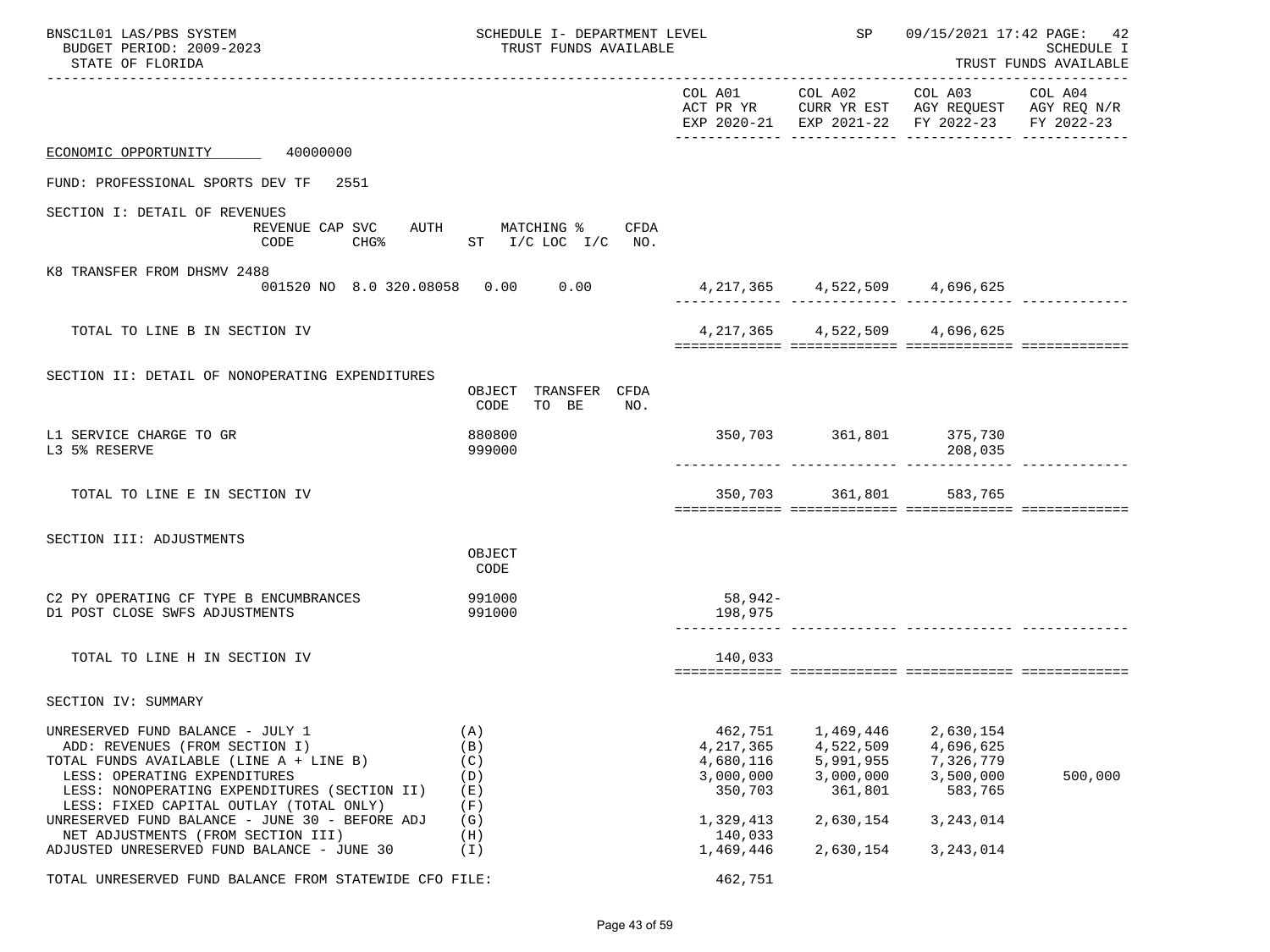| BNSC1L01 LAS/PBS SYSTEM<br>BUDGET PERIOD: 2009-2023<br>STATE OF FLORIDA |                                           | SCHEDULE I- DEPARTMENT LEVEL<br>TRUST FUNDS AVAILABLE |                                     | SP                                    | 09/15/2021 17:42 PAGE:               | 43<br>SCHEDULE I<br>TRUST FUNDS AVAILABLE |
|-------------------------------------------------------------------------|-------------------------------------------|-------------------------------------------------------|-------------------------------------|---------------------------------------|--------------------------------------|-------------------------------------------|
|                                                                         |                                           |                                                       | COL A01<br>ACT PR YR<br>EXP 2020-21 | COL A02<br>CURR YR EST<br>EXP 2021-22 | COL A03<br>AGY REQUEST<br>FY 2022-23 | COL A04<br>AGY REQ N/R<br>FY 2022-23      |
| 40000000<br>ECONOMIC OPPORTUNITY                                        |                                           |                                                       |                                     |                                       |                                      |                                           |
| FUND: PROFESSIONAL SPORTS DEV TF<br>2551                                |                                           |                                                       |                                     |                                       |                                      |                                           |
|                                                                         |                                           |                                                       |                                     |                                       |                                      |                                           |
| SCHEDULE IB: DETAIL OF UNRESERVED FUND BALANCE                          | FUNDING SOURCE<br>STATE(S)<br>NONSTATE(N) | RESTRICTED(R)<br>UNRESTRICTED(U)                      |                                     |                                       |                                      |                                           |
| D2 PROFESSIONAL SPORTS TAG FEES                                         | S                                         | U                                                     |                                     | 1,469,446 2,630,154 3,243,014         |                                      |                                           |
| ADJUSTED UNRESERVED FUND BALANCE - JUNE 30                              |                                           |                                                       |                                     | 1,469,446 2,630,154 3,243,014         |                                      |                                           |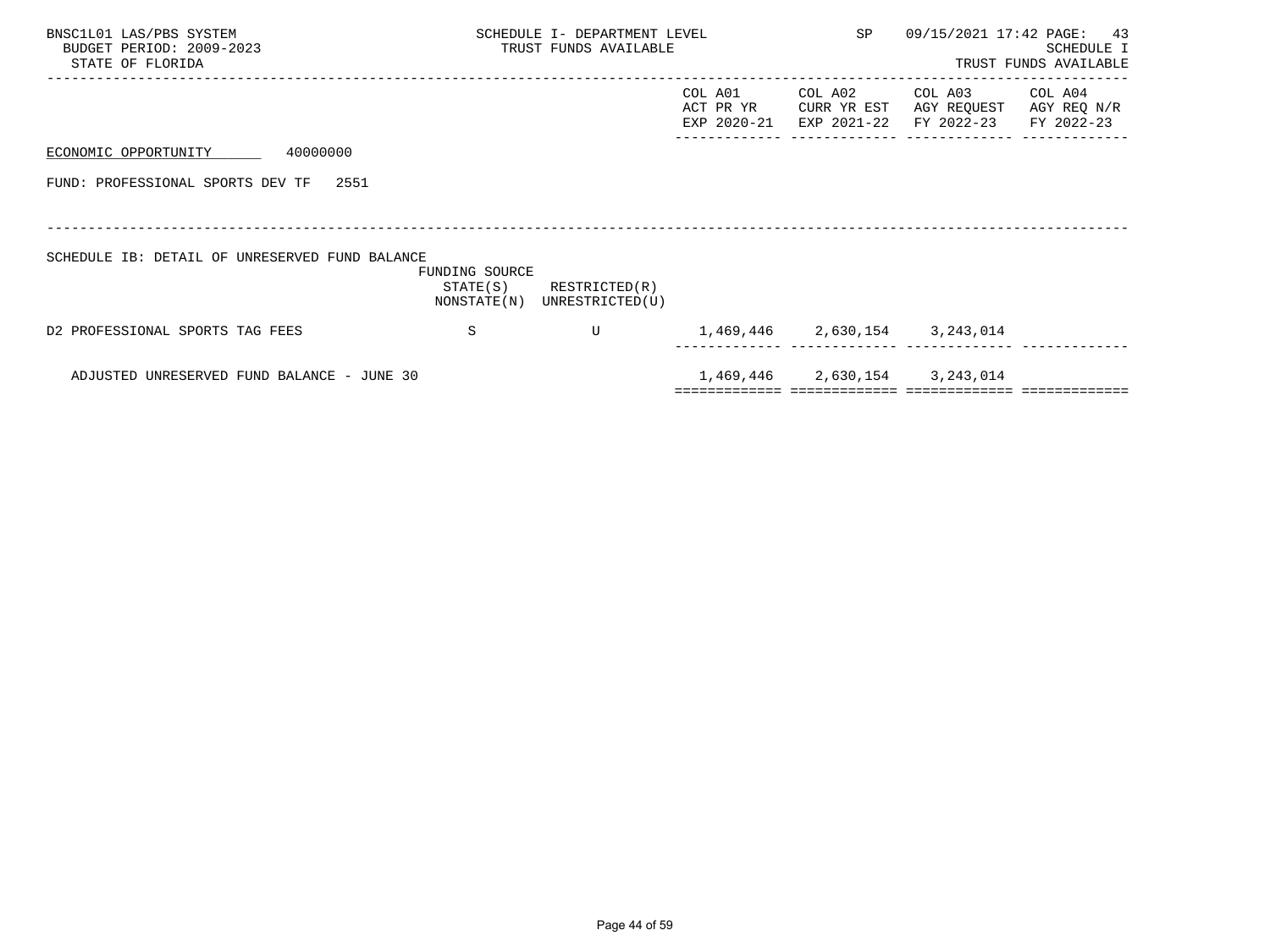| BNSC1L01 LAS/PBS SYSTEM<br>BUDGET PERIOD: 2009-2023<br>STATE OF FLORIDA                                                          |                         |      | SCHEDULE I- DEPARTMENT LEVEL<br>TRUST FUNDS AVAILABLE |                                      |                                                | SP  | 09/15/2021 17:42 PAGE: 44<br>SCHEDULE I<br>TRUST FUNDS AVAILABLE |                 |                                                                                                                   |  |
|----------------------------------------------------------------------------------------------------------------------------------|-------------------------|------|-------------------------------------------------------|--------------------------------------|------------------------------------------------|-----|------------------------------------------------------------------|-----------------|-------------------------------------------------------------------------------------------------------------------|--|
|                                                                                                                                  |                         |      |                                                       |                                      |                                                |     |                                                                  | COL A01 COL A02 | COL A03 COL A04<br>ACT PR YR CURR YR EST AGY REQUEST AGY REQ N/R<br>EXP 2020-21 EXP 2021-22 FY 2022-23 FY 2022-23 |  |
| ECONOMIC OPPORTUNITY 40000000                                                                                                    |                         |      |                                                       |                                      |                                                |     |                                                                  |                 |                                                                                                                   |  |
| FUND: REVOLVING TRUST FUND                                                                                                       | 2600                    |      |                                                       |                                      |                                                |     |                                                                  |                 |                                                                                                                   |  |
| SECTION I: DETAIL OF REVENUES                                                                                                    | REVENUE CAP SVC<br>CODE | CHG% |                                                       |                                      | AUTH MATCHING % CFDA<br>ST $I/C$ LOC $I/C$ NO. |     |                                                                  |                 |                                                                                                                   |  |
| G7 WIA ADULT                                                                                                                     |                         |      |                                                       |                                      |                                                |     |                                                                  |                 |                                                                                                                   |  |
| G9 WIA DISLOCATED WORKER                                                                                                         | 000700 NO 0.0 445.004   |      |                                                       | 0.00                                 |                                                |     | $0.00$ 17.258 216 216 216 216                                    |                 |                                                                                                                   |  |
| L4 TRANSFER 2021/100200                                                                                                          | 000700 NO 0.0 445.003   |      |                                                       | 0.00                                 |                                                |     | $0.00 \t 17.278 \t 5,120$                                        | 5,360           | 5,120                                                                                                             |  |
| 03 REFUNDS                                                                                                                       | 001500 NO 0.0           |      | 215                                                   | 0.00                                 | 0.00                                           |     | 10,112                                                           | 10,112          | 10,112                                                                                                            |  |
| R7 FACILITIES                                                                                                                    | 001800 NO 0.0           |      | 215                                                   | 0.00                                 | 0.00                                           |     | 1,820                                                            |                 |                                                                                                                   |  |
| T3 FAC DEPR RECOVER                                                                                                              | 001801 NO 0.0           |      | 215                                                   | 0.00                                 | 0.00                                           |     | 3,823,948                                                        |                 | 4,051,830 4,367,461                                                                                               |  |
| X3 WARRANT CANCELLATIONS                                                                                                         | 001801 NO 0.0           |      | 215                                                   | 0.00                                 | 0.00                                           |     |                                                                  |                 | 581,903 569,382 557,994                                                                                           |  |
|                                                                                                                                  | 003800 NO 0.0           |      | 215                                                   | 0.00                                 | 0.00                                           |     | 222                                                              |                 |                                                                                                                   |  |
| TOTAL TO LINE B IN SECTION IV                                                                                                    |                         |      |                                                       |                                      |                                                |     |                                                                  |                 | 4,423,341 4,636,900 4,940,903                                                                                     |  |
| SECTION II: DETAIL OF NONOPERATING EXPENDITURES                                                                                  |                         |      |                                                       | CODE                                 | OBJECT TRANSFER CFDA<br>TO BE                  | NO. |                                                                  |                 |                                                                                                                   |  |
| 44 INDIRECT TRANSFER TO ATF                                                                                                      |                         |      |                                                       |                                      | 810000 40100200                                |     |                                                                  |                 | 205,885 205,885 205,885                                                                                           |  |
| TOTAL TO LINE E IN SECTION IV                                                                                                    |                         |      |                                                       |                                      |                                                |     |                                                                  |                 | .ccc cooperational corporationale cooperations<br>205,885 205,885 205,885                                         |  |
| SECTION III: ADJUSTMENTS                                                                                                         |                         |      |                                                       | OBJECT<br>CODE                       |                                                |     |                                                                  |                 |                                                                                                                   |  |
| B1 PRIOR YEAR FCO<br>B5 SEPTEMBER OPERATING REVERSIONS PY<br>C2 PY OPERATING CF TYPE B ENCUMBRANCES<br>D1 POST CLOSE SWFS ADJUST |                         |      |                                                       | 991000<br>991000<br>991000<br>991000 |                                                |     | 1,583,994-<br>252,270<br>$373,978-$<br>$240 -$                   |                 |                                                                                                                   |  |
| TOTAL TO LINE H IN SECTION IV                                                                                                    |                         |      |                                                       |                                      |                                                |     | 1,705,942-                                                       |                 |                                                                                                                   |  |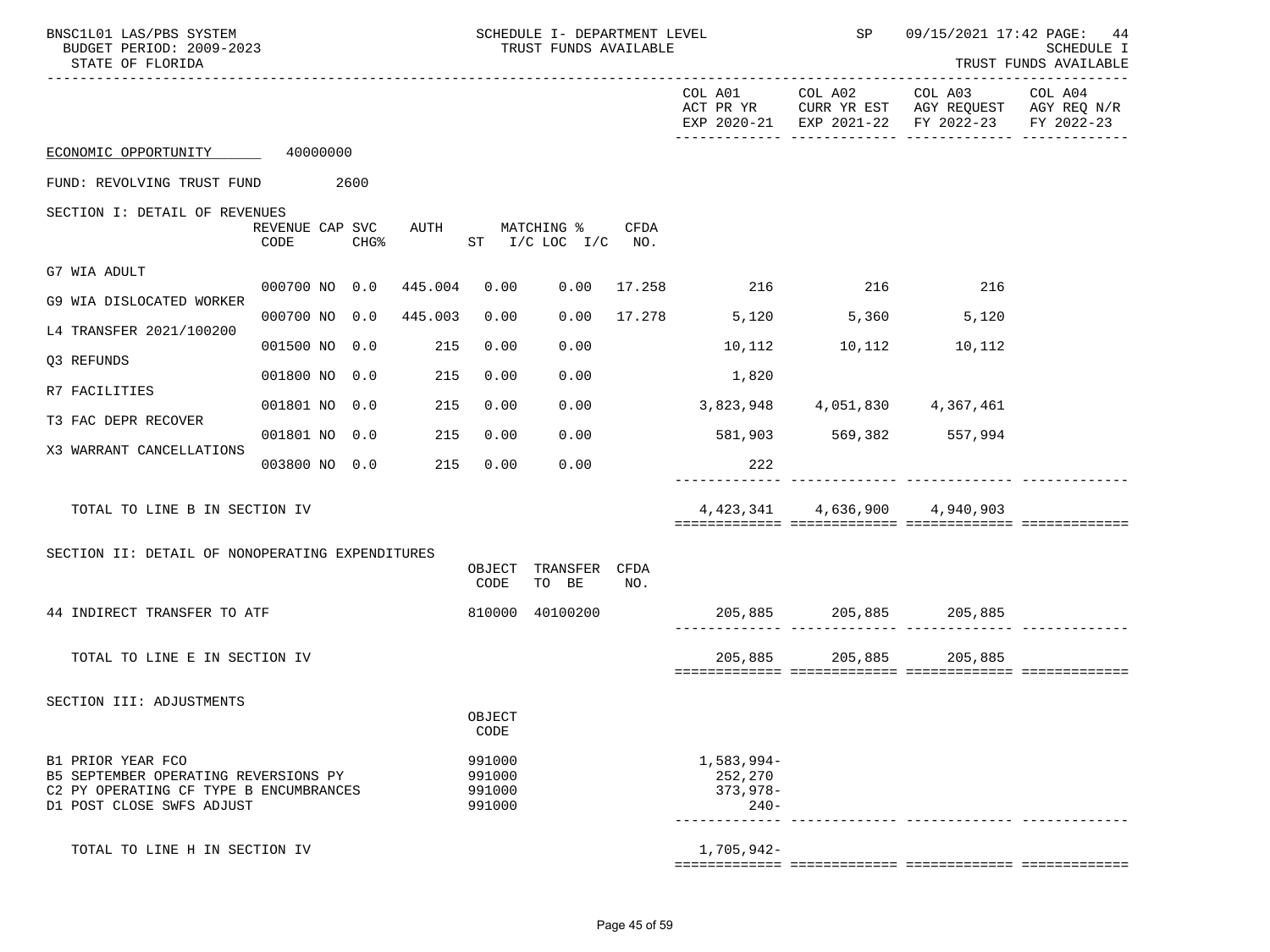| BNSC1L01 LAS/PBS SYSTEM<br>BUDGET PERIOD: 2009-2023<br>STATE OF FLORIDA                                                                                                                                                                                                                                                                                                                                                                                   |                                        | SP<br>SCHEDULE I- DEPARTMENT LEVEL<br>TRUST FUNDS AVAILABLE |                                                                                                                                                                                          |                         | 09/15/2021 17:42 PAGE: 45<br><b>SCHEDULE I</b><br>TRUST FUNDS AVAILABLE             |            |  |
|-----------------------------------------------------------------------------------------------------------------------------------------------------------------------------------------------------------------------------------------------------------------------------------------------------------------------------------------------------------------------------------------------------------------------------------------------------------|----------------------------------------|-------------------------------------------------------------|------------------------------------------------------------------------------------------------------------------------------------------------------------------------------------------|-------------------------|-------------------------------------------------------------------------------------|------------|--|
|                                                                                                                                                                                                                                                                                                                                                                                                                                                           |                                        |                                                             |                                                                                                                                                                                          |                         | ACT PR YR CURR YR EST AGY REQUEST AGY REQ N/R<br>EXP 2020-21 EXP 2021-22 FY 2022-23 | FY 2022-23 |  |
| ECONOMIC OPPORTUNITY 40000000                                                                                                                                                                                                                                                                                                                                                                                                                             |                                        |                                                             |                                                                                                                                                                                          |                         |                                                                                     |            |  |
| 2600<br>FUND: REVOLVING TRUST FUND                                                                                                                                                                                                                                                                                                                                                                                                                        |                                        |                                                             |                                                                                                                                                                                          |                         |                                                                                     |            |  |
| SECTION IV: SUMMARY                                                                                                                                                                                                                                                                                                                                                                                                                                       |                                        |                                                             |                                                                                                                                                                                          |                         |                                                                                     |            |  |
| UNRESERVED FUND BALANCE - JULY 1<br>ADD: REVENUES (FROM SECTION I)<br>TOTAL FUNDS AVAILABLE (LINE $A + LINE B$ ) (C)<br>LESS: OPERATING EXPENDITURES<br>LESS: NONOPERATING EXPENDITURES (SECTION II)<br>LESS: FIXED CAPITAL OUTLAY (TOTAL ONLY)<br>UNRESERVED FUND BALANCE - JUNE 30 - BEFORE ADJ $(G)$<br>NET ADJUSTMENTS (FROM SECTION III)<br>ADJUSTED UNRESERVED FUND BALANCE - JUNE 30 (I)<br>TOTAL UNRESERVED FUND BALANCE FROM STATEWIDE CFO FILE: | (A)<br>(B)<br>(D)<br>(E)<br>(F)<br>(H) |                                                             | 6,469,312 4,894,623 5,309,055<br>3, 247, 062 3, 510, 586 3, 510, 586<br>205,885<br>1,052,700<br>1,963,665<br>1,963,665<br>1,965,942<br>1,905,942<br>1,905,942<br>1,705,942-<br>2,045,971 | 257,723 368,152 125,584 |                                                                                     | 1,467,000  |  |
| SCHEDULE IB: DETAIL OF UNRESERVED FUND BALANCE                                                                                                                                                                                                                                                                                                                                                                                                            | FUNDING SOURCE                         |                                                             |                                                                                                                                                                                          |                         |                                                                                     |            |  |
|                                                                                                                                                                                                                                                                                                                                                                                                                                                           |                                        | $STATE(S)$ RESTRICTED $(R)$<br>NONSTATE(N) UNRESTRICTED(U)  |                                                                                                                                                                                          |                         |                                                                                     |            |  |
| B1 RESERVED USDOL APPROVED FACILITIES PLAN N<br>B3 STATE DEPRECIATION REED ACT BLD MAINTAIN S                                                                                                                                                                                                                                                                                                                                                             |                                        |                                                             |                                                                                                                                                                                          |                         | 66,806 95,431 32,553<br>190,917 272,721 93,031                                      |            |  |
| ADJUSTED UNRESERVED FUND BALANCE - JUNE 30                                                                                                                                                                                                                                                                                                                                                                                                                |                                        |                                                             |                                                                                                                                                                                          |                         | 257,723 368,152 125,584                                                             |            |  |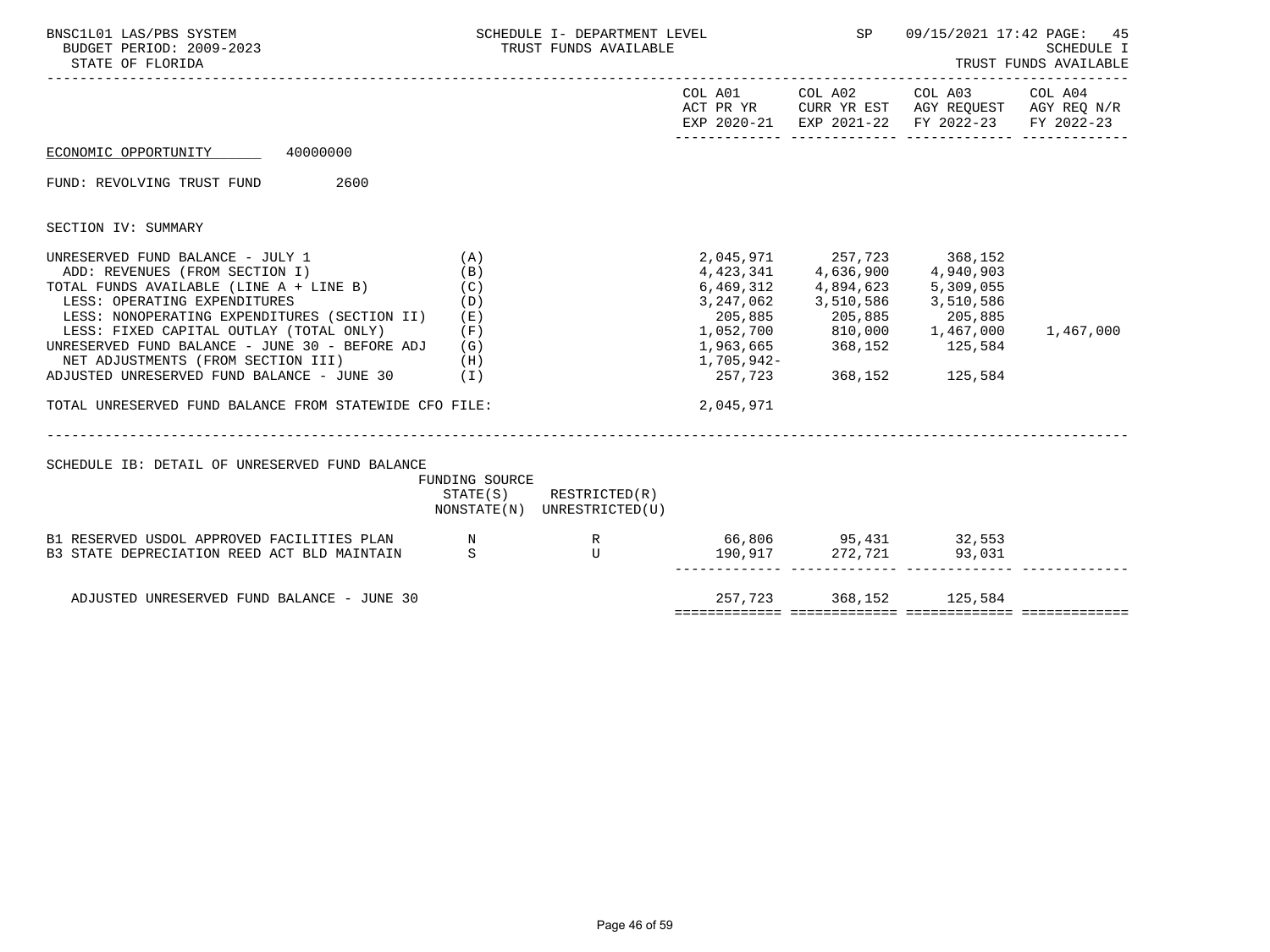| BNSC1L01 LAS/PBS SYSTEM<br>BUDGET PERIOD: 2009-2023<br>STATE OF FLORIDA |                         |  |                  |        |      | SCHEDULE I- DEPARTMENT LEVEL<br>TRUST FUNDS AVAILABLE |             |                                     | SP                     | 09/15/2021 17:42 PAGE: 46<br>SCHEDULE I<br>TRUST FUNDS AVAILABLE |                                      |  |
|-------------------------------------------------------------------------|-------------------------|--|------------------|--------|------|-------------------------------------------------------|-------------|-------------------------------------|------------------------|------------------------------------------------------------------|--------------------------------------|--|
|                                                                         |                         |  |                  |        |      |                                                       |             | COL A01<br>ACT PR YR<br>EXP 2020-21 | COL A02<br>EXP 2021-22 | COL A03<br>CURR YR EST AGY REQUEST<br>FY 2022-23                 | COL A04<br>AGY REQ N/R<br>FY 2022-23 |  |
| ECONOMIC OPPORTUNITY 40000000                                           |                         |  |                  |        |      |                                                       |             |                                     |                        |                                                                  |                                      |  |
| FUND: SPEC EMPLOYMNT SECU ADM TF 2648                                   |                         |  |                  |        |      |                                                       |             |                                     |                        |                                                                  |                                      |  |
| SECTION I: DETAIL OF REVENUES                                           |                         |  |                  |        |      |                                                       |             |                                     |                        |                                                                  |                                      |  |
|                                                                         | REVENUE CAP SVC<br>CODE |  | CHG <sup>8</sup> | AUTH   |      | MATCHING %<br>ST I/C LOC I/C                          | CFDA<br>NO. |                                     |                        |                                                                  |                                      |  |
| AW LOAN REPAYMNET                                                       |                         |  |                  |        |      |                                                       |             |                                     |                        |                                                                  |                                      |  |
| B7 INTEREST EARNED ON INVESTMENTS                                       | 002300 NO 0.0           |  |                  | 215    | 0.00 | 0.00                                                  |             | 6,385                               |                        |                                                                  |                                      |  |
| CI CDBG-DR IRMA                                                         | 000500 NO 8.0           |  |                  | 215    | 0.00 | 0.00                                                  |             | 68,308                              |                        | 155,222 70,153                                                   |                                      |  |
| C9 COMMUNITY SERVICES BG                                                | 000799 NO 0.0           |  |                  | 252.35 | 0.00 | 0.00                                                  | 14.228      | 82,551                              |                        |                                                                  |                                      |  |
|                                                                         | 000700 NO 0.0           |  |                  | 163    | 0.00 | 0.00                                                  | 93.569      | 41,698                              |                        |                                                                  |                                      |  |
| DC APPRENTICESHIPUSA STATE EXPA                                         | 000700 NO 0.0           |  |                  | 20.60  | 0.00 | 0.00                                                  | 17.285      | 46                                  | 46                     | 46                                                               |                                      |  |
| DI CDBG-DR MICHAEL                                                      | 000799 NO 0.0           |  |                  | 252.35 | 0.00 | 0.00                                                  | 14.228      | $256-$                              |                        |                                                                  |                                      |  |
| DP COVID-19 ADMIN-FAMILIES FIRST                                        | 000799 NO 0.0           |  |                  | 443    | 0.00 | 0.00                                                  | 17.225      | 1,955                               |                        |                                                                  |                                      |  |
| D1 LOW INCOME ENERGY ASST                                               | 000700 NO 0.0           |  |                  | 409    | 0.00 | 0.00                                                  | 93.568      | 127,085                             |                        |                                                                  |                                      |  |
| D1 LOW INCOME ENERGY ASST                                               | 000700 NO 0.0           |  |                  | 409    | 0.00 | 0.00                                                  | 93.568      | $7 -$                               | $7-$                   | $7 -$                                                            |                                      |  |
| D5 LABOR CERTIFICATION                                                  | 000700 NO 0.0           |  |                  | 20.50  | 0.00 | 0.00                                                  | 17.273      | 388                                 | 388                    | 388                                                              |                                      |  |
| E1 TRADE TRAINING PROGRAM                                               |                         |  |                  |        |      |                                                       |             |                                     |                        |                                                                  |                                      |  |
| FA DEPT OF COMMERCE ECON REC GRNT                                       | 000700 NO 0.0           |  |                  | 20.50  | 0.00 | 0.00                                                  | 17.245      | 101                                 | 101                    | 101                                                              |                                      |  |
| F5 UNEMPLOYMENT COMPENSATION                                            | 000700 NO 0.0           |  |                  | 20.60  | 0.00 | 0.00                                                  | 11.307      | 1,683                               | 1,683                  |                                                                  |                                      |  |
| F5 UNEMPLOYMENT COMPENSAT                                               | 000700 NO 0.0           |  |                  | 443    | 0.00 | 0.00                                                  | 17.225      | 870                                 |                        |                                                                  |                                      |  |
| F7 VETERANS PROGR-DISABLED                                              | 000700 NO 0.0           |  |                  | 443    | 0.00 | 0.00                                                  | 17.225      | 721                                 | 721                    | 721                                                              |                                      |  |
| G3 VETERANS PROGRAM-LOCAL                                               | 000700 NO 0.0           |  |                  | 20.50  | 0.00 | 0.00                                                  | 17.801      | 247                                 | 247                    | 247                                                              |                                      |  |
| G5 WAGNER PEYSER                                                        | 000700 NO 0.0           |  |                  | 20.50  | 0.00 | 0.00                                                  | 17.804      | 330                                 | 330                    | 330                                                              |                                      |  |
|                                                                         | 000700 NO               |  | 0.0              | 20.50  | 0.00 | 0.00                                                  | 17.207      | 1,231                               | 1,231                  | 1,231                                                            |                                      |  |
| G7 WIA ADULT                                                            | 000700 NO               |  | 0.0              | 443    | 0.00 | 0.00                                                  | 17.258      | 1,274                               | 1,274                  | 1,274                                                            |                                      |  |
| G9 DISLOCATE WORKER                                                     | 000700 NO               |  | 0.0              | 20.60  | 0.00 | 0.00                                                  | 17.278      | 3                                   |                        |                                                                  |                                      |  |
| H7 WORK OPPORTUNITY TX CRE                                              | 000700 NO               |  | 0.0              | 443    | 0.00 | 0.00                                                  | 17.271      | 1,476                               | 1,476                  | 1,476                                                            |                                      |  |
| H9 FOOD STAM E&T 100%                                                   | 000700 NO 0.0           |  |                  | 445    | 0.00 | 0.00                                                  | 10.561      | 375                                 | 375                    | 375                                                              |                                      |  |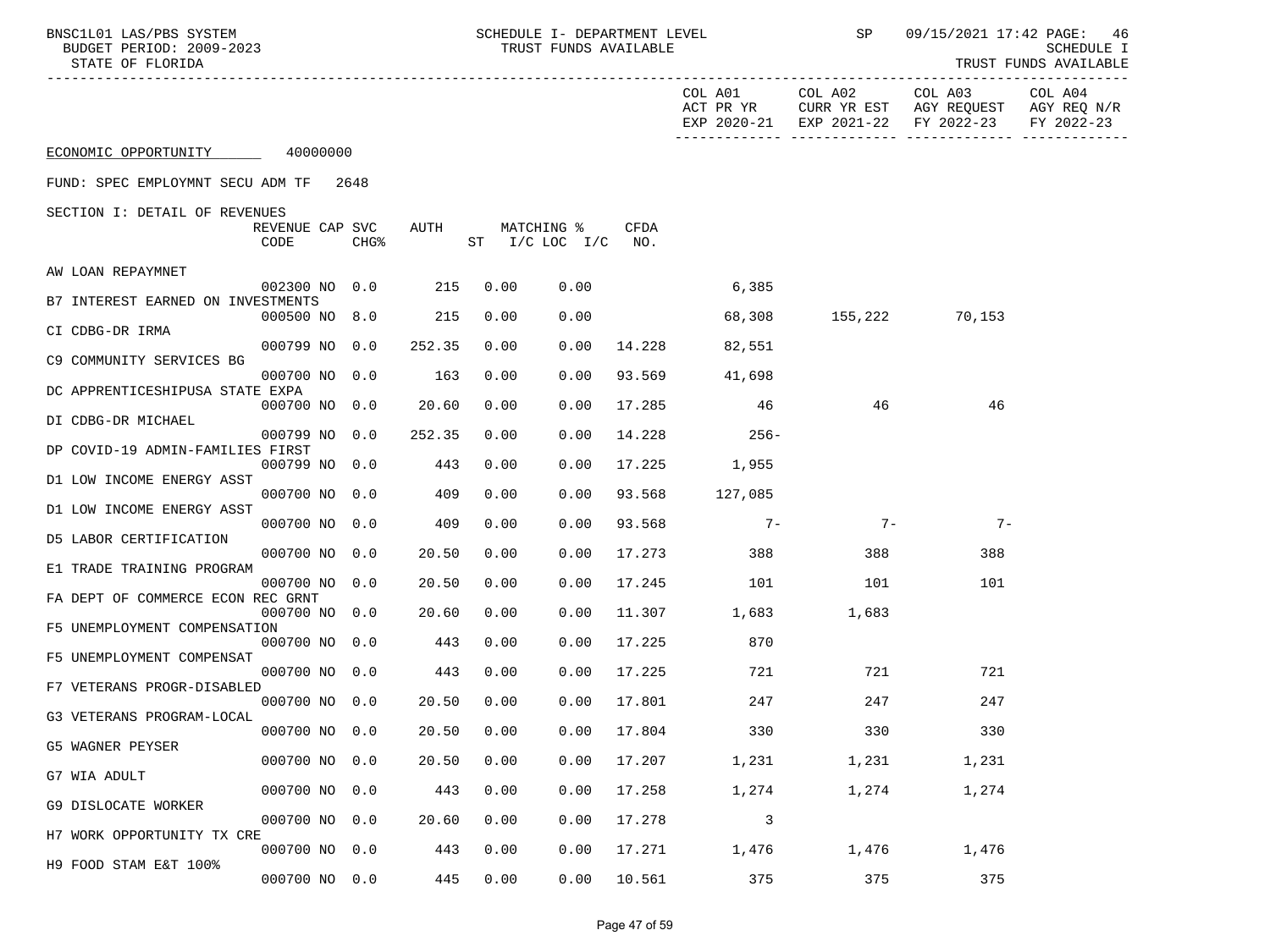NF TRANSFER P&I 2648/300200

N0 TRANSFER 2339/300200\_SPECIAL DISTRICTS

N7 TRANSFER P&I 2767/200200

0N TRANSFER 2339/300200 SPECIAL DISTRICT

PD COVID-19 ADMIN-FAMILIES FIRST

NM TRANSFER 2195/200200

PF LIHEAP CARES ACT

Q3 REFUNDS

| BNSC1L01 LAS/PBS SYSTEM<br>BUDGET PERIOD: 2009-2023<br>STATE OF FLORIDA |                         |               | SCHEDULE I- DEPARTMENT LEVEL<br>TRUST FUNDS AVAILABLE |      |                                  | SP     | 09/15/2021 17:42 PAGE: 47<br><b>SCHEDULE I</b><br>TRUST FUNDS AVAILABLE |         |                                                                                      |                       |
|-------------------------------------------------------------------------|-------------------------|---------------|-------------------------------------------------------|------|----------------------------------|--------|-------------------------------------------------------------------------|---------|--------------------------------------------------------------------------------------|-----------------------|
|                                                                         |                         |               |                                                       |      |                                  |        | COL A01<br>ACT PR YR                                                    | COL A02 | COL A03<br>CURR YR EST AGY REQUEST AGY REQ N/R<br>EXP 2020-21 EXP 2021-22 FY 2022-23 | COL A04<br>FY 2022-23 |
| ECONOMIC OPPORTUNITY 40000000                                           |                         |               |                                                       |      |                                  |        |                                                                         |         |                                                                                      |                       |
| FUND: SPEC EMPLOYMNT SECU ADM TF                                        |                         | 2648          |                                                       |      |                                  |        |                                                                         |         |                                                                                      |                       |
| SECTION I: DETAIL OF REVENUES                                           | REVENUE CAP SVC<br>CODE | <b>CHG%</b>   | AUTH                                                  |      | MATCHING %<br>ST I/C LOC I/C NO. | CFDA   |                                                                         |         |                                                                                      |                       |
| IC CDBG-DR IRMA                                                         |                         | 000700 NO 0.0 | 252.35                                                | 0.00 | 0.00                             | 14.228 | 233,512                                                                 |         |                                                                                      |                       |
| ID CDBG-DR MICHAEL                                                      |                         |               |                                                       |      |                                  |        |                                                                         |         |                                                                                      |                       |
| I3 SMALL CITIES CDBG                                                    | 000700 NO 0.0           |               | 252.35                                                | 0.00 | 0.00                             | 14.228 | 21,943                                                                  |         |                                                                                      |                       |
| 14 EST GRT REC                                                          | 000700 NO 0.0           |               | 290                                                   | 0.00 | 0.00                             | 14.228 | 37,472                                                                  |         |                                                                                      |                       |
| 15 CDBG DISASTER                                                        | 000700 NO 0.0           |               | 20.60                                                 | 0.00 | 0.00                             | 14.228 | 333                                                                     |         |                                                                                      |                       |
|                                                                         | 000700 NO 0.0           |               | 290                                                   | 0.00 | 0.00                             | 14.228 | 27,764                                                                  |         |                                                                                      |                       |
| 15 CDBG DISASTER<br>L4 TRANSFER FROM 2021/100200                        | 000700 NO 0.0           |               | 290                                                   | 0.00 | 0.00                             | 14.228 | 34,224                                                                  |         | 34, 224 34, 224                                                                      |                       |
|                                                                         |                         | 001500 NO 0.0 | 215                                                   | 0.00 | 0.00                             |        | 10,792                                                                  | 10,792  | 10,792                                                                               |                       |
| MH TRANSFER 2765/200200 SPECIAL ADMIN<br>M1 TRANSFER P&I 2648/200100    | 001500 NO 0.0           |               | 215                                                   | 0.00 | 0.00                             |        | 9,800                                                                   |         |                                                                                      |                       |
| M1 TRANSFER P&I 2648/200100                                             | 001500 NO 0.0           |               | 445                                                   | 0.00 | 0.00                             |        |                                                                         |         | 489, 109 - 489, 109 - 489, 109 -                                                     |                       |
| M7 TRANSFER FROM DCF-TANF                                               | 001500 NO 0.0           |               | 445                                                   | 0.00 | 0.00                             |        |                                                                         |         | $62,294 - 62,294 - 62,294 -$                                                         |                       |
|                                                                         |                         | 001510 NO 0.0 | 20.506                                                | 0.00 | 0.00                             | 93.558 |                                                                         | 491     | 491                                                                                  |                       |
| NE TRANSFER P&I 2648/200100                                             |                         | 001510 NO 0.0 | 445                                                   | 0.00 | 0.00                             | 17.207 | 491                                                                     |         |                                                                                      |                       |
| NE TRANSFER P&I 2648/200100                                             |                         | 001500 NO 0.0 | 215                                                   | 0.00 | 0.00                             |        | 107                                                                     |         |                                                                                      |                       |

001510 NO 0.0 445 0.00 0.00 17.207 107-

001510 NO 0.0 445 0.00 0.00 93.558 502-

000700 NO 0.0 443 0.00 0.00 17.225 1,955-

000700 NO 0.0 443 0.00 0.00 17.225 2,143

001800 NO 0.0 215 0.00 0.00 2,584,785

001500 NO 0.0 215 0.00 0.00 198 198 198

001500 NO 0.0 215 0.00 0.00 198- 198- 198-

001520 NO 0.0 215 0.00 0.00 12,699,905 12,565,662 12,565,662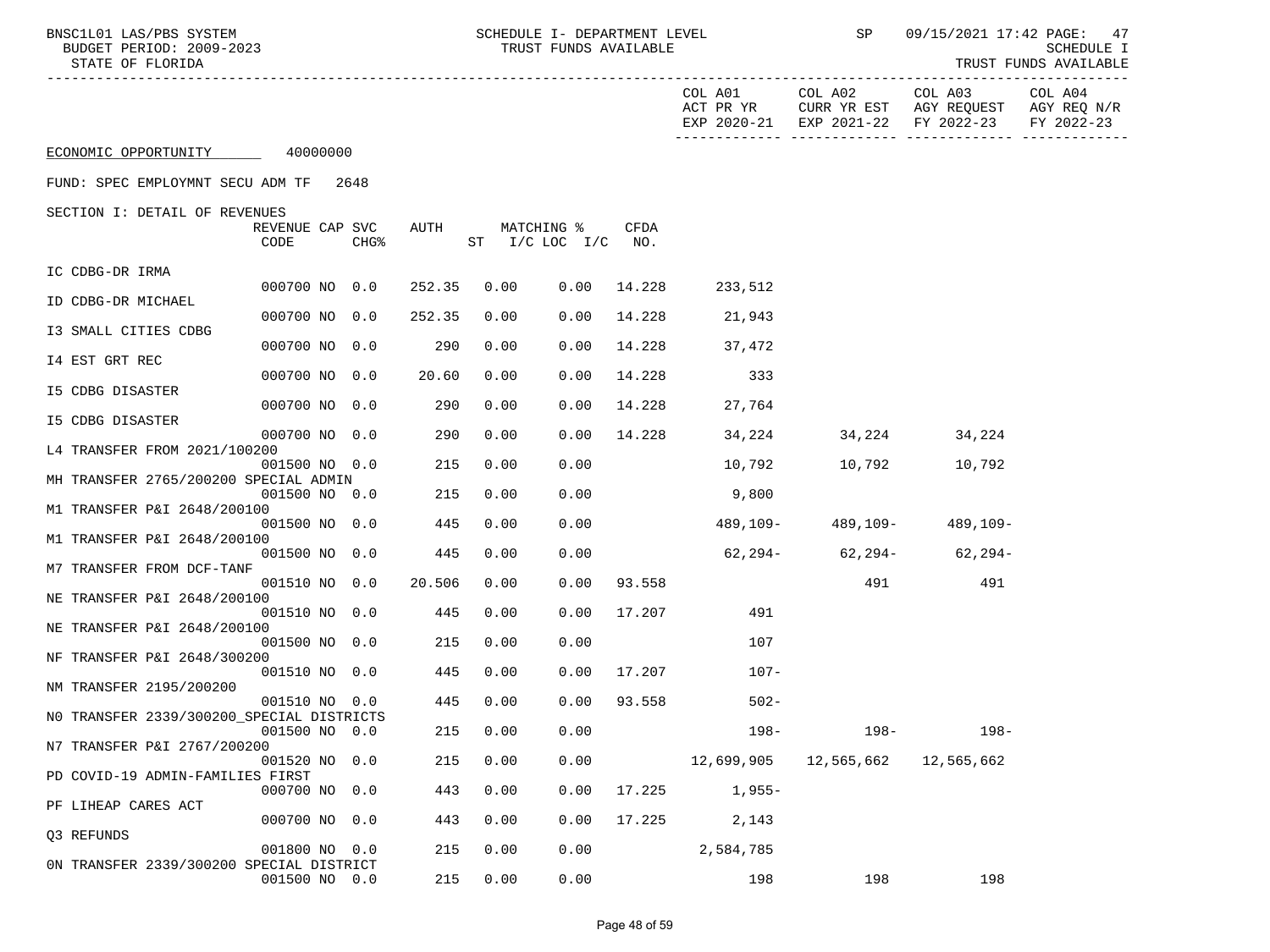| BNSC1L01 LAS/PBS SYSTEM<br>BUDGET PERIOD: 2009-2023<br>STATE OF FLORIDA                                                  |                                |                  |     | SCHEDULE I- DEPARTMENT LEVEL<br>TRUST FUNDS AVAILABLE |                                                                   |                  | <b>SP</b>                                                                             | 09/15/2021 17:42 PAGE: 48<br>SCHEDULE I<br>TRUST FUNDS AVAILABLE    |                                                                                                                                   |  |
|--------------------------------------------------------------------------------------------------------------------------|--------------------------------|------------------|-----|-------------------------------------------------------|-------------------------------------------------------------------|------------------|---------------------------------------------------------------------------------------|---------------------------------------------------------------------|-----------------------------------------------------------------------------------------------------------------------------------|--|
|                                                                                                                          |                                |                  |     |                                                       |                                                                   |                  |                                                                                       |                                                                     | COL A01 COL A02 COL A03 COL A04<br>ACT PR YR CURR YR EST AGY REQUEST AGY REQ N/R<br>EXP 2020-21 EXP 2021-22 FY 2022-23 FY 2022-23 |  |
| ECONOMIC OPPORTUNITY 40000000                                                                                            |                                |                  |     |                                                       |                                                                   |                  |                                                                                       |                                                                     |                                                                                                                                   |  |
| FUND: SPEC EMPLOYMNT SECU ADM TF 2648                                                                                    |                                |                  |     |                                                       |                                                                   |                  |                                                                                       |                                                                     |                                                                                                                                   |  |
| SECTION I: DETAIL OF REVENUES                                                                                            | REVENUE CAP SVC<br>CODE        | CHG <sup>8</sup> |     |                                                       | AUTH MATCHING % CFDA<br>ST $I/C$ LOC $I/C$ NO.                    |                  |                                                                                       |                                                                     |                                                                                                                                   |  |
| 1D LOW INCOME ENERGY ASST                                                                                                | 000799 NO 0.0 409 0.00         |                  |     |                                                       |                                                                   |                  | $0.00$ 93.568 2,389-                                                                  |                                                                     |                                                                                                                                   |  |
| 1M TRANSFER P&I 2648/200100                                                                                              | 001500 NO 0.0                  |                  | 445 | 0.00                                                  | 0.00                                                              |                  |                                                                                       | 489,109 489,109 489,109                                             |                                                                                                                                   |  |
| 1M TRANSFER P&I 2648/200100                                                                                              | 001500 NO 0.0                  |                  | 445 | 0.00                                                  |                                                                   |                  |                                                                                       |                                                                     |                                                                                                                                   |  |
| 3I SMALL CITIES CDBG                                                                                                     |                                |                  | 290 |                                                       | 0.00                                                              |                  |                                                                                       | 62,294 62,294 62,294                                                |                                                                                                                                   |  |
| 5I CDBG DISASTER                                                                                                         | 000799 NO 0.0                  |                  |     | 0.00                                                  |                                                                   |                  | $0.00 \quad 14.228 \quad 28,915$<br>14.228 729-                                       |                                                                     |                                                                                                                                   |  |
| 9C COMMUNITY SERVICES BG                                                                                                 | 000799 NO 0.0<br>000799 NO 0.0 |                  | 290 | 0.00<br>163 0.00                                      | 0.00                                                              | $0.00$ 93.569    | $850-$                                                                                |                                                                     |                                                                                                                                   |  |
|                                                                                                                          |                                |                  |     |                                                       |                                                                   |                  |                                                                                       |                                                                     |                                                                                                                                   |  |
| TOTAL TO LINE B IN SECTION IV                                                                                            |                                |                  |     |                                                       |                                                                   |                  |                                                                                       | 16,022,118   12,774,256   12,687,504                                |                                                                                                                                   |  |
| SECTION II: DETAIL OF NONOPERATING EXPENDITURES                                                                          |                                |                  |     | OBJECT                                                | TRANSFER CFDA                                                     |                  |                                                                                       |                                                                     |                                                                                                                                   |  |
|                                                                                                                          |                                |                  |     | CODE                                                  | TO BE                                                             | NO.              |                                                                                       |                                                                     |                                                                                                                                   |  |
| F7 TRANSFER TO 2261<br>F9 TRANSFER TO 2195<br>G6 TRANSFER TO 2339                                                        |                                |                  |     | 810000                                                | 40300200<br>810000 40200200<br>810000 40300200                    |                  | 37,085                                                                                | 12, 231<br>5, 301<br>5, 301<br>5, 301<br>5, 301<br>5, 301<br>37,085 | 37,085                                                                                                                            |  |
| J1 REFUNDS<br>K1 ASSESSMENT OF INVESTMENTS<br>L1 SERVICE CHARGE TO GR<br>L3 5% RESERVE                                   |                                |                  |     | 860000<br>830000<br>880800<br>999000                  |                                                                   |                  | 32,268<br>4,874<br>939,787 12,418                                                     | $9,071$ 4,100                                                       | 5,612<br>652,810                                                                                                                  |  |
| R3 BE TRANSFER IN<br>R4 BE TRANSFER IN<br>R4 BE TRANSFER IN<br>R4 BE TRANSFER IN                                         |                                |                  |     | 810000                                                | 810000 40100300<br>810000 40200100<br>810000 40200100<br>40200100 |                  | $353-$<br>11, 437, 281 - 2, 174, 019 - 2, 175, 702 -<br>$9,692,321 -$<br>$8,443,440-$ | $3,984,182-$                                                        | 7,984,182-                                                                                                                        |  |
| R4 BE TRANSFER IN<br>T4 BE TRANSFER OUT<br>T5 BE TRANSFER OUT                                                            |                                |                  |     | 810000<br>810000<br>810000                            | 40200100<br>40200100<br>40200200                                  |                  | $65,512-$<br>353<br>65,512                                                            | $8,730-$<br>8,730                                                   |                                                                                                                                   |  |
| T6 BE TRANSFER OUT<br>T9 BE TRANSFER OUT<br>U1 BE TRANSFER OUT                                                           |                                |                  |     | 810000<br>810000<br>810000                            | 40200600<br>40300200<br>40400100                                  |                  | 9,692,321<br>11,437,281<br>8,443,440                                                  | 3,984,182<br>2,174,019                                              | 7,984,182<br>2,175,702                                                                                                            |  |
| 23 INDIRECT TRANSFER TO ATF<br>25 INDIRECT TRANSFER TO ATF<br>25 INDIRECT TRANSFER TO ATF<br>26 INDIRECT TRANSFER TO ATF |                                |                  |     | 810000<br>810000<br>810000<br>810000                  | 40100200 14.228<br>40100200<br>40100200<br>40100200 17.225        | 17.207<br>17.207 | 110,482<br>489,109<br>62,294<br>1,955                                                 | 110,482<br>489,109<br>62,294<br>1,955                               | 110,482<br>489,109<br>62,294<br>1,955                                                                                             |  |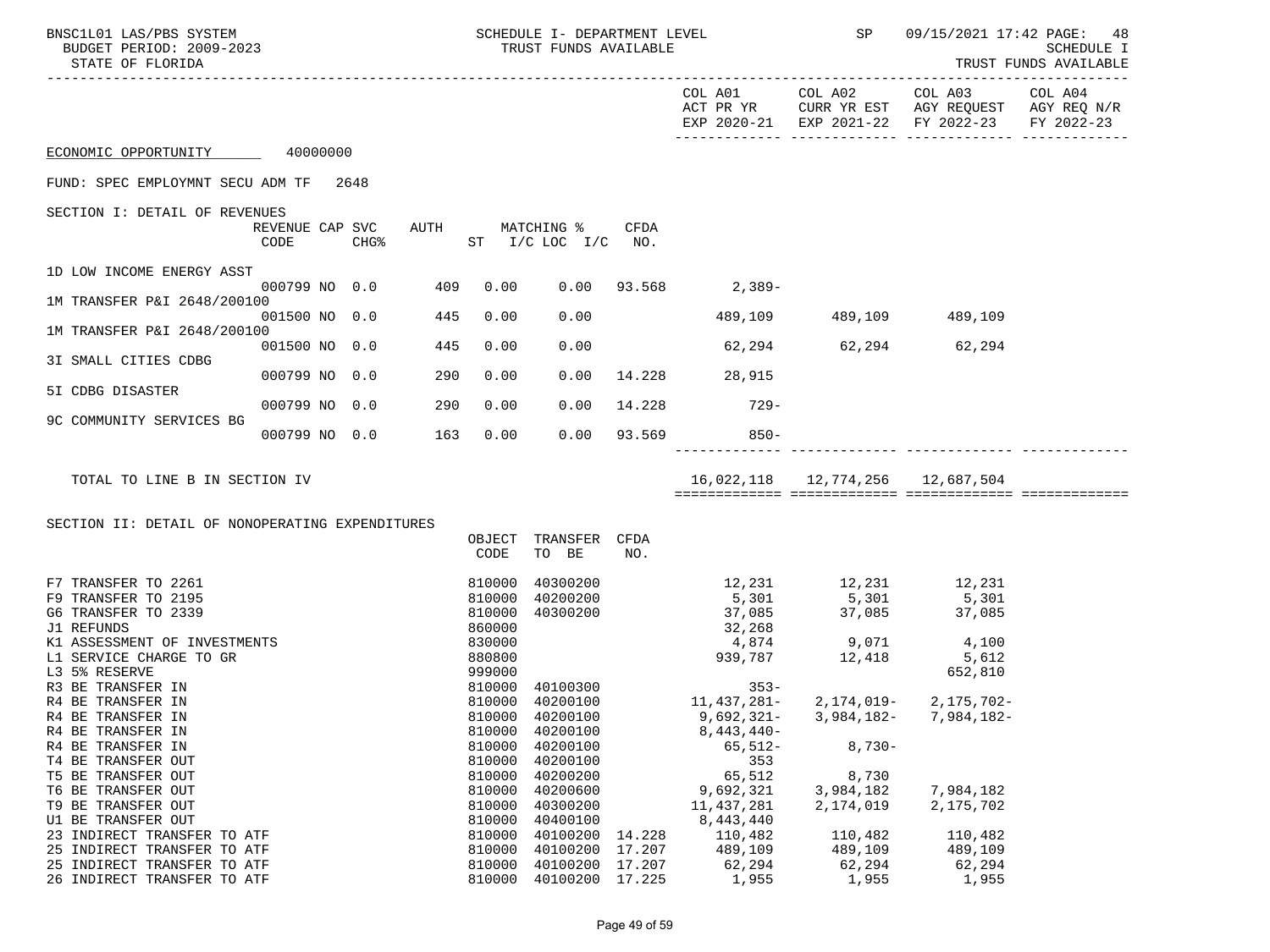| BNSC1L01 LAS/PBS SYSTEM<br>BUDGET PERIOD: 2009-2023<br>STATE OF FLORIDA                                                                                                                                                                                                                                                                                                        |                                                             | SCHEDULE I- DEPARTMENT LEVEL<br>TRUST FUNDS AVAILABLE |     |                                                                                                | <b>SP</b> SP SP                                                                                                              | 09/15/2021 17:42 PAGE: 49<br><b>SCHEDULE I</b><br>TRUST FUNDS AVAILABLE                                           |  |  |
|--------------------------------------------------------------------------------------------------------------------------------------------------------------------------------------------------------------------------------------------------------------------------------------------------------------------------------------------------------------------------------|-------------------------------------------------------------|-------------------------------------------------------|-----|------------------------------------------------------------------------------------------------|------------------------------------------------------------------------------------------------------------------------------|-------------------------------------------------------------------------------------------------------------------|--|--|
|                                                                                                                                                                                                                                                                                                                                                                                |                                                             |                                                       |     |                                                                                                | COL A01 COL A02                                                                                                              | COL A03 COL A04<br>ACT PR YR CURR YR EST AGY REQUEST AGY REQ N/R<br>EXP 2020-21 EXP 2021-22 FY 2022-23 FY 2022-23 |  |  |
| ECONOMIC OPPORTUNITY 40000000                                                                                                                                                                                                                                                                                                                                                  |                                                             |                                                       |     |                                                                                                |                                                                                                                              |                                                                                                                   |  |  |
| FUND: SPEC EMPLOYMNT SECU ADM TF 2648                                                                                                                                                                                                                                                                                                                                          |                                                             |                                                       |     |                                                                                                |                                                                                                                              |                                                                                                                   |  |  |
| SECTION II: DETAIL OF NONOPERATING EXPENDITURES                                                                                                                                                                                                                                                                                                                                | OBJECT<br>CODE                                              | TRANSFER CFDA<br>TO BE                                | NO. |                                                                                                |                                                                                                                              |                                                                                                                   |  |  |
| 42 INDIRECT TRANSFER TO ATF<br>43 INDIRECT TRANSFER TO ATF<br>44 INDIRECT TRANSFER TO ATF<br>44 INDIRECT TRANSFER TO ATF                                                                                                                                                                                                                                                       | 810000<br>810000<br>810000                                  | 40100200<br>810000 40100200                           |     | $3-$                                                                                           | 198 198                                                                                                                      | $40100200$ 93.568 $2,389-$ 2,389- 2,389-<br>$40100200$ 93.559 850- 850- 850-<br>198                               |  |  |
| TOTAL TO LINE E IN SECTION IV                                                                                                                                                                                                                                                                                                                                                  |                                                             |                                                       |     |                                                                                                | 1,692,342 736,905 1,377,938                                                                                                  |                                                                                                                   |  |  |
| SECTION III: ADJUSTMENTS                                                                                                                                                                                                                                                                                                                                                       | OBJECT<br>CODE                                              |                                                       |     |                                                                                                |                                                                                                                              |                                                                                                                   |  |  |
| B5 SEPTEMBER OPERATING REVERSIONS PY<br>B5 SEPTEMBER OPERATING REVERSIONS PY<br>C2 PY OPERATING CF TYPE B ENCUMBRANCES<br>C2 PY OPERATING CF TYPE B ENCUMBRANCES<br>F1 ROUNDING<br>F1 ROUNDING                                                                                                                                                                                 | 991000<br>991000<br>991000<br>991000<br>991000<br>991000    |                                                       |     | 322,929<br>3,118,310<br>$3,647,534-$<br>322,917-<br>3<br>$1 -$                                 |                                                                                                                              |                                                                                                                   |  |  |
| TOTAL TO LINE H IN SECTION IV                                                                                                                                                                                                                                                                                                                                                  |                                                             |                                                       |     | $529, 210 -$                                                                                   |                                                                                                                              |                                                                                                                   |  |  |
| SECTION IV: SUMMARY                                                                                                                                                                                                                                                                                                                                                            |                                                             |                                                       |     |                                                                                                |                                                                                                                              |                                                                                                                   |  |  |
| UNRESERVED FUND BALANCE - JULY 1<br>ADD: REVENUES (FROM SECTION I)<br>TOTAL FUNDS AVAILABLE (LINE A + LINE B)<br>LESS: OPERATING EXPENDITURES<br>LESS: NONOPERATING EXPENDITURES (SECTION II)<br>LESS: FIXED CAPITAL OUTLAY (TOTAL ONLY)<br>UNRESERVED FUND BALANCE - JUNE 30 - BEFORE ADJ<br>NET ADJUSTMENTS (FROM SECTION III)<br>ADJUSTED UNRESERVED FUND BALANCE - JUNE 30 | (A)<br>(B)<br>(C)<br>(D)<br>(E)<br>(F)<br>(G)<br>(H)<br>(I) |                                                       |     | 16,022,118<br>20,128,770<br>7,144,652<br>1,692,342<br>11,291,776<br>$529, 210 -$<br>10,762,566 | 4,106,652  10,762,566  16,258,386<br>12,774,256<br>23,536,822 28,945,890<br>6,541,531<br>736,905<br>16,258,386<br>16,258,386 | 12,687,504<br>10,532,801<br>1,377,938<br>17,035,151<br>17,035,151                                                 |  |  |
| TOTAL UNRESERVED FUND BALANCE FROM STATEWIDE CFO FILE:                                                                                                                                                                                                                                                                                                                         |                                                             |                                                       |     | 4,106,652                                                                                      |                                                                                                                              |                                                                                                                   |  |  |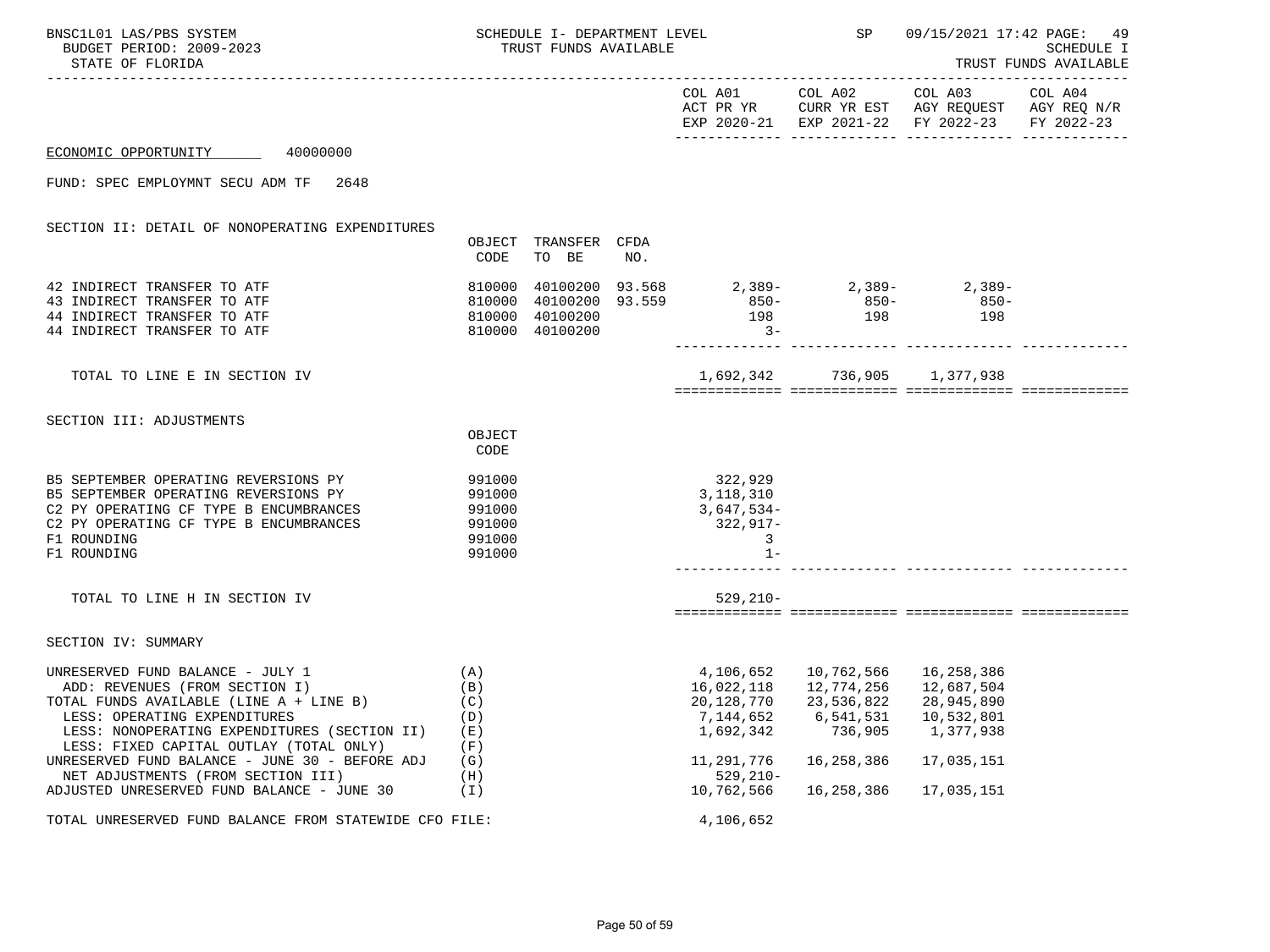| BNSC1L01 LAS/PBS SYSTEM<br>BUDGET PERIOD: 2009-2023<br>STATE OF FLORIDA |                            | SCHEDULE I- DEPARTMENT LEVEL<br>TRUST FUNDS AVAILABLE |                                     | SP                                    | 09/15/2021 17:42 PAGE:               | 50<br>SCHEDULE I<br>TRUST FUNDS AVAILABLE |
|-------------------------------------------------------------------------|----------------------------|-------------------------------------------------------|-------------------------------------|---------------------------------------|--------------------------------------|-------------------------------------------|
|                                                                         |                            |                                                       | COL A01<br>ACT PR YR<br>EXP 2020-21 | COL A02<br>CURR YR EST<br>EXP 2021-22 | COL A03<br>AGY REQUEST<br>FY 2022-23 | COL A04<br>AGY REQ N/R<br>FY 2022-23      |
| 40000000<br>ECONOMIC OPPORTUNITY                                        |                            |                                                       |                                     |                                       |                                      |                                           |
| FUND: SPEC EMPLOYMNT SECU ADM TF<br>2648                                |                            |                                                       |                                     |                                       |                                      |                                           |
|                                                                         |                            |                                                       |                                     |                                       |                                      |                                           |
| SCHEDULE IB: DETAIL OF UNRESERVED FUND BALANCE                          | FUNDING SOURCE<br>STATE(S) | RESTRICTED(R)                                         |                                     |                                       |                                      |                                           |
|                                                                         | NONSTATE(N)                | UNRESTRICTED(U)                                       |                                     |                                       |                                      |                                           |
| D5 REEMPLOYMENT PENALTY AND INTEREST                                    | S                          | U                                                     |                                     | 10,762,566 16,258,386 17,035,151      |                                      |                                           |
| ADJUSTED UNRESERVED FUND BALANCE - JUNE 30                              |                            |                                                       | 10,762,566                          | 16,258,386                            | 17,035,151                           |                                           |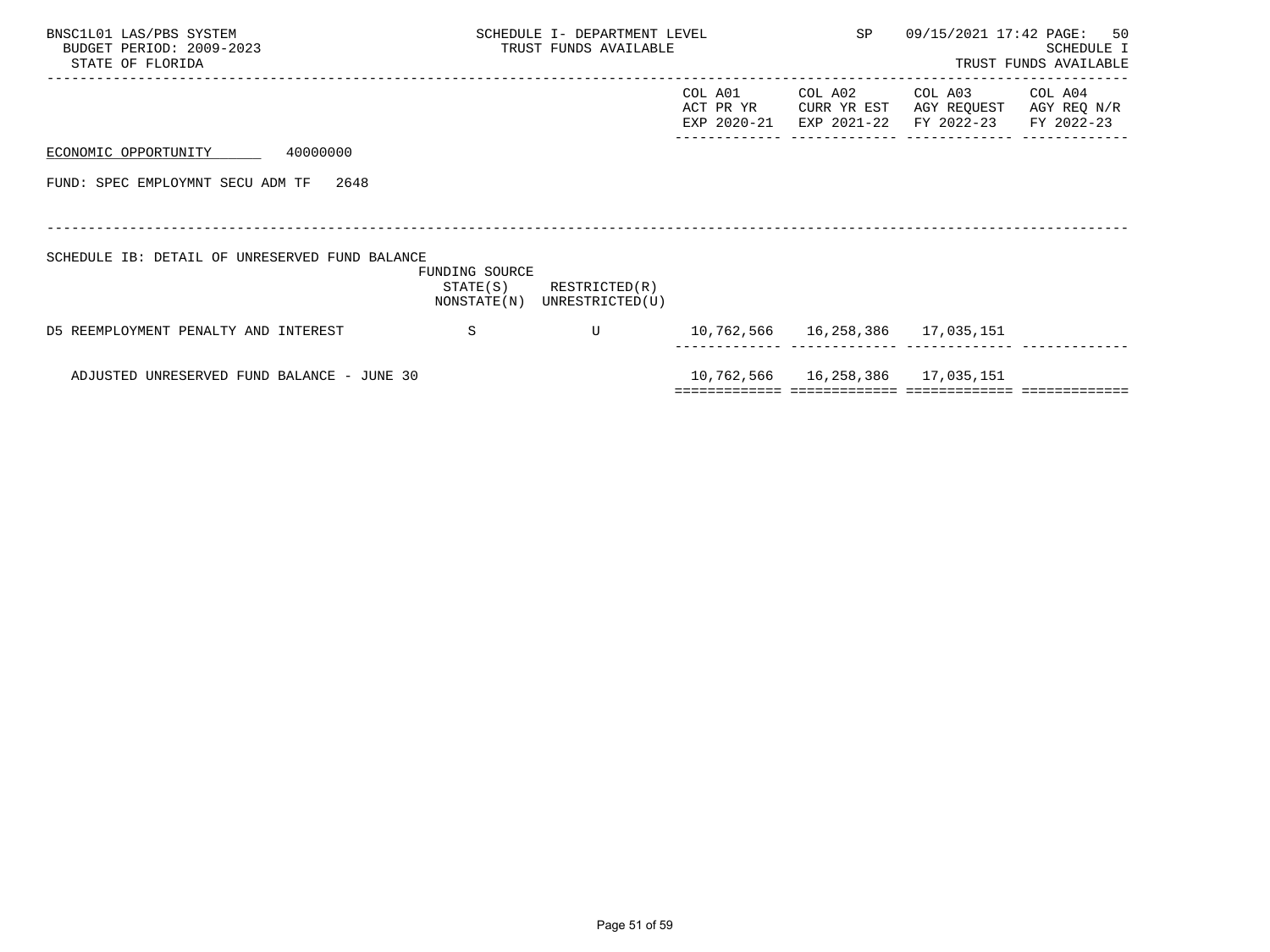| BNSC1L01 LAS/PBS SYSTEM<br>BUDGET PERIOD: 2009-2023<br>STATE OF FLORIDA |                            |                  | SCHEDULE I- DEPARTMENT LEVEL<br>TRUST FUNDS AVAILABLE |                |                                    | <b>SP</b> SP | 09/15/2021 17:42 PAGE: 51<br>SCHEDULE I<br>TRUST FUNDS AVAILABLE |                                 |                                                                          |                       |
|-------------------------------------------------------------------------|----------------------------|------------------|-------------------------------------------------------|----------------|------------------------------------|--------------|------------------------------------------------------------------|---------------------------------|--------------------------------------------------------------------------|-----------------------|
|                                                                         |                            |                  |                                                       |                |                                    |              | COL A01<br>ACT PR YR<br>EXP 2020-21                              | COL A02                         | COL A03<br>CURR YR EST AGY REQUEST AGY REQ N/R<br>EXP 2021-22 FY 2022-23 | COL A04<br>FY 2022-23 |
| ECONOMIC OPPORTUNITY 40000000                                           |                            |                  |                                                       |                |                                    |              |                                                                  |                                 |                                                                          |                       |
| FUND: TOURISM PROMOTIONAL TF 2722                                       |                            |                  |                                                       |                |                                    |              |                                                                  |                                 |                                                                          |                       |
| SECTION I: DETAIL OF REVENUES                                           | REVENUE CAP SVC<br>CODE    | CHG <sup>8</sup> | AUTH                                                  |                | MATCHING %<br>$ST$ $I/C$ LOC $I/C$ | CFDA<br>NO.  |                                                                  |                                 |                                                                          |                       |
| B7 INTEREST EARNED ON INVESTMENTS                                       |                            |                  |                                                       |                |                                    |              |                                                                  |                                 |                                                                          |                       |
| GL TRANSFER 2041/400100                                                 | 000500 NO 8.0              |                  | 215                                                   | 0.00           | 0.00                               |              | 84,675                                                           |                                 | 22,605                                                                   |                       |
| 15 CDBG DISASTER                                                        | 001500 NO 0.0              |                  | 215                                                   | 0.00           | 0.00                               |              | 7,876- 7,876- 7,876- 7,876-                                      |                                 |                                                                          |                       |
| LG TRANSFER 2041/400100                                                 | 000700 NO 0.0              |                  | 290                                                   | 0.00           | 0.00                               |              | 14.228 43,951 390,849 390,849                                    |                                 |                                                                          |                       |
| LM TRANSFER 2722/300200                                                 | 001500 NO 0.0              |                  | 215                                                   | 0.00           | 0.00                               |              |                                                                  | 7,876 7,876 7,876               |                                                                          |                       |
| LM TRANSFER 2722/300200                                                 | 001500 NO 0.0              |                  | 215                                                   | 0.00           | 0.00                               |              |                                                                  | 130,381 130,381 130,381         |                                                                          |                       |
| L4 TRANSFER FROM 2021/100200                                            | 001500 NO 0.0              |                  | 215                                                   | 0.00           | 0.00                               |              | $50,998$ 50,998 50,998                                           |                                 |                                                                          |                       |
|                                                                         | 001500 NO 0.0              |                  | 215                                                   | 0.00           | 0.00                               |              | 31 31 31                                                         |                                 | 31                                                                       |                       |
| L4 TRANSFER FROM 2021/100200                                            | 001500 NO 0.0              |                  | 215                                                   | 0.00           | 0.00                               |              | 1,812 1,812 1,812                                                |                                 |                                                                          |                       |
| L7 TRANSFER FROM REV 2494                                               | 001500 NO 0.0              |                  | 288.122                                               | 0.00           | 0.00                               |              | 18,459,648                                                       | 21,410,786 26,664,358           |                                                                          |                       |
| ML TRANSFER 2722/300200                                                 | 001500 NO 0.0              |                  | 215                                                   | 0.00           | 0.00                               |              |                                                                  | $130,381 - 130,381 - 130,381 -$ |                                                                          |                       |
| ML TRANSFER 2722/300200                                                 | 001500 NO 0.0              |                  | 215                                                   | 0.00           | 0.00                               |              | $50,998 - 50,998 - 50,998 -$                                     |                                 |                                                                          |                       |
| M7 TRANSFER FROM DCF- TANF                                              | 001510 NO 0.0              |                  | 20.506                                                | 0.00           | 0.00                               | 93.558       |                                                                  |                                 | 236 236<br>236                                                           |                       |
| N3 TRANSFER 2401/200100                                                 | 001510 NO 0.0              |                  | 445                                                   | 0.00           | 0.00                               | 93.558       | 236                                                              |                                 |                                                                          |                       |
| 3I CDBG DISASTER                                                        |                            |                  |                                                       |                |                                    |              |                                                                  |                                 |                                                                          |                       |
| 5I CDBG DISASTER                                                        | 000799 NO 0.0              |                  | 290                                                   | 0.00           | 0.00                               |              | 14.228 34,953                                                    |                                 |                                                                          |                       |
| 7L TRANSFER FROM REV 2494                                               | 000799 NO 0.0              |                  | 290                                                   | 0.00           | 0.00                               | 14.228       | $43,951-$                                                        |                                 |                                                                          |                       |
|                                                                         | 001500 NO 0.0 288.122 0.00 |                  |                                                       |                | 0.00                               |              |                                                                  |                                 | 189, 214 235, 642                                                        |                       |
| TOTAL TO LINE B IN SECTION IV                                           |                            |                  |                                                       |                |                                    |              | 18,581,355                                                       | 21,992,928 27,315,533           |                                                                          |                       |
| SECTION II: DETAIL OF NONOPERATING EXPENDITURES                         |                            |                  |                                                       |                |                                    |              |                                                                  |                                 |                                                                          |                       |
|                                                                         |                            |                  |                                                       | OBJECT<br>CODE | TRANSFER<br>TO BE                  | CFDA<br>NO.  |                                                                  |                                 |                                                                          |                       |
| F1 TRANSFER TO 2021                                                     |                            |                  |                                                       |                | 810000 40100100                    |              |                                                                  | 122,505                         | 122,505                                                                  |                       |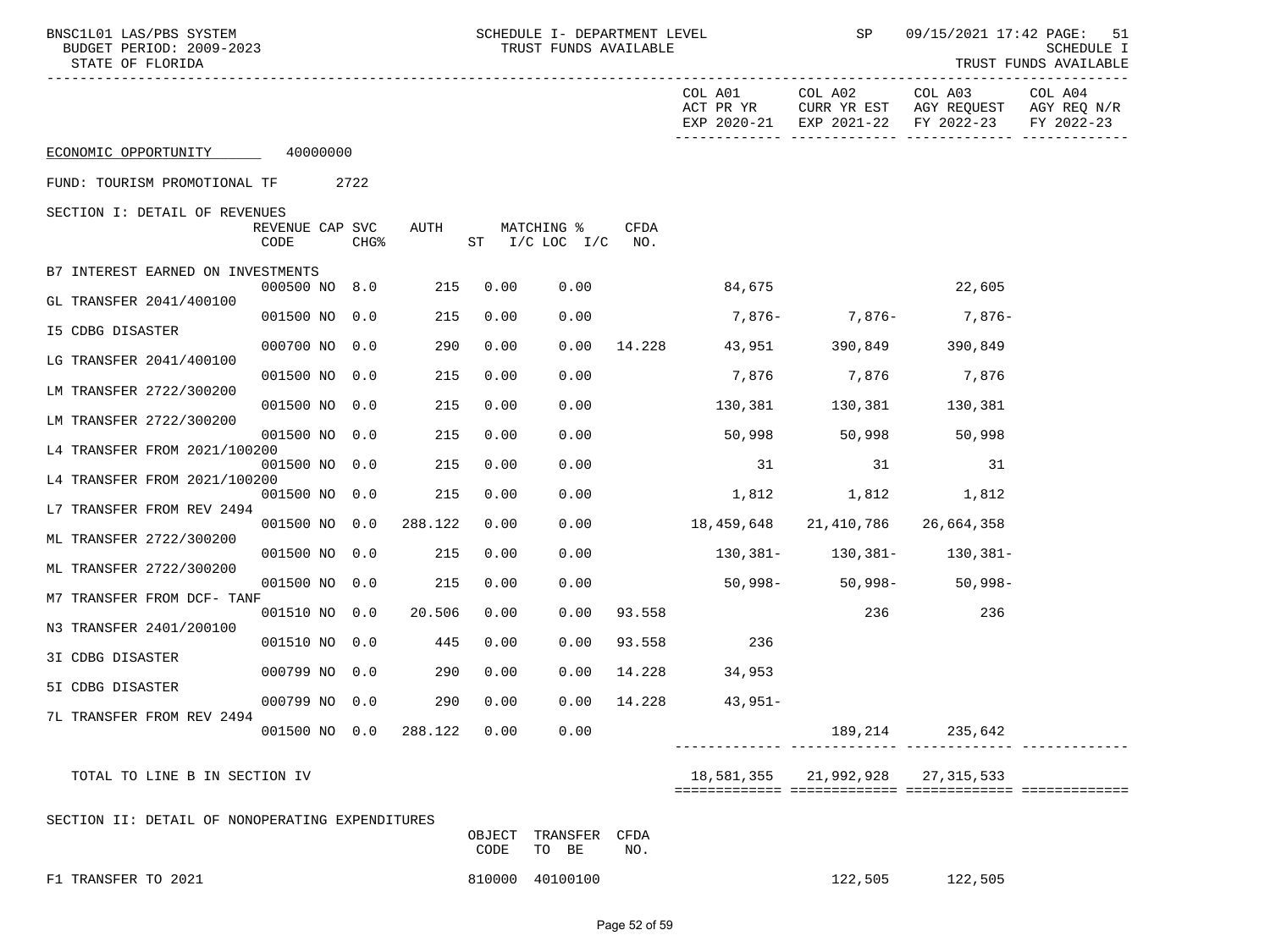| BNSC1L01 LAS/PBS SYSTEM<br>BUDGET PERIOD: 2009-2023<br>STATE OF FLORIDA                                                                                                                                                                                                                                                                                                        |                                                             | SCHEDULE I- DEPARTMENT LEVEL<br>TRUST FUNDS AVAILABLE |                                                                                                                                            |                                                   | SP 09/15/2021 17:42 PAGE: 52<br><b>SCHEDULE I</b><br>TRUST FUNDS AVAILABLE                                                |         |  |
|--------------------------------------------------------------------------------------------------------------------------------------------------------------------------------------------------------------------------------------------------------------------------------------------------------------------------------------------------------------------------------|-------------------------------------------------------------|-------------------------------------------------------|--------------------------------------------------------------------------------------------------------------------------------------------|---------------------------------------------------|---------------------------------------------------------------------------------------------------------------------------|---------|--|
|                                                                                                                                                                                                                                                                                                                                                                                |                                                             |                                                       |                                                                                                                                            |                                                   | COL A01 COL A02 COL A03<br>ACT PR YR CURR YR EST AGY REQUEST AGY REQ N/R<br>EXP 2020-21 EXP 2021-22 FY 2022-23 FY 2022-23 | COL A04 |  |
| ECONOMIC OPPORTUNITY 40000000                                                                                                                                                                                                                                                                                                                                                  |                                                             |                                                       |                                                                                                                                            |                                                   |                                                                                                                           |         |  |
| FUND: TOURISM PROMOTIONAL TF 2722                                                                                                                                                                                                                                                                                                                                              |                                                             |                                                       |                                                                                                                                            |                                                   |                                                                                                                           |         |  |
| SECTION II: DETAIL OF NONOPERATING EXPENDITURES                                                                                                                                                                                                                                                                                                                                |                                                             |                                                       |                                                                                                                                            |                                                   |                                                                                                                           |         |  |
|                                                                                                                                                                                                                                                                                                                                                                                |                                                             | OBJECT TRANSFER CFDA<br>CODE TO BE NO.                |                                                                                                                                            |                                                   |                                                                                                                           |         |  |
| K1 ASSESSMENT OF INVESTMENTS<br>L1 SERVICE CHARGE TO GR<br>L3 5% RESERVE<br>S1 BE TRANSFER IN<br>S1 BE TRANSFER IN                                                                                                                                                                                                                                                             | 830000<br>880800<br>810000                                  | 40400100                                              | 6,053<br>6,290<br>$108 -$                                                                                                                  |                                                   | 1,321<br>1,808                                                                                                            |         |  |
| T1 BE TRANSFER OUT<br>T9 BE TRANSFER OUT                                                                                                                                                                                                                                                                                                                                       |                                                             | 810000 40100100                                       | 108                                                                                                                                        |                                                   |                                                                                                                           |         |  |
| 23 INDIRECT TRANSFER TO ATF<br>44 INDIRECT TRANSFER TO ATF<br>44 INDIRECT TRANSFER TO ATF                                                                                                                                                                                                                                                                                      |                                                             | 810000 40100200                                       | 810000 40300200 623,941 199,703- 199,703-<br>810000 40100200 14.228 8,998- 8,998- 8,998- 8,998-<br>$122,505$ $122,505$ $122,505$ $122,505$ |                                                   |                                                                                                                           |         |  |
| TOTAL TO LINE E IN SECTION IV                                                                                                                                                                                                                                                                                                                                                  |                                                             |                                                       |                                                                                                                                            | 176,848 287,010 1,386,464                         |                                                                                                                           |         |  |
| SECTION III: ADJUSTMENTS                                                                                                                                                                                                                                                                                                                                                       | OBJECT<br>CODE                                              |                                                       |                                                                                                                                            |                                                   |                                                                                                                           |         |  |
| B5 SEPTEMBER OPERATING REVERSIONS PY<br>B6 SEPTEMBER OPERATING REVERSIONS PY<br>C2 PY OPERATING CF TYPE B ENCUMBRANCES<br>C2 PY OPERATING CF TYPE B ENCUMBRANCES 991000<br>D5 EST REVERSION FOR VISIT FLORIDA CONTRACT 991000                                                                                                                                                  | 991000<br>991000<br>991000                                  |                                                       | 96,916<br>12,394<br>12,394-<br>6,096,893-<br>3,879,490                                                                                     |                                                   |                                                                                                                           |         |  |
| TOTAL TO LINE H IN SECTION IV                                                                                                                                                                                                                                                                                                                                                  |                                                             |                                                       | $2,120,487-$                                                                                                                               |                                                   |                                                                                                                           |         |  |
| SECTION IV: SUMMARY                                                                                                                                                                                                                                                                                                                                                            |                                                             |                                                       |                                                                                                                                            |                                                   |                                                                                                                           |         |  |
| UNRESERVED FUND BALANCE - JULY 1<br>ADD: REVENUES (FROM SECTION I)<br>TOTAL FUNDS AVAILABLE (LINE A + LINE B)<br>LESS: OPERATING EXPENDITURES<br>LESS: NONOPERATING EXPENDITURES (SECTION II)<br>LESS: FIXED CAPITAL OUTLAY (TOTAL ONLY)<br>UNRESERVED FUND BALANCE - JUNE 30 - BEFORE ADJ<br>NET ADJUSTMENTS (FROM SECTION III)<br>ADJUSTED UNRESERVED FUND BALANCE - JUNE 30 | (A)<br>(B)<br>(C)<br>(D)<br>(E)<br>(F)<br>(G)<br>(H)<br>(I) |                                                       | 8,127,416<br>18,581,355<br>26,708,771<br>24, 411, 436<br>176,848<br>2,120,487<br>$2,120,487-$                                              | 21,992,928<br>21,992,928<br>21,705,918<br>287,010 | 27, 315, 533<br>27, 315, 533<br>24,705,918<br>1,386,464<br>1,223,151<br>1,223,151                                         |         |  |

TOTAL UNRESERVED FUND BALANCE FROM STATEWIDE CFO FILE:  $8,127,416$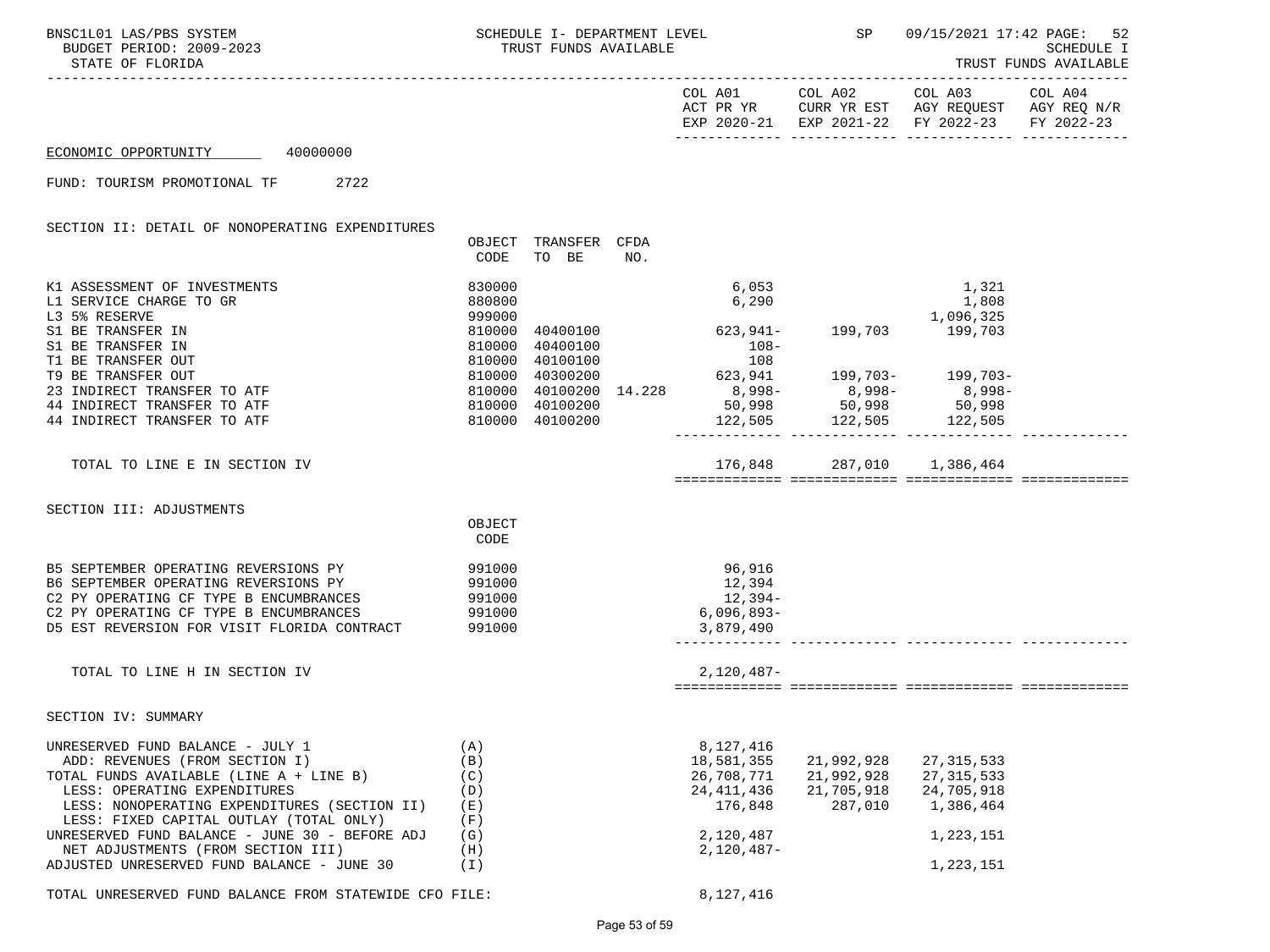| BNSC1L01 LAS/PBS SYSTEM<br>BUDGET PERIOD: 2009-2023<br>STATE OF FLORIDA |                            | SCHEDULE I- DEPARTMENT LEVEL<br>TRUST FUNDS AVAILABLE |                                     | SP                     | 09/15/2021 17:42 PAGE: 53                                   | SCHEDULE I<br>TRUST FUNDS AVAILABLE |
|-------------------------------------------------------------------------|----------------------------|-------------------------------------------------------|-------------------------------------|------------------------|-------------------------------------------------------------|-------------------------------------|
|                                                                         |                            |                                                       | COL A01<br>ACT PR YR<br>EXP 2020-21 | COL A02<br>CURR YR EST | COL A03<br>AGY REQUEST<br>EXP 2021-22 FY 2022-23 FY 2022-23 | COL A04<br>AGY REQ N/R              |
| ECONOMIC OPPORTUNITY                                                    | 40000000                   |                                                       |                                     |                        |                                                             |                                     |
| FUND: TOURISM PROMOTIONAL TF                                            | 2722                       |                                                       |                                     |                        |                                                             |                                     |
|                                                                         |                            |                                                       |                                     |                        |                                                             |                                     |
| SCHEDULE IB: DETAIL OF UNRESERVED FUND BALANCE                          | FUNDING SOURCE<br>STATE(S) | RESTRICTED(R)<br>NONSTATE(N) UNRESTRICTED(U)          |                                     |                        |                                                             |                                     |
| C9 RENTAL CAR FEES                                                      | S                          | U                                                     |                                     |                        | 1,223,151                                                   |                                     |
| ADJUSTED UNRESERVED FUND BALANCE - JUNE 30                              |                            |                                                       |                                     |                        | 1,223,151                                                   |                                     |

============= ============= ============= =============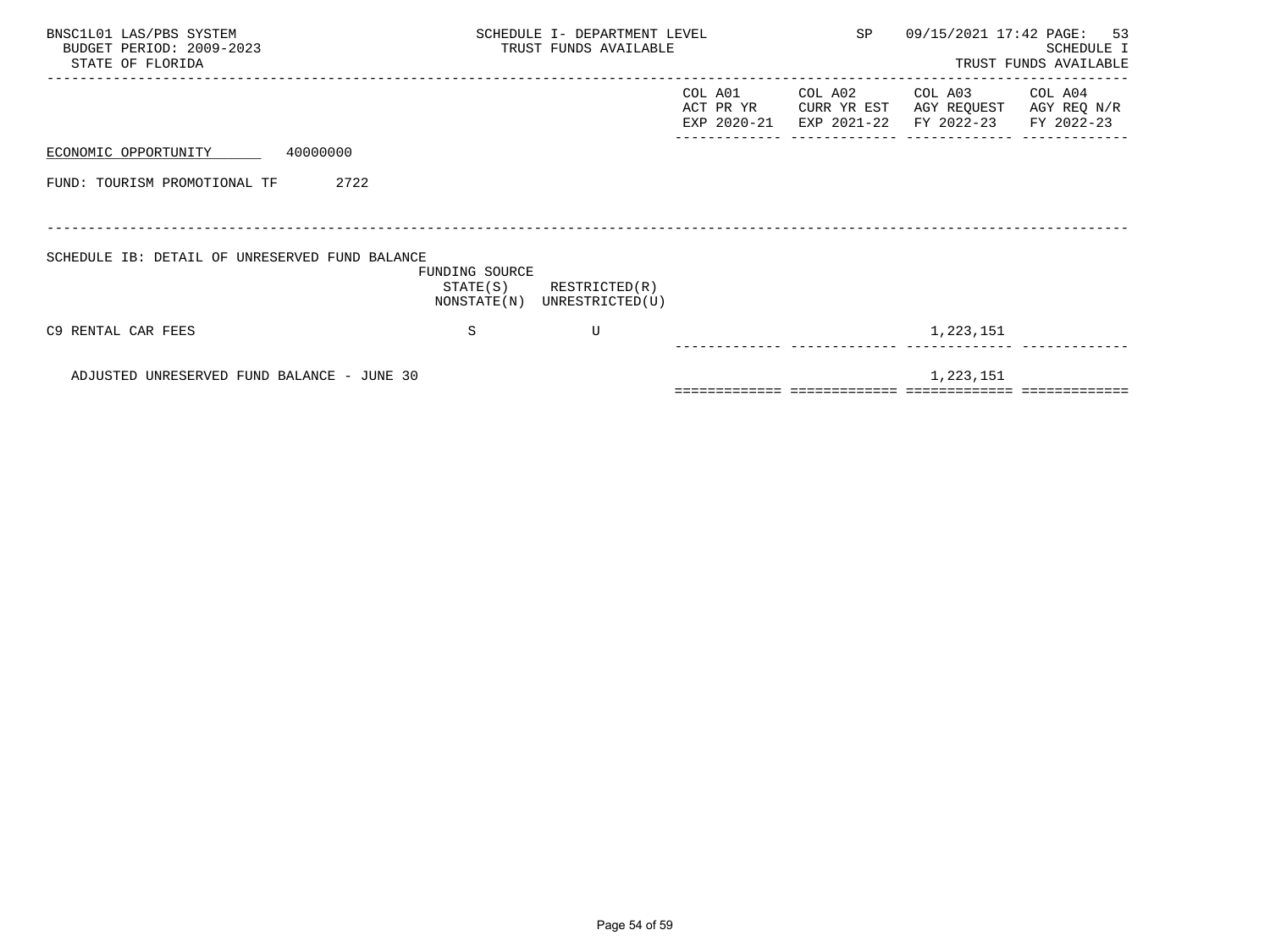| BNSC1L01 LAS/PBS SYSTEM<br>BUDGET PERIOD: 2009-2023<br>STATE OF FLORIDA |                         |  |                  |      |      | SCHEDULE I- DEPARTMENT LEVEL<br>TRUST FUNDS AVAILABLE |             |                      | SP                                            | 09/15/2021 17:42 PAGE:<br>-54<br>SCHEDULE I<br>TRUST FUNDS AVAILABLE                 |                       |  |
|-------------------------------------------------------------------------|-------------------------|--|------------------|------|------|-------------------------------------------------------|-------------|----------------------|-----------------------------------------------|--------------------------------------------------------------------------------------|-----------------------|--|
|                                                                         |                         |  |                  |      |      |                                                       |             | COL A01<br>ACT PR YR | COL A02                                       | COL A03<br>CURR YR EST AGY REQUEST AGY REQ N/R<br>EXP 2020-21 EXP 2021-22 FY 2022-23 | COL A04<br>FY 2022-23 |  |
| ECONOMIC OPPORTUNITY 40000000                                           |                         |  |                  |      |      |                                                       |             |                      |                                               |                                                                                      |                       |  |
| FUND: UNEMPLOYMENT COMP BENE TF                                         |                         |  | 2765             |      |      |                                                       |             |                      |                                               |                                                                                      |                       |  |
| SECTION I: DETAIL OF REVENUES                                           |                         |  |                  |      |      |                                                       |             |                      |                                               |                                                                                      |                       |  |
|                                                                         | REVENUE CAP SVC<br>CODE |  | CHG <sup>8</sup> | AUTH |      | MATCHING %<br>ST I/C LOC I/C                          | CFDA<br>NO. |                      |                                               |                                                                                      |                       |  |
| A3 UNEMPLOYMENT COMPENSATION                                            |                         |  |                  |      |      |                                                       |             |                      |                                               |                                                                                      |                       |  |
|                                                                         | 000100 YES 0.0          |  |                  | 443  | 0.00 | 0.00                                                  | 17.225      | 6                    | 6                                             | 6                                                                                    |                       |  |
| B3 UNEMPLOYMENT COMPENSATION                                            | 000300 YES 0.0          |  |                  | 443  | 0.00 | 0.00                                                  |             | 17.225 119,364,638   | 119,364,638                                   | 119,364,638                                                                          |                       |  |
| <b>B9 UC INTEREST</b>                                                   |                         |  |                  |      |      |                                                       |             |                      |                                               |                                                                                      |                       |  |
| E3 TRADE EMPLOYMENT COMP                                                | 000504 NO 0.0           |  |                  | 443  | 0.00 | 0.00                                                  | 17.225      | 25,654,765           | 20,069,660                                    | 20,069,660                                                                           |                       |  |
|                                                                         | 000700 NO 0.0           |  |                  | 443  | 0.00 | 0.00                                                  | 17.245      | 355,156              | 260,448                                       | 219,013                                                                              |                       |  |
| E5 UC DISASTER                                                          | 000700 NO 0.0           |  |                  | 443  | 0.00 | 0.00                                                  | 17.225      | 1,307,530            | 1,307,530                                     | 1,307,530                                                                            |                       |  |
| E7 UC EX-SERVICEMEN                                                     |                         |  |                  |      |      |                                                       |             |                      |                                               |                                                                                      |                       |  |
| E9 UC FEDERAL EMPLOYEES                                                 | 000700 NO 0.0           |  |                  | 443  | 0.00 | 0.00                                                  | 17.225      | 3,053,493            | 2,239,228                                     | 1,882,978                                                                            |                       |  |
|                                                                         | 000700 NO 0.0           |  |                  | 443  | 0.00 | 0.00                                                  | 17.225      | 10,784,124           | 7,908,358                                     | 6,650,210                                                                            |                       |  |
| F9 UC EMERGENCY                                                         | 000700 NO 0.0           |  |                  | 443  | 0.00 | 0.00                                                  | 17.225      | 11,280,371           |                                               |                                                                                      |                       |  |
| J6 ARRA UC ADDITIONAL                                                   |                         |  |                  |      |      |                                                       |             |                      |                                               |                                                                                      |                       |  |
| J7 ARRA UC EXTENDED                                                     | 000750 NO 0.0           |  |                  | 443  | 0.00 | 0.00                                                  | 17.225      | 378,942              |                                               |                                                                                      |                       |  |
|                                                                         | 000750 NO 0.0           |  |                  | 443  | 0.00 | 0.00                                                  | 17.225      | 296,570              |                                               |                                                                                      |                       |  |
| M3 TRANSFER 2767/200200                                                 | 001500 NO 0.0           |  |                  | 443  | 0.00 | 0.00                                                  |             |                      | 17.225 1040,309,000 1422,900,000 1417,500,000 |                                                                                      |                       |  |
| PA COVID-19 FPUC CARES ACT \$600                                        |                         |  |                  |      |      |                                                       |             |                      |                                               |                                                                                      |                       |  |
| PB COVID-19 WW CARES ACT                                                | 001112 NO 0.0           |  |                  | 443  | 0.00 | 0.00                                                  |             | 17.22510811,524,735  |                                               |                                                                                      |                       |  |
|                                                                         | 001112 NO 0.0           |  |                  | 443  | 0.00 | 0.00                                                  |             | 17.225 128,340,189-  |                                               |                                                                                      |                       |  |
| PC COVID-19 PEUC CARES ACT                                              | 001112 NO 0.0           |  |                  | 443  | 0.00 | 0.00                                                  |             | 17.225 4375,417,405  |                                               |                                                                                      |                       |  |
| PD COVID-19 ADMIN - FAMILIES FIRST                                      |                         |  |                  |      |      |                                                       |             |                      |                                               |                                                                                      |                       |  |
| PE COVID-19 PUA CARES ACT                                               | 000700 NO 0.0           |  |                  | 443  | 0.00 | 0.00                                                  |             | 17.225 59,434,879    |                                               |                                                                                      |                       |  |
|                                                                         | 001112 NO 0.0           |  |                  | 443  | 0.00 | 0.00                                                  |             | 17.225 2611,763,141  |                                               |                                                                                      |                       |  |
| PJ RA MIXED EARNER ADMIN GRANT COVID-19                                 | 000700 NO 0.0           |  |                  | 443  | 0.00 | 0.00                                                  | 17.225      | 169,649              |                                               |                                                                                      |                       |  |
| PK RA WAITING WK FED REIMBURSEMENT 50% COVID-19                         |                         |  |                  |      |      |                                                       |             |                      |                                               |                                                                                      |                       |  |
| PL RA EXTENDED BENEFIT PANDEMIC COVID-19                                | 000700 NO 0.0           |  |                  | 443  | 0.00 | 0.00                                                  | 17.225      | 11,064,480           |                                               |                                                                                      |                       |  |
|                                                                         | 000700 NO 0.0           |  |                  | 443  | 0.00 | 0.00                                                  |             | 17.225 196,210,486   |                                               |                                                                                      |                       |  |
| PN COVID-19 S/L GOVT NONPROFIT INDIAN TRIBE REIM                        | 000700 NO 0.0           |  |                  | 443  | 0.00 | 0.00                                                  | 17.225      | 6,590                | 6,590                                         | 6,590                                                                                |                       |  |
| Q3 REFUNDS                                                              |                         |  |                  |      |      |                                                       |             |                      |                                               |                                                                                      |                       |  |
|                                                                         | 001800 NO 0.0           |  |                  | 215  | 0.00 | 0.00                                                  |             | 3,083,312            | 2,578,394                                     | 1,500,000                                                                            |                       |  |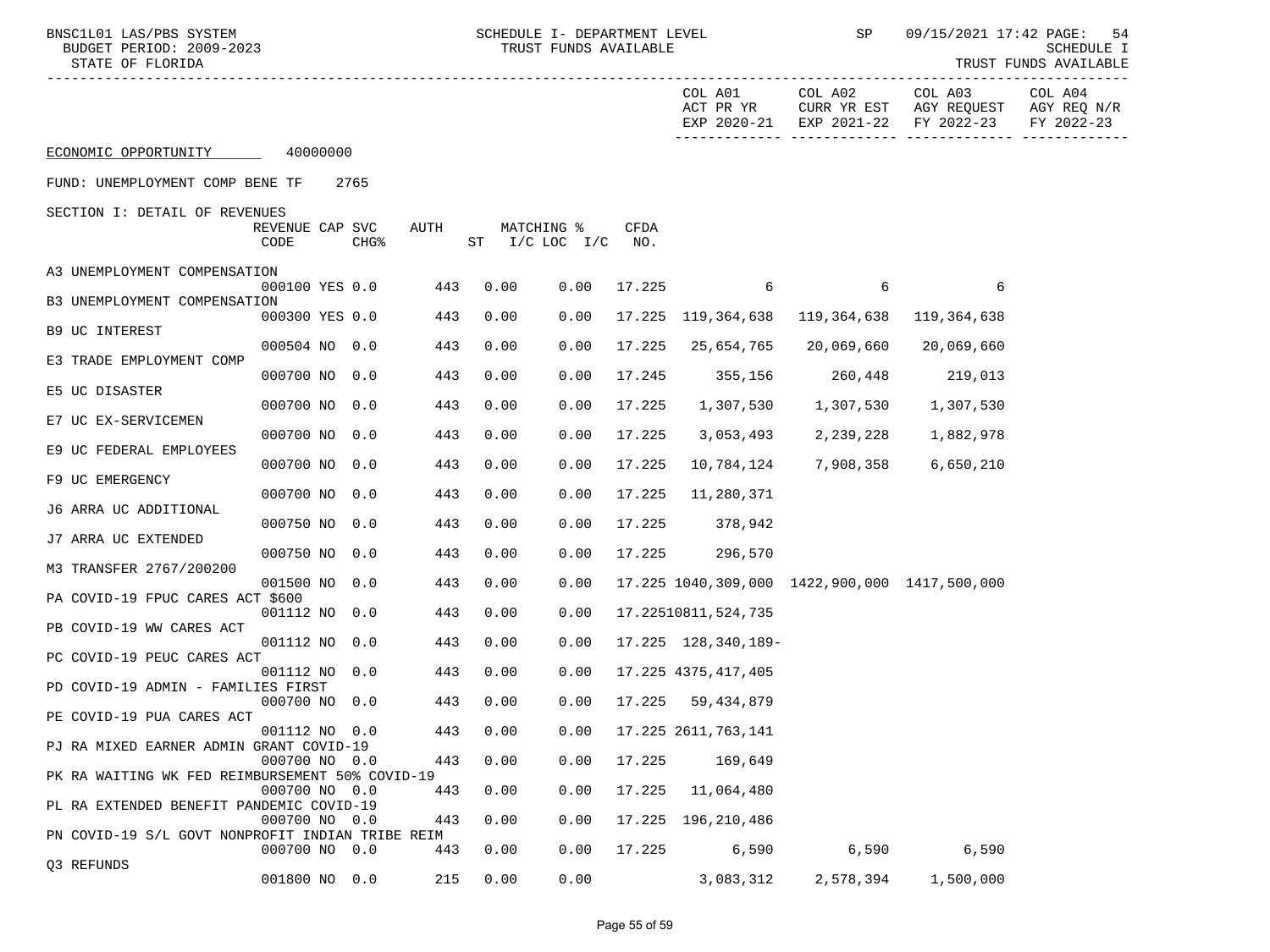| BNSC1L01 LAS/PBS SYSTEM<br>BUDGET PERIOD: 2009-2023<br>STATE OF FLORIDA                                                                                                                                                            |                                      | SCHEDULE I- DEPARTMENT LEVEL<br>TRUST FUNDS AVAILABLE                                                                                                                                                                    |                                                                                                     | <b>SP</b>                                                                                                | 09/15/2021 17:42 PAGE:<br>55<br>SCHEDULE I<br>TRUST FUNDS AVAILABLE                                               |  |
|------------------------------------------------------------------------------------------------------------------------------------------------------------------------------------------------------------------------------------|--------------------------------------|--------------------------------------------------------------------------------------------------------------------------------------------------------------------------------------------------------------------------|-----------------------------------------------------------------------------------------------------|----------------------------------------------------------------------------------------------------------|-------------------------------------------------------------------------------------------------------------------|--|
|                                                                                                                                                                                                                                    |                                      |                                                                                                                                                                                                                          |                                                                                                     | COL A01 COL A02                                                                                          | COL A03 COL A04<br>ACT PR YR CURR YR EST AGY REQUEST AGY REQ N/R<br>EXP 2020-21 EXP 2021-22 FY 2022-23 FY 2022-23 |  |
| ECONOMIC OPPORTUNITY 40000000                                                                                                                                                                                                      |                                      |                                                                                                                                                                                                                          |                                                                                                     |                                                                                                          |                                                                                                                   |  |
| FUND: UNEMPLOYMENT COMP BENE TF                                                                                                                                                                                                    | 2765                                 |                                                                                                                                                                                                                          |                                                                                                     |                                                                                                          |                                                                                                                   |  |
| SECTION I: DETAIL OF REVENUES                                                                                                                                                                                                      |                                      |                                                                                                                                                                                                                          |                                                                                                     |                                                                                                          |                                                                                                                   |  |
|                                                                                                                                                                                                                                    | REVENUE CAP SVC<br>$CHG$ $8$<br>CODE | AUTH MATCHING %<br>ST I/C LOC I/C                                                                                                                                                                                        | CFDA<br>NO.                                                                                         |                                                                                                          |                                                                                                                   |  |
| X1 WARRANT CANCELLATIONS                                                                                                                                                                                                           | 003700 NO 0.0 215                    | 0.00<br>0.00                                                                                                                                                                                                             |                                                                                                     |                                                                                                          |                                                                                                                   |  |
| X3 WARRANT CANCELLATIONS                                                                                                                                                                                                           |                                      |                                                                                                                                                                                                                          |                                                                                                     |                                                                                                          |                                                                                                                   |  |
| 50 SB50 DOR TRANSFER FROM 2767                                                                                                                                                                                                     | 003800 NO 0.0 215                    | 0.00<br>0.00                                                                                                                                                                                                             | $30,059$ $30,059$ $30,059$                                                                          |                                                                                                          |                                                                                                                   |  |
|                                                                                                                                                                                                                                    | 443 0.00<br>001500 NO 0.0            | 0.00                                                                                                                                                                                                                     | 17.225                                                                                              |                                                                                                          | 526,000,000 1080,000,000                                                                                          |  |
| TOTAL TO LINE B IN SECTION IV                                                                                                                                                                                                      |                                      |                                                                                                                                                                                                                          | 19154,598,748 2104,114,517 2649,980,290                                                             |                                                                                                          |                                                                                                                   |  |
| SECTION II: DETAIL OF NONOPERATING EXPENDITURES                                                                                                                                                                                    |                                      |                                                                                                                                                                                                                          |                                                                                                     |                                                                                                          |                                                                                                                   |  |
|                                                                                                                                                                                                                                    |                                      | TRANSFER CFDA<br>OBJECT<br>TO BE<br>CODE                                                                                                                                                                                 | NO.                                                                                                 |                                                                                                          |                                                                                                                   |  |
| F1 TRANSFER TO 2021<br>F2 TRANSFER TO 2021<br>F3 TRANSFER TO 2021<br>F4 TRANSFER TO 2195<br>F7 TRANSFER TO 2261<br>F8 TRANSFER TO 2648<br>F9 TRANSFER TO 2195<br>GE TRANSFER TO 2195<br>G9 TRANSFER TO 2767<br>H3 TRANSFER TO 2648 |                                      | 810000<br>40100100<br>40100200<br>810000<br>810000<br>40100300<br>810000<br>40200100<br>40300200<br>810000<br>810000<br>40200100<br>810000<br>40200200<br>810000<br>40200700<br>40200200<br>810000<br>40300200<br>810000 | 2,540<br>486,920<br>246, 315<br>$16,913$<br>$608$<br>$58,114,869$<br>545,720<br>11,500,000<br>9,192 | 7,061 7,061<br>2,540<br>486,920<br>246,315<br>16,913<br>608<br>545,720<br>11,500,000<br>$9,192$<br>4 741 | 11,500,000                                                                                                        |  |
| H6 TRANSFER TO 2041<br>J1 REFUNDS                                                                                                                                                                                                  |                                      | 40300200<br>810000<br>860000                                                                                                                                                                                             | 4,741<br>42,446                                                                                     | 4,741                                                                                                    |                                                                                                                   |  |
| M1 UC BENEFIT PAYMENTS                                                                                                                                                                                                             |                                      | 820000                                                                                                                                                                                                                   | 17.22520400,630,908  1618,254,026  1360,801,999                                                     | ________________________________                                                                         |                                                                                                                   |  |
| TOTAL TO LINE E IN SECTION IV                                                                                                                                                                                                      |                                      |                                                                                                                                                                                                                          | 20471,608,233 1631,074,036 1372,301,999                                                             |                                                                                                          |                                                                                                                   |  |
| SECTION III: ADJUSTMENTS                                                                                                                                                                                                           |                                      |                                                                                                                                                                                                                          |                                                                                                     |                                                                                                          |                                                                                                                   |  |
|                                                                                                                                                                                                                                    |                                      | OBJECT<br>CODE                                                                                                                                                                                                           |                                                                                                     |                                                                                                          |                                                                                                                   |  |
| D1 POST CLOSE SWFS ADJUST<br>D3 POST CLOSE SWFS ADJUST<br>F1 ROUNDING                                                                                                                                                              |                                      | 991000<br>991000<br>991000                                                                                                                                                                                               | 25,842,299-<br>17,223,609                                                                           |                                                                                                          |                                                                                                                   |  |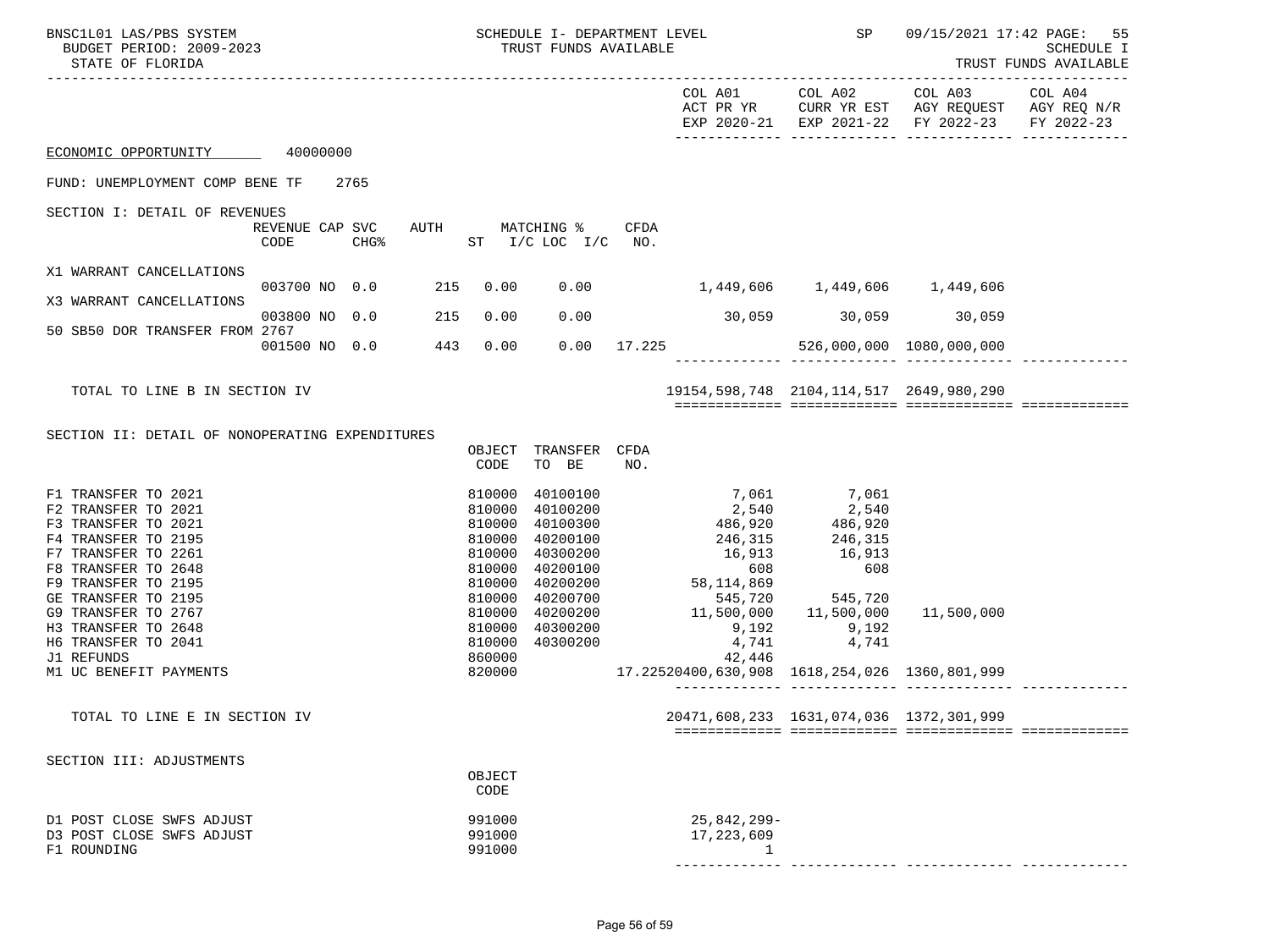| BNSC1L01 LAS/PBS SYSTEM<br>BUDGET PERIOD: 2009-2023<br>STATE OF FLORIDA                                                                                                                                                                                                                                                                                                                                                                                                                    |                                                                       | SCHEDULE I- DEPARTMENT LEVEL<br>TRUST FUNDS AVAILABLE      |                                                                                                                                                                                                                  | SP                                                                             |                                                                                                                                   | 09/15/2021 17:42 PAGE: 56<br>SCHEDULE I<br>TRUST FUNDS AVAILABLE |
|--------------------------------------------------------------------------------------------------------------------------------------------------------------------------------------------------------------------------------------------------------------------------------------------------------------------------------------------------------------------------------------------------------------------------------------------------------------------------------------------|-----------------------------------------------------------------------|------------------------------------------------------------|------------------------------------------------------------------------------------------------------------------------------------------------------------------------------------------------------------------|--------------------------------------------------------------------------------|-----------------------------------------------------------------------------------------------------------------------------------|------------------------------------------------------------------|
|                                                                                                                                                                                                                                                                                                                                                                                                                                                                                            |                                                                       |                                                            |                                                                                                                                                                                                                  |                                                                                | COL A01 COL A02 COL A03 COL A04<br>ACT PR YR CURR YR EST AGY REQUEST AGY REQ N/R<br>EXP 2020-21 EXP 2021-22 FY 2022-23 FY 2022-23 |                                                                  |
| ECONOMIC OPPORTUNITY 40000000                                                                                                                                                                                                                                                                                                                                                                                                                                                              |                                                                       |                                                            |                                                                                                                                                                                                                  |                                                                                |                                                                                                                                   |                                                                  |
| FUND: UNEMPLOYMENT COMP BENE TF<br>2765                                                                                                                                                                                                                                                                                                                                                                                                                                                    |                                                                       |                                                            |                                                                                                                                                                                                                  |                                                                                |                                                                                                                                   |                                                                  |
| SECTION III: ADJUSTMENTS                                                                                                                                                                                                                                                                                                                                                                                                                                                                   | OBJECT<br>CODE                                                        |                                                            |                                                                                                                                                                                                                  |                                                                                |                                                                                                                                   |                                                                  |
| TOTAL TO LINE H IN SECTION IV                                                                                                                                                                                                                                                                                                                                                                                                                                                              |                                                                       |                                                            | $8,618,689-$                                                                                                                                                                                                     |                                                                                |                                                                                                                                   |                                                                  |
| SECTION IV: SUMMARY                                                                                                                                                                                                                                                                                                                                                                                                                                                                        |                                                                       |                                                            |                                                                                                                                                                                                                  |                                                                                |                                                                                                                                   |                                                                  |
| UNRESERVED FUND BALANCE - JULY 1<br>ADD: REVENUES (FROM SECTION I)<br>TOTAL FUNDS AVAILABLE (LINE A + LINE B)<br>LESS: OPERATING EXPENDITURES<br>LESS: NONOPERATING EXPENDITURES (SECTION II)<br>LESS: FIXED CAPITAL OUTLAY (TOTAL ONLY)<br>UNRESERVED FUND BALANCE - JUNE 30 - BEFORE ADJ<br>NET ADJUSTMENTS (FROM SECTION III)<br>ADJUSTED UNRESERVED FUND BALANCE - JUNE 30<br>TOTAL UNRESERVED FUND BALANCE FROM STATEWIDE CFO FILE:<br>SCHEDULE IB: DETAIL OF UNRESERVED FUND BALANCE | (A)<br>(B)<br>(C)<br>(D)<br>(E)<br>(F)<br>(G)<br>(H)<br>$(\lrcorner)$ |                                                            | 2245,610,899 919,982,725 1393,023,206<br>19154, 598, 748 2104, 114, 517 2649, 980, 290<br>21400, 209, 647 3024, 097, 242 4043, 003, 496<br>20471,608,233 1631,074,036 1372,301,999<br>8,618,689-<br>2245,610,899 | 928,601,414 1393,023,206 2670,701,497<br>919,982,725 1393,023,206 2670,701,497 |                                                                                                                                   |                                                                  |
|                                                                                                                                                                                                                                                                                                                                                                                                                                                                                            | FUNDING SOURCE                                                        | $STATE(S)$ RESTRICTED $(R)$<br>NONSTATE(N) UNRESTRICTED(U) |                                                                                                                                                                                                                  |                                                                                |                                                                                                                                   |                                                                  |
| C1 UI TAX RESTRICTED BY LAW STATE & FEDERAL SS SERIES RESTRICTED BY LAW STATE & FEDERAL                                                                                                                                                                                                                                                                                                                                                                                                    |                                                                       |                                                            |                                                                                                                                                                                                                  | 919,982,725 1393,023,206 2670,701,497                                          |                                                                                                                                   |                                                                  |
| ADJUSTED UNRESERVED FUND BALANCE - JUNE 30                                                                                                                                                                                                                                                                                                                                                                                                                                                 |                                                                       |                                                            |                                                                                                                                                                                                                  | 919,982,725 1393,023,206 2670,701,497                                          |                                                                                                                                   |                                                                  |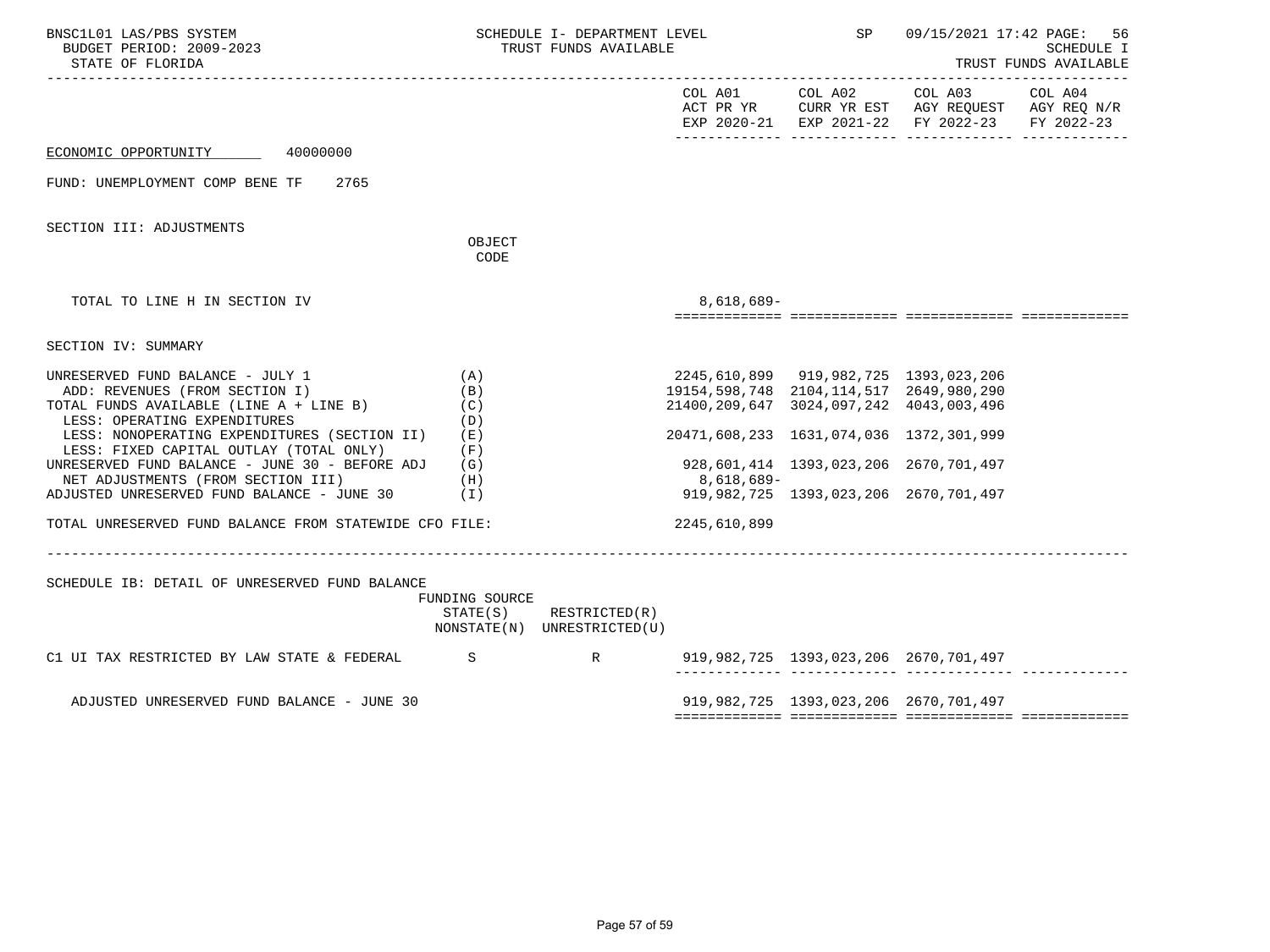| BNSC1L01 LAS/PBS SYSTEM<br>BUDGET PERIOD: 2009-2023<br>STATE OF FLORIDA                                      |                                             |      | SCHEDULE I- DEPARTMENT LEVEL<br>TRUST FUNDS AVAILABLE |                                    |               | SP                | 09/15/2021 17:42 PAGE:<br>57<br>SCHEDULE I<br>TRUST FUNDS AVAILABLE                                                                    |                                                                                                           |         |
|--------------------------------------------------------------------------------------------------------------|---------------------------------------------|------|-------------------------------------------------------|------------------------------------|---------------|-------------------|----------------------------------------------------------------------------------------------------------------------------------------|-----------------------------------------------------------------------------------------------------------|---------|
|                                                                                                              |                                             |      |                                                       |                                    |               | COL A01           | COL A02                                                                                                                                | COL A03<br>ACT PR YR CURR YR EST AGY REQUEST AGY REQ N/R<br>EXP 2020-21 EXP 2021-22 FY 2022-23 FY 2022-23 | COL A04 |
| ECONOMIC OPPORTUNITY 40000000                                                                                |                                             |      |                                                       |                                    |               |                   |                                                                                                                                        |                                                                                                           |         |
| FUND: UNEMPLOY COMP CLEARING TF                                                                              | 2767                                        |      |                                                       |                                    |               |                   |                                                                                                                                        |                                                                                                           |         |
| SECTION I: DETAIL OF REVENUES                                                                                | REVENUE CAP SVC<br>CHG <sup>8</sup><br>CODE | AUTH |                                                       | MATCHING %<br>ST I/C LOC I/C       | CFDA<br>NO.   |                   |                                                                                                                                        |                                                                                                           |         |
| A3 UNEMPLOYMENT COMPENSATION                                                                                 |                                             |      |                                                       |                                    |               |                   |                                                                                                                                        |                                                                                                           |         |
| B3 UNEMPLOYMENT COMPENSATION                                                                                 | 000100 YES 0.0 443                          |      | 0.00                                                  | 0.00                               |               |                   | 17.225 235,982 216,114 216,114                                                                                                         |                                                                                                           |         |
| <b>B9 UC INTEREST</b>                                                                                        | 000300 YES 0.0                              | 443  | 0.00                                                  | 0.00                               |               |                   | 17.225 1091,712,973 1321,952,122 1417,500,000                                                                                          |                                                                                                           |         |
| M5 TRANSFER 2765/200200                                                                                      | 000504 NO 0.0                               | 443  | 0.00                                                  | 0.00                               | 17.225        | 13,720,859        | 12,565,662                                                                                                                             | 12,565,662                                                                                                |         |
| Q3 REFUNDS                                                                                                   | 001500 NO 0.0                               | 443  | 0.00                                                  | 0.00                               |               | 17.225 11,500,000 | 11,500,000                                                                                                                             | 11,500,000                                                                                                |         |
| X1 WARRANT CANCELLATIONS                                                                                     | 001800 NO 0.0                               | 215  | 0.00                                                  | 0.00                               |               | 547,570           |                                                                                                                                        |                                                                                                           |         |
| X3 WARRANT CANCELLATIONS                                                                                     | 003700 NO 0.0                               | 215  | 0.00                                                  | 0.00                               |               | 48,457            |                                                                                                                                        |                                                                                                           |         |
| 50 SB50 DOR 1000 TRANSFER                                                                                    | 003800 NO 0.0                               | 215  | 0.00                                                  | 0.00                               |               | 2,701,438         |                                                                                                                                        |                                                                                                           |         |
|                                                                                                              | 001500 NO 0.0                               | 443  | 0.00                                                  |                                    | $0.00$ 17.225 |                   |                                                                                                                                        | 526,000,000 1080,000,000                                                                                  |         |
| TOTAL TO LINE B IN SECTION IV                                                                                |                                             |      |                                                       |                                    |               |                   | 1120, 467, 279 1872, 233, 898 2521, 781, 776                                                                                           |                                                                                                           |         |
| SECTION II: DETAIL OF NONOPERATING EXPENDITURES                                                              |                                             |      |                                                       |                                    |               |                   |                                                                                                                                        |                                                                                                           |         |
|                                                                                                              |                                             |      | OBJECT<br>CODE                                        | TRANSFER CFDA<br>TO BE             | NO.           |                   |                                                                                                                                        |                                                                                                           |         |
| C1 UC FEES 2195<br>C2 UC PENALTY INTEREST 2648<br>C3 UC TAXES 2765<br>J1 REFUNDS<br>50 SB50 TRANSFER TO 2765 |                                             |      | 810000<br>810000<br>810000<br>860000                  | 40200100<br>810000 40200200 17.225 |               | 30,004,381        | 40200200 17.225 81,871 81,871 81,871<br>12,699,905   12,565,662   12,565,662<br>40200200 17.225 1040,309,000 1422,900,000 1417,500,000 | 526,000,000 1080,000,000                                                                                  |         |
| TOTAL TO LINE E IN SECTION IV                                                                                |                                             |      |                                                       |                                    |               |                   | 1083,095,157  1961,547,533  2510,147,533                                                                                               |                                                                                                           |         |
| SECTION III: ADJUSTMENTS                                                                                     |                                             |      | OBJECT<br>CODE                                        |                                    |               |                   |                                                                                                                                        |                                                                                                           |         |
| D1 POST CLOSE SWFS ADJUSTMENTS<br>F1 ROUNDING                                                                |                                             |      | 991000<br>991000                                      |                                    |               | 321,093<br>$1 -$  |                                                                                                                                        |                                                                                                           |         |